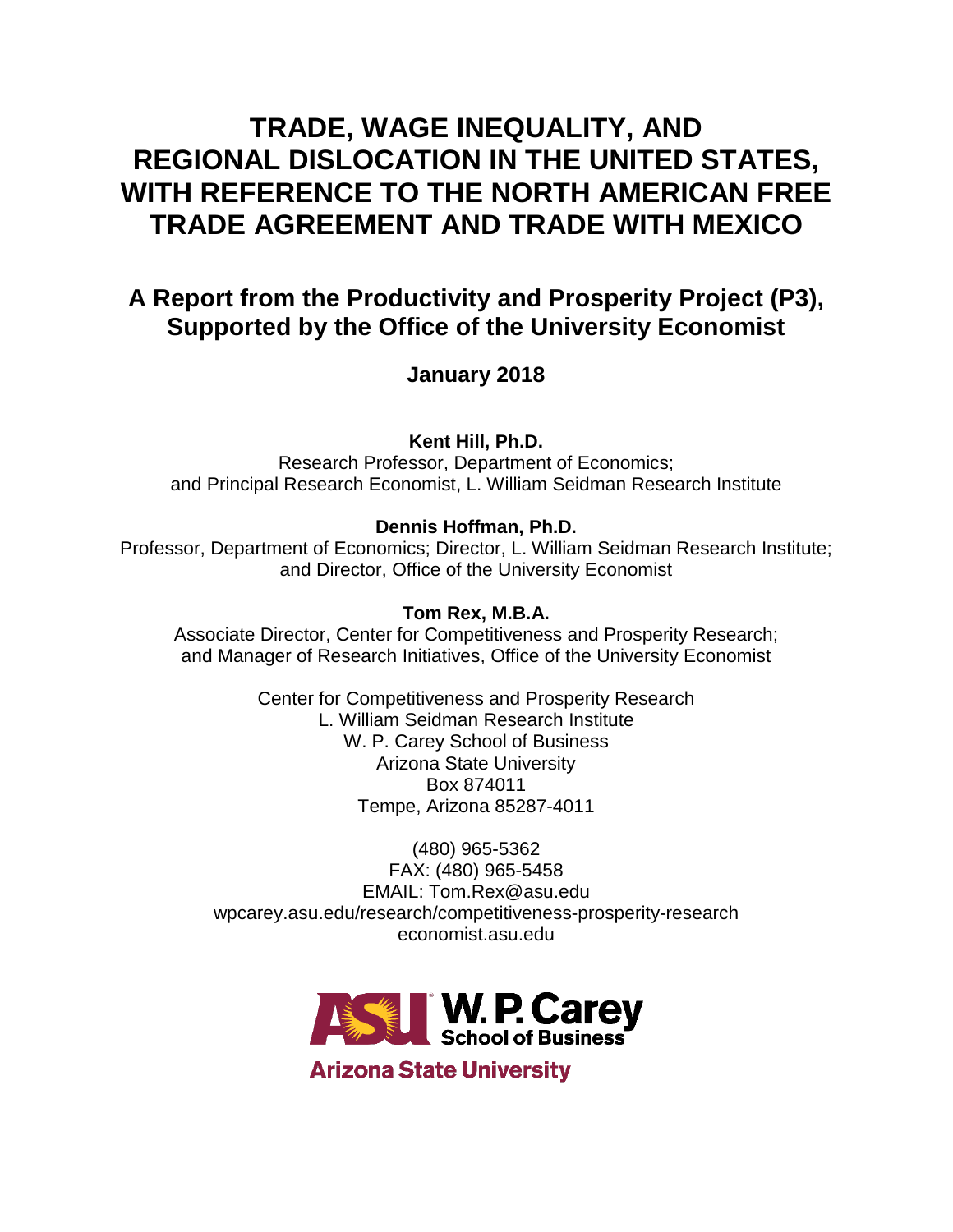# **TABLE OF CONTENTS**

| Summary                                                                                 |    |
|-----------------------------------------------------------------------------------------|----|
| Primer on International Trade                                                           | 6  |
| Primer on Income and Wage Inequality                                                    | 25 |
| Negative Effects on Local Labor Markets of Trade With Developing Nations and Offshoring | 48 |
| The North American Free Trade Agreement                                                 | 53 |
| Local Effects of NAFTA                                                                  | 67 |
| The Renegotiation of NAFTA                                                              | 69 |
| References                                                                              | 74 |
| Appendix 1: Review of Selected Econometric Studies                                      | 79 |

# **LIST OF TABLES**

| 1. Intra-Industry Trade Between the United States and Its Top Trading Partners           | 10 |
|------------------------------------------------------------------------------------------|----|
| 2. Exports of Manufactured Goods Shipped to Foreign Affiliates by United States Parents, | 11 |
| 2014                                                                                     |    |
| 3. Imports of Manufactured Goods Shipped to United States Parents by Foreign Affiliates, | 11 |
| 2014                                                                                     |    |
| 4. Shares of Value Added by Country in the Exports of Selected Countries, 2011           | 12 |
| 5. Value Added in United States of Imports From Selected Countries, 2011                 | 13 |
| 6. United States Trade Balance by Partner Country, 2016                                  | 23 |
| 7. Share of United States Income Received by the Top 0.1 Percent of Income Earners       | 34 |
| 8. Share of Employment Contributed by Manufacturing in Selected Advanced Countries       | 43 |
| 9. Annual Average Inflation-Adjusted Growth Rate of U.S. Gross Domestic Product by       | 44 |
| Economic Cycle                                                                           |    |
| 10. Annual Average United States Productivity Growth by Economic Cycle                   | 45 |
| 11. United States Merchandise Trade With the World by Commodity                          | 55 |
| 12. United States Merchandise Trade With Mexico by Commodity                             | 59 |
| 13. United States Merchandise Trade With Canada by Commodity                             | 63 |
|                                                                                          |    |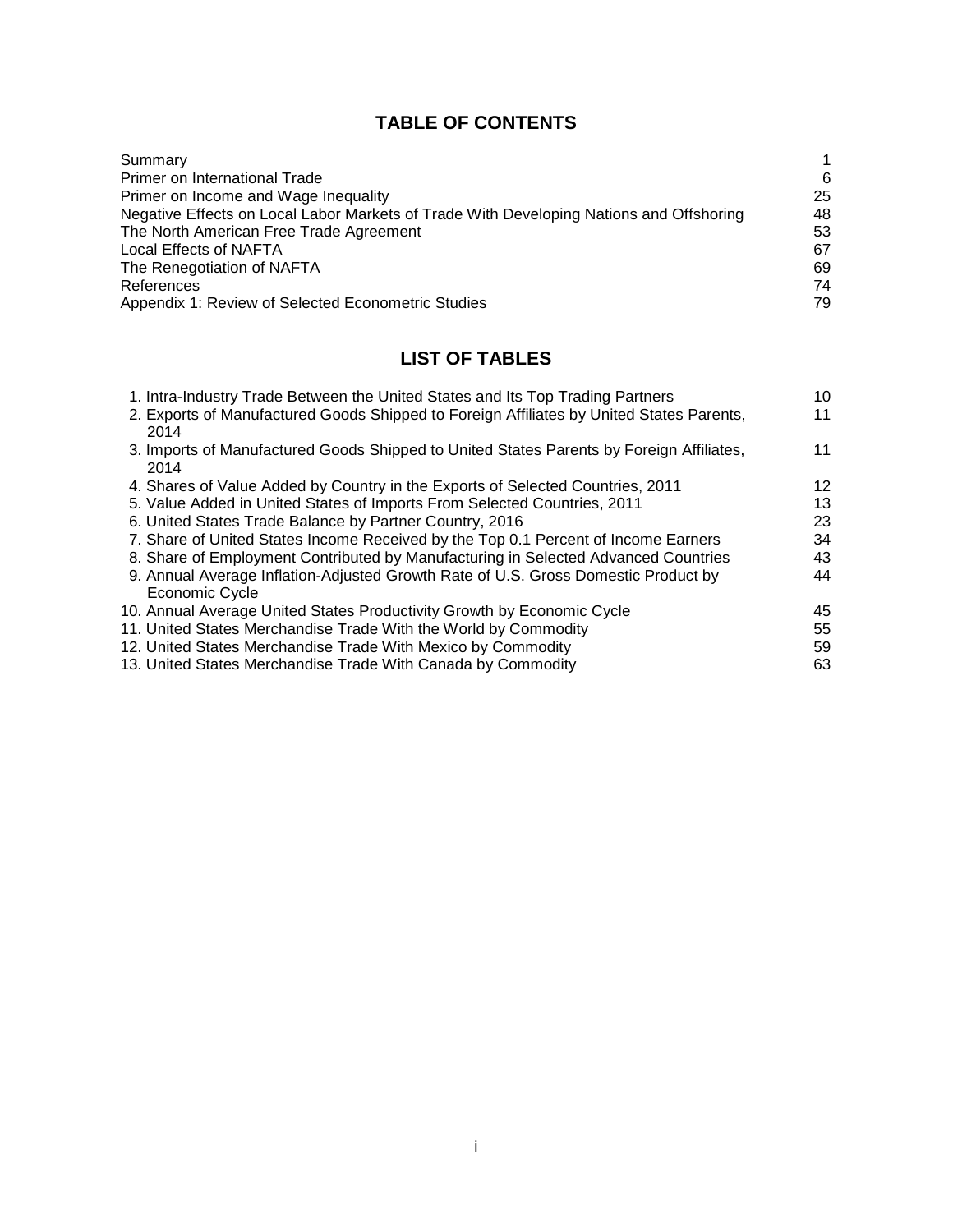# **LIST OF CHARTS**

| 1. United States Imports of Manufactures From Developed and Developing Countries as a<br><b>Share of Gross Domestic Product</b> | 8       |
|---------------------------------------------------------------------------------------------------------------------------------|---------|
| 2. United States Imports of Manufactures From Developing Countries as a Share of Gross<br><b>Domestic Product</b>               | $\,8\,$ |
| 3. Contribution of Changes in U.S. Terms of Trade to Annual Growth in U.S. Real Per Capita<br><b>Gross Domestic Income</b>      | 16      |
| 4. Civilian Labor Force Participation Rate in the United States                                                                 | 18      |
| 5. Bilateral Merchandise Trade, United States With Selected Countries, Exports as a Ratio to<br>Imports                         | 20      |
| 6. Merchandise Trade, United States With World                                                                                  | 21      |
| 7. United States Trade Balance With the World, Net Exports as a Share of Total Imports and                                      | 24      |
| <b>Exports</b>                                                                                                                  |         |
| 8. Average Annual Percent Change in Inflation-Adjusted Household Income by Income<br><b>Bracket in the United States</b>        | 25      |
| 9. Inflation-Adjusted Income at Selected Percentiles in the United States Expressed as an                                       | 26      |
| Index, $1975 = 100$                                                                                                             |         |
| 10. Household Income Dispersion in the United States                                                                            | 26      |
| 11. Inflation-Adjusted Income Growth Within the Top Decile in the United States Expressed as                                    | 27      |
| an Index, 1980 = 100                                                                                                            |         |
| 12. Shares of Total Income Received by the Highest Income Earners, United States                                                | 28      |
| 13. Capital Income as a Share of Total Income at High Income Levels, United States                                              | 29      |
| 14. Labor Income as a Share of National Income in the United States                                                             | 30      |
| 15. Cumulative Logarithmic Change Since 1963 in Real Weekly Earnings of Full-Time, Year-                                        | 31      |
| Round Workers by Sex, United States                                                                                             |         |
| 16. Cumulative Percent Change Since 2000 in Real Weekly Earnings of Full-Time, Year-                                            | 33      |
| Round Workers by Sex, United States                                                                                             |         |
| 17. Change in Share of Total Employment by Skill Level in Selected Countries, 1995 to 2015                                      | 34      |
| 18. Cumulative Percent Change in Real Weekly Earnings of Full-Time, Year-Round Workers                                          | 37      |
| by Sex and Educational Attainment, United States                                                                                |         |
| 19. Composition-Adjusted College-to-High School Weekly Wage Ratio Expressed as a                                                | 39      |
| Logarithm                                                                                                                       |         |
| 20. Share of United States Employment and Real Gross Domestic Product Contributed by                                            | 43      |
| Manufacturing                                                                                                                   |         |
| 21. Manufacturing Employment in the United States                                                                               | 46      |
| 22. Regional Concentration of Manufacturing, Average From 2000 to 2015 or Latest                                                | 47      |
| 23. Changes in Manufacturing Employment and Income Inequality From 2000 to 2015 or                                              | 47      |
| Latest                                                                                                                          |         |
| 24. Public Expenditures on Active Labor Market Policies as a Share of Gross Domestic<br>Product, 2015                           | 52      |
| 25. United States Trade Balance With Mexico, Net Exports as a Share of Total Imports and                                        | 57      |
| Exports                                                                                                                         |         |
| 26. Bilateral Merchandise Trade, United States and Mexico, as a Share of United States Gross                                    | 57      |
| Domestic Product                                                                                                                |         |
| 27. United States Trade Balance With Canada, Net Exports as a Share of Total Imports and                                        | 60      |
| Exports                                                                                                                         |         |
| 28. Bilateral Merchandise Trade, United States and Canada, as a Share of United States                                          | 60      |
| <b>Gross Domestic Product</b>                                                                                                   |         |
| 29. United States Merchandise Trade With Neighboring Countries and the World Expressed as                                       | 61      |
| an Index, $1980 = 100$                                                                                                          |         |
| 30. Foreign Direct Investment as a Share of the Gross Domestic Product in Each NAFTA                                            | 64      |
| Country                                                                                                                         |         |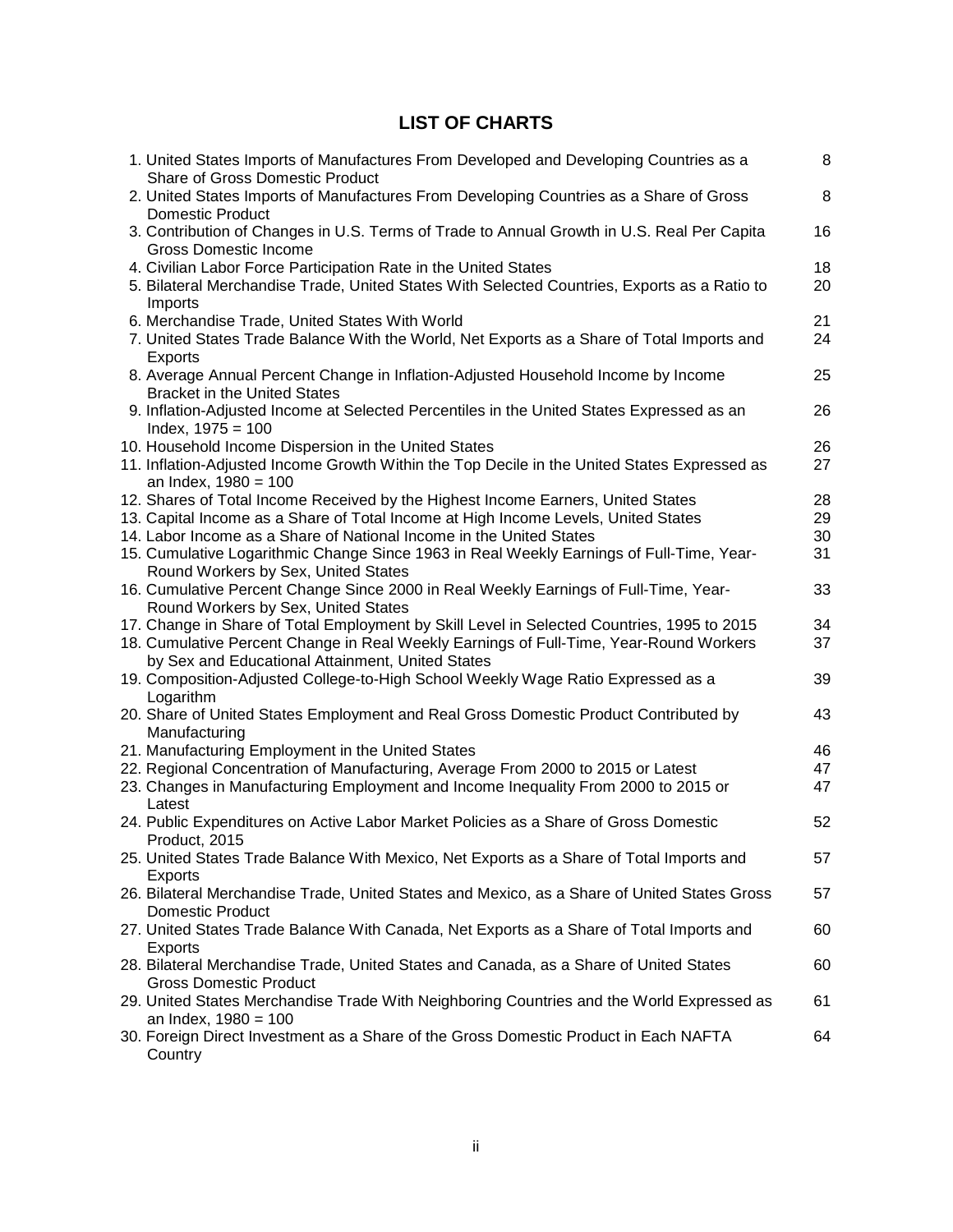#### **SUMMARY**

International trade results in a net aggregate economic benefit for each nation that participates. However, trade between a developed country and a less-developed country can result in significant short-term employment dislocation and long-term effects on the distribution of wages and incomes across individuals and regions.

Existing measures of trade flows between two nations are flawed since they are based on gross value instead of value added. More generally, the balance of trade — exports minus imports does not accurately portray the value of trade. An overall trade deficit, as in the United States, is merely indicative of an imbalance in global capital flows. The U.S. trade deficit is a consequence of the fact that foreigners are building up claims on U.S. domestic assets at a faster rate than U.S. entities are building up asset claims abroad.

The North American Free Trade Agreement (NAFTA) currently is being renegotiated. General agreement is present on the need to update this 25-year-old trade pact. Less agreement exists regarding other U.S. objectives of the renegotiation, most notably the first-listed objective to "improve the U.S. trade balance and reduce the trade deficit with the NAFTA countries."

Using trade policy to mitigate the adverse distributional consequences of trade is problematic for several reasons. First, the most efficient policy is to allow free trade and realize the attendant efficiency gains, but use some form of trade adjustment assistance to help compensate the losers. Second, trade policy does not deal with dislocation or wage losses that are due to technological change rather than import competition. Finally, import restrictions are a "beggar-thy-neighbor" policy — a policy that may improve social welfare in the protected country but does so by imposing economic losses on other countries.

# **International Trade**

Historically, most international trade in manufactured goods was conducted between developed countries and consisted of trade of finished products. The basis for this trade was efficiencies derived from economies of scale made possible by the expansion of markets. Each country specialized in the manufacture of particular products and by doing so was able to produce goods at a lower cost than other countries. Economic gains were realized by each trading country with few negative effects within any country.

Since the 1970s, trade has increasingly involved both developed and developing countries. Rather than based on economies of scale, most of this trade is based on comparative advantage. Developing countries specialize in standardized products that make intensive use of low-skill labor. Developed countries specialize in products that are technology and skilled-labor intensive.

Trade between developed and developing countries also results in a net positive economic gain for each country. However, localized negative effects may be significant within the developed nation. For example, as the manufacturing of a basic product shifts from high-cost developed countries to low-cost developing countries, employment losses occur in the developed country and workers who continue to produce the product in developed countries experience wage reductions. Typically, manufacturing of a given product is concentrated in relatively few locations within the developed nation. Due to multiplier effects, workers in other industries in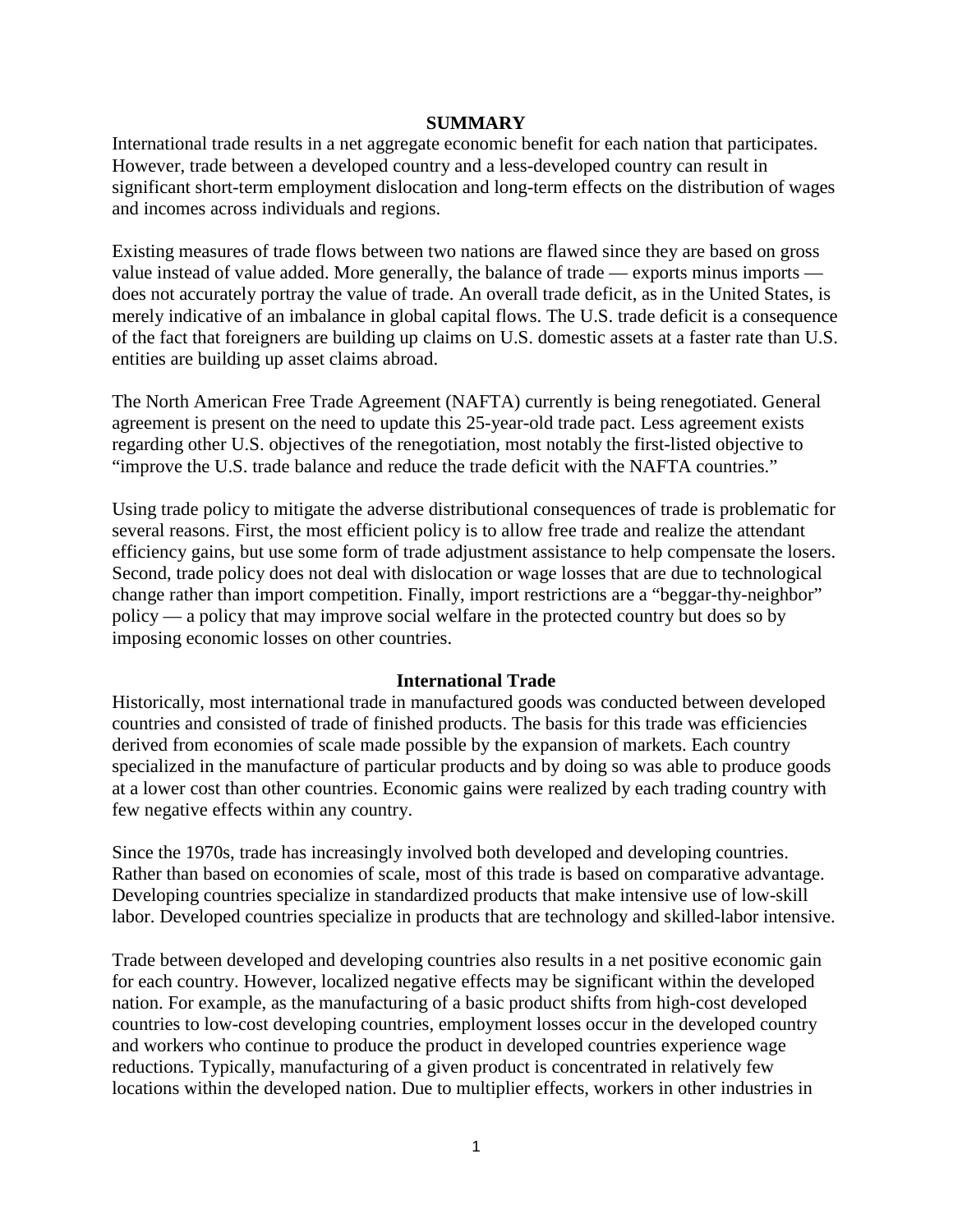these locations also may be adversely affected. Thus, entire communities may suffer when the production of a product is shifted to another country.

Since the developed nation on net benefits from the trade with developing nations, those workers in the developed nation who suffer from this trade should be able to be compensated. Indeed, the United States and other developed countries do have such mechanisms in place. The Trade Adjustment Assistance Program in the United States is designed to assist both workers and companies that have been adversely affected by international trade. This program offers displaced workers extended unemployment insurance benefits, job training, financial assistance for job searches and relocations, and assistance with health insurance. However, evaluations of the program have indicated that it has not been particularly effective.

Another significant change in international trade is the increase in trade of intermediate goods. Instead of a good being wholly manufactured in one country as in the past, many finished products today consist of parts produced in multiple countries. This division of the production process is done to realize cost efficiencies. In many cases, the international movement of intermediate goods is between different locations of the same multinational company. Trade between nations of intermediate goods is indicative of the integration of the manufacturing process rather than competition for the production of finished goods. Various measures indicate that trade between the United States and each of its NAFTA partners, Canada and Mexico, is more complementary than is the trade between the United States and China.

The trade of intermediate goods has rendered bilateral trade imbalances misleading, if not meaningless. International trade needs to be measured as the value added in each nation, but trade statistics are expressed as gross values of the good. For example, only 60 percent of the gross value of Chinese exports of manufactures represents value added in China. China assembles parts and components that are produced in other eastern Asian countries. The value of U.S. imports from China, as measured in conventional trade statistics, thus overstates the contribution of Chinese resources in producing those goods.

More generally, trade imbalances are a poor measure of the value of international trade. An imbalance in overall international trade, such as in the United States, is a reflection of imbalances in capital flows. The U.S. trade deficit indicates that U.S. savings are inadequate to finance U.S. domestic investments, which could result from deficient U.S. savings and/or a strong investment climate. The imbalance in trade flows has nothing to do with foreign trade barriers or bad trade deals.

#### **Income Inequality**

Inequality in the distribution of income has been increasing since the late 1970s in the United States and other developed countries. Since this has coincided with the increase in trade between developed and developing countries, and since declines in wages of certain workers impacted by this trade have been both theorized and empirically measured, discussions of trade and income inequality have been linked. The role of trade relative to other factors in the rise of income inequality is examined in this paper.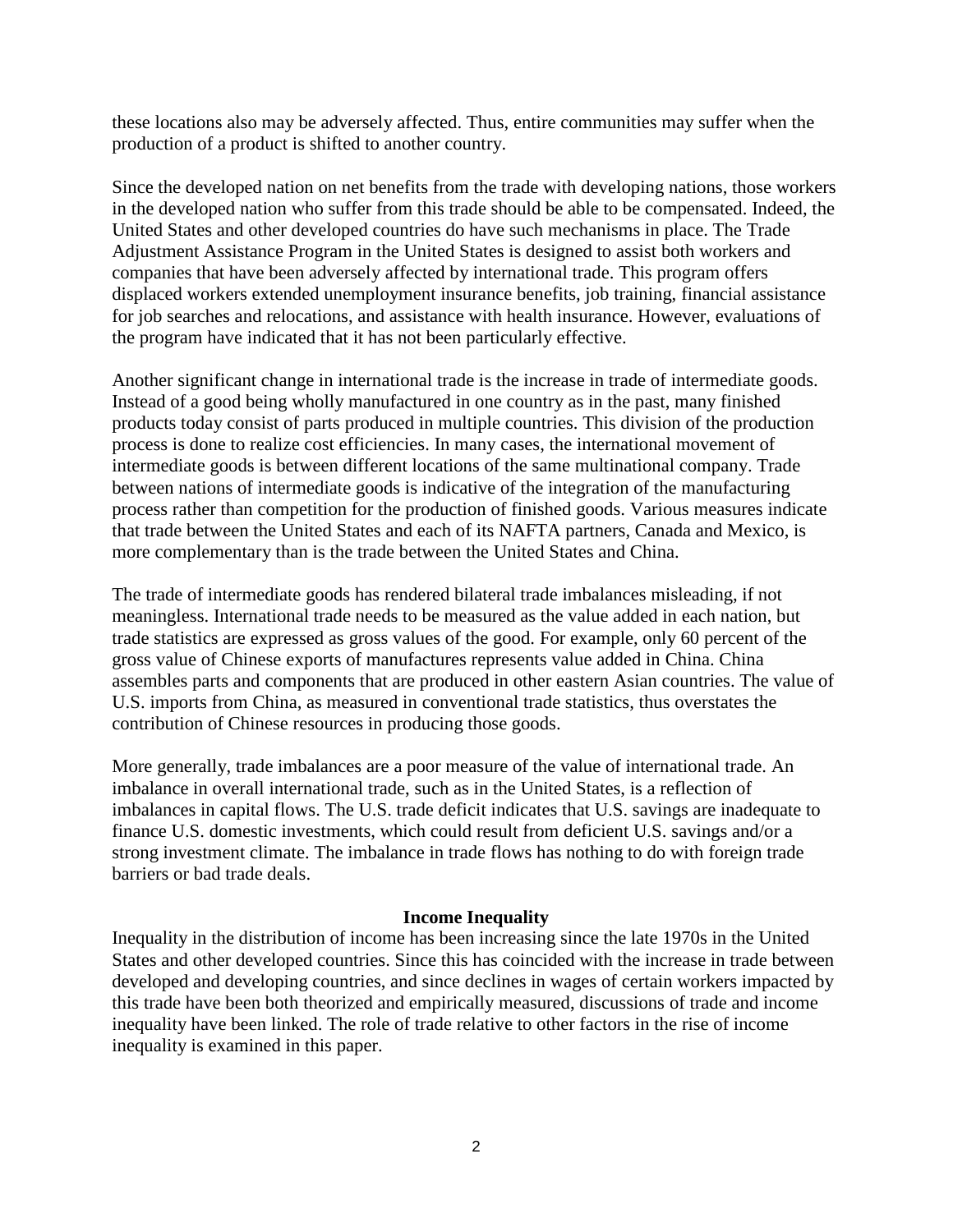A century ago, inequality in capital (property) income was a significant cause of income inequality. Today, the inequality of capital income is much lower. The increase in income inequality over the last 40 years has largely resulted from growing dispersion of wage and salary earnings. Through the early 1990s, increasing dispersion occurred throughout the earnings distribution, but since then, the gap in earnings between the bottom and the middle has narrowed slightly. In contrast, earnings at the high end, particularly at the very top of the distribution, have continued to rise much faster than for other workers.

Rising inequality of earnings of the top 1 percent largely results from "superstars" with extremely high earnings. Athletes, actors, doctors, and lawyers are among those with earnings in the top 0.1 percent, but two other professions account for both the largest shares of total income and the greatest increases in share over time among the top 0.1 percent: executive/managerial and financial professions. Deregulation may have contributed to the earnings gains in financial professions, while the increases of executives may be due more to the erosion of social norms than economic forces.

Among the other 99 percent of wage and salary earners, various factors have contributed to the increase in inequality, including the decline of labor unions and decreases in the inflationadjusted minimum wage holding down earnings of the less well educated. The primary factor, especially during the 1980s and 1990s, was the rising return to educational attainment. Supply and demand factors have contributed to the greater gains in earnings among the better educated. During the 1980s and into the 1990s, gains in educational attainment stalled while the smaller baby-bust generation was entering the workforce, increasing the premium paid to those with higher educational attainment. There was also evidence that the rising college wage premium was being driven by a temporal increase in the relative demand for highly educated workers versus less-educated workers.

The consensus view of labor economists during the mid-1990s was that the relative increase in demand for highly educated workers was due more to changes in technology than to increased trade with developing countries. The volume of trade between the United States and less developed countries was simply too small to account for a significant fraction of observed increases in skilled-to-unskilled wages. There was also abundant evidence from econometric and case studies of a positive correlation between industry-level indicators of technological change (such as investment in computers and increased use of computers by employees) and growth in the importance of skilled and highly educated workers in industry employment. The phrase "skill-biased technological change" came to be used to describe the idea that new technologies such as the computer complement, rather than replace, highly educated workers. In contrast, computers can replace workers performing routine, codifiable tasks.

Since the early 1990s, U.S. imports of manufactured goods from less-developed countries have increased as a share of GDP from 2.5 percent to around 7 percent. There are now numerous studies of local labor markets that show that U.S. wages and employment have been impacted significantly over the past 15 years by imports from, and the offshoring of activities to, lessdeveloped countries, especially China and Mexico. When listing factors responsible for the deterioration of real wages and employment opportunities at the lower end of the U.S. labor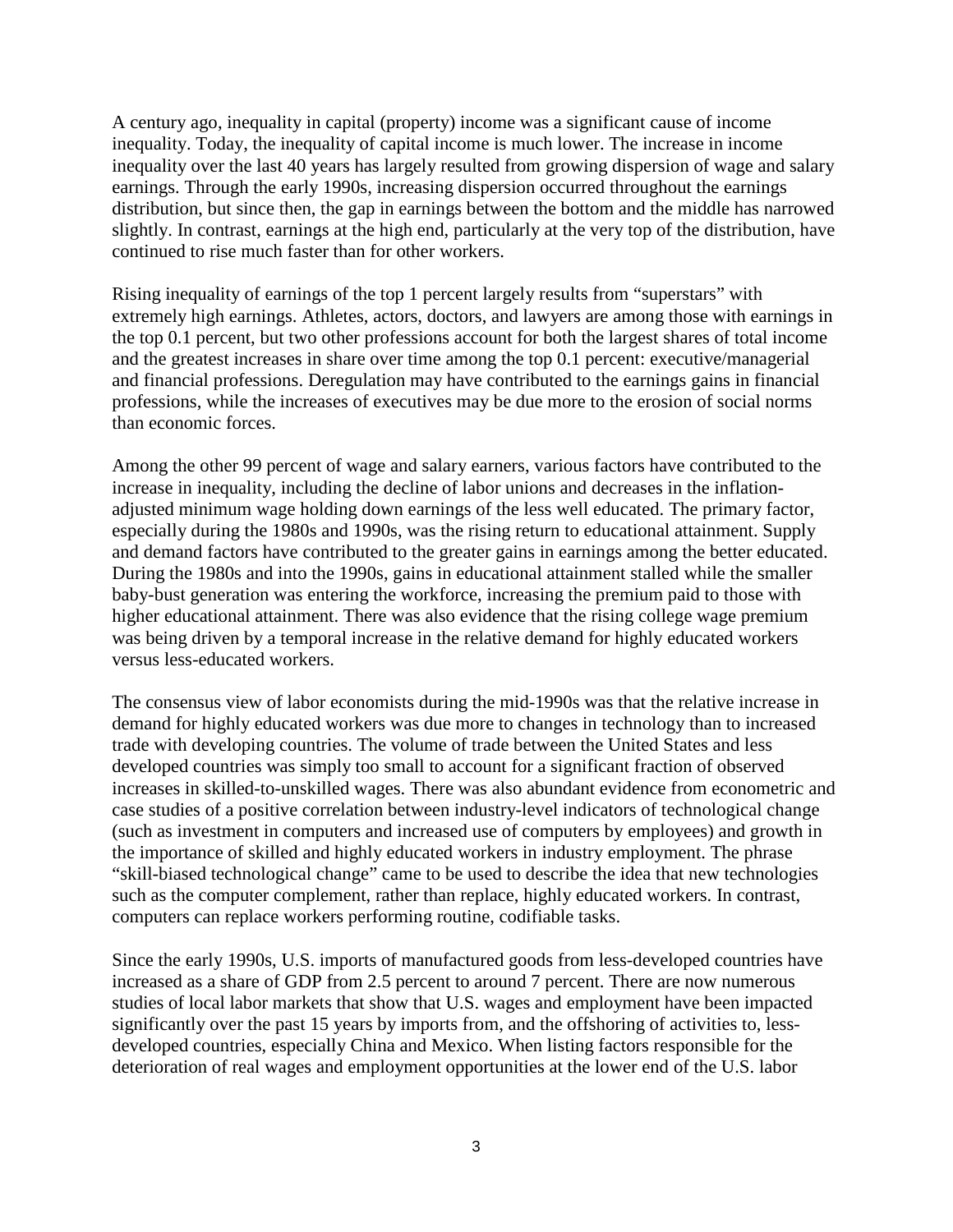market, prominent labor economist David Autor now includes globalization along with computer-driven technological advance.

U.S. manufacturing employment has been falling as a share of total employment since the early 1960s. In contrast, manufacturing output has held steady as a share of GDP. Economists generally view the long-term decline in the importance of manufacturing as a sector of employment as a sign of successful implementation of labor-saving technology that has raised labor productivity. There is evidence, however, that since 2000 much of the absolute decline in U.S. manufacturing employment has been the result of increased competition of imports from developing countries, especially China and Mexico. Because manufacturing activity is more geographically concentrated than most sectors of the economy, declines in manufacturing employment are associated with increasing income inequality between regions of a country, in the United States and in other advanced nations.

# **NAFTA**

Signed in December 1992, the North American Free Trade Agreement between the United States, Canada, and Mexico went into effect at the beginning of 1994. The goal was to eliminate barriers to trade and investment between the three countries.

At the time NAFTA was implemented, the expectation among economists was that the agreement would have only a small positive overall economic effect on the U.S. economy. Local job losses also were expected to be small relative to the number of jobs lost due to other factors. A larger net positive effect was expected in Mexico.

Subsequent studies generally have concluded that NAFTA has significantly increased trade and investment flows between the member countries. However, effects on the broader economy appear to be much smaller, marginally positive in the United States and only a little larger in Mexico. As expected, the effects on local labor markets in the United States have been relatively small, with at most 5 percent of dislocated workers traced to imports from Mexico.

The smaller-than-expected overall positive economic effect on Mexico likely results from structural problems within Mexico, such as underdeveloped financial markets and a lack of private credit for companies and households. In addition, Mexico has had the misfortune of competing with China on a similar range of manufactured products.

In 2016, the United States had a merchandise trade deficit of \$753 billion, 20.5 percent of the value of total trade (imports plus exports). The flawed data on bilateral trade by country indicate that China, the largest trading partner with the United States, accounted for 46 percent of the U.S.'s total trade deficit; the deficit was equal to 60 percent of the total trade value between the two countries. The size of the trade deficit with Mexico ranked third highest at 9.4 percent of the international total, but the deficit as a share of total bilateral trade was only 13 percent. The trade deficit with Canada was even smaller at 2.2 percent of the total deficit and 3 percent of total bilateral trade with the United States.

Intra-industry trade is substantial between the United States and both Canada and Mexico. In the case of Canada, this trade likely consists of similar but differentiated finished products. For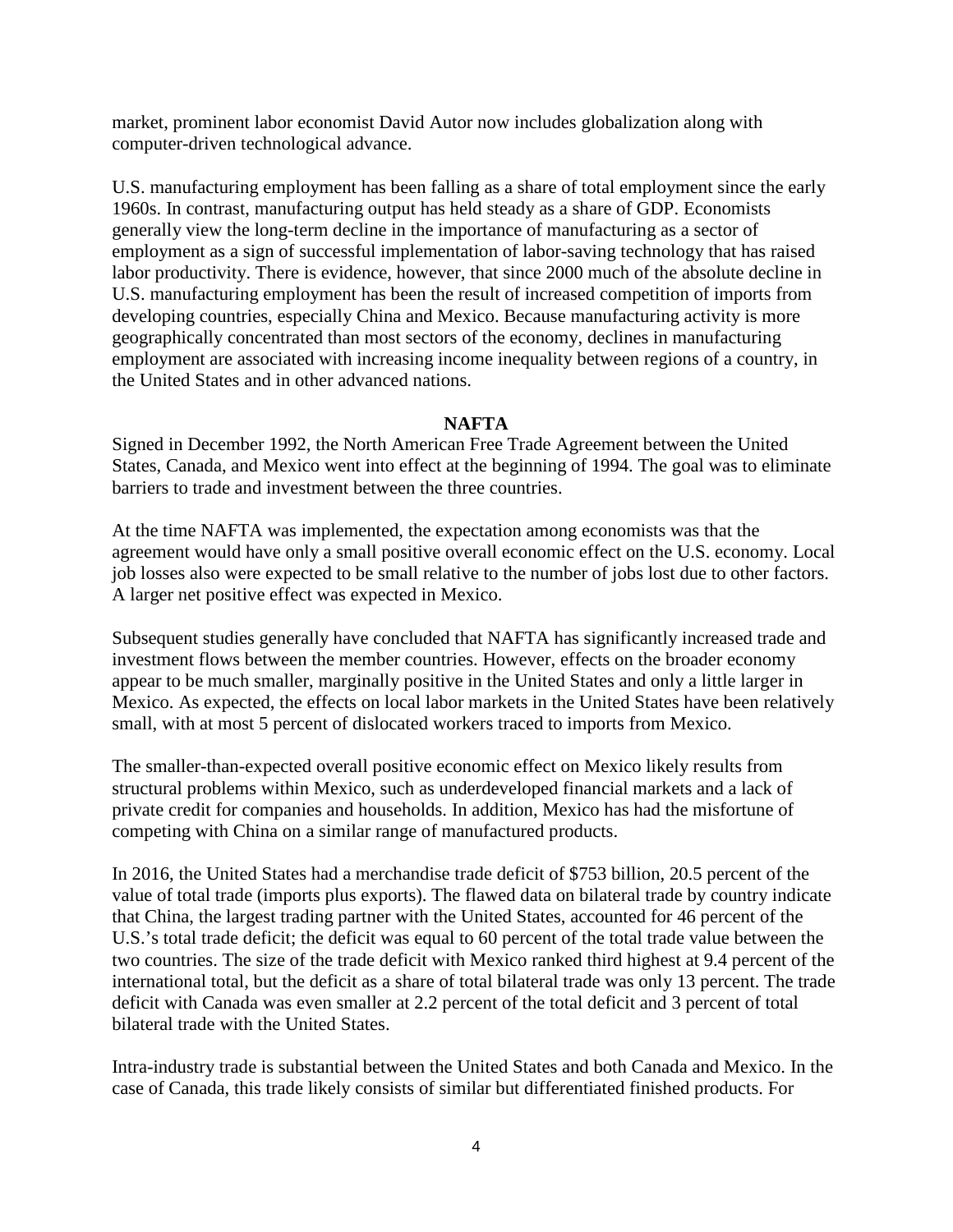example, a particular model of automobile may be finished in a Canadian facility while a similar model may be produced in the United States. In the case of Mexico, the intra-industry trade likely represents the trade of intermediate goods as part of the integration of the manufacturing process in the two countries.

Intrafirm trade between affiliates of the same company accounts for one-fourth of the imports to the United States from Canada and 18 percent of the exports from the United States to Canada. Intrafirm trade also is responsible for higher proportions of the trade between the United States and Mexico than with other major trading partners, at 18 percent of U.S. imports and 12 percent of U.S. exports. Estimates of the value added in trade also indicate the significant role of Canada and Mexico in goods exported from the United States.

Trade of goods accounted for three-fourths of the total U.S. trade in 2016. The United States had a trade surplus in the trade of services overall and with each of its major trading partners. Combining trade of goods and services, the overall U.S. trade deficit was 10 percent of the value of total trade. The combined trade deficit with China accounted for 61 percent of the U.S. total; Mexico's share was 12 percent. A small combined trade surplus was present with Canada.

A recent study on the effects of NAFTA on local labor markets, focusing on wages, indicated that some American workers, especially high-school dropouts, were negatively and significantly affected. In contrast, effects on college-educated workers were insignificant.

NAFTA currently is being renegotiated. The discussion, which began in August, is expected to last through the first quarter of 2018. Prior to the opening of the talks, the United States released a document citing the nation's objectives. More recently, the objectives have been grouped into two broad categories. The first broad objective is to update the agreement to take into account economic developments, such as e-commerce. The second broad objective is to reduce the trade deficit of the United States. Agreement among the three nations on the second objective will be difficult to achieve. As of late January, prior to the sixth round of talks, progress had been made on the first objective of updating the agreement, but the second broad U.S. objective remains highly contentious.

If the talks do result in an agreement between the three nations, ratification of the agreement must be made by each nation. In the United States, a lengthy process (lasting at least the better part of a year) must be followed, culminating in an up-or-down vote of Congress.

If an agreement is not reached between the three countries and the United States pulls out of NAFTA, each country would be negatively affected economically. Higher tariffs and broken supply chains would increase costs and raise prices for U.S. consumers. The price of U.S. goods in Mexico also would increase, which could cause demand to decline and in turn have a negative effect on U.S. employment. An example of an unintended consequence could be an increase in immigration to the United States from Mexico due to the negative economic effects in Mexico of ending NAFTA.

In two recent studies, Arizona was ranked as having the ninth-greatest negative effect from a termination of NAFTA. Each study rates Michigan as being the most vulnerable state.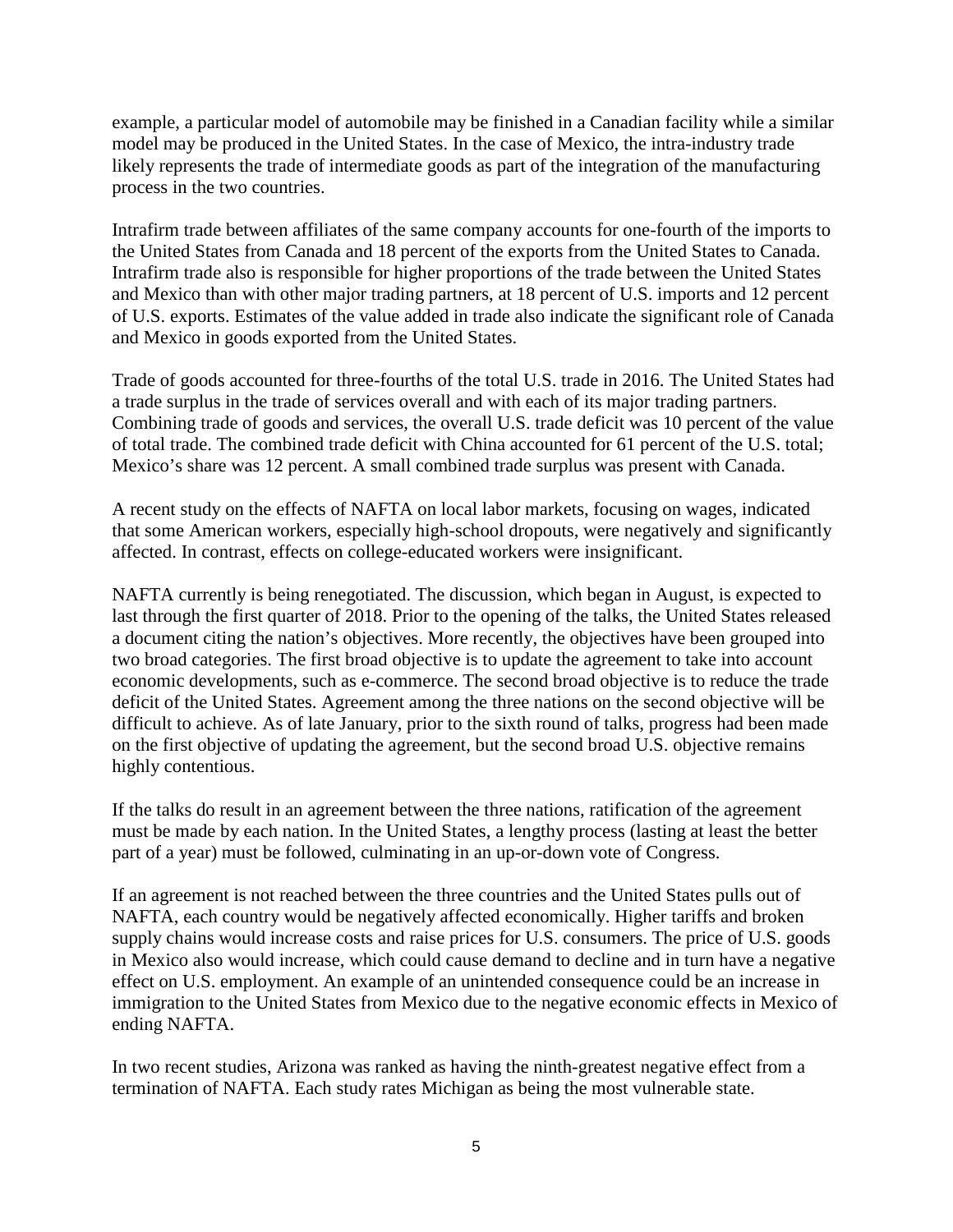# **PRIMER ON INTERNATIONAL TRADE**

International trade consists of the exchange of goods and services between countries. Merchandise trade includes agricultural products, primary commodities, and intermediate and finished manufactured goods. Trade in services has been growing in importance and covers a variety of services such as financial and professional services, telecommunications, travel, and transportation services. Much of the focus in this paper will be on trade in manufactured goods. This is because imports of manufactures from developing countries represent the greatest threat to employment and wages of low-skill workers in the United States.

In this paper, an "export" generally is defined as a good or service sold to a buyer in another country, and an "import" generally is a good or service purchased from a seller in another country. However, as discussed in this section, trade increasingly includes goods shipped across international borders between affiliates of a specific company.

#### **Historical Trade**

Historically, international trade was not substantial. Much of what trade did occur was between a native country and its colonies, with foodstuffs and raw materials exported from the colonies and finished goods exported from the home country. Later, as colonies became independent, the same type of trade continued between developed and developing countries.

During the 19th century, manufactured goods became more important in the national product of advanced nations and also became more important in international trade. Growth in world trade following World War II primarily involved the advanced countries of North America and western Europe trading finished manufactured goods. This trade was based on efficiencies derived from economies of scale that resulted in cost savings made possible by the expansion of markets. Countries with similar factor endowments<sup>[1](#page-8-0)</sup> can benefit by specializing in niche areas of manufacturing (e.g., varieties of cars or capital goods), reducing per unit costs through expanded scale, and then engaging in two-way trade in similar products. Trade based on economies of scale between countries at a similar stage of economic development result in gains in national income that come with minimal employment dislocation and changes in wage structure.

# **The Evolution of Trade Since 1970**

# **Increase in Trade Between Developed and Developing Nations**

l

The nature of trade began to change in the 1970s. Following the lead of Japan, which had achieved rapid economic development in part through strong export performance, other eastern Asian countries, including South Korea, Taiwan, Singapore, and Hong Kong (the "Asian Tigers"), adopted export-led development strategies. By 1990, developing countries accounted for 35 percent of U.S. imports of manufactures. The four Asian Tigers alone accounted for 14 percent of total U.S. manufacturing imports.

Wanting to replicate the growth experiences of eastern Asian countries, more and more developing countries, including countries in Latin America, eastern Europe, and other parts of Asia, adopted market-friendly policies. The period from the mid-1980s through the mid-1990s

<span id="page-8-0"></span><sup>&</sup>lt;sup>1</sup> "Factor endowments" consist of a country's supplies of productive resources including land, labor and capital.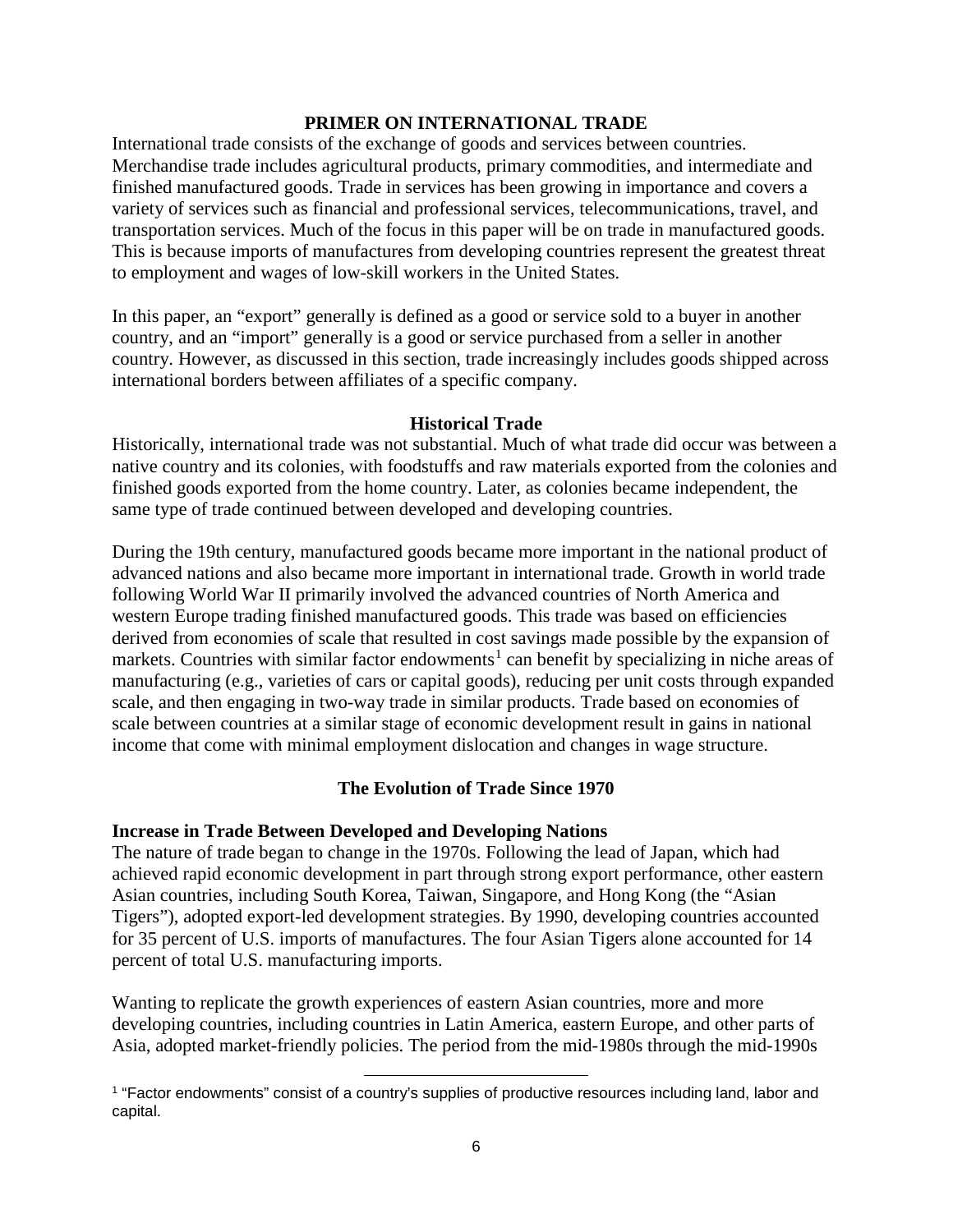witnessed an almost universal movement toward freer trade on the part of countries in the lessdeveloped world.

The result for the United States has been an even more rapid increase in trade with developing countries (see Chart 1). U.S. imports from developing countries have increased from 2.4 percent of gross domestic product (GDP) in 1990 to 6.6 percent of GDP in 2015. Developing countries now account for 61 percent of U.S. imports of manufactured goods. Particularly significant in U.S. trade has been the rise of Mexico and, more recently, of China as suppliers of U.S. imports (see Chart 2). In 1990, the Four Asian Tigers accounted for 41 percent of U.S. imports of manufactures from developing countries. By 2015, the share from the Asian Tigers had fallen to 11 percent, while the shares from Mexico and China had risen to 22 percent and 40 percent, respectively.

The growth in U.S. imports from Mexico and China has been much more rapid than can be explained by growth in the GDPs of these countries. Much of this "excess growth" in trade likely has been due to reductions in trade barriers. In the case of Mexico, the North American Free Trade Agreement (NAFTA) played an important role in the rapid growth of trade between the United States and Mexico. China has been an aggressive practitioner of export promotion and realized substantial reductions in trade barriers as a part of joining the World Trade Organization (WTO) in [2](#page-9-0)001. Krugman  $(2008)^2$  also speculates that Chinese exports may have been disproportionately encouraged by declines in the cost of communication and shipping which have encouraged offshoring<sup>[3](#page-9-1)</sup> and the development of regional production platforms.

Trade between a developed country like the United States and developing countries like Mexico and China are based more on comparative advantage<sup>[4](#page-9-2)</sup> than economies of scale. Each kind of trade generates efficiency gains in world production and raises the level of national income in each participating country. However, unlike trade that is based on economies of scale, trade based on comparative advantage that takes place between countries at different stages of economic development is likely to generate serious employment dislocation and cause changes in relative domestic wages between the skilled and unskilled. Krugman (2008) provides an illuminating calculation showing that a significant decline has taken place since 1990 in the ratio of the average compensation of foreign workers who produce U.S. imports of manufactured goods to the overall U.S. rate of compensation. This decline has been driven in large part by the emergence of Mexico and China as major suppliers of U.S. imported goods.

l

<span id="page-9-1"></span><span id="page-9-0"></span><sup>&</sup>lt;sup>2</sup> Complete references to sources are provided in the "References" section at the end of this paper. <sup>3</sup> "Offshoring" refers to locating some of a company's processes or services in another country in order to take advantage of lower costs. This is distinct from "outsourcing," which refers to buying from a third party something that a company used to produce itself.

<span id="page-9-2"></span><sup>4</sup> "Comparative advantage" in international trade theory refers to the ability to produce a good at a lower opportunity cost (the quantity of other goods that could have been produced with the resources used to produce a given good).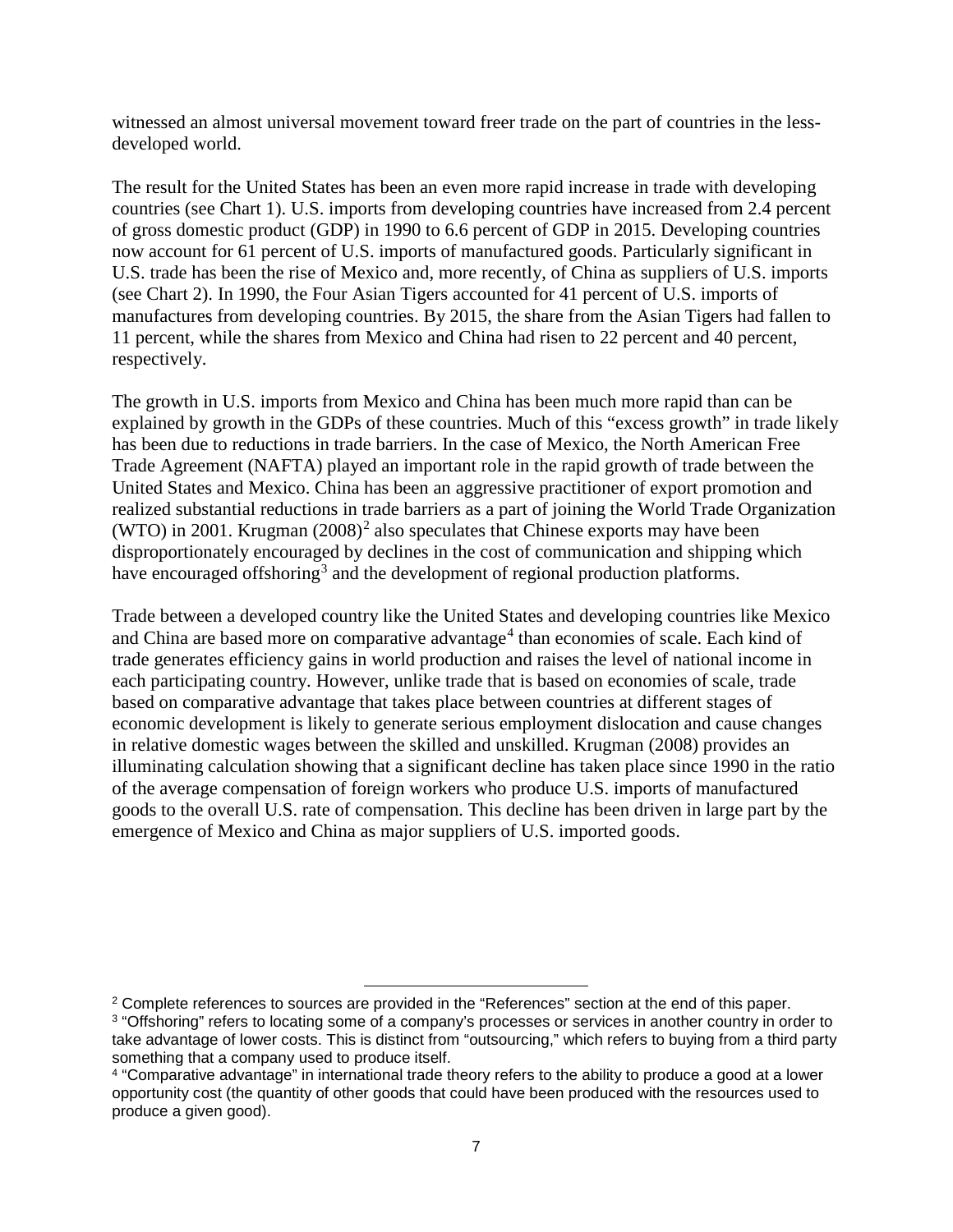



Source: Calculated from U.S. International Trade Commission DataWeb.





Source: Calculated from U.S. International Trade Commission DataWeb.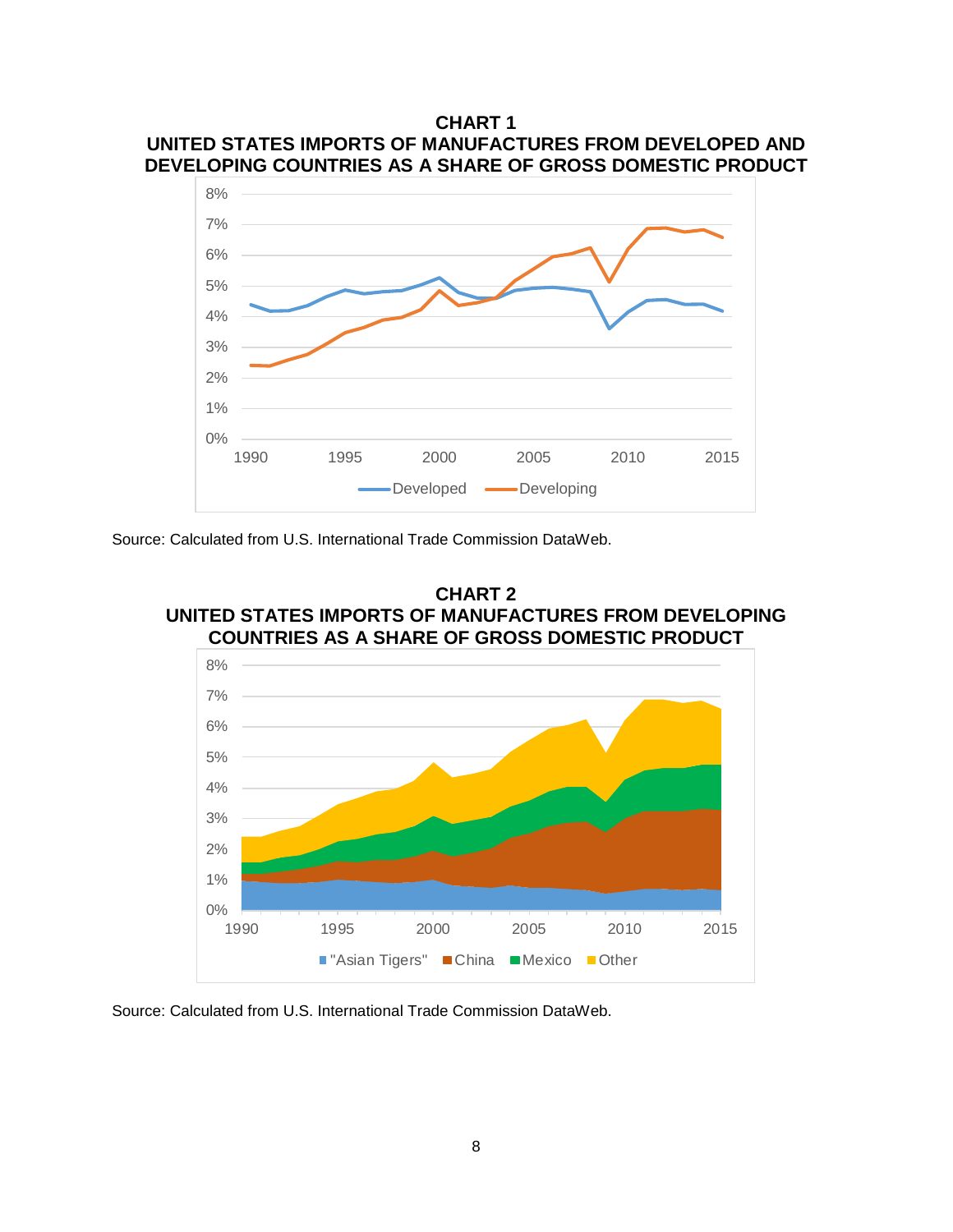### **Increases in Trade of Intermediate Goods and Offshoring**

Organizational innovations and declines in the cost of international communication and shipping have made it possible to break up the production process into separate stages and tasks and locate them in different geographic areas. This division of the production process is called "vertical disintegration." An unskilled labor-intensive stage of production in an otherwise skilled laborintensive process need no longer be performed in the same physical location but instead can be offshored to a country with lower unskilled wages. The component part or task that is produced in another country can then be imported and reconnected with the remaining stages of production.

By breaking up the value chain in this way, production costs can be reduced, generating efficiencies that are realized in the form of additional gains from trade. For trade of this nature, imports of goods produced abroad are no longer simply substitutes for goods produced at home but instead are complementary with home production. Benefits associated with imports are no longer limited to consumers of final goods but also accrue to domestic producers whose processes and costs have become integrated with foreign producers.

**Intra-industry Trade**. Intra-industry trade refers to the simultaneous import and export by a country of goods in a specific production category. Intra-industry trade may arise when countries specialize and trade in similar but highly differentiated final products, such as passenger cars and light trucks, or sedans and minivans. Gains from this kind of specialization are driven by economies of scale. Trade of this nature may involve goods with similar factor intensities<sup>[5](#page-11-0)</sup> being traded by countries with similar factor endowments and have nothing to do with the vertical disintegration of international production. Intra-industry trade of this type is common and prevalent among developed countries.

Exchanges of goods at different stages of production would not show up as intra-industry trade if the data were presented at sufficiently fine levels of disaggregation. Because of the realities of commodity aggregation, however, data on trade even at the finest levels of disaggregation include both final and intermediate goods. The phenomenon of vertical disintegration and trade in intermediates also appears in trade data as intra-industry trade.

The degree of intra-industry trade in a particular product category is commonly measured by the Grubel-Lloyd index. This is a number between 0 and 100 that takes on a value of 100 when a country imports as much of a product as it exports, and a value of 0 when a country imports but does not export an item, or vice versa; see Organisation for Economic Co-operation and Development (OECD, 2002, p. 160).

Table 1 provides Grubel-Lloyd measures of intra-industry trade between the United States and each of its top five trading partners. The highest values are for Canada and Mexico, the country's NAFTA partners. Canada is a developed country with wage levels similar to the United States. Much of the intra-industry trade between these partners may consist of two-way trade in similar but differentiated finished products. The high Grubel-Lloyd statistic for Mexico, on the other hand, is indicative of trade in intermediates and a high degree of integration in the manufacturing

l

<span id="page-11-0"></span><sup>5</sup> "Factor intensity" is the relative importance of one factor versus others in production in an industry, usually compared across industries.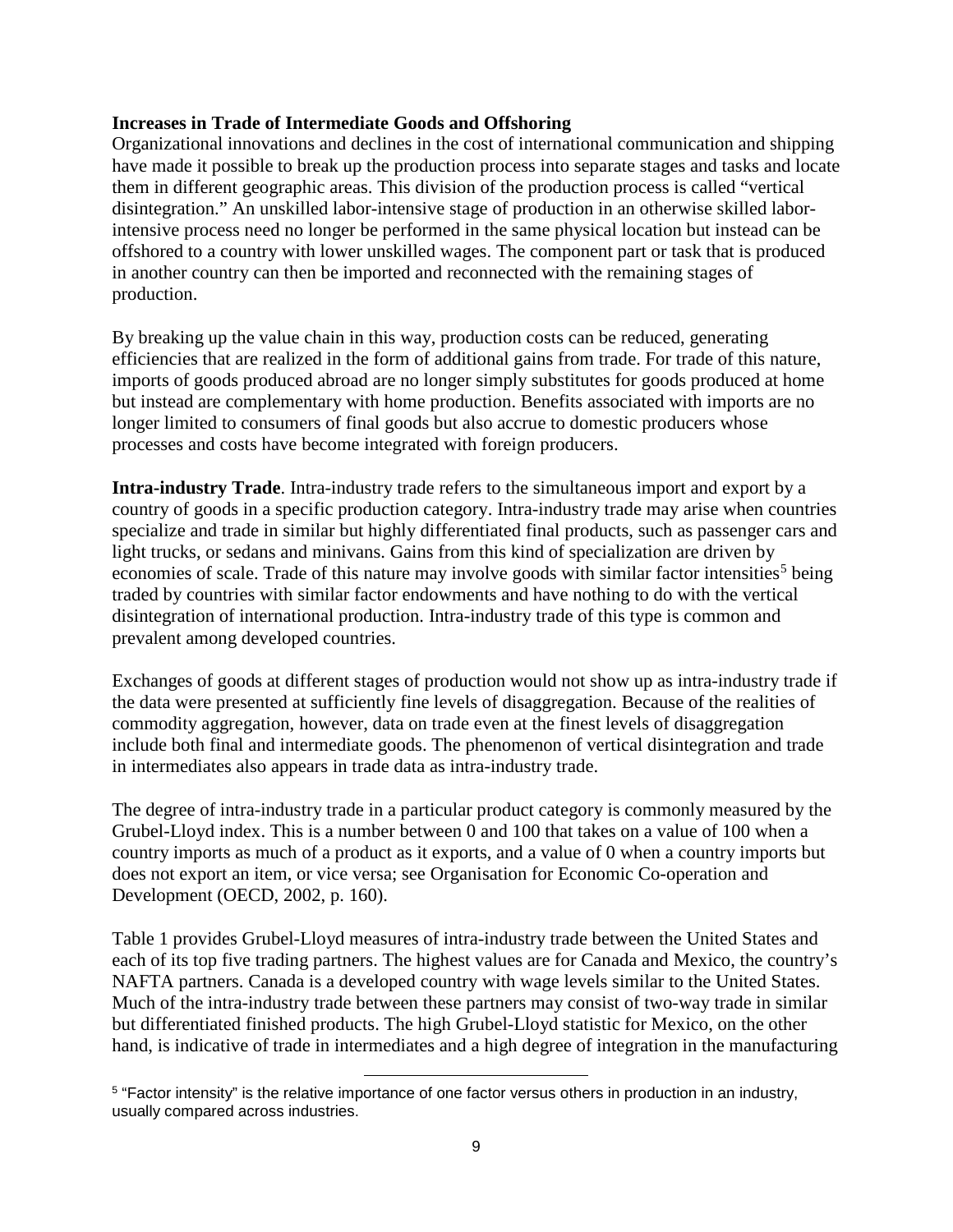# **TABLE 1 INTRA-INDUSTRY TRADE BETWEEN THE UNITED STATES AND ITS TOP TRADING PARTNERS**

|         | <b>Total Bilateral</b> | Grubel-Lloyd Index of Intra-Industry Trade** |      |  |  |
|---------|------------------------|----------------------------------------------|------|--|--|
|         | Trade, 2015*           | 2015                                         | 2005 |  |  |
| Canada  | \$460                  | 69.5                                         | 67.0 |  |  |
| Mexico  | 478                    | 56.2                                         | 58.2 |  |  |
| Germany | 165                    | 52.2                                         | 49.6 |  |  |
| Japan   | 182                    | 41.9                                         | 36.9 |  |  |
| China   | 583                    | 19.2                                         | 16.9 |  |  |

\* In billions; the value is the sum of the import and export values.

\*\* Calculated using trade in manufactures reported by 4-digit North American Industry Classification System (NAICS) code.

Source: Calculated from U.S. Department of Commerce, Census Bureau.

sectors of the two countries. Wilson (2016) uses these and other statistics to argue that U.S.- Mexico trade serves to support a regionally integrated manufacturing platform and that production in the two countries should be viewed as complementary rather than rival. Measures of the degree of intra-industry trade between the United States and Japan and China are much lower, especially for China. Imports from these countries may be better viewed as substitutable for, rather than complementary with, U.S. production.

Measures of U.S. intra-industry trade were calculated for two years, 2005 and 2015. With the exception of Mexico, the Grubel-Lloyd index increased for each of the major trading partners over this time period. Calculations made previously by the OECD demonstrated trend increases in the importance of intra-industry trade for all major OECD countries during the 1970s and 1980s. More recently, the OECD (2002) found that measures of intra-industry trade continued to increase in the 1990s and that the gains were particularly large in Mexico and eastern European countries. This likely reflects movements toward greater regional integration of manufacturing within North America and Europe, e.g., an alignment of Mexico with the United States and eastern Europe with western Europe. The OECD study did not speak generally to trends in intraindustry trade within eastern Asia, as only Japan and Korea are OECD members. However, for these two countries, the data did show large increases in intra-industry trade from low initial levels.

**Intrafirm Trade**. When control of technology and product quality is important, the offshoring of tasks and intermediate activities is often accomplished through cross-border trade between a multinational company and its foreign affiliates — what is referred to as "intrafirm" trade. Tables 2 and 3 show recent statistics on the importance of intrafirm trade between the United States and its top trading partners. The perspective in Table 2 is the flow of goods from U.S. parents to affiliates located abroad. The rank order across trading partners in intrafirm exports as a percentage of total exports is the same as for intra-industry trade (Table 1). The highest percentages of total U.S. exports that involve related parties are for Canada and Mexico. In the case of Canada, for example, 18 percent of total U.S. exports of manufactures to Canada are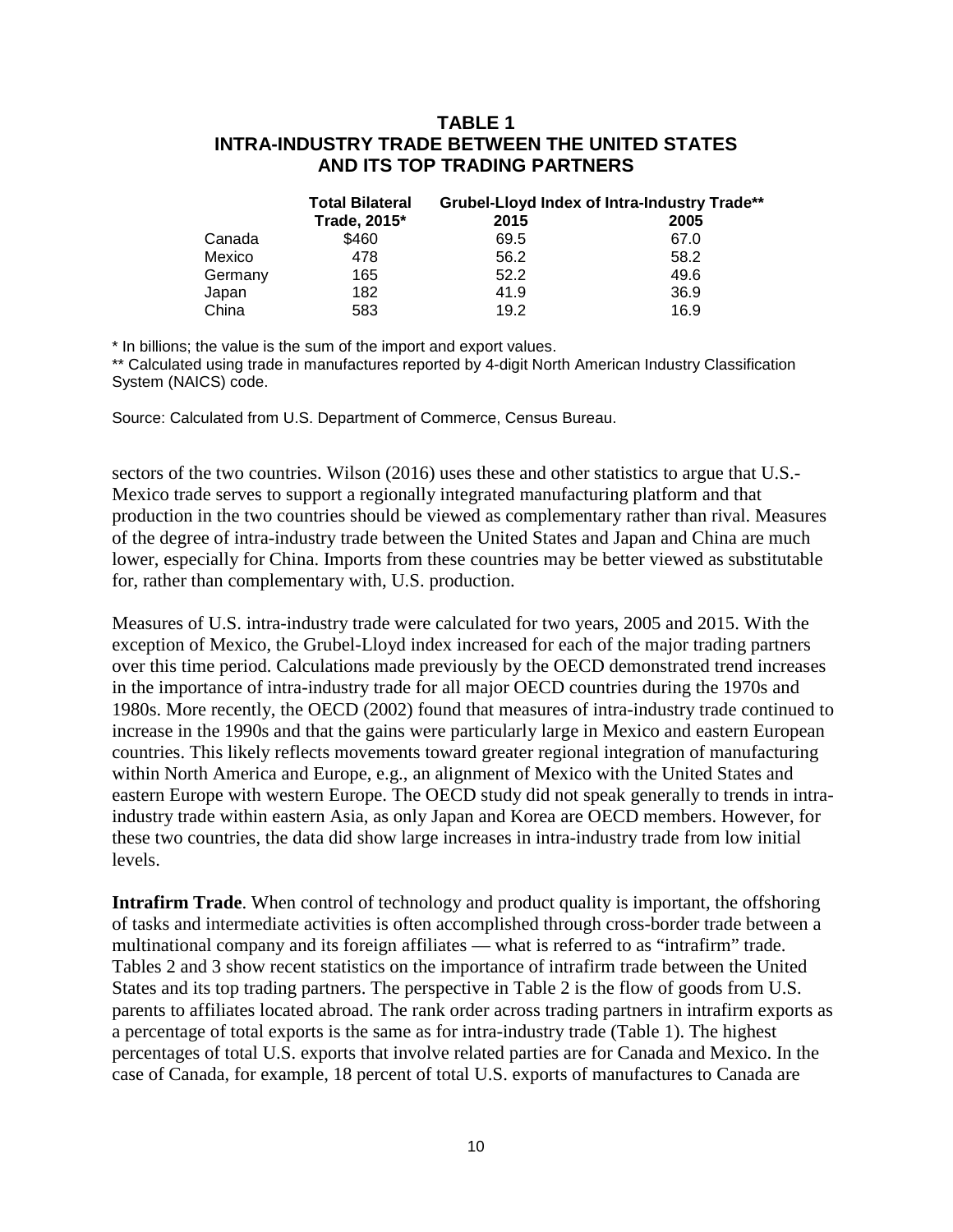# **TABLE 2 EXPORTS OF MANUFACTURED GOODS SHIPPED TO FOREIGN AFFILIATES BY UNITED STATES PARENTS, 2014**

|         |                    | <b>Percent of Total U.S.</b> |
|---------|--------------------|------------------------------|
|         | Intrafirm Exports* | <b>Exports</b>               |
| Canada  | \$49.4             | 18.1%                        |
| Mexico  | 26.2               | 12.1                         |
| Germany | 5.2                | 11.8                         |
| Japan   | 3.9                | 7.2                          |
| China   | 5.9                | 6.5                          |

\* In billions; data are for majority-owned affiliates.

Sources: Calculated from U.S. Department of Commerce, Census Bureau and Bureau of Economic Analysis.

# **TABLE 3 IMPORTS OF MANUFACTURED GOODS SHIPPED TO UNITED STATES PARENTS BY FOREIGN AFFILIATES, 2014**

|         | Intrafirm Imports* | <b>Percent of Total U.S.</b><br><b>Imports</b> |
|---------|--------------------|------------------------------------------------|
| Canada  | \$54.9             | 24.8%                                          |
| Mexico  | 44.2               | 17.8                                           |
| Germany | 6.3                | 5.2                                            |
| Japan   | 2.5                | 1.9                                            |
| China   | 6.8                | 14                                             |
|         |                    |                                                |

\* In billions; data are for majority-owned affiliates.

Sources: Calculated from U.S. Department of Commerce, Census Bureau and Bureau of Economic Analysis.

from a U.S. parent to an affiliate located in Canada. The lowest percentages of exports that occur through intrafirm trade are for Japan and China.

The perspective in Table 3 is U.S. imports by parent companies of goods produced by foreign affiliates. Similar to the patterns in the two previous tables, the highest percentages of imports from affiliates to total bilateral imports are for Canada and Mexico, and the lowest percentages are for the Asian countries. Whether because of distance or NAFTA, data on both intra-industry trade and intrafirm trade indicate substantially more complementarity and vertical integration of production between the United States and its NAFTA partners than between the United States and its other top trading partners.

**Trade Measured as Value Added**. Exports and imports are measured in gross value terms. When goods are wholly produced within the country of origin, the gross value of the goods exported is the same as the value added by the source country. Trade in intermediate goods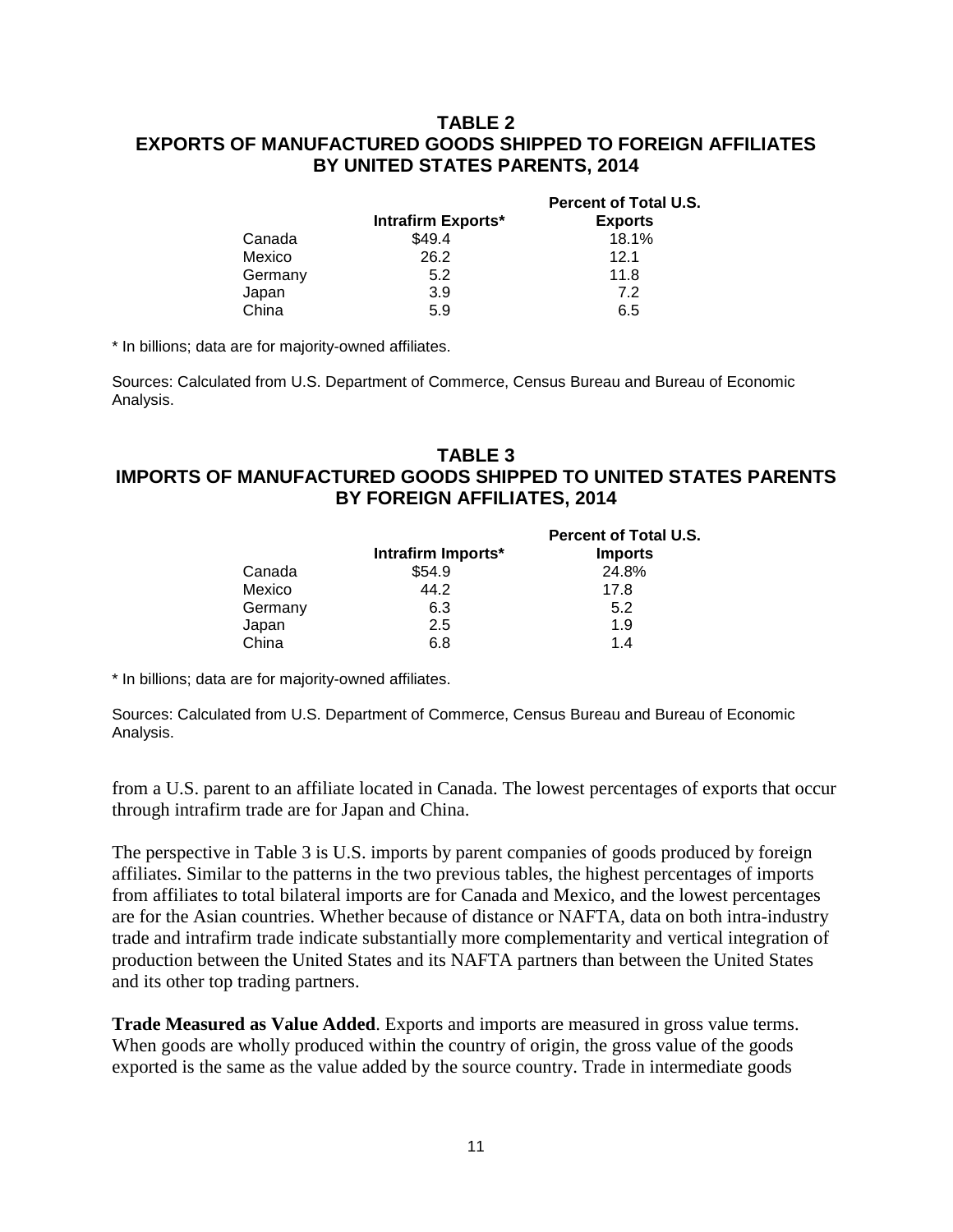destroys this equivalence and renders many trade statistics, such as ratios of exports to GDP and bilateral trade imbalances, misleading or useless.

An anatomy of the value added in an Apple iPod is particularly illuminating (see Dedrick, et al. 2008). As of 2008, the iPod was assembled in and exported from China, so China was credited in the data with the gross value of the device. However, assembly and testing accounted for only 3 percent of the iPod's total input cost. The hard drive accounted for about half of the price, but many of the components requiring skilled labor were made elsewhere. The display was made in Japan; the semiconductors were made in the United States and Taiwan. The Chinese gate price of an assembled iPod was \$144, but as little as \$4 of this may have been Chinese value added. Koopman, et al. (2008) estimate that on average, foreign countries contributed 60 percent of the value added embodied in Chinese exports of computers, office equipment, and telecom equipment.

Efforts to develop systematic methods for estimating the value added in trade have been ongoing since 2010 (see, for example, Koopman, et al. 2010). One notable recent collaboration is the OECD-WTO Trade in Value Added Database. Tables 4 and 5 show selected results from this database (the latest data are for 2011). Table 4 shows estimates of value added by source in the gross manufactured exports of selected countries. Looking first at the United States, 79 percent of the gross value of all U.S. exports of manufactures represents U.S. value added. The remaining 21 percent reflects value added or productive activity from other countries. The top

| <b>TABLE 4</b>                                  |
|-------------------------------------------------|
| SHARES OF VALUE ADDED BY COUNTRY IN THE EXPORTS |
| OF SELECTED COUNTRIES, 2011                     |

|                             |         | Value Added by Country as a Percentage of Gross Exports |         |         |         |       |
|-----------------------------|---------|---------------------------------------------------------|---------|---------|---------|-------|
| U.S. Exports:               | U.S.    | Canada                                                  | China   | Mexico  | Japan   | Other |
| <b>Total Manufactures</b>   | 78.5%   | 3.2%                                                    | $2.4\%$ | 1.9%    | 1.5%    | 12.5% |
| Motor Vehicles & Parts      | 64.6    | 4.5                                                     | 4.6     | 3.8     | 4.8     | 17.7  |
| <b>Electrical Equipment</b> | 85.2    | 1.3                                                     | 2.9     | 1.2     | 1.4     | 8.0   |
| <b>Chinese Exports:</b>     | China   | Japan                                                   | U.S.    | Korea   | Taiwan  | Other |
| <b>Total Manufactures</b>   | 59.9    | 6.0                                                     | 3.8     | 3.4     | 2.4     | 24.5  |
| <b>Electrical Equipment</b> | 46.2    | 10.1                                                    | 5.2     | 5.9     | 4.8     | 27.8  |
| <b>German Exports:</b>      | Germany | U.S.                                                    | France  | $U.K.*$ | Italy   | Other |
| <b>Total Manufactures</b>   | 69.3    | 2.4                                                     | 2.2     | 1.9     | 1.8     | 22.4  |
| Motor Vehicles & Parts      | 67.9    | 2.3                                                     | 2.5     | 2.0     | 2.4     | 22.9  |
| Nonelectrical Machinery     | 73.3    | 2.0                                                     | 1.9     | 1.4     | 2.1     | 19.3  |
| <b>Japanese Exports:</b>    | Japan   | China                                                   | U.S.    | Korea   | Germany | Other |
| <b>Total Manufactures</b>   | 81.8    | 2.8                                                     | 1.9     | 0.8     | 0.7     | 12.0  |
| Motor Vehicles & Parts      | 86.1    | 2.3                                                     | 1.5     | 0.7     | 0.9     | 8.5   |

#### \* United Kingdom

Source: Organisation for Economic Co-operation and Development (OECD), OECD-WTO Trade in Value Added Database.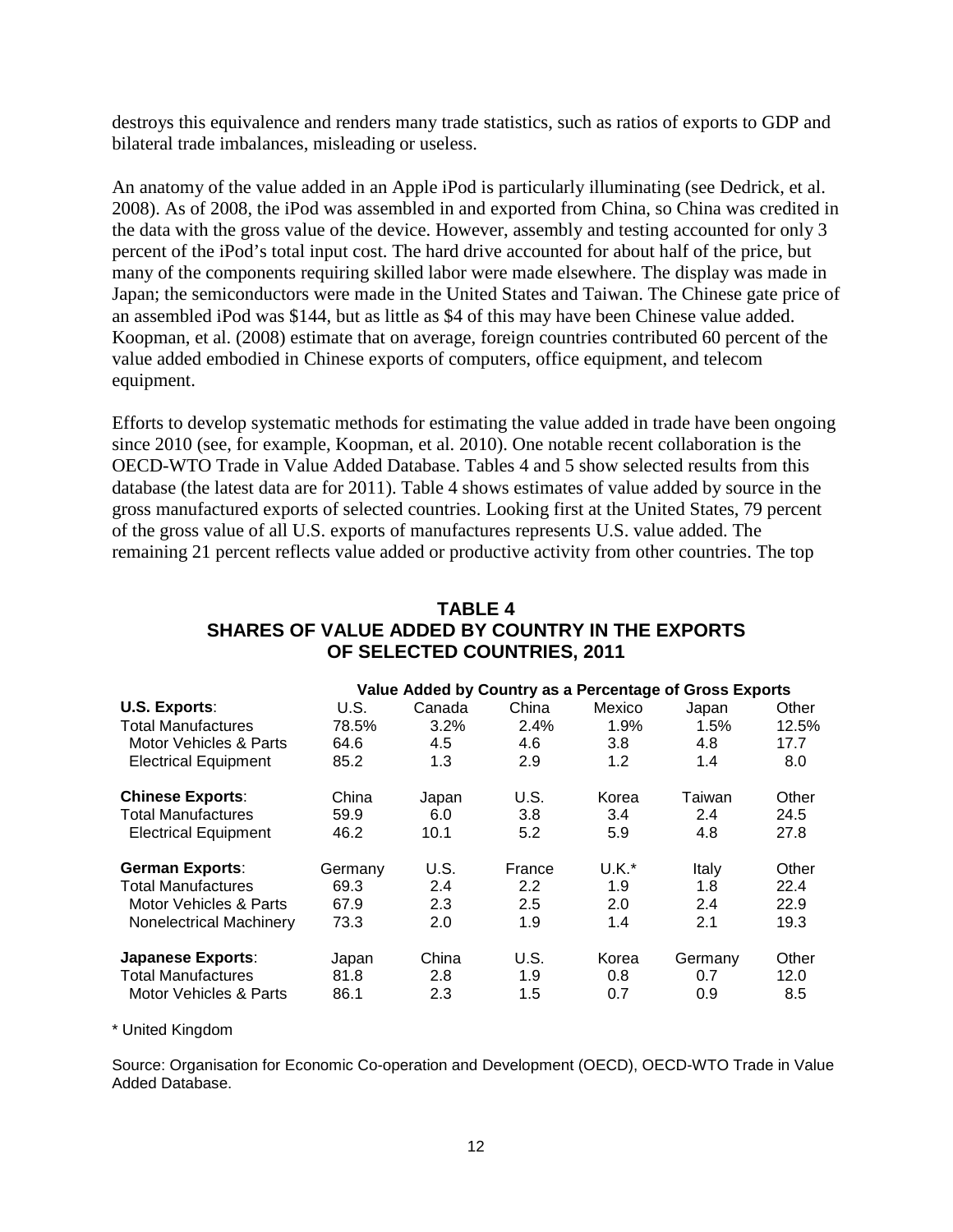# **TABLE 5 VALUE ADDED IN UNITED STATES OF IMPORTS FROM SELECTED COUNTRIES, 2011**

|                             | Gross Value<br>of Imports* | U.S. Value<br>Added* | U.S. Share |
|-----------------------------|----------------------------|----------------------|------------|
| U.S. Imports from Canada    |                            |                      |            |
| <b>Total Manufactures</b>   | \$192.5                    | \$28.3               | 14.7%      |
| Motor Vehicles & Parts      | 44.2                       | 11.7                 | 26.5       |
| U.S. Imports from Mexico    |                            |                      |            |
| <b>Total Manufactures</b>   | 166.6                      | 26.2                 | 15.7       |
| Motor Vehicles & Parts      | 44.5                       | 8.0                  | 18.0       |
| <b>Electrical Equipment</b> | 52.9                       | 9.0                  | 17.0       |
| U.S. Imports from China     |                            |                      |            |
| <b>Total Manufactures</b>   | 327.4                      | 13.4                 | 4.1        |
| <b>Electrical Equipment</b> | 158.8                      | 8.4                  | 5.3        |
| U.S. Imports from Japan     |                            |                      |            |
| <b>Total Manufactures</b>   | 91.2                       | 1.7                  | 1.9        |
| Motor Vehicles & Parts      | 32.0                       | 0.5                  | 1.5        |

#### \* In billions.

Source: Organisation for Economic Co-operation and Development (OECD), OECD-WTO Trade in Value Added Database.

four foreign sources of value added in these U.S. exports are, in descending order of importance, Canada, China, Mexico, and Japan. The presence of Canada and Mexico on this list is impressive in light of how small these economies are in relation to the economies of China and Japan. Looking at a few selected industries, U.S. exports of motor vehicles and parts contain relatively large amounts of foreign value added. Exports of electronic equipment, on the other hand, contain little foreign value added.

Table 4 also provides a breakdown of value added by source country for the exports of China, Germany, and Japan. China's exports contain the greatest foreign value added, with 40 percent of gross export value representing foreign value added. Not surprisingly, three of the four countries contributing the largest percentages of value added to China's exports are eastern Asian countries. The country with the highest domestic value-added content, and the smallest share of value added from foreign sources, is Japan. Eighty-two percent of the gross value of Japanese manufacturing exports is accounted for by domestic production.

Table 5 provides another perspective on the importance of global sourcing and supply chains in U.S. trade, indicating how much of the gross value of U.S. imports of manufactured goods actually represents U.S. value added (i.e., reflects U.S. upstream production). Approximately 15 percent of the value of manufactures imported from Canada and Mexico consists of U.S.-made intermediate goods and services. This is much higher than the share of U.S. value added in U.S. imports from China and Japan. Auto production is especially integrated across countries. Twenty-seven percent of U.S. imports of motor vehicles and parts from Canada represents U.S.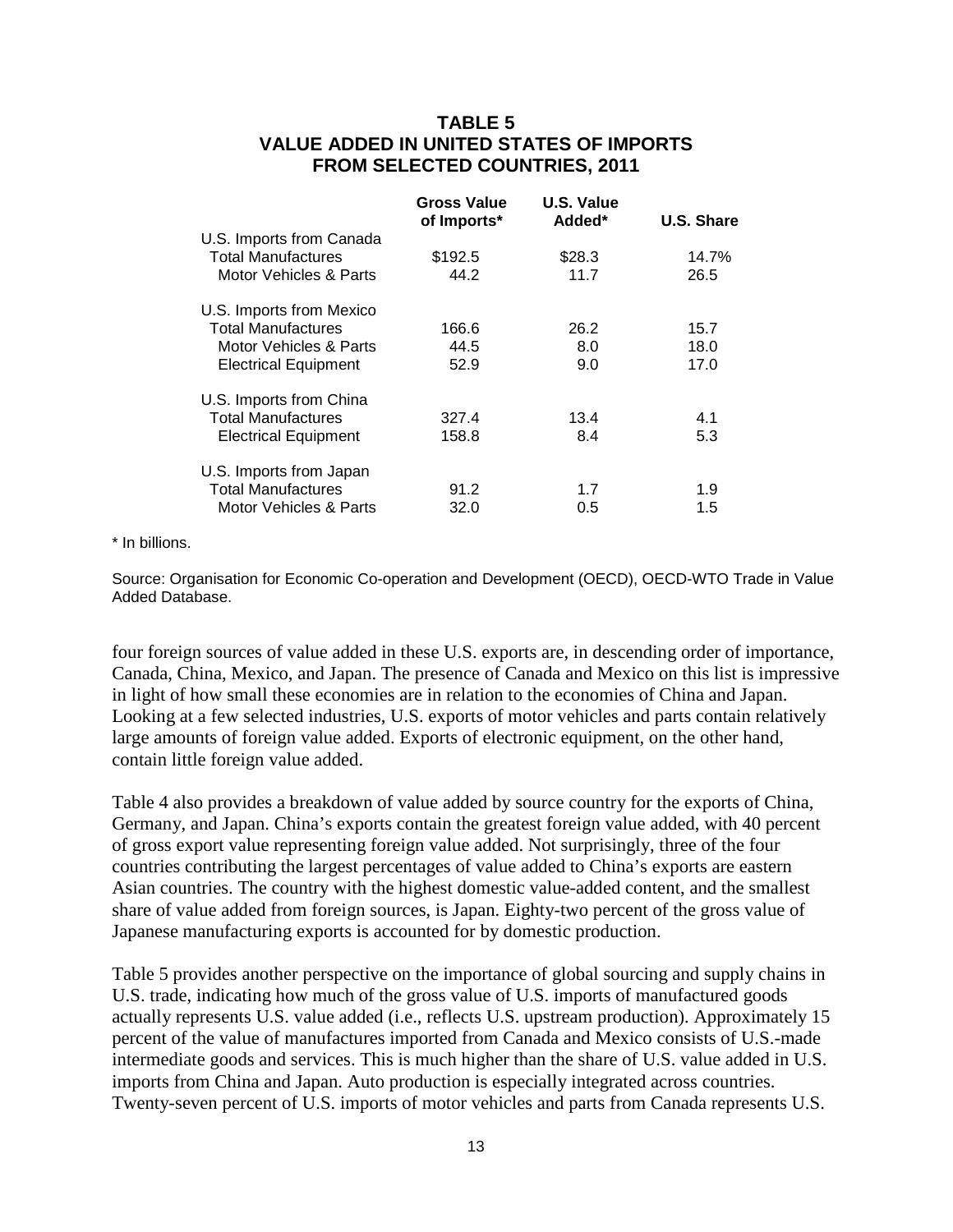production at an earlier stage. In the case of imports of motor vehicles from Mexico, the share of U.S. value added is 18 percent.

**Economic Theory on the Effects of Trade Between Developed and Developing Nations** Trade in manufactures between developed and developing countries seems to fit the classical theory of comparative advantage "to a  $T$ ," e.g., the theory of comparative advantage as articulated in the trade theory of Eli Heckscher and Bertil Ohlin.<sup>[6](#page-16-0)</sup> In their model of trade, country differences in factor endowments create differences in relative costs. Countries like the United States that are abundant in high-skill labor are able to produce at low relative cost (have a comparative advantage in) goods that are high-skill labor intensive. Countries like Mexico and China that are abundant in low-skill labor produce at low relative cost goods that are low-skill labor intensive. Having the opportunity to trade with other countries, at relative prices that are different, increases the consumption possibilities in a nation.

Gains from trade will accrue even if a country does not adapt its internal production to better suit new market conditions. A profit-maximizing adaptation of domestic production serves to increase further the gains from trade. In responding to new world prices, countries will specialize in goods in which they have a comparative advantage, and they will move out of industries whose production can be replaced with cheaper imports. This reallocation of resources further increases real national income. World production efficiency is enhanced when countries with relatively low costs of producing particular goods specialize in these industries and replace production by countries with higher costs. These gains in world production efficiency are an important underlying determinant of the gains in national income realized through trade.

The theory of comparative advantage and the real income gains that can be expected from specialization and trade apply to trade in tasks and intermediate goods as much as they apply to trade in finished goods. Sectors in a country abundant in high-skill labor that can outsource various component activities will outsource low-skill, labor-intensive tasks to low-wage countries.

In traditional trade theory, gains from trade arise not because trade expands economywide employment opportunities and increases aggregate employment, but rather because trade induces a pattern of specialization in which workers leave jobs with low value added and take jobs with higher value added. Trade can be a disruptive process, with substantial dislocation and temporary unemployment. However, in economies with functioning labor markets, and especially in economies with high worker mobility, the long-run effects of trade on aggregate employment are expected to be small, either up or down. Trade both creates and destroys jobs. Those who work in import-competing industries or have skills used intensively in import industries may face a loss of employment, but trade expands employment opportunities in export industries. Jobs are also created in nontraded industries, supported by the gain in real national income which trade brings about. When looking at a particular skill group, the net effect of these shocks on labor demand may be either positive or negative. Market adjustments in wages will serve to eliminate excess supply or demand and maintain full employment.

<span id="page-16-0"></span>l <sup>6</sup> Ohlin's 1933 book *Interregional and International Trade* introduced this theory.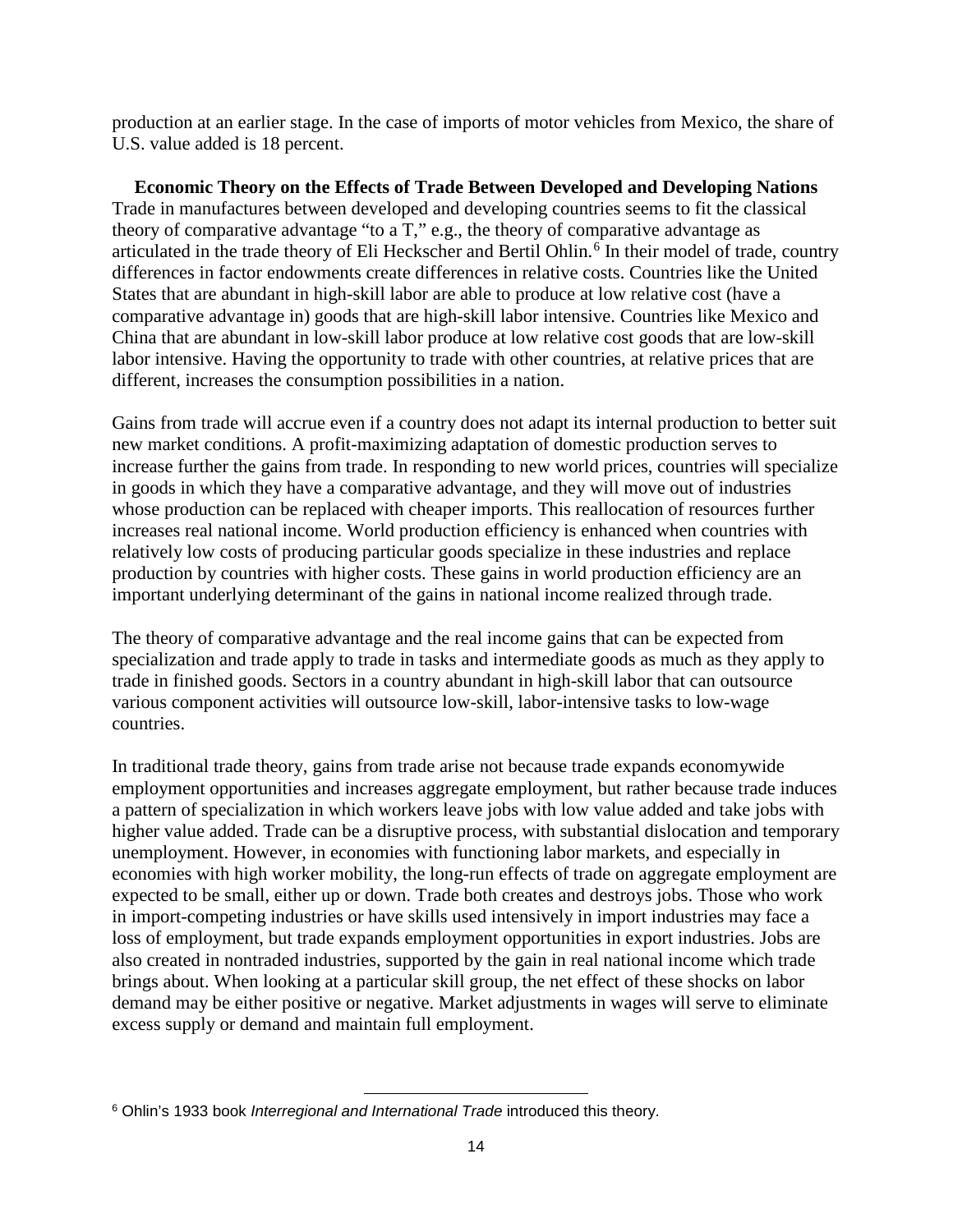The Heckscher-Ohlin model of international trade makes clear that while trade generates gains in national income, it will create losers as well as winners within a country. Trade can have potentially serious consequences for income distribution. In the short run, losing groups include workers and owners of capital in import-competing industries. Among the winners are owners of resources employed in export industries. In the long run, it is not the industry of employment that is critical but the type of resource.

For developed countries abundant in high-skill labor and scarce in low-skill labor, trade will raise the ratio of high-skill to low-skill wages. Skilled workers benefit disproportionately from trade. Low-skill workers may lose absolutely, even in the long run. These tendencies in wage adjustment apply whether a worker is employed in an import-competing industry, an export industry, or a nontraded industry.

Trade will also change relative wages in developing countries. Traditional theory predicts that countries that are abundant in low-skill labor will find that trade serves to reduce wage inequality. The biggest beneficiaries from trade will be low-skill workers — those who are in abundance in the country and define its areas of comparative advantage.

The conclusions of traditional trade theory are robust and unambiguous. Trade between developed and less-developed countries should produce gains in real national income for every participating country. There will be particular individuals who suffer an economic loss. However, the existence of gains in national income imply that the winners should be able to compensate the losers. The first-best response to adverse distributional effects from trade is not to restrict trade but to compensate the losers. In practice, of course, some countries make trade adjustment assistance a higher priority than do other countries. The effects of trade within a country and trade adjustment assistance are discussed further in a later section of this paper.

**Empirical Evidence of the Effects of Trade Between Developed and Developing Nations**

It is difficult to identify the effects of trade — on national income, employment, and wage inequality — in aggregate data. The analysis is limited by a small number of observations and changing conditions. A summary of the consensus views of economists on these issues follows.

# **Trade and Real Income Growth in Developed Countries**

Macroeconomists generally believe that for advanced countries, factors such as technological change and demography have larger effects on GDP growth than do marginal changes in trade policy or changes in world market conditions. Annual rates of real GDP growth have been trending down over the past several decades throughout the developed world. Increased trade opportunities with developing countries may have provided a boost to growth, but this effect has been swamped by diminished contributions to growth from technological change and by the aging of populations and declines in the rate of growth in the working-age population.

Routine government statistics do provide one measure of the effect of changing conditions in international markets on a nation's real national income — a measure known as "command GDP." This statistic measures the effect of changes in world market prices on the purchasing power of a country's output or income. Real national income rises if world prices of a country's exports increase relative to the prices of its imports (representing an improvement in the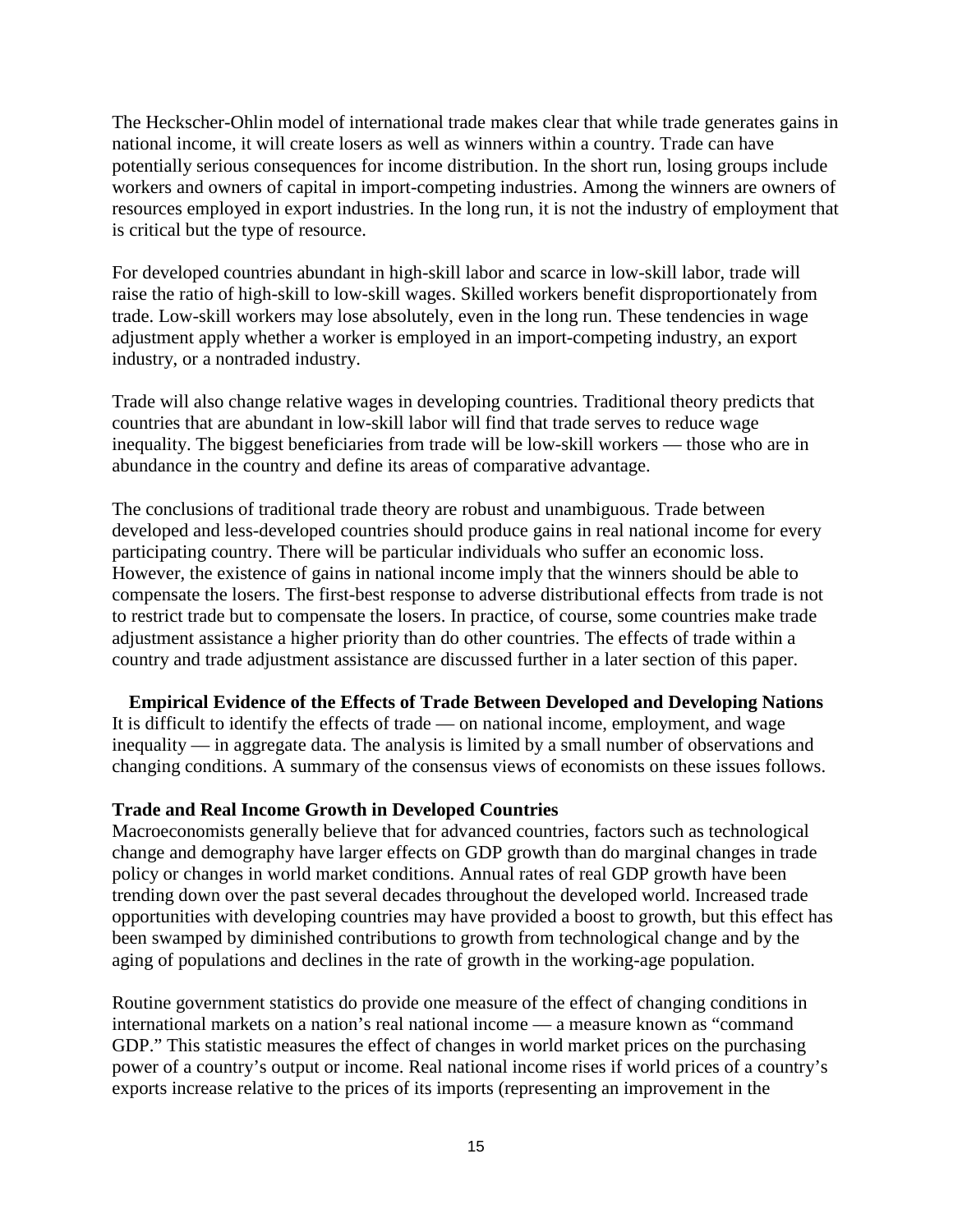country's "terms of trade") and vice versa if prices of imports increase relative to the prices of items exported.

Chart 3 shows calculations from Reinsdorf (2010) of the contribution of changing U.S. terms of trade on growth in U.S. real domestic income over the period from 1995 through 2007. This was a period of great change in the size and nature of U.S. trade, especially trade with developing countries. For perspective, the exhibit also shows annual growth in U.S. per capita real gross domestic income. The analysis accounts for changes in all prices except for petroleum and related products. The net effect of changes in world market conditions (excluding petroleum) on U.S. real national income was positive, i.e., the U.S. generally experienced improvements in its terms of trade. Reductions in import prices made possible through increased trade with developing countries such as China and Mexico were more important than any losses associated with declines in world prices of U.S. exports.

For the United States — a country that does not rely heavily on international trade and whose exports are highly diversified — the contribution of changing terms of trade is relatively small when compared to the size of the overall growth in real national income. From 1995 through 2007, the average contribution of changes in U.S. terms of trade to growth in real national income was 0.14 percent. This compares with an average annual increase in U.S. real per capita gross domestic income of 2.0 percent. Growth in real per capita national income is also affected

**CHART 3 CONTRIBUTION OF CHANGES IN U.S. TERMS OF TRADE TO ANNUAL GROWTH IN U.S. REAL PER CAPITA GROSS DOMESTIC INCOME**



\* Excluding petroleum and petroleum products.

Source: Derived from Reinsdorf (2010), Table 2.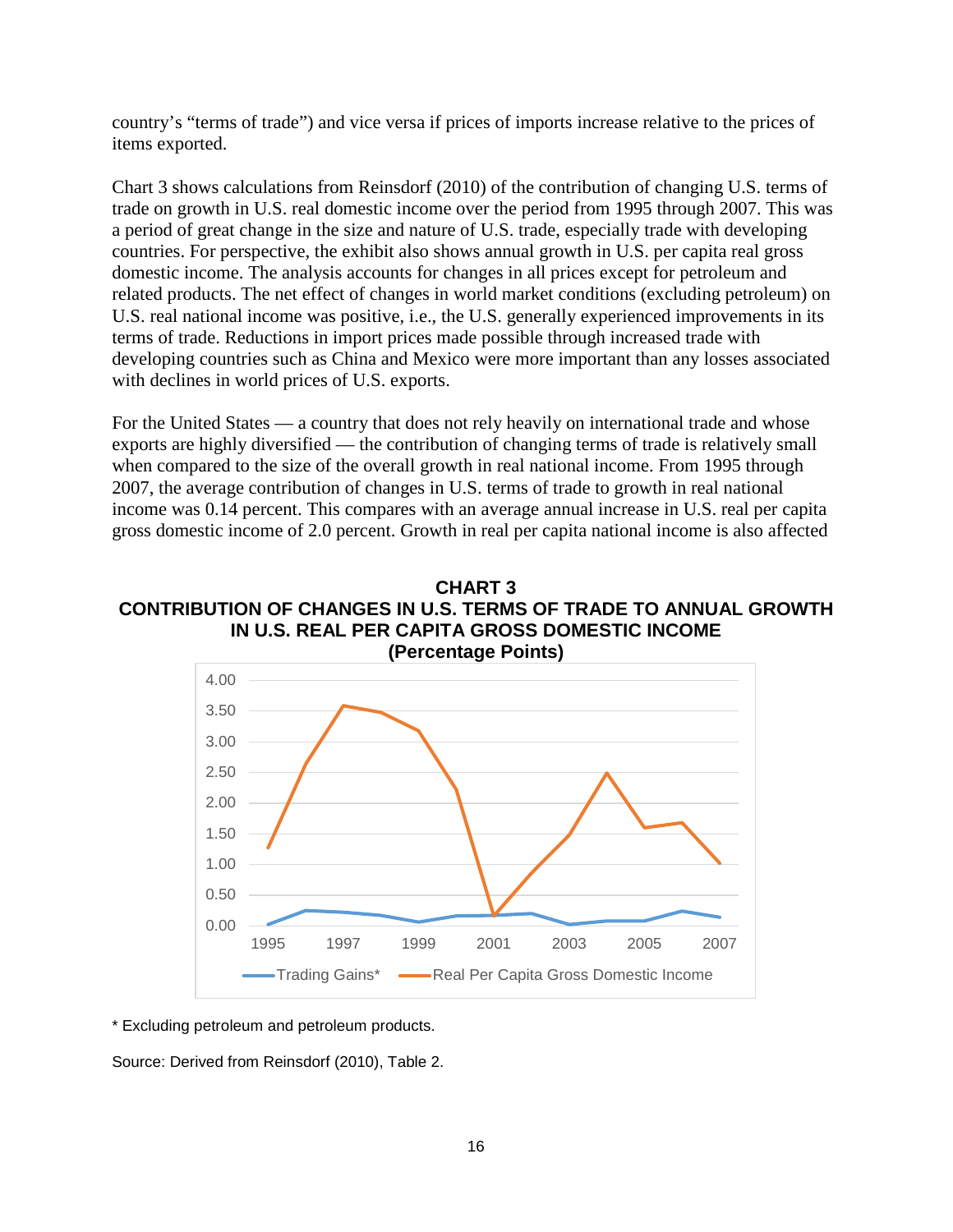by technological change, changes in the employment-to-population ratio, and changes in labor productivity associated with mechanization and rising educational attainment. Impacts from changes in world market conditions represent only one relatively minor factor on this list.

Several caveats concerning the above analysis should be noted. First, differences in growth between command GDP and real GDP pick up only the effects of changes in world market conditions on a country that is already open to world trade. The differences do not measure the overall consequences of being open to trade. In addition, the effects identified refer only to changing conditions in international markets for trading goods and services. They do not account for effects on national income arising from changes in foreign investment outflows and inflows. Finally, the calculations assume that the economy is at full employment. They do not account for changes in national employment that may arise because of changes in import and export prices.

# **Trade and Real Income Growth in Developing Countries**

Here the evidence is more conclusive and easier to see. Less-developed countries that have opened up to trade, especially those in Asia, have experienced substantially higher rates of economic growth. There are some important exceptions, often when movements toward freer trade are not accompanied by market-supporting institutional reforms. Mexico is a case in point; this is discussed later in this paper.

# **National Employment Levels and Unemployment Rates**

In theory, microeconomic shocks such as changes in trade regimes should have no significant long-run effect on aggregate employment provided that necessary wage adjustments are not blocked by unions, minimum wage laws, or other labor-market rigidities. In the United States, with its relatively flexible labor markets, there has been no clear trend movement in the national unemployment rate. The largest recent changes in the rate of unemployment have been cyclical, brought on by the financial crisis and the Great Recession, followed by an economic recovery and expansion.

However, there has been a trend decline in U.S. labor force participation since 2000 (see Chart 4). The drop in labor force participation has been especially large since the onset of the Great Depression in 2007, and it barely began to recover in 2016. A useful analysis of the recent decline in U.S. labor force participation is provided by Braun, et al. (2014). The authors find that 1.7 percentage points of the 3.1 percentage-point decline from 2007 through 2014 can be accounted for by the aging of the population. Over the life cycle of an individual, labor force participation rises throughout the 20s, flattens out during prime working-age years, and then falls to low levels as people enter their 60s and go into retirement. Using labor force participation rates by age in 2007 and then folding in changes in the age distribution of the U.S. population that have taken place since then, the authors find that shifts in the age distribution (e.g., the aging of the baby-boom generation) can explain 1.7 points of the drop in labor force participation since 2007. The authors also find from a longer time series analysis of labor force participation that cyclical factors (e.g., the Great Recession) have also played a role, accounting for 0.5 percentage points of the drop in labor force participation.

This leaves unexplained approximately a full percentage point of the decline in U.S. labor force participation since 2007 and as much as another percentage point of the drop from 2000 to 2007.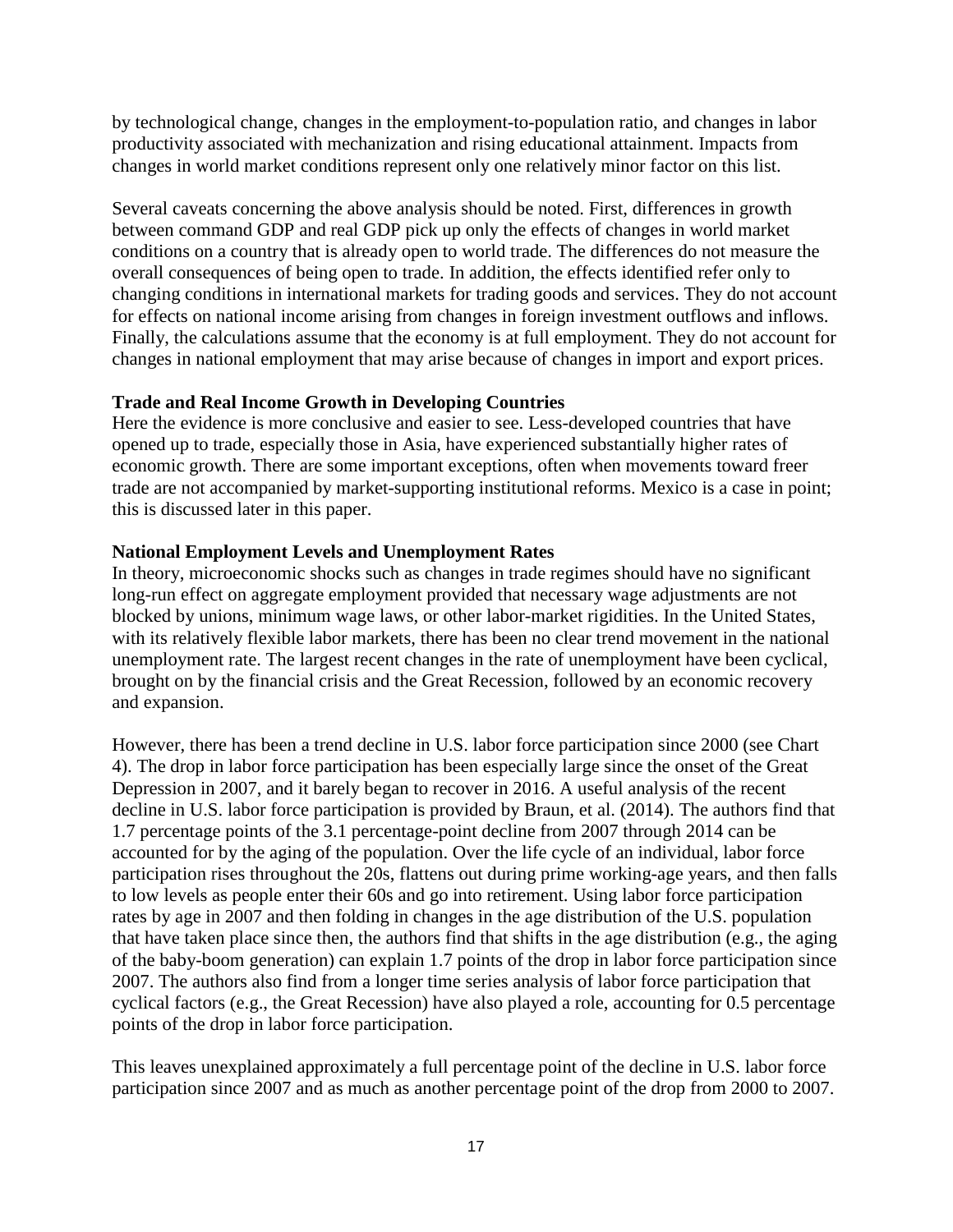

**CHART 4 CIVILIAN LABOR FORCE PARTICIPATION RATE IN THE UNITED STATES**

Source: Federal Reserve Bank of St. Louis, [https://fred.stlouisfed.org/.](https://fred.stlouisfed.org/)

Following the longer-term analysis of the Council of Economic Advisors (CEA, 2016), much of the decline in labor force participation among prime-age males that has occurred over the past several decades is concentrated among less-educated men. Very little of this decline can be explained by disincentive effects from public assistance programs. Instead, the data support a story of falling wages associated with a decline in labor demand, with adult men responding to the low returns to work effort by choosing not to participate in the labor force. The CEA staff speculate that much of the reduction in labor demand may be due changes in technology, automation, and globalization (CEA, 2016).

#### **Wage Inequality in the United States and Other Advanced Countries**

There has been a large trend increase in wage inequality in the United States and some other advanced countries since the early 1980s. This roughly coincides with the period of rapid growth in trade between developed and developing countries. The timing is right and the causal relationship between the two trends is straight out of mainstream trade theory. Findings from numerous studies of the sources of rising U.S. wage inequality will be reviewed later. At this point, simply note that trade and certain types of technological change would be expected to have similar effects on the wage distribution. It is difficult to separate the two. Tasks that involve routine and repetitive manual or cognitive actions are those that can be most easily offshored, but they are also precisely the kind of tasks than can be replicated by a machine or computer software.

#### **Wage Inequality in Developing Countries**

In traditional Heckscher-Ohlin trade theory involving trade between developed countries with abundant high-skill labor and developing countries with abundant low-skill labor, economic integration through trade raises the ratio of low-skill to high-skill wages in the developing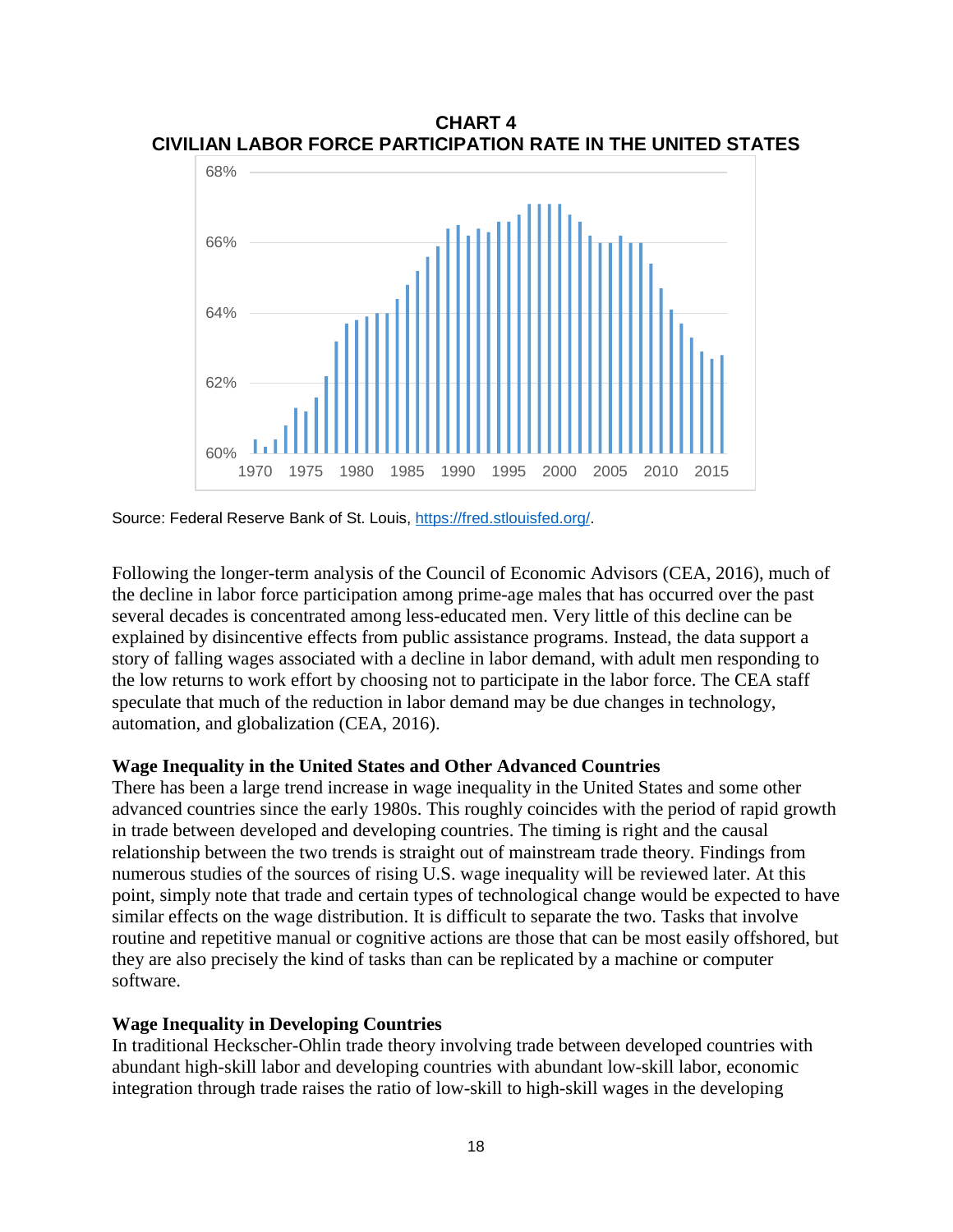countries. In these countries, trade not only increases national income but also reduces wage inequality. Empirical data, however, conclusively show that shifts in income distribution and wage structure in developing countries have gone in the opposite direction, even in countries that have had major episodes of trade liberalization (see Goldberg and Pavcnik 2007).

Rising inequality in the distribution of personal income could be explained by the fact that trade liberalization is often accompanied by broader market reforms that increase economic opportunities and assign income more on the basis of productivity than personal relationships. However, the data show that the skill premium in wages has generally fallen in developing countries. Feenstra (2008) notes that offshoring is often accomplished through intrafirm trade and involves technology transfer. In this case, vertical disintegration and an offshoring of tasks may raise the relative demand for skilled workers not only in developed countries but also in developing countries. It is also possible that the effects on wage structure expected from Heckscher-Ohlin trade theory are, in fact, present but that they are swamped by global technology shocks that are biased in favor of skilled labor.

#### **Trade Imbalances**

Chart 5 shows bilateral trade balances — those involving a country and one of its trading partners — in U.S. merchandise trade with selected countries, expressed as net exports as a share of total trade (the sum of imports and exports). The selected countries include developed and developing countries and nations with and without a trade agreement with the United States. These data from routine government statistics are flawed and incomplete in that they are measures of gross exports and imports rather than value added, and they do not include trade in services, a category in which the U.S. exports more than it imports.

In the top graph of Chart 5 of developed countries, a free trade agreement is in place with Canada and Singapore, but not with the United Kingdom or Japan. An agreement with Canada went into effect in 1988. It did not have an effect on the bilateral trade balance. The value of exports and imports has been similar with the United Kingdom, though the balance has cycled over time. The trade agreement with Singapore was effective in 2004. While the U.S. trade balance with Singapore has improved since then, the improvement began before 2004 and the United States also had a substantial surplus in the early 1980s. Thus, the data in the top part of Chart 5 show no apparent connection between the U.S. trade balance with a developed country and whether the U.S. has a free trade agreement with that country.

In the bottom graph of Chart 5 of developing countries, a free trade agreement is in place with Mexico but not with the other nations. While the bilateral trade imbalance with Mexico appears to have worsened with the onset of NAFTA in 1994, an imbalance of a similar magnitude had been present during the early-to-mid-1980s. Brazil provides an example of how the trade balance can swing from positive to negative and back without any trade agreement. The U.S. trade imbalances with China and Malaysia worsened considerably during the 1980s but have not changed much since then. The data on U.S. trade with developing countries also show no apparent relationship between the U.S. trade balance and free trade agreements.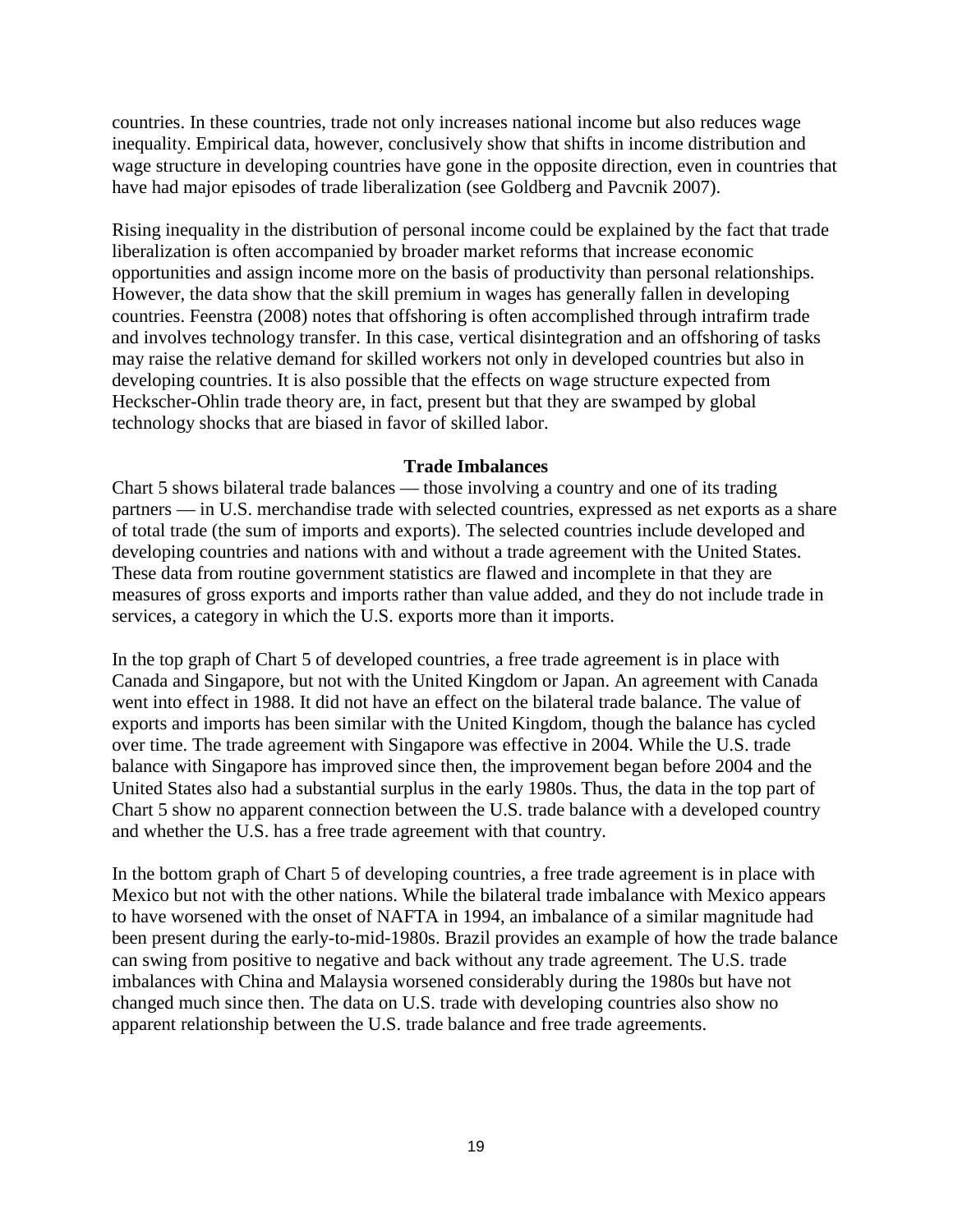# **CHART 5 BILATERAL MERCHANDISE TRADE, UNITED STATES WITH SELECTED COUNTRIES, NET EXPORTS AS A SHARE OF TOTAL IMPORTS AND EXPORTS**





Source: International Monetary Fund.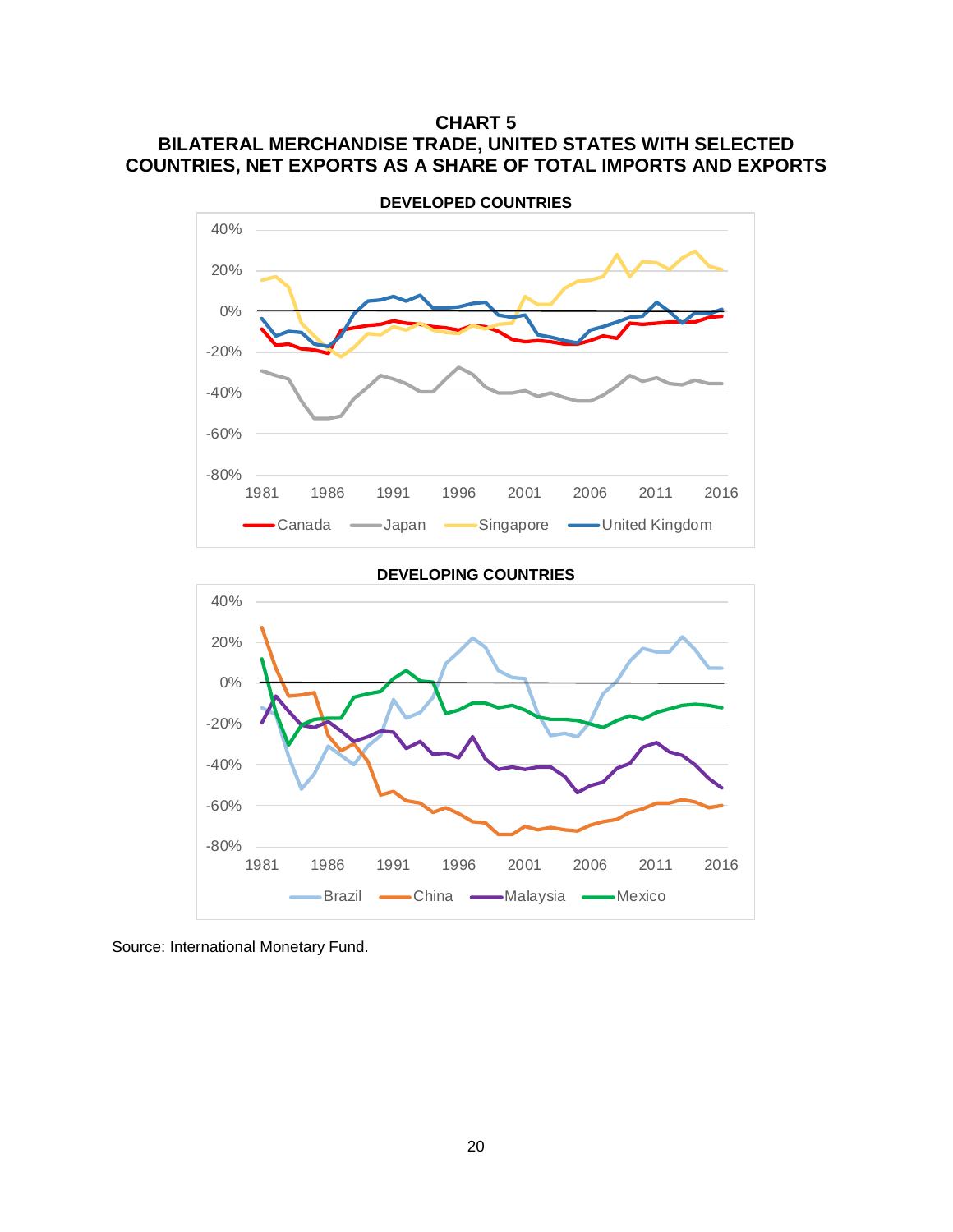Economists have long understood that trade balances are terrible measures of the gains from international trade. This is especially true of bilateral trade balances. Imbalances in bilateral trade are to be expected as an outcome of optimal multilateral exchange.

This is easiest to see in the case of an individual. An economics professor runs a trade surplus with his/her students — selling them knowledge about economics without buying anything from them — and a trade deficit with, for example, the professor's favorite Mexican restaurant. It would be extremely limiting if the professor could only buy the things he/she wanted from people who wanted to learn economics from the professor. The social contrivance of money as a medium of exchange makes it possible to trade with a wide variety of people without requiring a "double coincidence of wants."

This principle also applies to trade between countries. Take the example of three countries, each of whose total exports equals its total imports, so that trade is balanced overall. However, there is an imbalance in trade between each pair of countries. Country A runs a trade surplus with Country B, which it uses to pay for its trade deficit with Country C. Country B runs a trade surplus with Country C and an offsetting trade deficit with Country A. Country C runs a trade deficit with Country B, which it pays for by running a trade surplus with Country A.

Broad measures of the U.S. trade balance, covering all countries, indicate that the U.S. has been running a merchandise trade deficit with the rest of the world since the late 1970s and that a significant widening of that deficit occurred between the mid-1990s and mid-2000s. This is shown in two ways in Chart 6. Given the large size of the global U.S. trade deficit, it would not be surprising to see deficits in the bilateral balances of U.S. trade with each of its major trading partners.



**CHART 6**

Source: International Monetary Fund.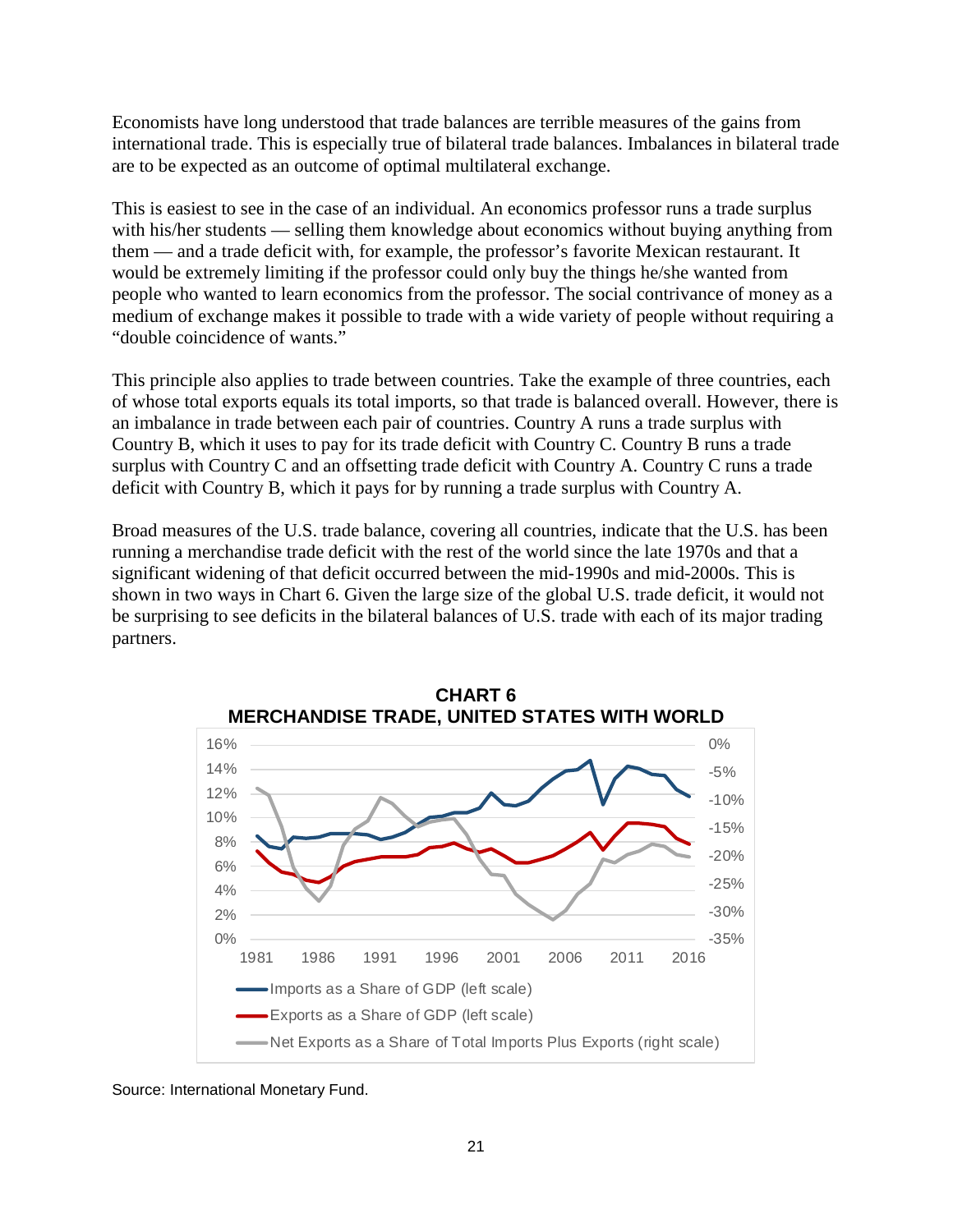In the top portion of Table 6, U.S. merchandise trade data with the world and with each of its top 10 trading partners are shown for 2016. There is only one country (the United Kingdom) with which the United States ran a merchandise trade surplus, and that surplus was very small. The U.S. had a merchandise trade deficit with each of the other nine countries. U.S. trade of goods with China and each of its North American neighbors greatly exceeded that of any other country; each of these top three trading partners accounted for between 14-and-16 percent of the world total of imports plus exports. The trade deficit with China was very large as a percentage of the volume of the trade of goods with that country. Though only 16 percent of U.S. merchandise trade was with China, 47 percent of the U.S. merchandise trade deficit resulted from trade with China. In contrast, other than trade with the United Kingdom, the U.S.-Canada and U.S.-Mexico merchandise trade imbalances were the smallest among the top 10 trading partners when measured as a percentage of total bilateral trade of goods.

The middle portion of Table 6 provides data on trade of services. The United States had a trade surplus with the world, and with eight of its 10 largest trading partners, in the trade of services in 2016. However, the total value of the trade of services was only one-third that of goods.

The combined value of trade in goods and services is shown in the bottom portion of Table 6. Though not as large a deficit as with goods alone, the United States had a substantial goods and services trade deficit with the world, and with eight of its top 10 trading partners, in 2016.

Data on trade of services are not available for as many years as trade of goods. In Chart 7, the U.S. trade balance with the world since 1992 is displayed for goods, services, and the combined total. From the late 1990s through the mid-2000s, the trade balance — expressed as net exports as a share of total trade — worsened for both goods and services. Since then, the surplus in services had returned to the level of the early 1990s, while the deficit in goods has narrowed but remains larger than in the early 1990s.

The U.S. global trade deficit does not indicate that U.S. exports are being systematically restricted by countries around the world or that the multilateral reductions in trade barriers accomplished under the World Trade Organization discriminate against the United States. Economists believe that persistent global trade imbalances, such as the U.S. trade deficit, is a reflection of and a consequence of imbalances in global capital flows. The U.S. trade deficit with the world has arisen because U.S. national saving is insufficient to finance U.S. domestic investment.[7](#page-24-0) This may be either good or bad — the result of a strong investment climate or deficient national saving. Whatever the case, the imbalance in trade flows has nothing to do with foreign trade barriers or bad trade deals.

l

<span id="page-24-0"></span><sup>&</sup>lt;sup>7</sup> The relationship between trade flows and capital flows is complex. See Bernanke (2005) for an explanation.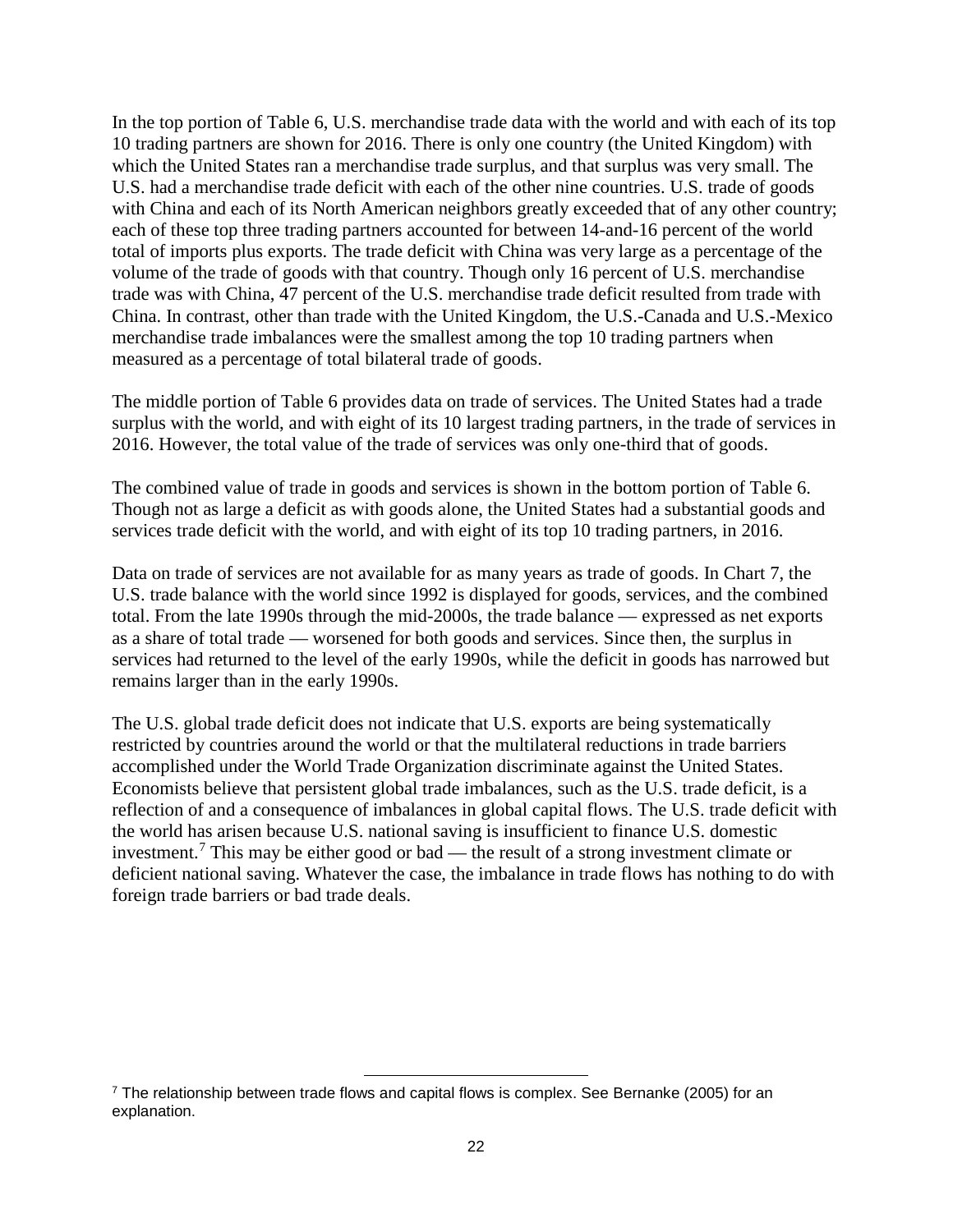# **TABLE 6 UNITED STATES TRADE BALANCE BY PARTNER COUNTRY, 2016**

| Balance**<br>Exports*<br>U.S. Imports*<br>Exports*<br>Balance*<br>Goods<br><b>Total of All Nations</b><br>\$3,663,915<br>\$2,208,211<br>\$1,455,704<br>$$-752,507$<br>-20.5%<br>$-347,290$<br>China<br>579,286<br>463,288<br>115,998<br>$-60.0$<br>$-3.0$<br>Canada<br>550,872<br>283,574<br>267,298<br>$-16,276$<br>Mexico<br>229,876<br>$-70,527$<br>$-13.3$<br>530,279<br>300,403<br>198,135<br>134,184<br>63,951<br>$-70,233$<br>$-35.4$<br>Japan<br>163,896<br>114,573<br>49,323<br>$-39.8$<br>Germany<br>$-65,250$<br>United Kingdom<br>110,563<br>54,946<br>55,617<br>671<br>0.6<br>South Korea<br>113,082<br>70,384<br>42,698<br>$-27,686$<br>$-24.5$<br>$-20.1$<br>France<br>78,320<br>47,044<br>31,276<br>$-15,768$<br>India<br>46,125<br>21,624<br>$-36.2$<br>67,749<br>$-24,501$<br>26,434<br>$-19.5$<br>Taiwan<br>65,682<br>39,248<br>$-12,814$<br>1,206,051<br>$-8.5$<br><b>Balance of World</b><br>654,442<br>551,609<br>$-102,833$<br><b>Services</b><br>19.7<br><b>Total of All Nations</b><br>1,257,022<br>504,654<br>752,368<br>247,714<br>China<br>70,296<br>16,139<br>54,157<br>38,018<br>54.1<br>28.6<br>83,907<br>29,950<br>53,957<br>24,007<br>Canada<br>13.2<br>Mexico<br>56,614<br>24,569<br>32,045<br>7,476<br>44,154<br>17.5<br>Japan<br>75,158<br>31,004<br>13,150<br>$-2.7$<br>Germany<br>65,033<br>33,395<br>31,638<br>$-1,757$ |                | <b>U.S. Imports</b> |        |        |              |              |
|----------------------------------------------------------------------------------------------------------------------------------------------------------------------------------------------------------------------------------------------------------------------------------------------------------------------------------------------------------------------------------------------------------------------------------------------------------------------------------------------------------------------------------------------------------------------------------------------------------------------------------------------------------------------------------------------------------------------------------------------------------------------------------------------------------------------------------------------------------------------------------------------------------------------------------------------------------------------------------------------------------------------------------------------------------------------------------------------------------------------------------------------------------------------------------------------------------------------------------------------------------------------------------------------------------------------------------------------------------------|----------------|---------------------|--------|--------|--------------|--------------|
|                                                                                                                                                                                                                                                                                                                                                                                                                                                                                                                                                                                                                                                                                                                                                                                                                                                                                                                                                                                                                                                                                                                                                                                                                                                                                                                                                                |                | <b>Plus</b>         |        | U.S.   | <b>Trade</b> | <b>Trade</b> |
|                                                                                                                                                                                                                                                                                                                                                                                                                                                                                                                                                                                                                                                                                                                                                                                                                                                                                                                                                                                                                                                                                                                                                                                                                                                                                                                                                                |                |                     |        |        |              |              |
|                                                                                                                                                                                                                                                                                                                                                                                                                                                                                                                                                                                                                                                                                                                                                                                                                                                                                                                                                                                                                                                                                                                                                                                                                                                                                                                                                                |                |                     |        |        |              |              |
|                                                                                                                                                                                                                                                                                                                                                                                                                                                                                                                                                                                                                                                                                                                                                                                                                                                                                                                                                                                                                                                                                                                                                                                                                                                                                                                                                                |                |                     |        |        |              |              |
|                                                                                                                                                                                                                                                                                                                                                                                                                                                                                                                                                                                                                                                                                                                                                                                                                                                                                                                                                                                                                                                                                                                                                                                                                                                                                                                                                                |                |                     |        |        |              |              |
|                                                                                                                                                                                                                                                                                                                                                                                                                                                                                                                                                                                                                                                                                                                                                                                                                                                                                                                                                                                                                                                                                                                                                                                                                                                                                                                                                                |                |                     |        |        |              |              |
|                                                                                                                                                                                                                                                                                                                                                                                                                                                                                                                                                                                                                                                                                                                                                                                                                                                                                                                                                                                                                                                                                                                                                                                                                                                                                                                                                                |                |                     |        |        |              |              |
|                                                                                                                                                                                                                                                                                                                                                                                                                                                                                                                                                                                                                                                                                                                                                                                                                                                                                                                                                                                                                                                                                                                                                                                                                                                                                                                                                                |                |                     |        |        |              |              |
|                                                                                                                                                                                                                                                                                                                                                                                                                                                                                                                                                                                                                                                                                                                                                                                                                                                                                                                                                                                                                                                                                                                                                                                                                                                                                                                                                                |                |                     |        |        |              |              |
|                                                                                                                                                                                                                                                                                                                                                                                                                                                                                                                                                                                                                                                                                                                                                                                                                                                                                                                                                                                                                                                                                                                                                                                                                                                                                                                                                                |                |                     |        |        |              |              |
|                                                                                                                                                                                                                                                                                                                                                                                                                                                                                                                                                                                                                                                                                                                                                                                                                                                                                                                                                                                                                                                                                                                                                                                                                                                                                                                                                                |                |                     |        |        |              |              |
|                                                                                                                                                                                                                                                                                                                                                                                                                                                                                                                                                                                                                                                                                                                                                                                                                                                                                                                                                                                                                                                                                                                                                                                                                                                                                                                                                                |                |                     |        |        |              |              |
|                                                                                                                                                                                                                                                                                                                                                                                                                                                                                                                                                                                                                                                                                                                                                                                                                                                                                                                                                                                                                                                                                                                                                                                                                                                                                                                                                                |                |                     |        |        |              |              |
|                                                                                                                                                                                                                                                                                                                                                                                                                                                                                                                                                                                                                                                                                                                                                                                                                                                                                                                                                                                                                                                                                                                                                                                                                                                                                                                                                                |                |                     |        |        |              |              |
|                                                                                                                                                                                                                                                                                                                                                                                                                                                                                                                                                                                                                                                                                                                                                                                                                                                                                                                                                                                                                                                                                                                                                                                                                                                                                                                                                                |                |                     |        |        |              |              |
|                                                                                                                                                                                                                                                                                                                                                                                                                                                                                                                                                                                                                                                                                                                                                                                                                                                                                                                                                                                                                                                                                                                                                                                                                                                                                                                                                                |                |                     |        |        |              |              |
|                                                                                                                                                                                                                                                                                                                                                                                                                                                                                                                                                                                                                                                                                                                                                                                                                                                                                                                                                                                                                                                                                                                                                                                                                                                                                                                                                                |                |                     |        |        |              |              |
|                                                                                                                                                                                                                                                                                                                                                                                                                                                                                                                                                                                                                                                                                                                                                                                                                                                                                                                                                                                                                                                                                                                                                                                                                                                                                                                                                                |                |                     |        |        |              |              |
|                                                                                                                                                                                                                                                                                                                                                                                                                                                                                                                                                                                                                                                                                                                                                                                                                                                                                                                                                                                                                                                                                                                                                                                                                                                                                                                                                                |                |                     |        |        |              |              |
|                                                                                                                                                                                                                                                                                                                                                                                                                                                                                                                                                                                                                                                                                                                                                                                                                                                                                                                                                                                                                                                                                                                                                                                                                                                                                                                                                                |                |                     |        |        |              |              |
|                                                                                                                                                                                                                                                                                                                                                                                                                                                                                                                                                                                                                                                                                                                                                                                                                                                                                                                                                                                                                                                                                                                                                                                                                                                                                                                                                                |                |                     |        |        |              |              |
|                                                                                                                                                                                                                                                                                                                                                                                                                                                                                                                                                                                                                                                                                                                                                                                                                                                                                                                                                                                                                                                                                                                                                                                                                                                                                                                                                                |                |                     |        |        |              |              |
|                                                                                                                                                                                                                                                                                                                                                                                                                                                                                                                                                                                                                                                                                                                                                                                                                                                                                                                                                                                                                                                                                                                                                                                                                                                                                                                                                                | United Kingdom | 117,427             | 51,698 | 65,729 | 14,031       | 11.9         |
| South Korea<br>32,029<br>10,974<br>21,055<br>10,081<br>31.5                                                                                                                                                                                                                                                                                                                                                                                                                                                                                                                                                                                                                                                                                                                                                                                                                                                                                                                                                                                                                                                                                                                                                                                                                                                                                                    |                |                     |        |        |              |              |
| 36,125<br>16,451<br>19,674<br>3,223<br>8.9<br>France                                                                                                                                                                                                                                                                                                                                                                                                                                                                                                                                                                                                                                                                                                                                                                                                                                                                                                                                                                                                                                                                                                                                                                                                                                                                                                           |                |                     |        |        |              |              |
| $-11.1$<br>India<br>46,440<br>25,808<br>20,632<br>$-5,176$                                                                                                                                                                                                                                                                                                                                                                                                                                                                                                                                                                                                                                                                                                                                                                                                                                                                                                                                                                                                                                                                                                                                                                                                                                                                                                     |                |                     |        |        |              |              |
| 20.4<br>19,429<br>7,732<br>Taiwan<br>11,697<br>3,965                                                                                                                                                                                                                                                                                                                                                                                                                                                                                                                                                                                                                                                                                                                                                                                                                                                                                                                                                                                                                                                                                                                                                                                                                                                                                                           |                |                     |        |        |              |              |
| <b>Balance of World</b><br>654,564<br>256,934<br>397,630<br>140,696<br>21.5                                                                                                                                                                                                                                                                                                                                                                                                                                                                                                                                                                                                                                                                                                                                                                                                                                                                                                                                                                                                                                                                                                                                                                                                                                                                                    |                |                     |        |        |              |              |
| <b>Goods &amp; Services</b>                                                                                                                                                                                                                                                                                                                                                                                                                                                                                                                                                                                                                                                                                                                                                                                                                                                                                                                                                                                                                                                                                                                                                                                                                                                                                                                                    |                |                     |        |        |              |              |
| <b>Total of All Nations</b><br>4,920,937<br>2,712,865<br>2,208,072<br>$-504,793$<br>$-10.3$                                                                                                                                                                                                                                                                                                                                                                                                                                                                                                                                                                                                                                                                                                                                                                                                                                                                                                                                                                                                                                                                                                                                                                                                                                                                    |                |                     |        |        |              |              |
| 479,427<br>170,155<br>$-309,272$<br>$-47.6$<br>China<br>649,582                                                                                                                                                                                                                                                                                                                                                                                                                                                                                                                                                                                                                                                                                                                                                                                                                                                                                                                                                                                                                                                                                                                                                                                                                                                                                                |                |                     |        |        |              |              |
| 1.2<br>634,779<br>313,524<br>321,255<br>7,731<br>Canada                                                                                                                                                                                                                                                                                                                                                                                                                                                                                                                                                                                                                                                                                                                                                                                                                                                                                                                                                                                                                                                                                                                                                                                                                                                                                                        |                |                     |        |        |              |              |
| $-10.7$<br>Mexico<br>586,893<br>324,972<br>261,921<br>$-63,051$                                                                                                                                                                                                                                                                                                                                                                                                                                                                                                                                                                                                                                                                                                                                                                                                                                                                                                                                                                                                                                                                                                                                                                                                                                                                                                |                |                     |        |        |              |              |
| $-20.9$<br>273,293<br>165,188<br>108,105<br>Japan<br>$-57,083$                                                                                                                                                                                                                                                                                                                                                                                                                                                                                                                                                                                                                                                                                                                                                                                                                                                                                                                                                                                                                                                                                                                                                                                                                                                                                                 |                |                     |        |        |              |              |
| $-29.3$<br>Germany<br>228,929<br>147,968<br>80,961<br>$-67,007$                                                                                                                                                                                                                                                                                                                                                                                                                                                                                                                                                                                                                                                                                                                                                                                                                                                                                                                                                                                                                                                                                                                                                                                                                                                                                                |                |                     |        |        |              |              |
| <b>United Kingdom</b><br>106,644<br>121,346<br>6.4<br>227,990<br>14,702                                                                                                                                                                                                                                                                                                                                                                                                                                                                                                                                                                                                                                                                                                                                                                                                                                                                                                                                                                                                                                                                                                                                                                                                                                                                                        |                |                     |        |        |              |              |
| $-12.1$<br>South Korea<br>145,111<br>81,358<br>63,753<br>$-17,605$                                                                                                                                                                                                                                                                                                                                                                                                                                                                                                                                                                                                                                                                                                                                                                                                                                                                                                                                                                                                                                                                                                                                                                                                                                                                                             |                |                     |        |        |              |              |
| $-11.0$<br>114,445<br>63,495<br>50,950<br>$-12,545$<br>France                                                                                                                                                                                                                                                                                                                                                                                                                                                                                                                                                                                                                                                                                                                                                                                                                                                                                                                                                                                                                                                                                                                                                                                                                                                                                                  |                |                     |        |        |              |              |
| 42,256<br>$-29,677$<br>$-26.0$<br>India<br>114,189<br>71,933                                                                                                                                                                                                                                                                                                                                                                                                                                                                                                                                                                                                                                                                                                                                                                                                                                                                                                                                                                                                                                                                                                                                                                                                                                                                                                   |                |                     |        |        |              |              |
| $-10.4$<br>Taiwan<br>85,111<br>46,980<br>38,131<br>$-8,849$                                                                                                                                                                                                                                                                                                                                                                                                                                                                                                                                                                                                                                                                                                                                                                                                                                                                                                                                                                                                                                                                                                                                                                                                                                                                                                    |                |                     |        |        |              |              |
| 2.0<br><b>Balance of World</b><br>1,860,615<br>911,376<br>949,239<br>37,863                                                                                                                                                                                                                                                                                                                                                                                                                                                                                                                                                                                                                                                                                                                                                                                                                                                                                                                                                                                                                                                                                                                                                                                                                                                                                    |                |                     |        |        |              |              |

\* In millions.

\*\* As a percentage of total trade.

Note: The countries are listed in order of total trade of goods and services.

Source: U.S. Department of Commerce, Bureau of Economic Analysis.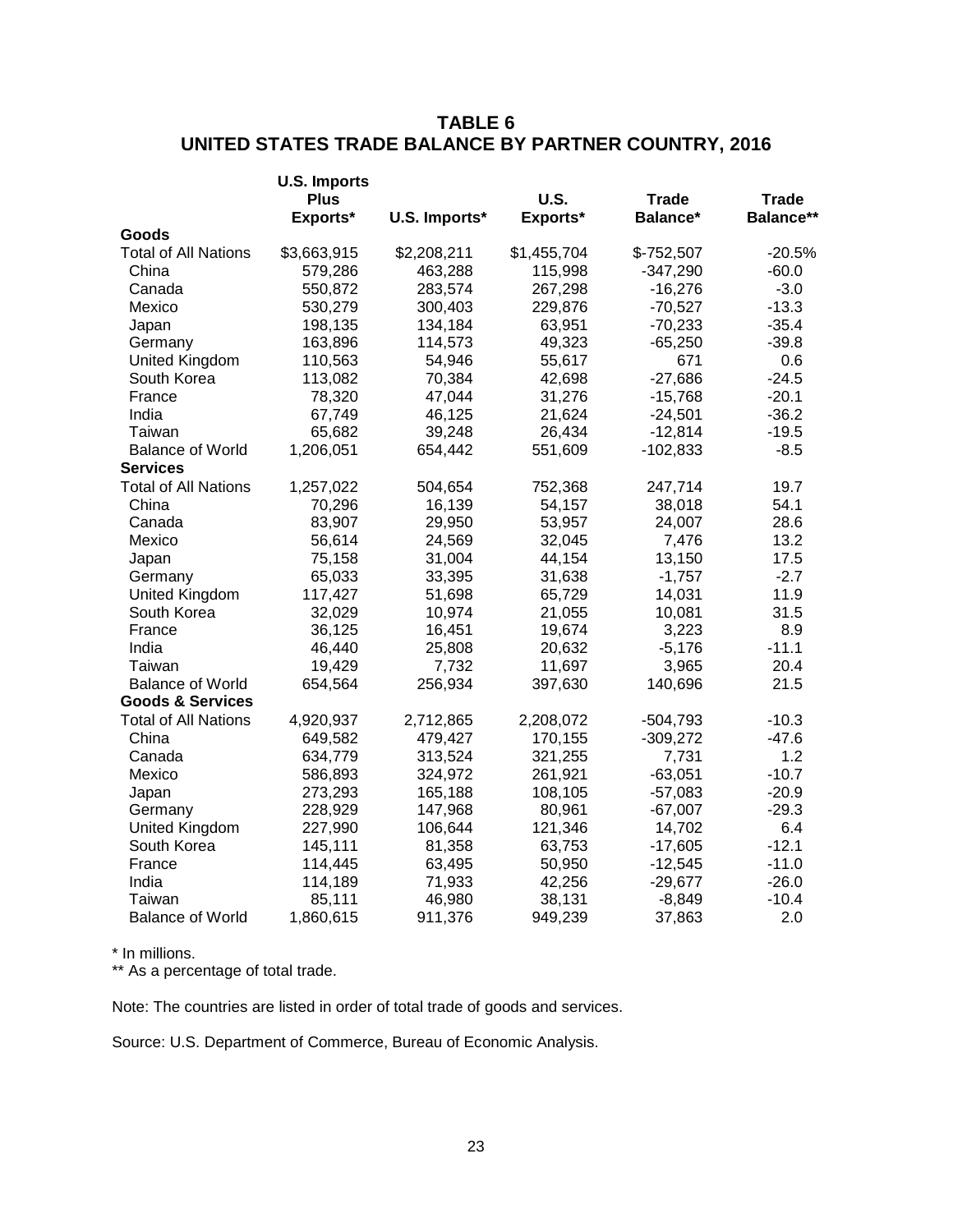

Source: U.S. Department of Commerce, Bureau of Economic Analysis.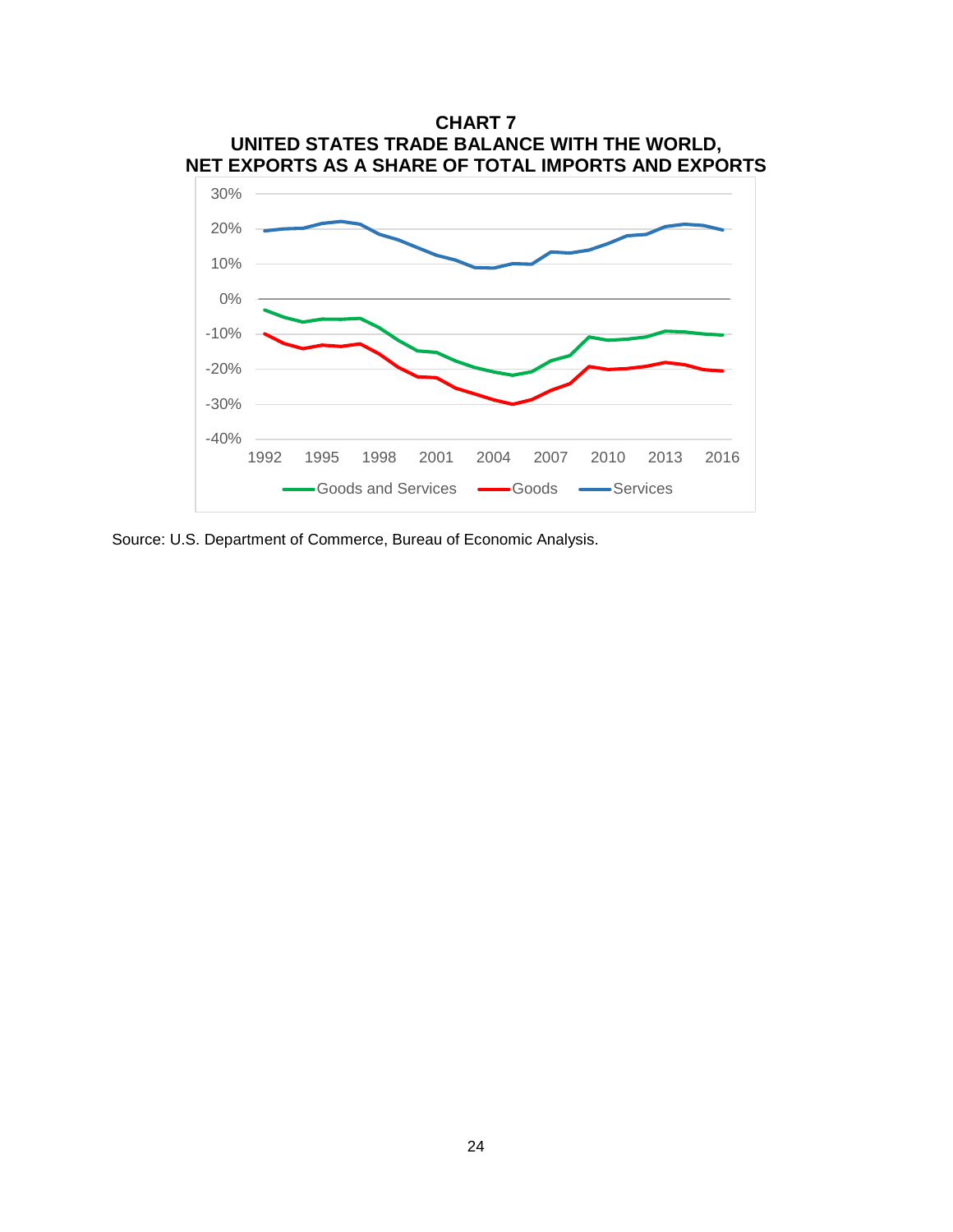#### **PRIMER ON INCOME AND WAGE INEQUALITY**

Economic growth in the United States following World War II was rapid and evenly distributed across income classes. This is shown in Chart 8, which comes from Paul Krugman's book *Peddling Prosperity*, published in 1995. Krugman used the chart to point out disturbing new growth trends in the U.S. economy. Since the early 1970s, the overall rate of economic growth had fallen well below what it had been during the first two decades after the war. Equally disturbing in his view were shifting patterns of income distribution. Household incomes at the top of the income distribution were growing much more rapidly than were incomes at the lower end of the distribution. Krugman was writing in the early 1990s. What he did not know at the time was the extent to which these new patterns in U.S. economic growth, particularly the widening of income inequality, would continue.

Charts 9 and 10 provide updates to Krugman's chart. Chart 9 shows data for the period of 1967 through 2015 on incomes at the 90th, 50th (median), and 10th percentiles of the household income distribution. The data are in 2015 dollars and are indexed to the year 1975. The chart indicates, for example, that the level of real household income that defined the 90th percentile in 2015 was 155 percent of what it was in 1975 (55 percent higher). In contrast, income at the 10th percentile was only 8 percent higher. Even at the median, the increase was only 19.5 percent.

Chart 10 is constructed from the data in Chart 9. It displays movements in two measures of income dispersion: the ratio of incomes at the 90th percentile versus the 50th percentile and the ratio of incomes at the 50th percentile versus the 10th percentile. The two charts make clear that the trend of rising income inequality observed during the 1970s and 1980s was not an anomaly.





Source: Krugman (1995).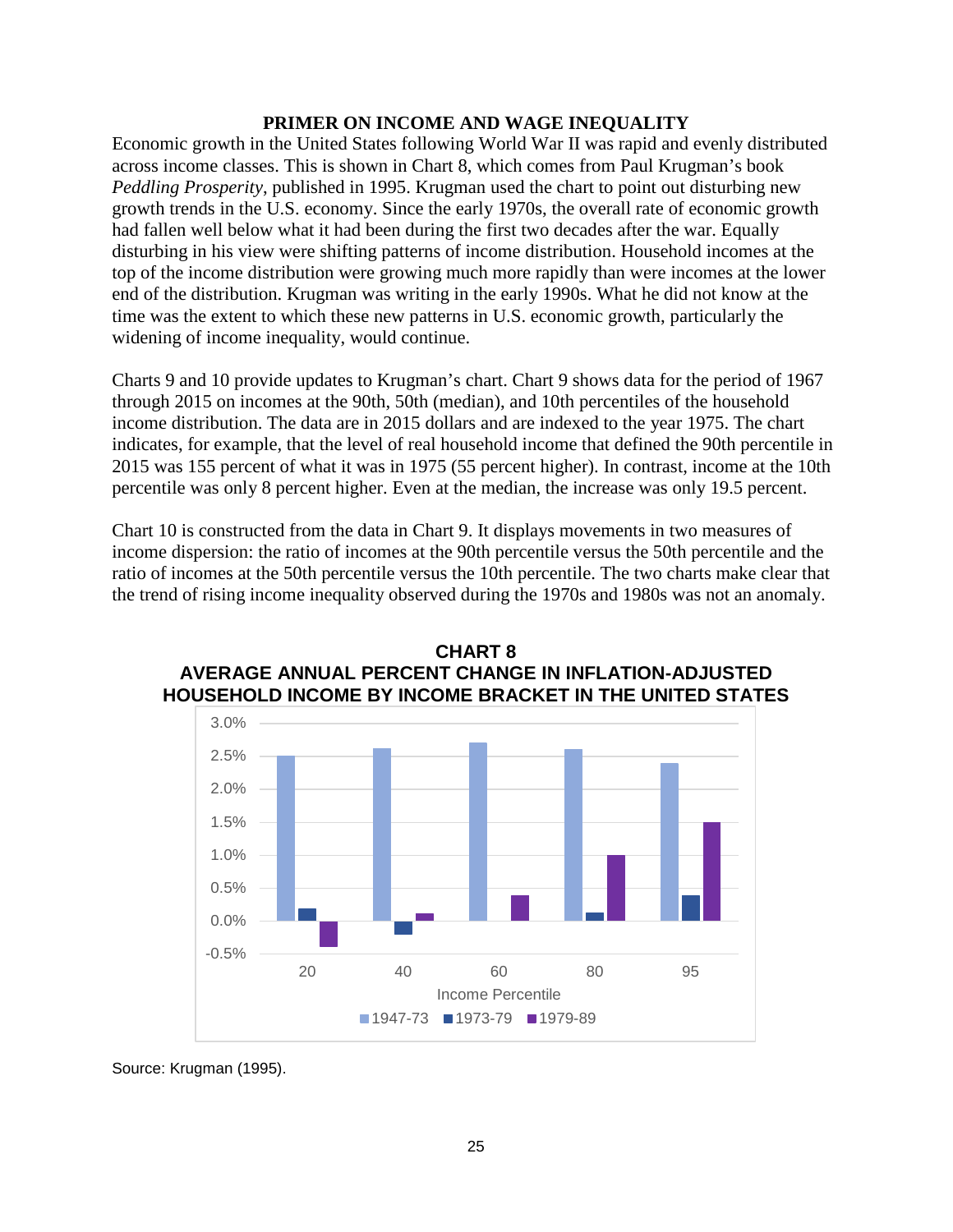

Source: Calculated from U.S. Department of Commerce, Census Bureau, Current Population Survey.



Source: Calculated from U.S. Department of Commerce, Census Bureau, Current Population Survey.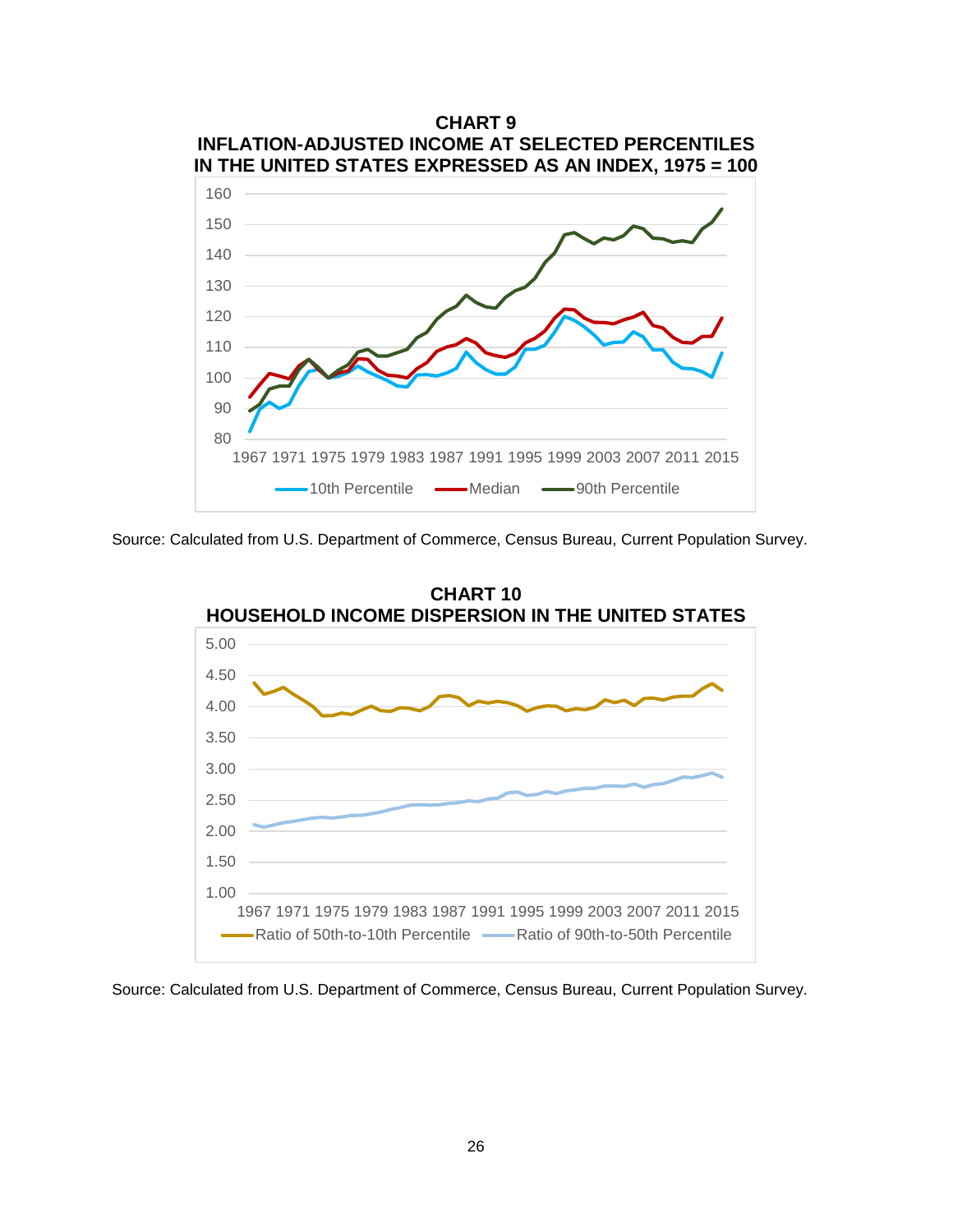Household income at the top of the distribution has continued to grow faster than median household income. While not as dramatic, income inequality has also increased recently in the bottom half of the income distribution. After a period from the late 1980s through the early 2000s during which income inequality at the bottom narrowed slightly relative to the median, since 2002 incomes at the 10th percentile have lagged median household income.

The data in Charts 9 and 10 come from the Current Population Survey, a survey of U.S. households conducted each year by the Census Bureau. Because of top coding at very high income levels,<sup>[8](#page-29-0)</sup> the data from these surveys cannot identify changes at the very top of the income distribution. To shed light on this part of the distribution, Tony Atkinson, Thomas Piketty, and Emmanuel Saez have pioneered methods of supplementing survey data with information from income tax returns. Chart 11 shows estimates provided by Saez (2016) of real income growth within the top decile (10 percent) over the period from 1980 through 2015. The data reveal that the higher the income, the faster the rate of growth in income. Over the period from 1980 through 2015, the average annual rate of income growth was 1.9 percent at the 90th percentile of households, 2.3 percent at the 95th percentile, 3.1 percent at the 99th percentile, and 4.2 percent at the 99.9th percentile.

One of the advantages of using data from tax records is that it is possible to gain a broad historical perspective on movements at the top end of the income distribution. Chart 12 shows estimates from Saez (2016) for the period from 1917 through 2015 of the share of national income accruing to households in three segments of the top income decile: households between



**CHART 11 INFLATION-ADJUSTED INCOME GROWTH WITHIN THE TOP DECILE IN THE UNITED STATES EXPRESSED AS AN INDEX, 1980 = 100**

Source: Emmanuel Saez (2016), Table A6.

<span id="page-29-0"></span>l <sup>8</sup> For example, incomes of \$1 million or more might be entered as \$999,999.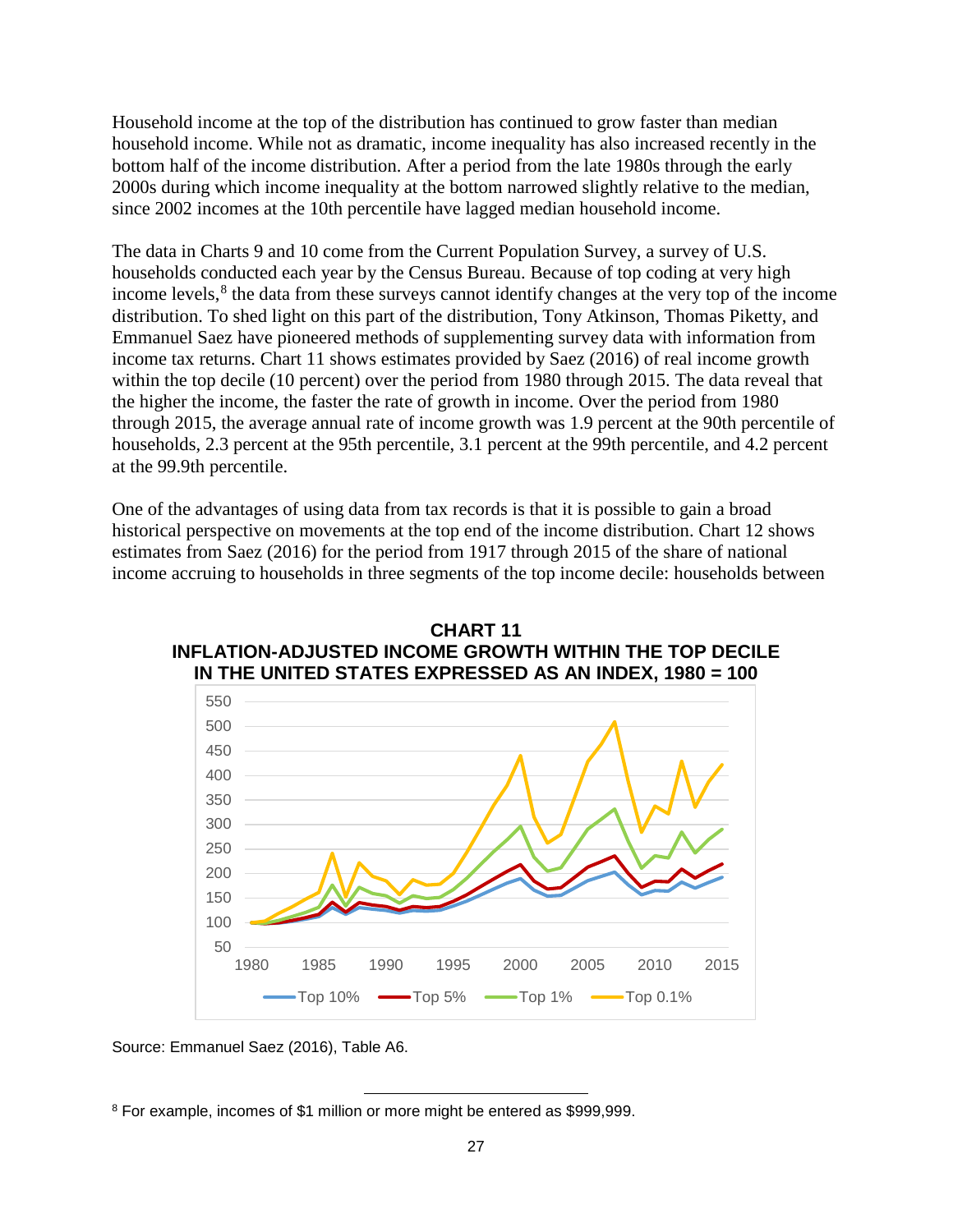**CHART 12 SHARES OF TOTAL INCOME RECEIVED BY THE HIGHEST INCOME EARNERS, UNITED STATES**



Note: In 2015, the income was \$124,800 at the 90th percentile, \$442,900 at the 99th percentile, and \$2,045,000 at the 99.9th percentile.

Source: Emmanuel Saez (2016), Table A3.

the top 10th-and-1st percentiles of the income distribution, those between the top 1-and-0.1 percentiles, and those within the top 0.1 percentile.

U.S. national income was highly concentrated early in the twentieth century. The share of income accruing to the top 10 percent of households increased significantly during the Roaring '20s, reaching 49 percent in 1928. The share fell off in the 1929 stock market crash and stayed around 45 percent through the Great Depression. The top 10 percent share then fell sharply during World War II, a period during which wages and prices were controlled and saving was diverted from private investment to financing the war effort.

By 1947, the share of national income received by the top 10 percent of households had fallen to 34 percent. It remained around this level until the late 1970s. At that point, top income shares began a steady upward march to reach highs that are historically unprecedented. The share of national income received by the top 10 percent of households is now 50 percent. The top 10 percent share rose a total of 16 percentage points over the period from 1980 through 2015. Breaking this down by segments within the top income decile, the share received by the top 10 to-1 percent rose 4 percentage points, the share of the top 1-to-0.1 percent increased 4½ percentage points, and the share accruing to the top 0.1 percent rose 7½ percentage points. So, half of the increase in the share of national income going to the top 10 percent accrued to the top 0.1 percent of households.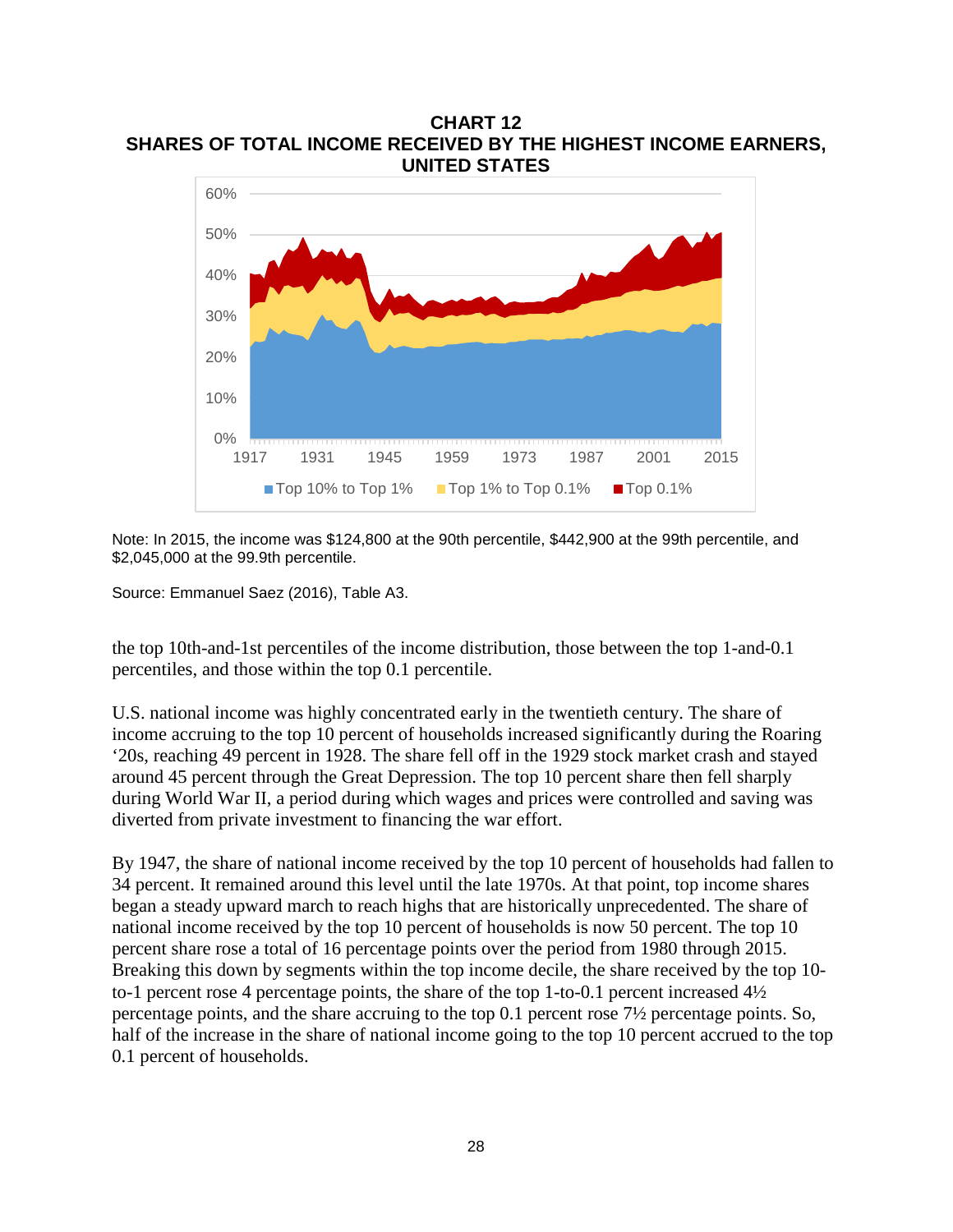# **Labor Income Versus Capital Income[9](#page-31-0)**

During the early 1900s, and for centuries before that, families with very high incomes derived most of their incomes from property. Data from Saez (see Chart 13) indicate that during the 1920s, capital income comprised 60-to-70 percent of household income for those in the top 0.1 percent of the U.S. income distribution. Then in the early 1930s, with a deepening of the Great Depression, capital income began to decline as a share of total income for high-income households. For the top 0.1 percent, capital's share of income fell from 70 percent in 1930 to 14 percent by 2000. Since the early 2000s, the share of capital income in the top 0.1 percent has begun to rise. However, at 20 percent in 2015, it was below where it was in the early 1990s and well below where it was 100 years ago.

These data suggest that capital accumulation and returns to capital cannot account for the increasing concentration of income that has occurred at the top of the income distribution since the early 1980s. Of course, any widening of income inequality in the lower half of the income distribution has nothing to do with capital since low-income households own very little property.

Another perspective on the relative insignificance of capital as a source of the recent rise in income inequality is provided in Chart 14. It shows trends since 1950 in labor's share of U.S. national income, as measured using data from the National Income and Product Accounts. From

### **CHART 13 CAPITAL INCOME AS A SHARE OF TOTAL INCOME AT HIGH INCOME LEVELS, UNITED STATES**



Note: Capital income is dividends, interest and rent; total income includes wages, capital income, and proprietors' income. Capital gains are not included.

Source: Emmanuel Saez (2016), Table A7.

l

<span id="page-31-0"></span><sup>9</sup> Capital income is income generated by an asset — such as owned property — rather than from work done using the asset.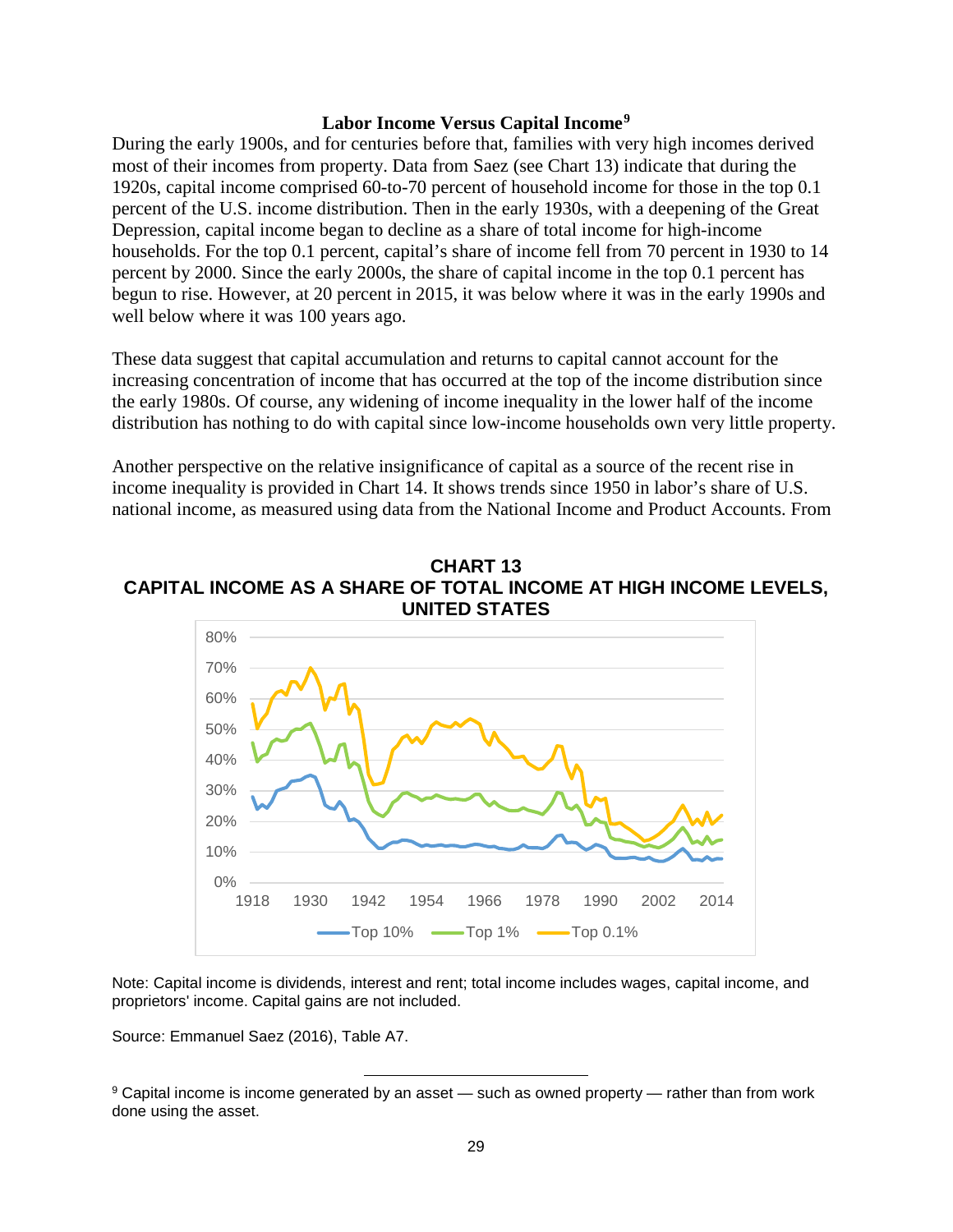

**CHART 14 LABOR INCOME AS A SHARE OF NATIONAL INCOME IN THE UNITED STATES**

Note: Labor income is employee compensation plus proprietors' income.

Source: Calculated from U.S. Department of Commerce, Bureau of Economic Analysis.

1950 through the mid-2000s, there was only a slight decline in labor's share, much too small a decline to account for a significant part of the increasing concentration of income at the top. A trend line using data from 1950 through 2005 indicates that the average rate of decline in labor's share over this period was only 0.011 percentage points per year. Chart 14 does show that labor's share began to deviate from trend and fall much more rapidly beginning in the mid-2000s. So, capital income may be a part of the story of widening income inequality since 2000, but not before then.

Data that focus exclusively on wage income, on the other hand, exhibit changes in dispersion that closely resemble the changes in the distribution of household income reviewed earlier. Chart 15, which comes from Acemoglu and Autor (2011), shows the cumulative logarithmic changes<sup>[10](#page-32-0)</sup> in the real weekly earnings of full-time male workers at the 90th, 50th, and 10th percentiles for the period from 1963 through 2008. There is a continuous rise from around 1980 through the end of the period in the ratio of wages at the 90th percentile to median wages. Data for male workers also show a widening of wage inequality at the lower end of the distribution during the 1980s and the early part of the 1990s. Real median wages were essentially flat over this period, but real wages at the 10th percentile fell 20 percent. Beginning in the mid-1990s, median wages and wages at the 10th percentile both began to increase, with the rise at the 10th percentile slightly outpacing the median. Similar to what happened in the bottom half of the distribution of household income, shifts in the structure of male wages after 1994 partly reversed the widening of lower-end inequality that had occurred during the 1980s.

l

<span id="page-32-0"></span> $10$  Logarithmic scales are useful for quantifying the relative change of a value. In Chart 14, a change of 0.01 equals approximately 1 percent.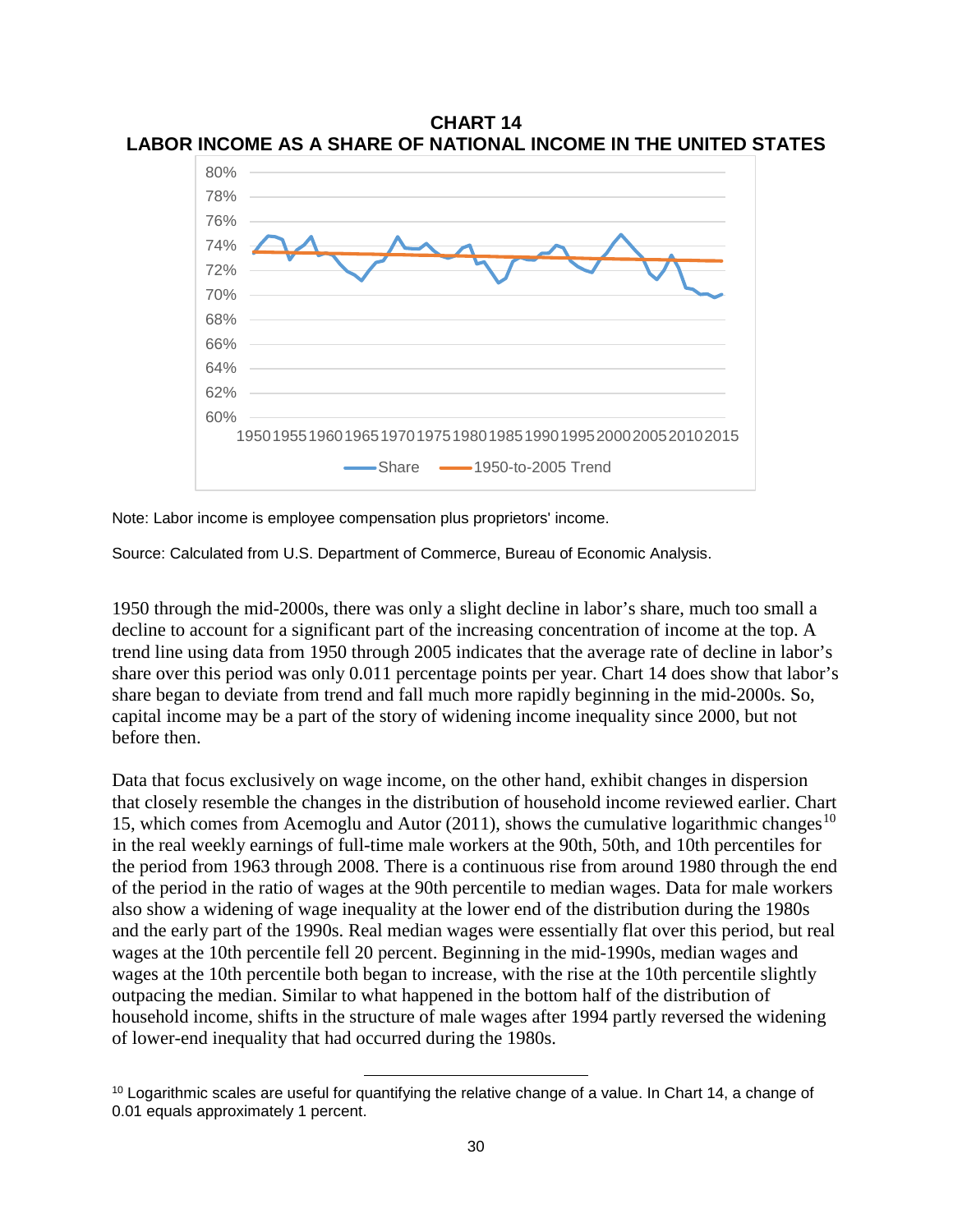**CHART 15 CUMULATIVE LOGARITHMIC CHANGE SINCE 1963 IN REAL WEEKLY EARNINGS OF FULL-TIME, YEAR-ROUND WORKERS BY SEX, UNITED STATES**



Note: On a logarithmic scale (left axis), a change of 0.01 equals approximately 1 percent. Source: Acemoglu and Autor (2011), Figure 7.

-0.05 0.05 0.15 0.25 0.35

 $\overline{\phantom{0}}$ 

1963 1968 1973 1978 1983 1988 1993 1998 2003 2008 -10th Percentile -50th Percentile -90th Percentile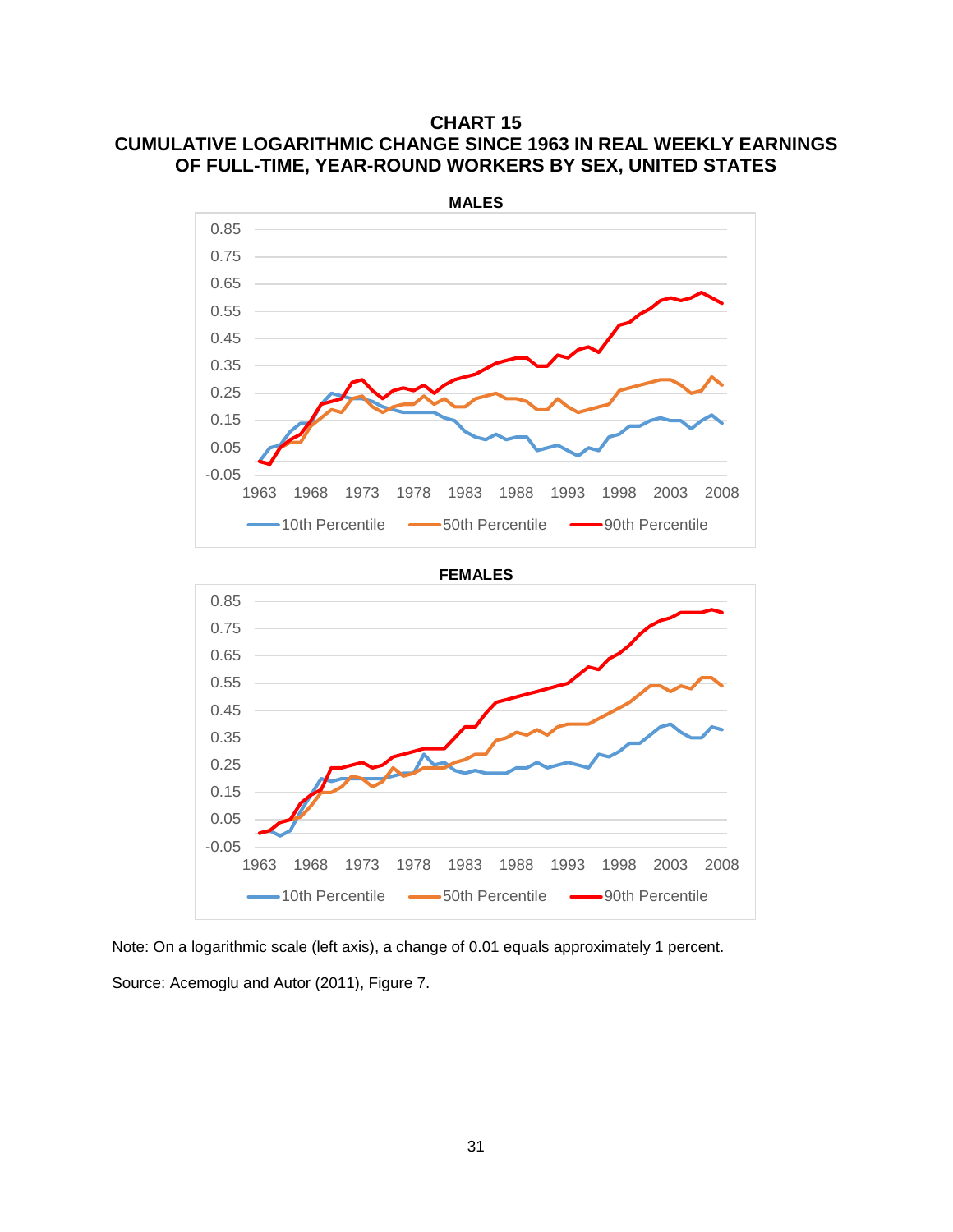Chart 15 also shows changes in the wage distribution for full-time female workers. Wages rose more for females over this period than for males. The median wage of females increased throughout the period, and female workers at the lower end of the distribution did not suffer a sharp decline in real wages during the 1980s. Changes in the dispersion of wages, however, were similar between men and women. The ratio of wages at the 90th-versus-50th percentile for females increased throughout the period, as it did for men. The ratio of the 50th-versus-10th percentile also increased substantially in the 1980s and early 1990s before stabilizing.

Since the data used by Acemoglu and Autor (2011) ended in 2008, the time series is updated in Chart 16 through 2016. This chart shows the cumulative percent change in real wages since 2000. For males, wages were stagnant from 2000 through 2016 at both the 10th and 50th percentiles, while wages continued to rise at the 90th percentile. Thus, wage inequality continued to rise at the high end of the wage distribution. Wages of females increased between 2000 and 2016 at each wage level, but substantial differences in the rate of change existed at the three percentiles featured. Wage inequality increased substantially between the 90th-and-50th percentiles and also increased between the 50th-and-10th percentiles.

Since the mid-1990s, there has been what Autor, et al. (2006, 2008) refer to as a "polarization" of the U.S. labor market. The demand for high-skill workers (e.g., those who perform nonroutine cognitive tasks) and the demand for low-skill workers performing nonroutine manual tasks both have increased, while the demand for middle-skill workers performing routine tasks that require a moderate amount of education has declined. Chart 17, from a recent OECD presentation by Katherine Mann, shows how over the period from 1995 through 2015, employment has increased in high-skill and low-skill occupations while large numbers of jobs requiring mid-level skills have disappeared. This polarization of employment has been observed throughout the advanced world.

#### **Causes of Rising Income Inequality**

# **Superstars and Supersalaries: The Top 1 Percent**

A particularly significant feature of the rise in U.S. income inequality has been the growing concentration of income at the very top of the distribution — the rising share of the top 1 percent. An increase in top income shares has also been observed in other advanced countries, especially other English-speaking countries such as the United Kingdom and Canada. However, the size of the increase in the top 1 percent income share has been much larger in the United States than in other countries. The top 1 percent share is now 5-to-10 percentage points higher in the United States than it is in the United Kingdom, continental Europe, and Japan, according to the World Wealth and Income Database.

Other aspects of income inequality that are uniquely American are the disproportionately large contribution of the top 0.1 percent to growth in the top 1 percent income share and the importance of salaries and other forms of labor compensation to those very high incomes. Table 7 breaks down the top 0.1 percent share and its growth from 1979 to 2005 by the occupation of the primary earner. Many of the occupations that appear in the table are familiar and easy to anticipate: doctors, lawyers, and media and sports stars. What is more surprising is the dominant role played by management executives and financiers. Households with primary earners in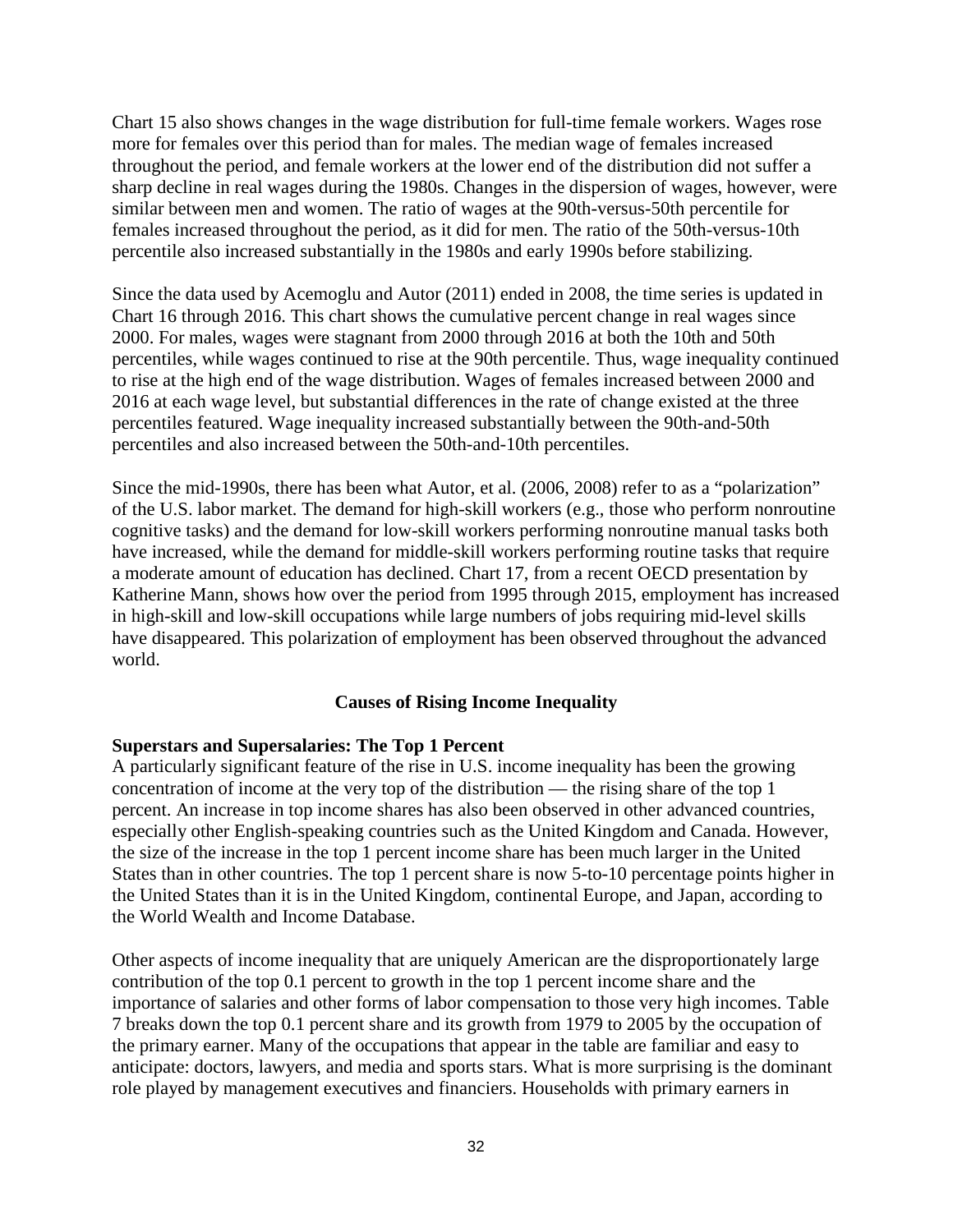# **CHART 16 CUMULATIVE PERCENT CHANGE SINCE 2000 IN REAL WEEKLY EARNINGS OF FULL-TIME, YEAR-ROUND WORKERS BY SEX, UNITED STATES**







Source: Calculated from U.S. Department of Labor, Bureau of Labor Statistics, Current Population Survey.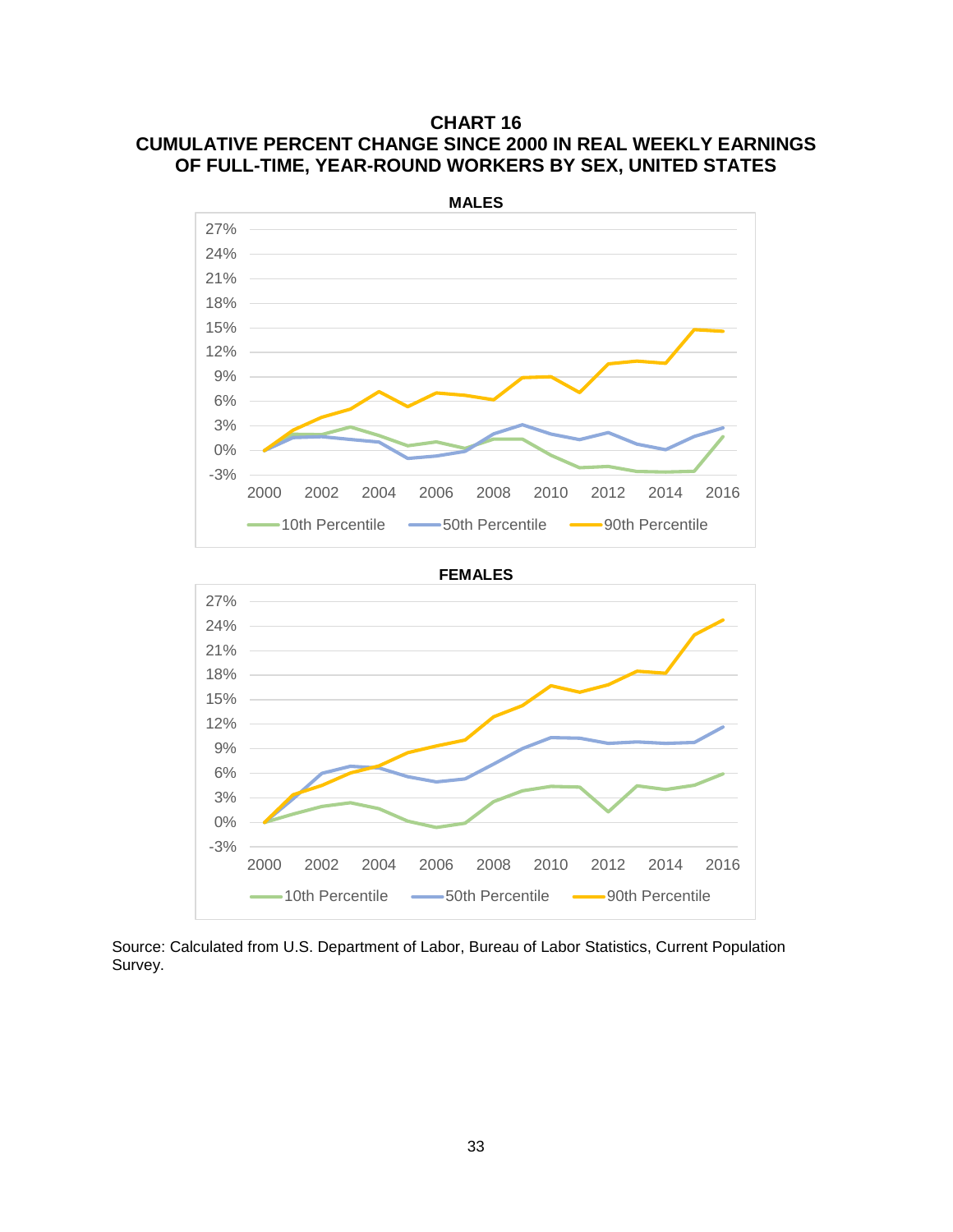

Notes: The OECD figures are the averages of 24 countries of the Organisation for Economic Cooperation and Development. The data for Japan runs from 1995 to 2010.

Source: Mann (2017), p.14.

## **TABLE 7 SHARE OF UNITED STATES INCOME RECEIVED BY THE TOP 0.1 PERCENT OF INCOME EARNERS**

|                                           | 1979  | 2005  |
|-------------------------------------------|-------|-------|
| <b>TOTAL</b>                              | 2.83% | 7.34% |
| Executives and Managers (nonfinancial)    | 1.37  | 3.42  |
| <b>Financial Professions</b>              | 0.34  | 1.45  |
| Lawyers                                   | 0.17  | 0.39  |
| Arts, Media, and Sports                   | 0.08  | 0.27  |
| Medical                                   | 0.16  | 0.26  |
| Not Working                               | 0.16  | 0.26  |
| <b>Real Estate</b>                        | 0.05  | 0.25  |
| Entrepreneur                              | 0.14  | 0.25  |
| Computer, Math, and Engineering           | 0.06  | 0.18  |
| <b>Business Operations (nonfinancial)</b> | 0.03  | 0.18  |
| Other                                     | 0.27  | 0.43  |

Source: Bakija, Cole and Heim, U.S. Treasury (2012), Table 7.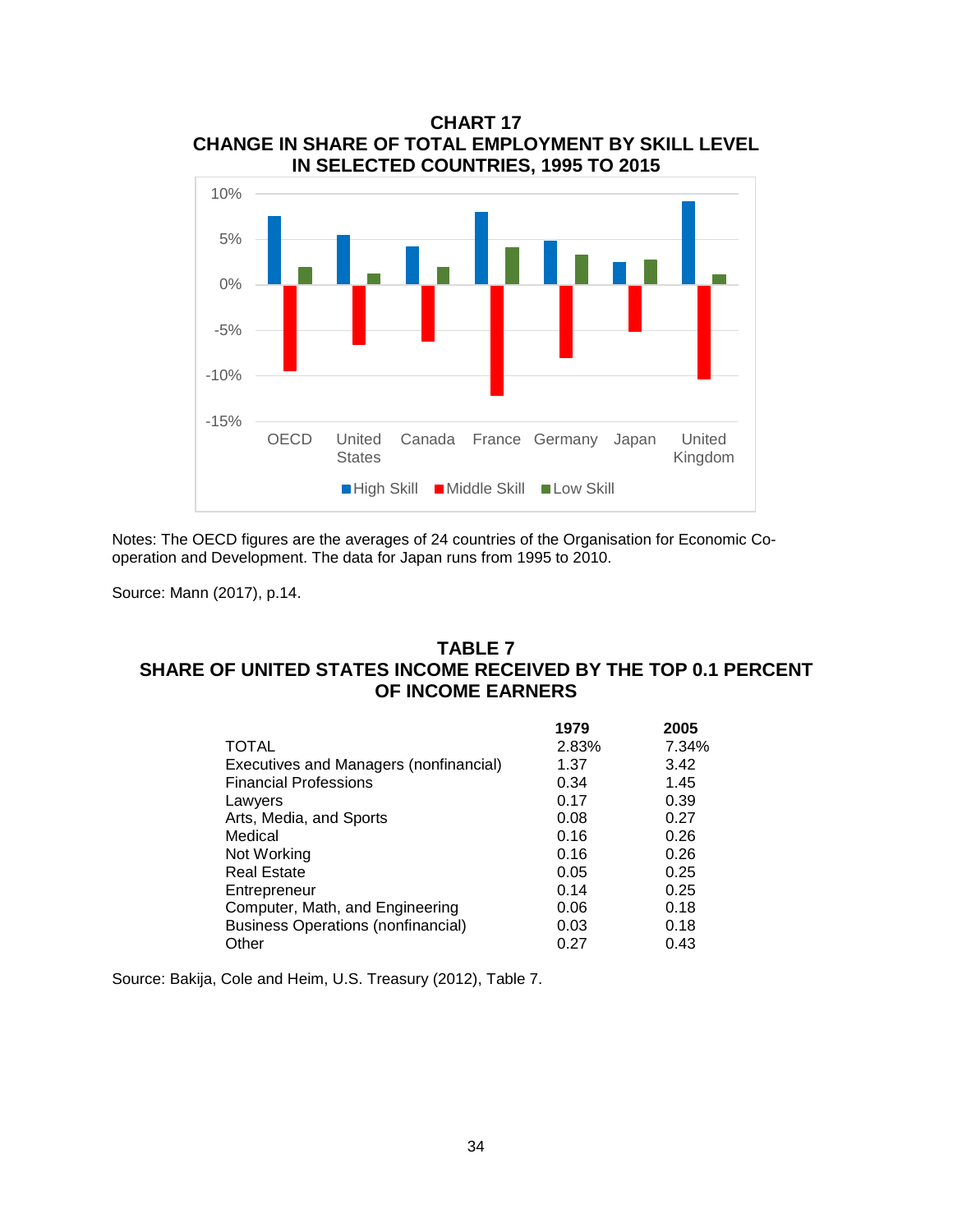executive management positions accounted for 47 percent of the top 0.1 percent share and a comparable percentage of the growth in the top share from 1979 to 2005. Households with primary earners in the financial services industry accounted for 20 percent of the 0.1 percent share and a quarter of its growth. The occupation "arts, media and sports," on the other hand, accounted for only 4 percent of the income in the top 0.1 percent share.

The income at the 99.9th percentile in 2015 was a little over \$2 million. Of course, not every CEO, lawyer, doctor, or professional athlete makes \$2 million a year. Members of the top 0.1 percent are superstars within their professions. The emergence of supersalaries within these occupations was foreshadowed by Sherwin Rosen in a 1981 paper titled "The Economics of Superstars." Rosen argued that modern technologies, especially communications technologies, would enable individuals within an occupational field to serve a much larger number of customers. This would lead to what has come to be called a "winner-take-all" market in which performers or service providers considered to be the very best in their field capture large shares of the total reward, with very little left for the remaining competitors.

In some occupations, an erosion of barriers to open bidding has contributed to the dispersion of earnings and the receipt of extraordinarily high rewards by a few individuals. In a free market system, income concentrates in the hands of scarce factors, with rewards to more "reproducible" factors covering only their opportunity costs. Moviegoers have always been drawn to see great actors and actresses. For much of its early history, however, the film industry was controlled by the film studios. The studios determined who would act in which films and controlled the distribution of movie revenues, including the actors' salaries. The same was true for a long time in the music industry, with recording companies playing a large role in the distribution of music industry revenues. In sports, the salaries of professional athletes were controlled by owners using limits on mobility to prevent bidding wars. Many of the institutional barriers that had constrained the contracts of superstars have melted away. The result has been an increase in mobility among super talents, a more open bidding format for their services, and remuneration that is more in line with the massive incremental revenues they generate.

**Financial Professions**. In thinking about the importance of financial professions within the ranks of the top 0.1 percent, it is natural to consider the role played by U.S. financial deregulation. The deregulation of American finance that began early in the 1980s, and culminated in the repeal of the Glass-Steagall Act<sup>[11](#page-37-0)</sup> in 1999, cleared the way for the creation and sale of derivatives and risk-management products, all of which greatly increased industry revenues. Many of these revenues accrued as income to the creators of new financial products and to the investment houses that marketed them. It seems more than a coincidence that the country with the most deregulated financial system in the world is also the country with the highest share of national income going to financial professionals. It is a matter of some debate as to how useful the modern tools of finance have actually been.

**Management Executives**. This occupational category accounted for almost half of the growth in the top 0.1 percent income share between 1979 and 2005. According to the Economic Policy Institute, the ratio of CEO-to-worker compensation was 30-to-1 in 1978, increased to 123-to-1 in

l

<span id="page-37-0"></span><sup>11</sup> The Glass-Steagall Act refers to four provisions of the Banking Act of 1933 that separated commercial and investment banking.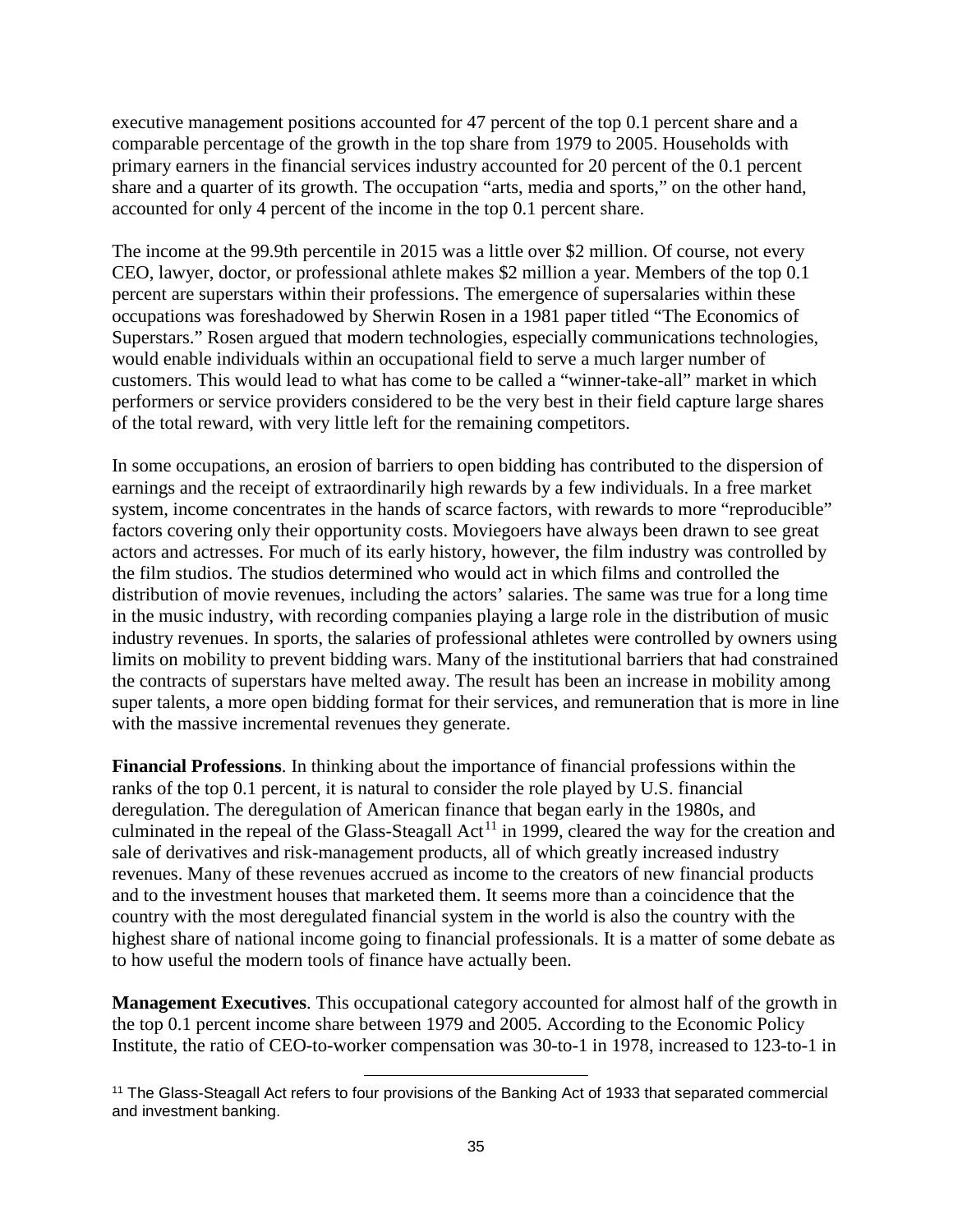1995, peaked at 383-to-1 in 2000, and was 296-to-1 in 2013. According to an article in a July 15, 2016 issue of fortune.com titled "This One Chart Shows How Obscene CEO Pay Has Become," CEO pay increased 941 percent from 1978 to 2015, as compared with an increase of 321 percent for those at the 99.9th percentile of earners.

The spectacular rise in CEO compensation has been explained as being due to CEOs arguably being the individuals most responsible for the profitability of large corporations. CEO pay does vary directly with various measures of corporate size. However, growth in the size of large corporations cannot explain the torrid pace of CEO compensation growth. Further, CEO compensation in the United States is way out of line with CEO pay in the large corporations of other advanced nations. Economic theory predicts that in a competitive, well-informed labor market, a factor will be paid according to its contribution to a firm's revenues. The truth is that it is difficult to assess CEO performance and the process of CEO pay determination is not exactly an impersonal market process. CEO pay is determined by a compensation committee whose members are appointed by the CEO himself. The phenomenon of skyrocketing CEO pay is one of the most perplexing issues in labor economics. Economists such as Thomas Piketty and Emmanuel Saez argue that the phenomenon may have more to do with an erosion of social norms than economic forces.

The rise of the top 1 percent, and of the top 0.1 percent in particular, probably does not have much to do with increased trade between the United States and developing countries such as Mexico and China. Explanations for the phenomena of supersalaries and winner-take-all markets involve advances in communications technologies, more open and competitive bidding in labor markets, and the erosion of social norms. Increased trade with developing countries may be important for U.S. income distribution, but the effects are likely to be confined to the lower 99 percent of the income distribution.

### **Earnings Inequality Among the Other 99 Percent: The Rising Return to Higher Education**

Two-thirds of the change in U.S. wage dispersion since 1980 can be accounted for by changes in the wage premium on postsecondary education (Autor 2014, p. 843). A big part of the story of rising wage inequality has to do with the fact that workers with a college education have been doing much better in the job market than have those with only a high school education. Prior to 1980, there was little difference in wage growth by educational attainment among females. From the mid-1960s through the early 1970s, more highly educated males had somewhat greater wage increases than other men, but the differential narrowed in the mid-to-late 1970s. Since the early 1980s, there has been a fanning out of real wage growth by level of education, with larger gains realized by workers with more years of schooling.

The first page of Chart 18, which provides more current data than used by Autor (2014), shows cumulative changes from 1979 to 2016 in the real weekly earnings of full-time U.S. workers broken down by sex and level of education. The real wages of male workers with at least a bachelor's degree rose 35 percent. Men with less education experienced a decline in real wages, by 0.5 percent for those with some college (including an associate's degree), by 8.8 percent for high school graduates, and by 20.1 percent for those without a high school diploma or the equivalent. Wage gains for women were greater than for men in each of the educational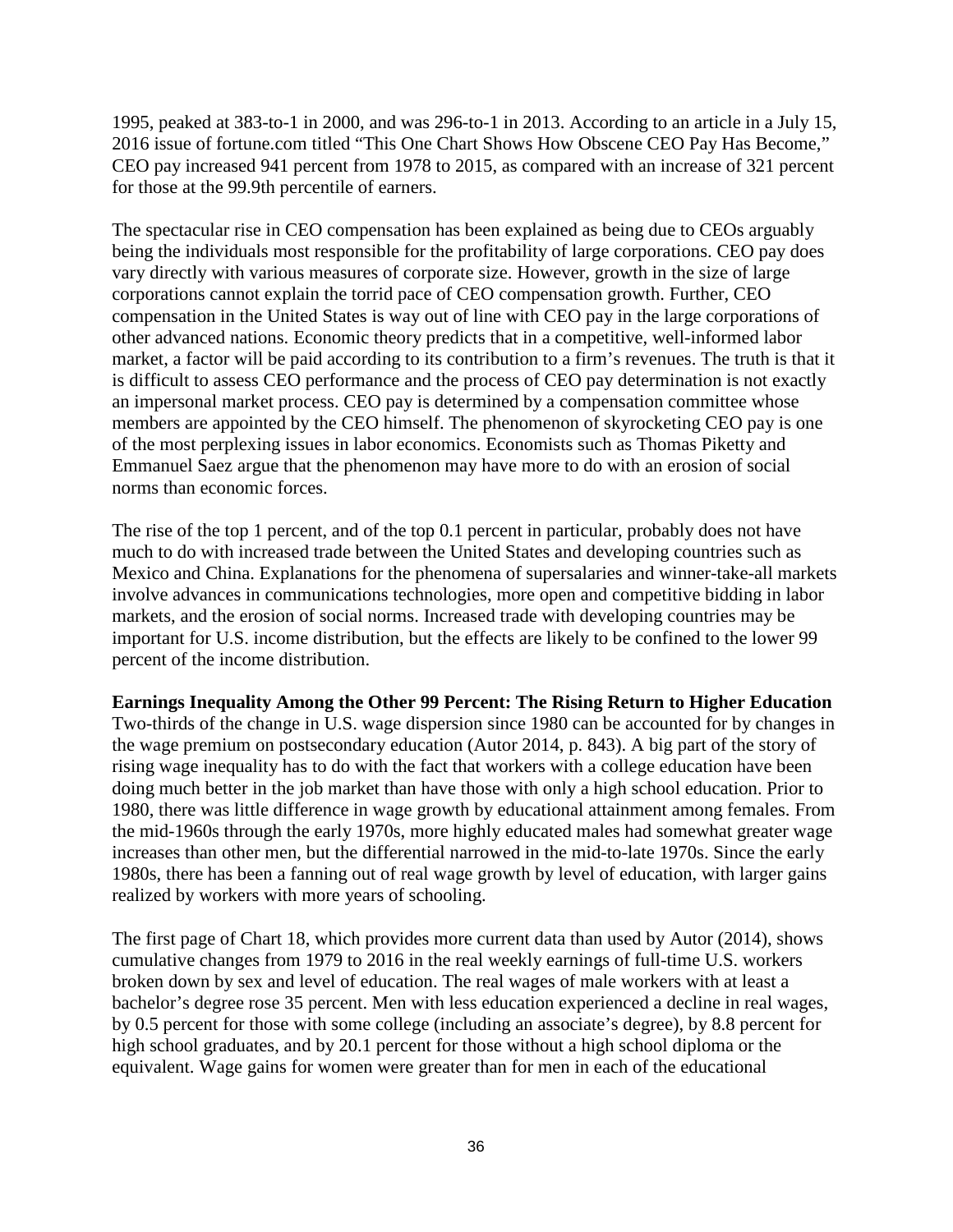# **CHART 18 CUMULATIVE PERCENT CHANGE IN REAL WEEKLY EARNINGS OF FULL-TIME, YEAR-ROUND WORKERS BY SEX AND EDUCATIONAL ATTAINMENT, UNITED STATES**





(continued)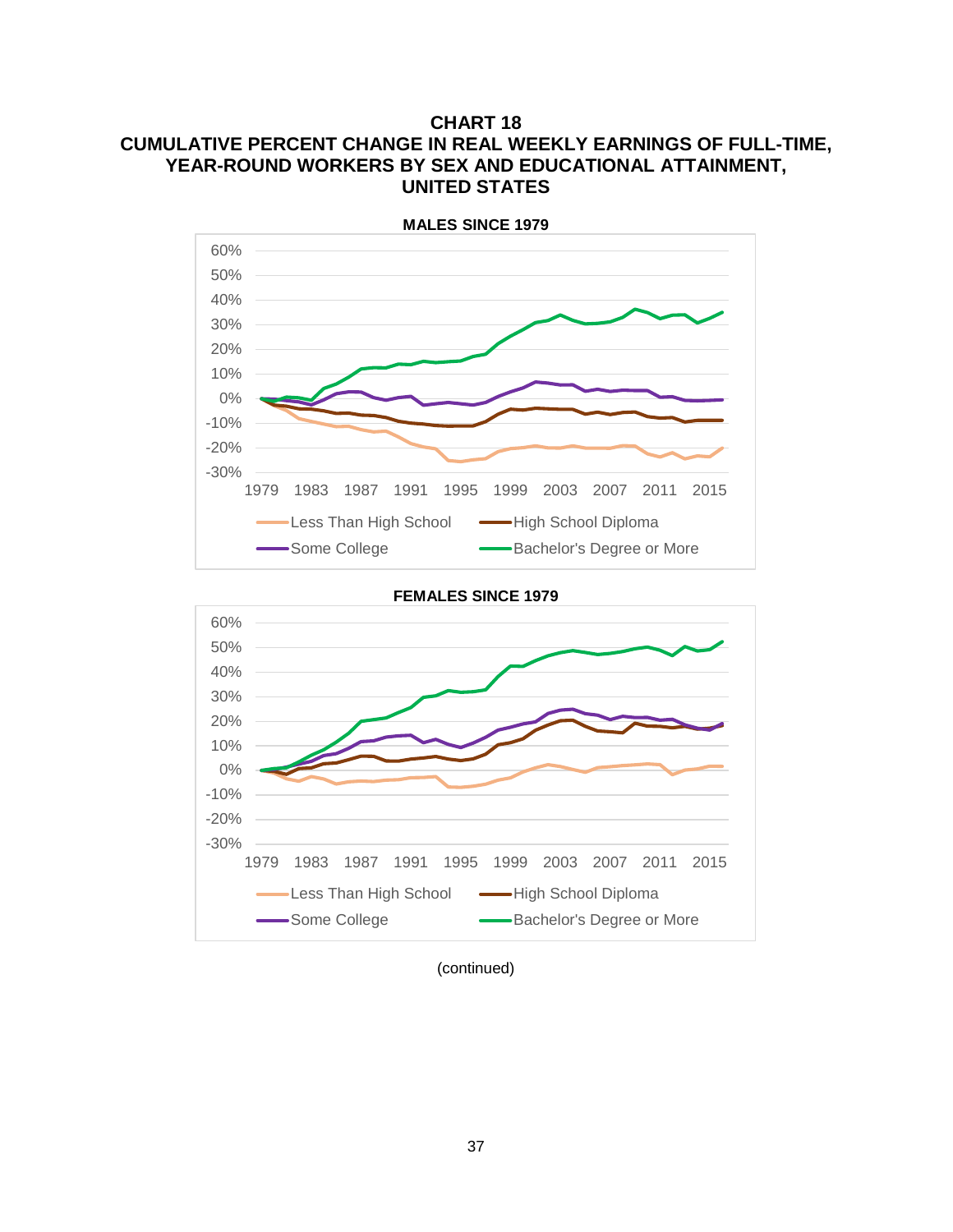# **CHART 18 (continued) CUMULATIVE PERCENT CHANGE IN REAL WEEKLY EARNINGS OF FULL-TIME, YEAR-ROUND WORKERS BY SEX AND EDUCATIONAL ATTAINMENT, UNITED STATES**





Source: Calculated from U.S. Department of Labor, Bureau of Labor Statistics, Current Population Survey.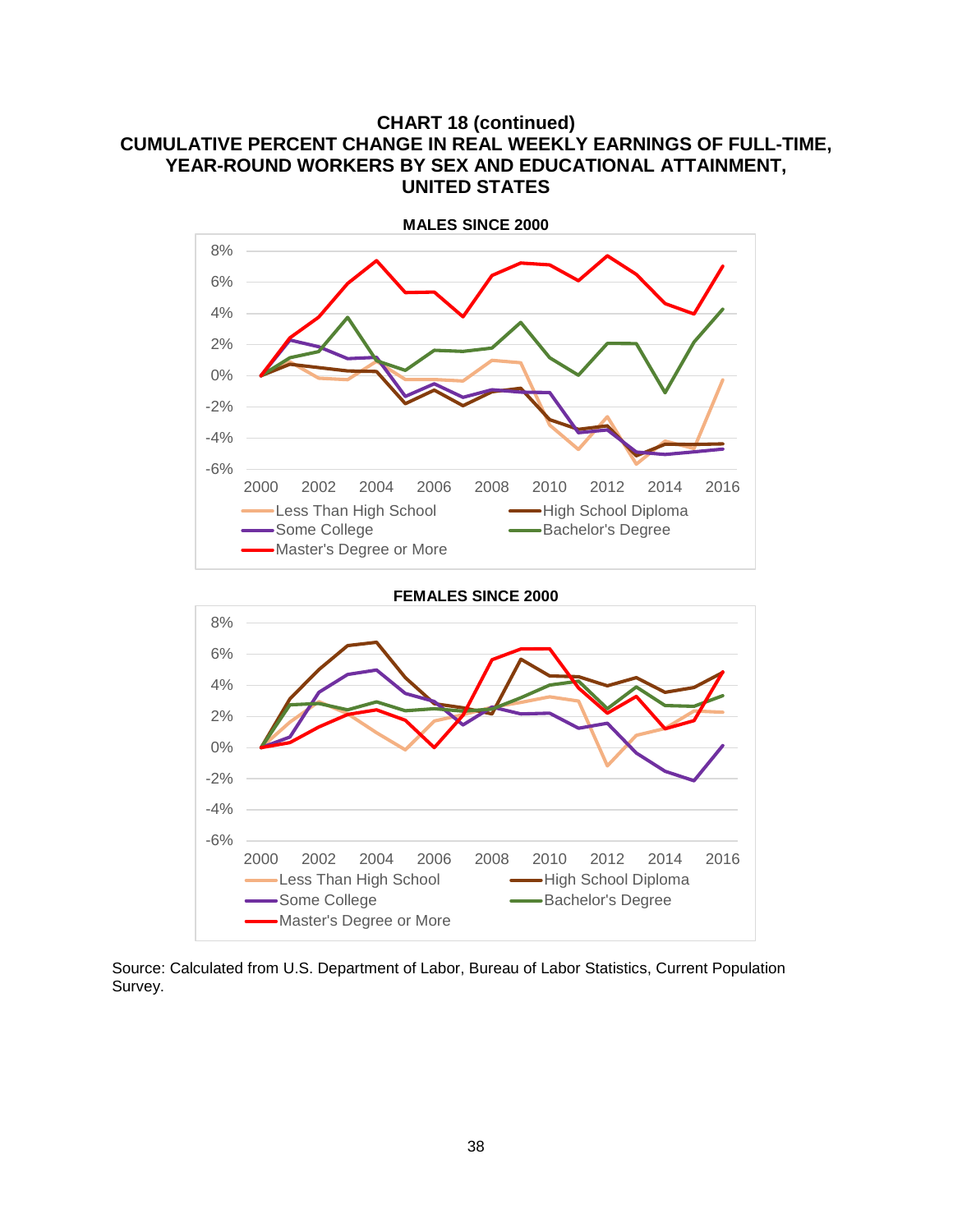categories, ranging from 1.7 percent for those without a high school diploma to 52.4 percent for those with at least a bachelor's degree.

The second page of Chart 18 focuses on the period since 2000 and splits those with at least a master's degree from those with a bachelor's degree. Among men, those with at least a four-year degree experienced an increase in real wages, while wages for others declined, continuing the pattern from the 1980s and 1990s. However, for men without a four-year degree, little difference was present in the percent change in wages by educational attainment — inconsistent with the earlier period. Among females, an education wage premium was not present from 2000 to 2016 — wage gains fluctuated with educational attainment between 2000 and 2016 but were not significantly different over the 2000-to-2016 period.

Chart 19, which comes from Acemoglu and Autor (2011), provides a view of long-run trends in a summary measure of the college wage premium. The measure shown is based on a fixed weighted average of real wages by sex, potential work experience, and level of education. College-educated workers are defined as those with four or more years of college plus half of those with at least 1 year of completed college. Those identified as having a high school education are those with a high school degree or less plus half of those with some college. The chart shows how after falling during the 1970s, the college-versus-high school wage premium began to rise steadily after 1980. By 2005, the college wage premium was at its highest level since 1915, the earliest year for which data are available.





Note: A logarithm of 0.01 is approximately equal to 1 percent. Thus, the average wage of collegeeducated workers in 2008 was approximately 68 percent higher than workers with a high school diploma.

Source: Acemoglu and Autor (2011), Figure 1.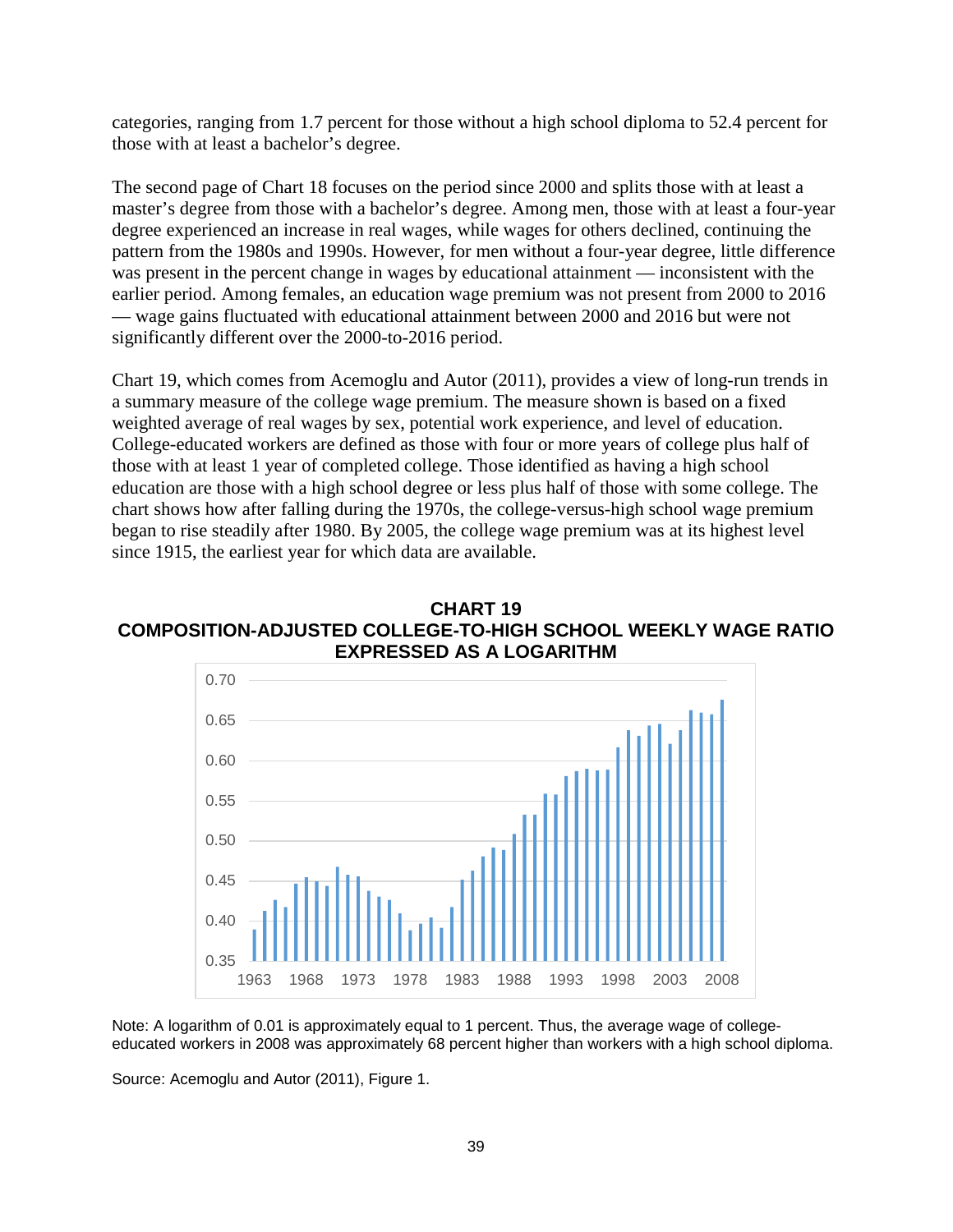#### **The View Circa 1995 on Why the College Wage Premium Was Rising**

The consensus view circa 1995 regarding the upward trend in the return to higher education was presented in a 1999 survey article written by Lawrence Katz and David Autor. Looking back from the mid-1990s, the changes in the U.S. wage structure that had been taking place since 1980 appeared monotonic. There had been a large and persistent increase in the 90th-to-50th percentile wage differential and, until the mid-1990s, a concurrent widening of the 50th-to-10th percentile differential. Another salient feature of the changing wage distribution was that real wages at the bottom fell through the early 1990s. For example, as shown in Chart 18, the real weekly earnings of male workers who had not completed high school fell 20 percent from 1980 through the early 1990s. The explanation given by Katz and Autor for the observed changes in the U.S. wage distribution involved three factors: an erosion of labor market institutions that had been supporting low-skill and middle-skill wages, a deceleration in the growth of the collegeeducated working-age population, and an increase in the relative demand for highly educated workers.

Two changes in U.S. labor market institutions contributed to the rise in wage inequality. First, union membership began to decline in the early 1970s and continued to decrease throughout the 1980s. Union wage policy typically serves to compress wage differentials and create pay scales that, relative to a free market, assign greater weight to seniority and less weight to individual skill and productivity. Secondly, the inflation-adjusted minimum wage fell substantially during the 1980s. This played an important role in the absolute decline in the real hourly earnings of low-skill male workers.

Driven by the sheer size of the baby-boom cohort and the record high college enrollment rate within the cohort, the fraction of all U.S. hours worked that were supplied by college graduates rose rapidly from the mid-1960s through the early 1980s, by almost 1 percentage point per year (Autor 2014, p. 845). The resulting increase in the relative supply of college graduates was a primary factor in the decline of the college wage premium during the 1970s. Starting in 1982, the supply of college graduates in the workforce began to decelerate. The falloff in growth was the result of both the smaller size of cohorts following the baby boomers and a plateauing from the mid-1970s through the mid-2000s in the ratio of college-educated males relative to high schooleducated males in young cohorts. Without a deceleration in the supply of college-educated workers, labor markets would not have sustained the strong upward trend in the college wage premium.

The relative supply of college-educated workers grew less rapidly after 1982, but it was still increasing. In a supply-and-demand framework, the relative demand for college-educated workers must have been rising even more rapidly for the college-versus-high school wage ratio to increase. This then begs the question of what caused the relative demand for college-educated workers to increase. Two primary explanations have been considered: (1) so-called "skill-biased technological change" (SBTC) — technological change that complements highly educated workers but substitutes for low-skill workers; and (2) increased trade with less-developed countries. In short, the issue is whether technology or trade caused the relative demand for highly educated workers to increase.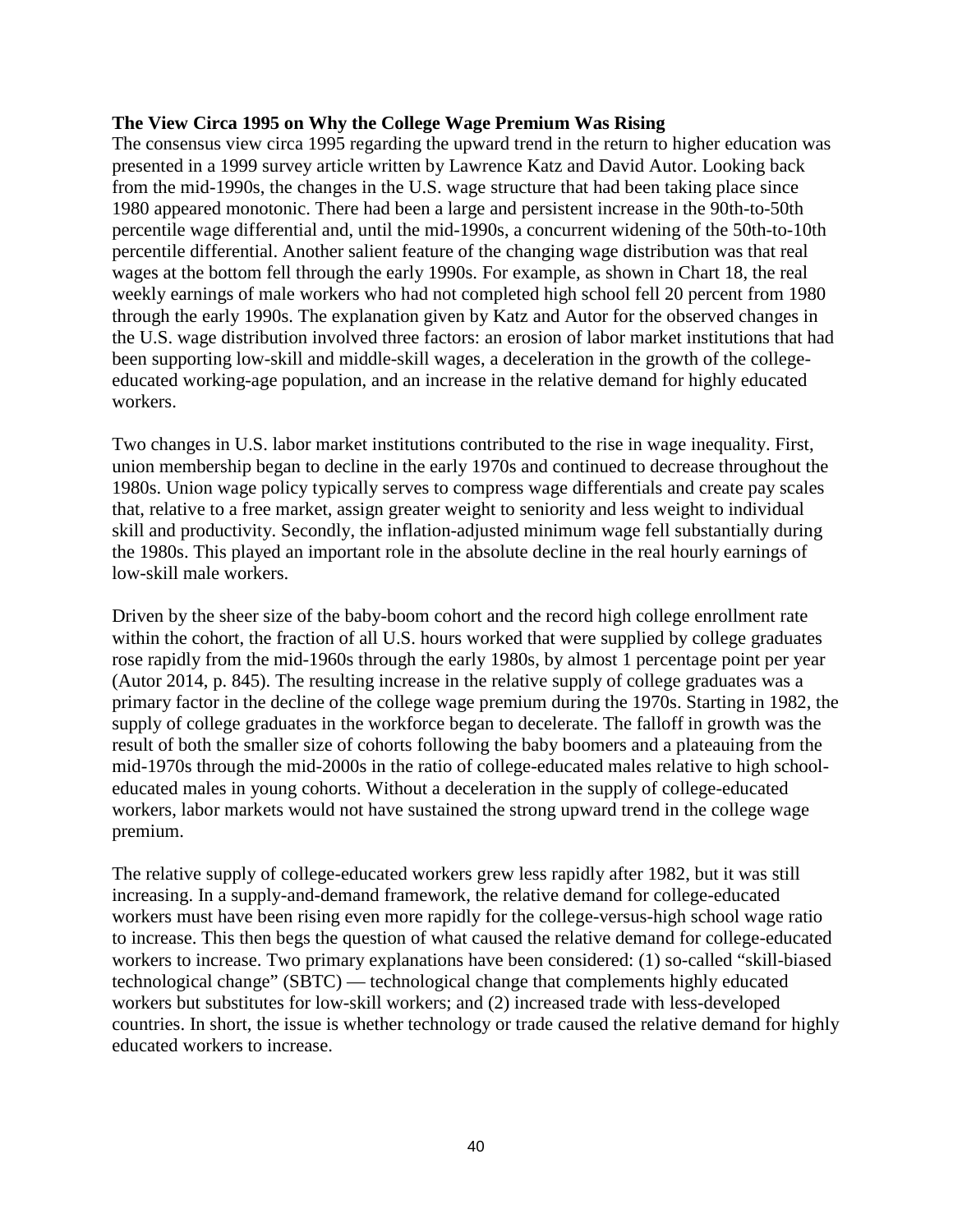Katz and Autor (1999) review a substantial body of evidence and make the case that skill-biased technological change was the primary causal factor behind the increased share of skilled and college-educated labor in the economy. Strong indirect evidence comes from the fact that aggregate increases in the ratio of high-skill to low-skill labor were the result of increases within individual industries and establishments in the skill intensity of employment, not the result of a shift of labor and resources from low-skill intensive industries to high-skill intensive industries. This is precisely what you would expect to see in an economy where SBTC was occurring within industries throughout the economy. However, it is inconsistent with explanations, such as increased trade with developing countries, where the mechanism for skill upgrading at the macroeconomic level involves shifts in product demand between sectors with differing skill intensities.

More-direct evidence of SBTC comes from econometric and case studies showing a strong positive correlation between greater utilization of more skilled and educated workers and the implementation of new technologies. For example, there are strong correlations between industry-level indicators of technological change (e.g., investment in computers, increased use of computers by employees, and research and development [R&D] spending) and within-industry growth in the importance of skilled and highly educated workers in employment and labor costs. Technology indicators do a better job of explaining differences between industries in the pace of skill upgrading than do measures of import pressure or outsourcing activity. Plant-level studies of U.S. manufacturing also find strong positive correlations between within-plant skill upgrading and both R&D spending and the level of computer investment.

The position of Katz, Autor, and others was not that increased trade with less-developed countries could not potentially create significant income inequality within the United States, only that it had played a much smaller role than had technological change. At the time, U.S. trade with developing countries was simply too small to be having large effects. In the early 1990s, total imports of manufactured goods from developing countries amounted to 2½ percent of GDP. Studies done in the mid-1990s estimated that trade with developing countries could only account for an increase in the ratio of skilled-to-unskilled wages of 1-to-3 percentage points (Krugman 2008, p. 104). Of course, this was when imports from Mexico and China each represented only 0.4 percent of GDP. By 2015, these shares had increased to 1.5 and 2.6 percent, respectively.

### **More Recent View of Changes in the Distribution of Wages**

Two developments have led to a revision in thinking about what is causing increasing U.S. wage inequality. First, since the mid-1990s, dispersion in the lower half of the wage distribution has stopped widening and has even narrowed. There has been a "polarization" of the U.S. labor market where wage and employment gains are being realized by high-skill and low-skill workers while wages and employment in the middle part of the skill distribution has lagged (see Chart 17).

In a series of articles, Autor and his co-authors (Autor, et al. 2003, 2006, 2008 and Acemoglu and Autor 2011) have offered a more-nuanced view of skill-biased technological change to rationalize this new pattern of polarization. Computer software and machinery following instructions from computers are very good at replacing workers performing tasks that are routine and codifiable. These include middle-skill routine cognitive tasks (such as bookkeeping,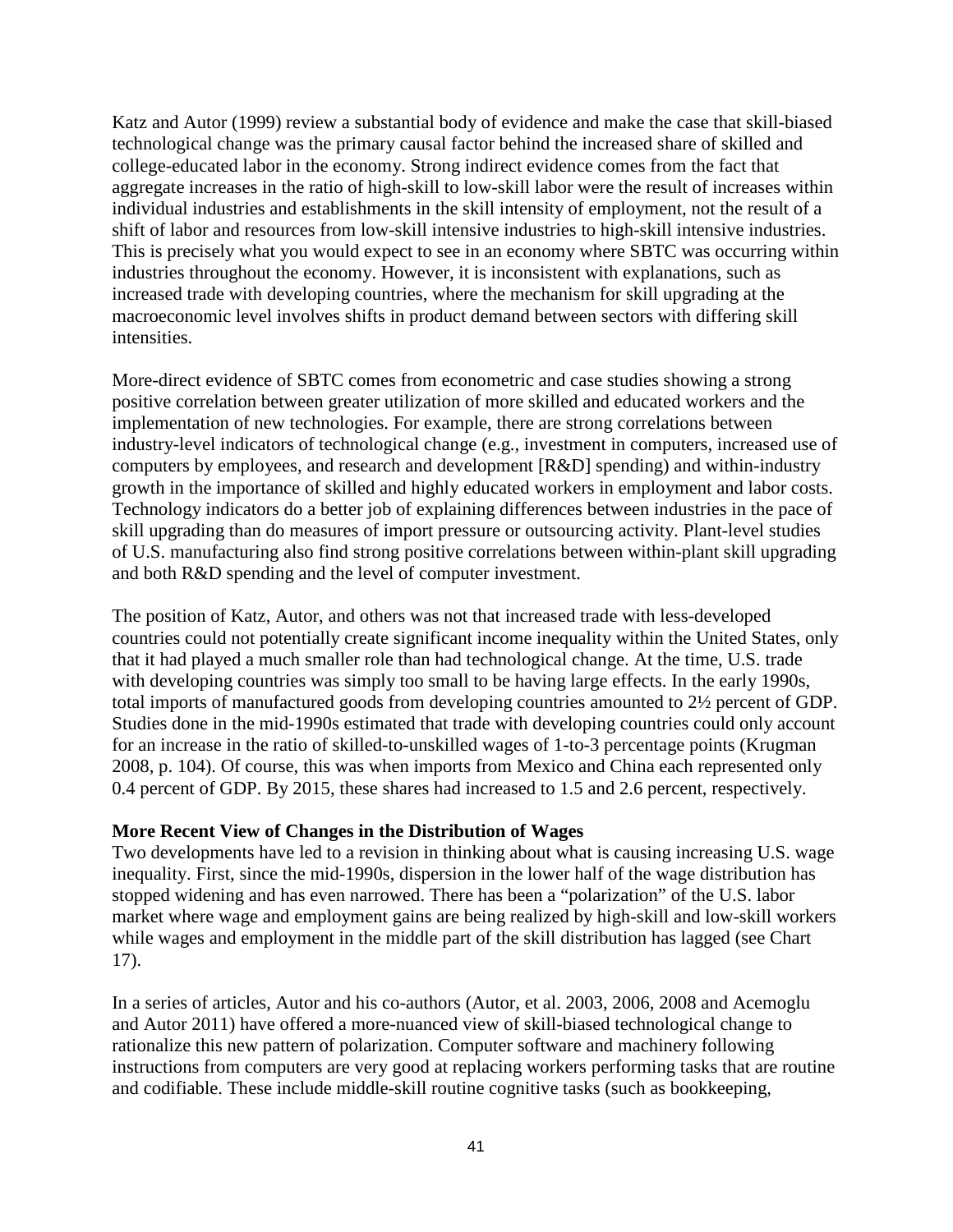administrative, and clerical tasks that involve organizing and manipulating information) and repetitive production tasks performed by middle-skill manufacturing workers. On the other hand, computers complement rather than substitute for workers who perform nonroutine cognitive tasks, particularly abstract tasks involving problem solving and creativity. These kinds of tasks rely heavily on information, and computers make it easier and cheaper to access, organize, and manipulate information. Occupations that especially benefit from computers include professional, managerial, technical, and creative occupations. Workers in these occupations typically have advanced education.

Computers and computer-controlled machinery are not yet capable of replacing workers performing nonroutine manual tasks or tasks that require situational adaptability and face-to-face interaction. This includes truck drivers and other operatives, cooks, and landscapers. So far, these occupations have been spared from the onslaught of labor-saving technology. These fields generally require little formal education.

The second development of significance for U.S. wage and income inequality has been the rapid growth since the mid-1990s of trade with developing countries. There are now a number of studies using data from local labor markets that have found significant impacts on U.S. wage and employment generated by imports from, and the offshoring of activities to, less developed countries, especially Mexico and China. When listing the factors that are responsible for the deterioration of real wages and employment opportunities at the lower end of the U.S. labor market, Autor (2014, p. 849) now includes globalization along with computer-driven technological advance and declines in the penetration and bargaining power of unions. A subsequent section of this report summarizes recent studies of the impact of trade and offshoring on local U.S. labor markets.

### **The Effect of Manufacturing on Income Inequality**

The share of total U.S. employment in industries that produce manufactured goods fell from 21 percent in 1980 to 9 percent in 2015. This was a period during which new competitors appeared in the global marketplace, especially the newly industrialized countries in eastern Asia. It was also a period during which the United States began to run chronic balance of trade deficits, particularly in manufactured goods. To many pundits and industry representatives, the relative decline in U.S. manufacturing employment was evidence of a corrosive downward trend in the country's international competitiveness. Economists, on the other hand, generally reacted to the decline in manufacturing employment with indifference. The falling share of manufacturing employment was not an indicator of weakness but was, in fact, a sign of economic success.

#### **Fall in Manufacturing Employment as a Result of Rising Labor Productivity**

The relaxed attitude of economists to the decline in manufacturing's share of employment is based partly on a factual understanding that this has been going on for a long time, not only in the United States, but in other advanced countries. Chart 20 shows how manufacturing has been falling as a share of total U.S. employment for more than half a century. The rate of decline in recent decades has been no more rapid than the decline in previous decades. Table 8 shows how manufacturing employment has been falling as a share of total employment in many advanced countries. Even in Germany, known for its manufacturing excellence and strong export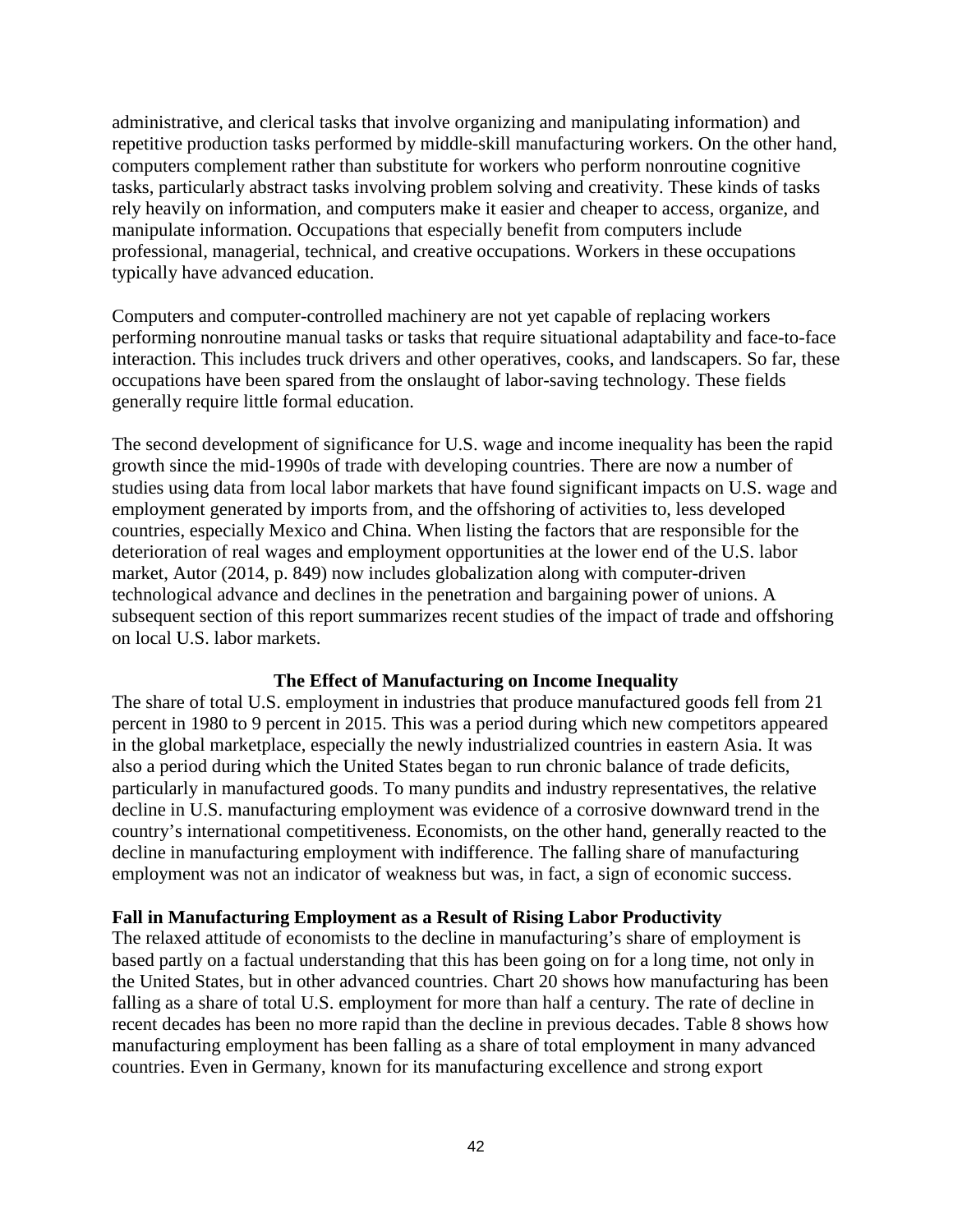

Sources: Calculated from U.S. Department of Labor, Bureau of Labor Statistics (employment) and U.S. Department of Commerce, Bureau of Economic Analysis (GDP).

## **TABLE 8 SHARE OF EMPLOYMENT CONTRIBUTED BY MANUFACTURING IN SELECTED ADVANCED COUNTRIES**

|                      |       |       |       |       | <b>Change, 1973</b> |
|----------------------|-------|-------|-------|-------|---------------------|
|                      | 1973  | 1990  | 2000  | 2012  | to 2012             |
| <b>United States</b> | 24.8% | 16.8% | 14.4% | 10.3% | $-14.5$             |
| Canada               | 22.0  | 15.8  | 15.3  | 10.2  | $-11.8$             |
| France               | 28.9  | 21.3  | 17.9  | 13.0  | $-15.9$             |
| Germany              | 36.7  | 31.6  | 23.9  | 19.8  | $-16.9$             |
| Japan                | 27.8  | 24.3  | 20.7  | 16.6  | $-11.2$             |
| Netherlands          | 25.3  | 19.1  | 14.8  | 10.2  | $-15.1$             |
| United Kingdom       | 32.1  | 22.1  | 14.8  | 9.8   | $-22.3$             |
|                      |       |       |       |       |                     |

Source: U.S. Department of Labor, Bureau of Labor Statistics, International Labor Comparisons.

performance, the share of employment accounted for by manufacturing fell 17 percentage points from 1973 through 2012, an even larger decline than was experienced by the United States.

For economists, the essential explanation of and source of comfort in these manufacturing employment trends lies in a belief that they reflect large temporal increases in labor productivity within the manufacturing sector. U.S. manufacturing output has remained stable as a percentage of total GDP (see Chart 20). The situation in manufacturing seems analogous to what started happening in agriculture a hundred years earlier. In 1850, 55 percent of the U.S. workforce was engaged in farming. By 1950, that share had fallen to 12 percent. Today, about 2 percent of the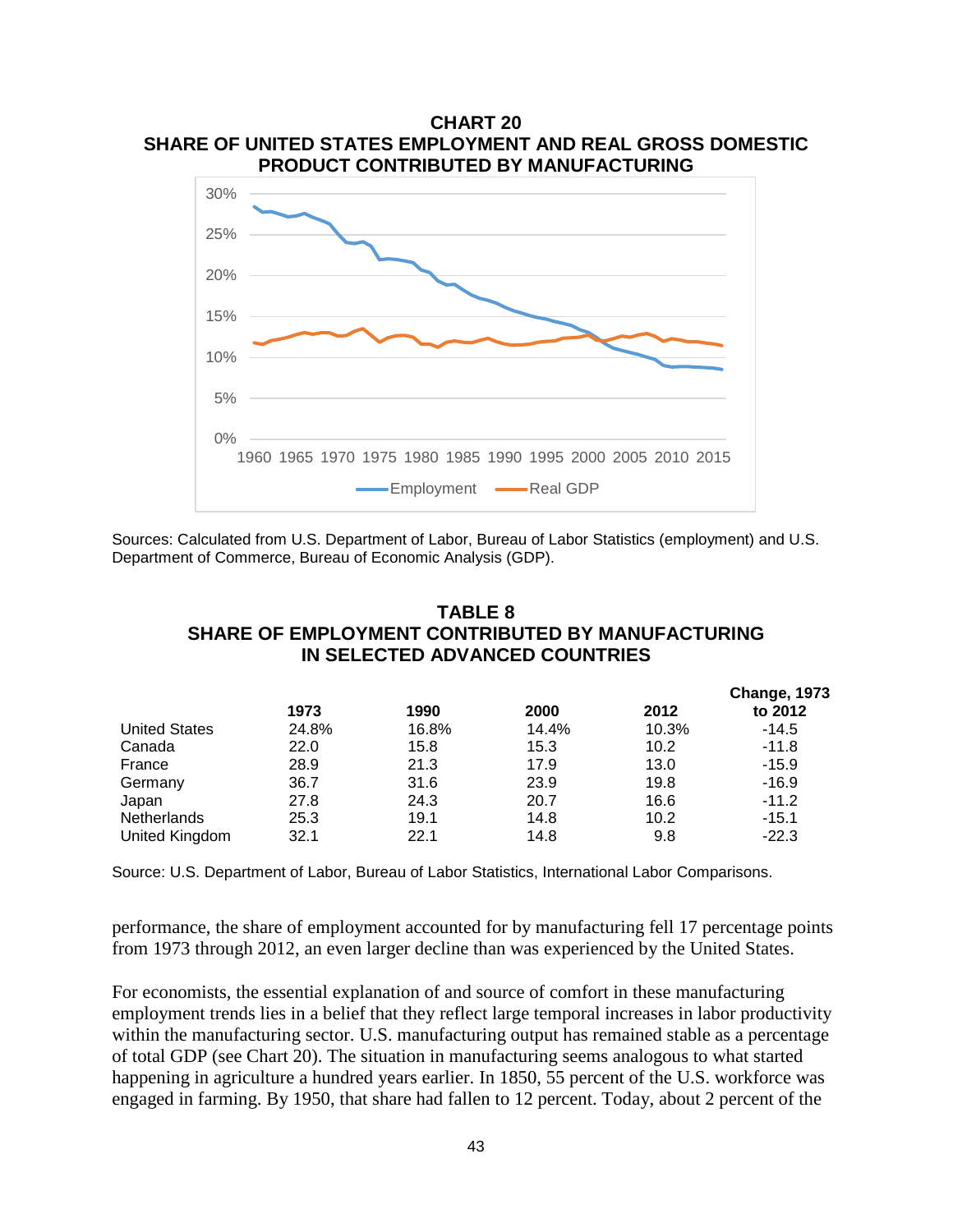U.S. labor force is employed in the agricultural sector. Although employment has declined, U.S. agricultural production has increased at a rapid pace, enough to meet growing food demands from more prosperous domestic consumers and enough to provide the country with substantial exports. The invention and adoption of labor-saving machinery, along with advances in agricultural science, have made it unnecessary to employ so many people to produce our food. The evolution of production in manufacturing seems fundamentally similar to what happened in agriculture.

### **Thinness of the Manufacturing Productivity Boom**

The story behind the falling share of manufacturing employment is first, and foremost, a story of rising labor productivity. However, there are some more nuanced and concerning elements to the story. Baily and Bosworth (2014) are concerned that the constant share of aggregate manufacturing GDP despite the large drop in the manufacturing employment share that is visible in Chart 20 would not have been possible without huge increases in the production of computers and electronic products.

As seen in Table 9, real gains in manufacturing's gross product were a little higher than the allindustry average in the 1991-to-2001 economic cycle, equal to the overall figure in the 2001-to-2009 economic cycle, and a little less than the total between 2009 and 2016. [12](#page-46-0) This relative slowing of the manufacturing growth rate is directly tied to the computer and electronics manufacturing industry, whose growth rate has slowed from a phenomenally high 20 percent per year during the 1991-to-2001 cycle to a still above-average 4 percent per year in the current cycle. Excluding computers and electronics, manufacturing production has lagged behind the rest of the economy, though not by as much in the current cycle as in the prior cycle.

Manufacturing's share of employment has fallen, but its share of GDP has generally remained steady. The implication is that labor productivity (output per worker) in manufacturing has increased more rapidly than overall labor productivity. Table 10 examines U.S. productivity growth. Two productivity measures are presented in the table: labor productivity and multifactor

## **TABLE 9 ANNUAL AVERAGE INFLATION-ADJUSTED GROWTH RATE OF U.S. GROSS DOMESTIC PRODUCT BY ECONOMIC CYCLE**

| 1991 to 2001 | 2001 to 2009 | 2009 to 2016 |
|--------------|--------------|--------------|
| 3.7%         | 1.5%         | 1.9%         |
| 4.1          | 1.5          | 1.4          |
| 6.0          | 1.9          | 3.5          |
| 19.8         | 12.7         | 4.0          |
| 1.4          | 0.8          | $-0.7$       |
|              |              |              |
| 3.1          | 0.4          | 1.0          |
| 4.2          | $-0.4$       | 3.3          |
|              |              |              |

Source: U.S. Department of Commerce, Bureau of Economic Analysis.

l

<span id="page-46-0"></span><sup>&</sup>lt;sup>12</sup> The economic cycles are dated from the end of each recession.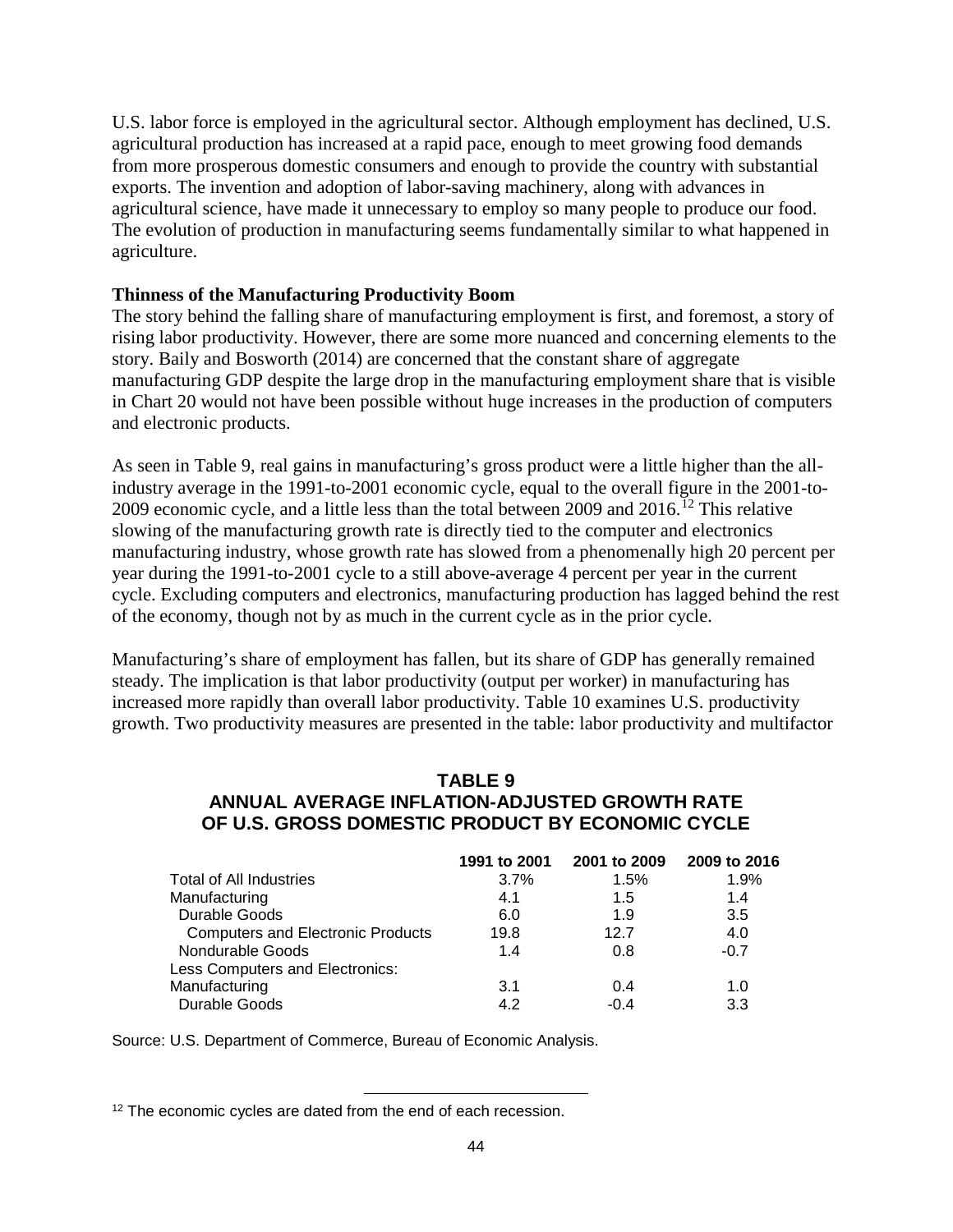## **TABLE 10 ANNUAL AVERAGE UNITED STATES PRODUCTIVITY GROWTH BY ECONOMIC CYCLE**

|                                  |      | 1991 to 2001 2001 to 2009 2009 to 2015 |        |
|----------------------------------|------|----------------------------------------|--------|
| Labor Productivity:              |      |                                        |        |
| <b>Private Nonfarm</b>           | 2.3% | 2.5%                                   | 1.0%   |
| Manufacturing                    | 4.0  | 3.5                                    | 1.1    |
| <b>Computers and Electronics</b> | 16.8 | 6.1                                    | 1.5    |
| <b>Multifactor Productivity:</b> |      |                                        |        |
| <b>Private Nonfarm</b>           | 1.1  | 1.0                                    | 0.9    |
| Manufacturing                    | 1.3  | 1.4                                    | $-0.4$ |
| <b>Computers and Electronics</b> | 11.1 | 7.6                                    | 1.4    |

Source: U.S. Department of Labor, Bureau of Labor Statistics.

productivity. Growth in multifactor productivity is measured by the difference between growth in output and the part of output growth that can be accounted for by the growth of inputs, capital, and labor. Multifactor productivity growth is assumed to reflect, and be driven by, technological change. Growth in labor productivity is the sum of growth in multifactor productivity and growth in output per worker that stems from increases in the ratio of capital to labor.

As expected from the previous discussion, the rate of growth in labor productivity in the manufacturing sector was greater than the rate of productivity growth in the general nonfarm economy during the 1991-to-2001 and 2001-to-2009 economic cycles. This was also true of growth in multifactor productivity, the component of productivity growth related to technological change. In both measures of productivity, the computer and electronics manufacturing industry posted extraordinary gains during these two cycles. Thus, the gains in manufacturing's productivity were due primarily to productivity advances within the computer and electronics industry.

In the current cycle, productivity gains in the computer and electronics industry have slowed to only a little above average. This has lowered manufacturing's labor productivity increase to barely above the overall figure; manufacturing's multifactor productivity has declined.

If productivity growth in the production of computers and electronics continues to slow and the United States suffers a decline in international competitiveness in this area of the economy, various effects would occur. In a global market system, whenever a country begins to lose its comparative advantage in a particular industry, the country's real exchange rate<sup>[13](#page-47-0)</sup> depreciates. The exchange rate depreciation will serve to revive other areas of manufacturing (and other sectors that produce tradable goods and services) and allow the country to once again produce enough for export to pay for its imports. However, the adjustment will entail a decline in the country's terms of trade and a corresponding fall in real national income.

l

<span id="page-47-0"></span><sup>&</sup>lt;sup>13</sup> The exchange rate is the ratio at which a unit of the currency of one country can be exchanged for that of another country.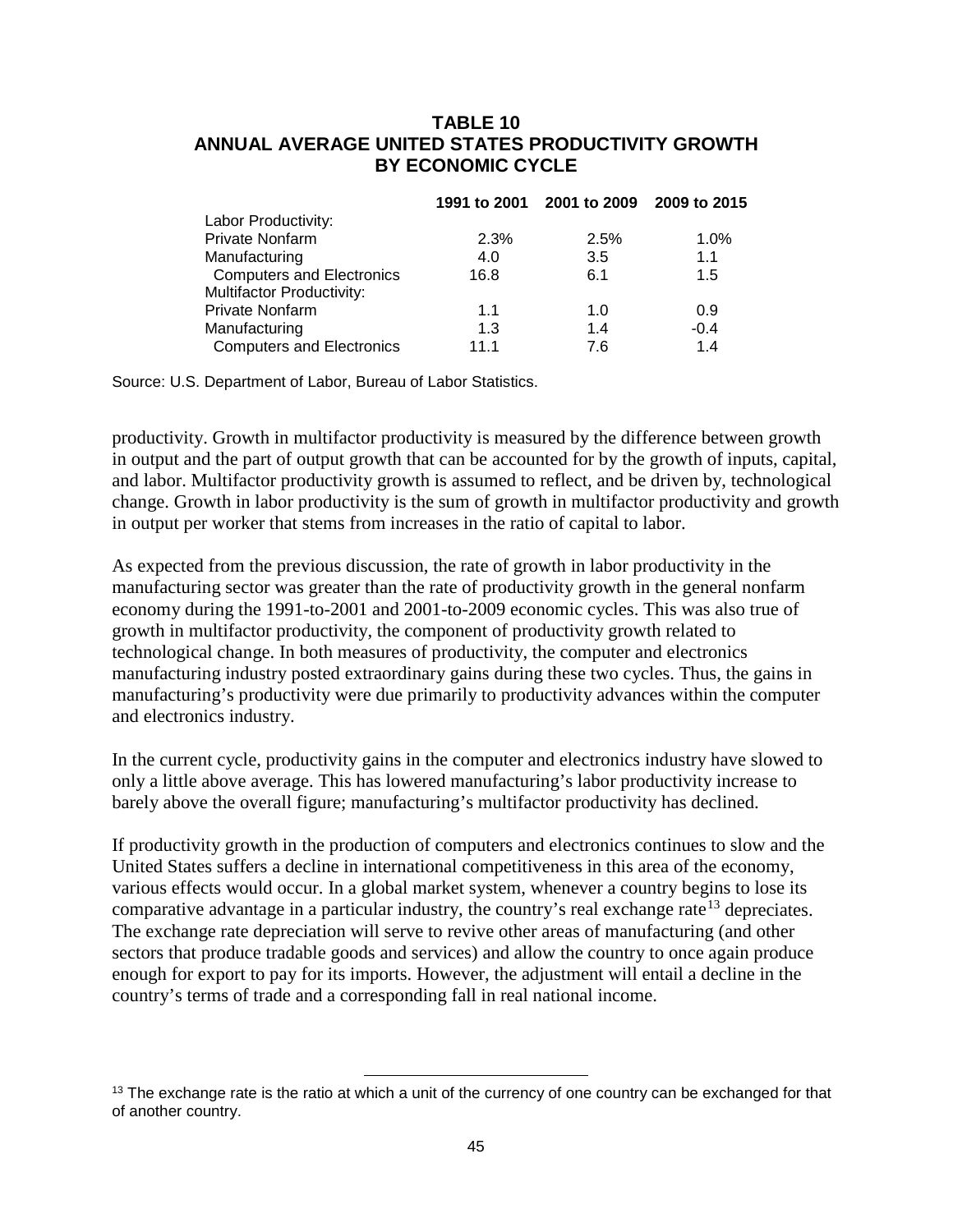#### **Implications of Declining Manufacturing Employment for Regional Income Inequality**

A second reason to be concerned about the recent fall in manufacturing's share of total employment is that since 2000, the falling share has been associated with a sharp decline in the absolute level of manufacturing employment. From 2000 to 2015, U.S. manufacturing employment declined by 5 million jobs — about a 30 percent drop from its 2000 level. In contrast, from the mid-1960s through the late 1990s, the level of manufacturing employment was cyclical but suffered no long-term decline (see Chart 21).

It is easier for an economy to adjust to a decline in a sector's share of employment when total employment is growing and the sector is not going through an absolute contraction. Because manufacturing activity is more geographically concentrated than other economic activity (see Chart 22), full adjustment to an absolute employment contraction may require regional outmigration of jobs and households, a process that takes time. Recent research in labor economics has found that workers and families are less willing to move out of regions than was previously believed. A principal message from the work of David Autor is that the recent decline in U.S. manufacturing employment has been a "seismic" event for some parts of the country, even if the aggregate consequences were not large (Autor 2017).

In her 2017 OECD Economic Outlook presentation, Katherine Mann makes the point more generally that declines in manufacturing's employment share have served to widen regional income inequality throughout the OECD. As shown in Chart 23, countries that have experienced the largest declines in manufacturing's share of employment have also seen the largest increases in the dispersion of regional incomes.



**CHART 21 MANUFACTURING EMPLOYMENT IN THE UNITED STATES**

Source: U.S. Department of Labor, Bureau of Labor Statistics.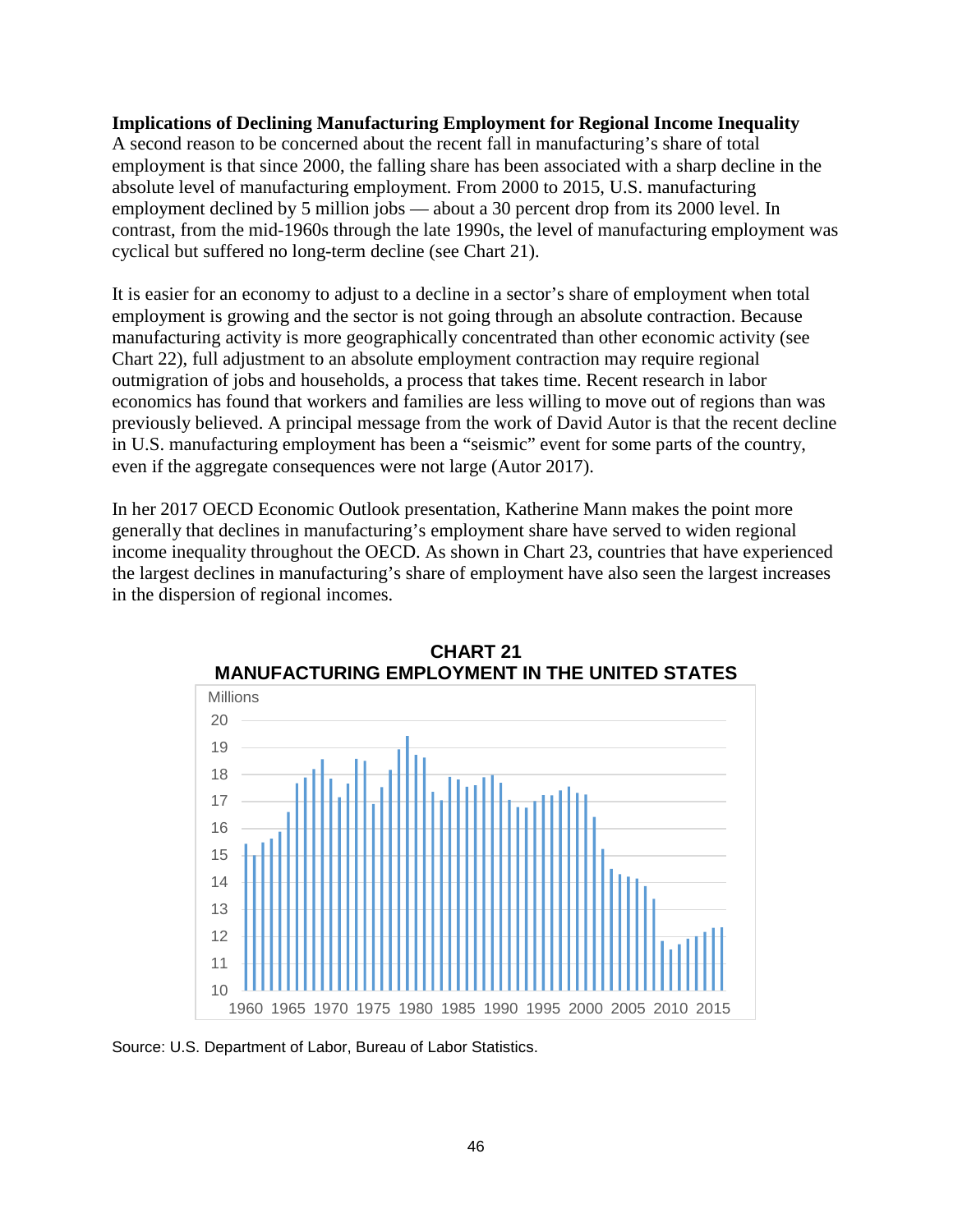

\* Includes distributive trade, repairs, transportation and storage, accommodation, and food services. Note: Concentration is expressed as an index of the extent to which employment is concentrated in particular regions. The index ranges from zero (no concentration) to 100.

#### **CHART 23 CHANGES IN MANUFACTURING EMPLOYMENT AND INCOME INEQUALITY FROM 2000 TO 2015 OR LATEST**



\* Based on the ratio of the 90th-to-50th percentile.

Source (Charts 21 and 22): Mann (2017).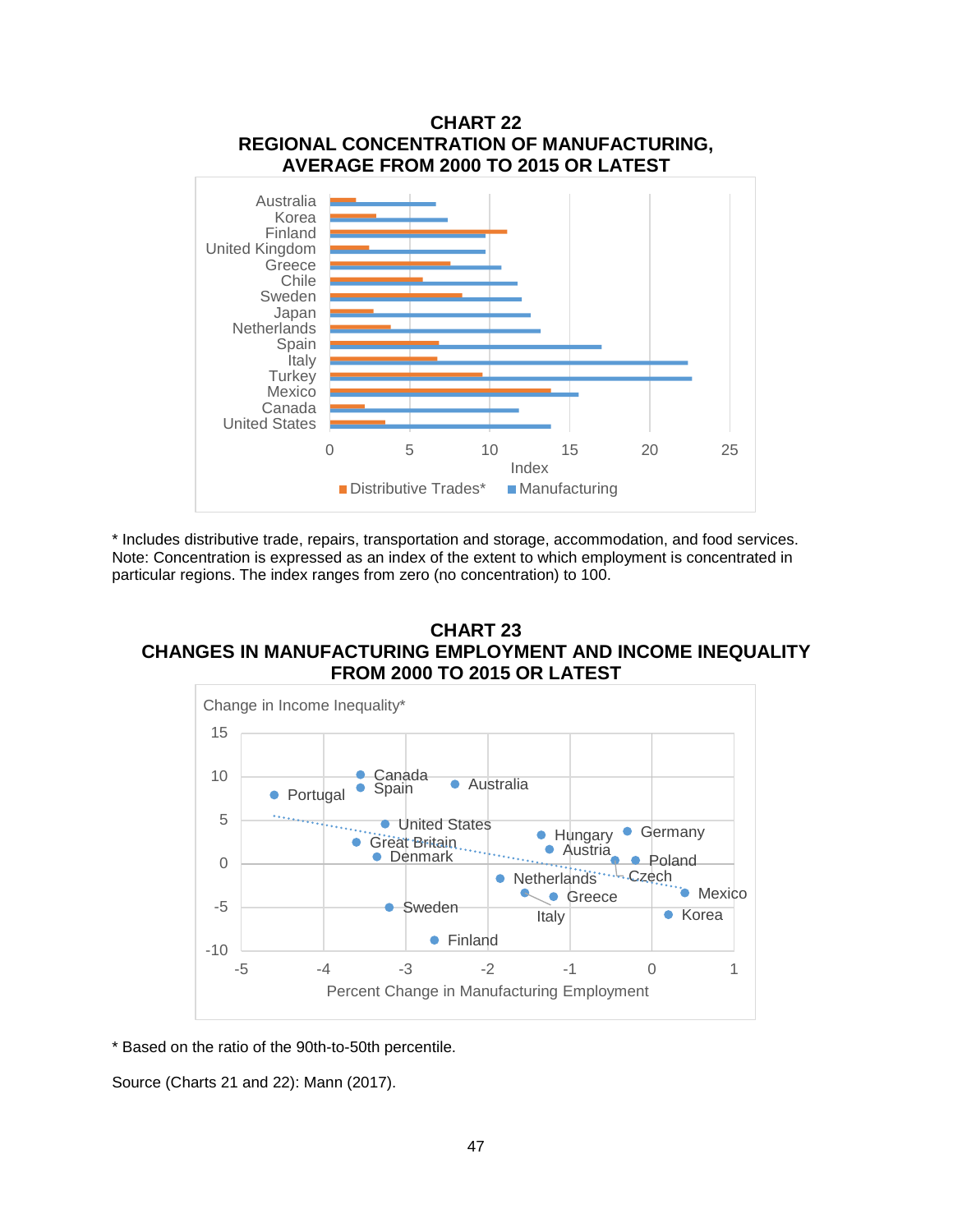### **NEGATIVE EFFECTS ON LOCAL LABOR MARKETS OF TRADE WITH DEVELOPING NATIONS AND OFFSHORING**

A number of empirical studies in recent years provide evidence of significant negative impacts on some local labor markets of increased U.S. trade with low-income countries, particularly China and Mexico. The negative effects include reductions in manufacturing employment and wages, increases in unemployment, and lowered workforce participation rates. From a national perspective, these negative effects are more than offset by the benefits from increases in trade.

A summary of three notable studies follows; a more detailed description of these studies is provided in Appendix 1. A fourth study specific to Mexico and NAFTA is discussed in a later section. After the summary of the three studies is a discussion of government programs that provide financial assistance and services to workers and firms that have suffered from import competition.

## **"The China Syndrome: Local Labor Market Effects of Import Competition in the United States"**

Autor, Dorn, and Hanson (2013) estimated the local labor market effects of rising import competition from China over the period from 1990 through 2007. The authors divided the time period of analysis into two parts: 1990 to 2000 and 2000 to 2007; U.S. imports of manufactures from China increased much more rapidly in the latter period. Looking at the 40 largest metropolitan areas of the United States using 10-year equivalent changes in Chinese imports over the period from 2000 through 2007, the metro areas of San Jose, CA, Providence, RI, and Los Angeles, CA had the highest rates of import exposure. The Phoenix metro area had import exposure at a rate slightly below the median.

The authors found that exposure to rising Chinese imports was associated with lower manufacturing employment, a lower overall ratio of employment to population, and lower wages. The decline in manufacturing employment was associated almost 1-for-1 with increases in unemployment and nonemployment. Negative employment impacts from rising Chinese imports were found for both college and noncollege adults, but the effects were more pronounced for noncollege adults. Rising import exposure also served to reduce local area nonmanufacturing employment slightly but had little effect on the local area population.

Comparing the magnitude of their estimated effects with observed declines in U.S. manufacturing employment, the authors found that rising exposure to Chinese import competition explained from 16-to-33 percent of the decline in U.S. manufacturing employment over the 1990-to-2000 period and from 26-to-55 percent of the decline over the 2000-to-2007 period.

**"Untangling Trade and Technology: Evidence from Local Labour Markets"** In a later paper, Autor, Dorn, and Hanson (2015) measured the separate contributions of trade and technology to changes in local area employment, unemployment, and labor force participation over the period from 1980 through 2007, specifically measuring local exposure to rising import competition from China. An important finding of the paper is that the measures of trade exposure and technology exposure were largely uncorrelated across regions.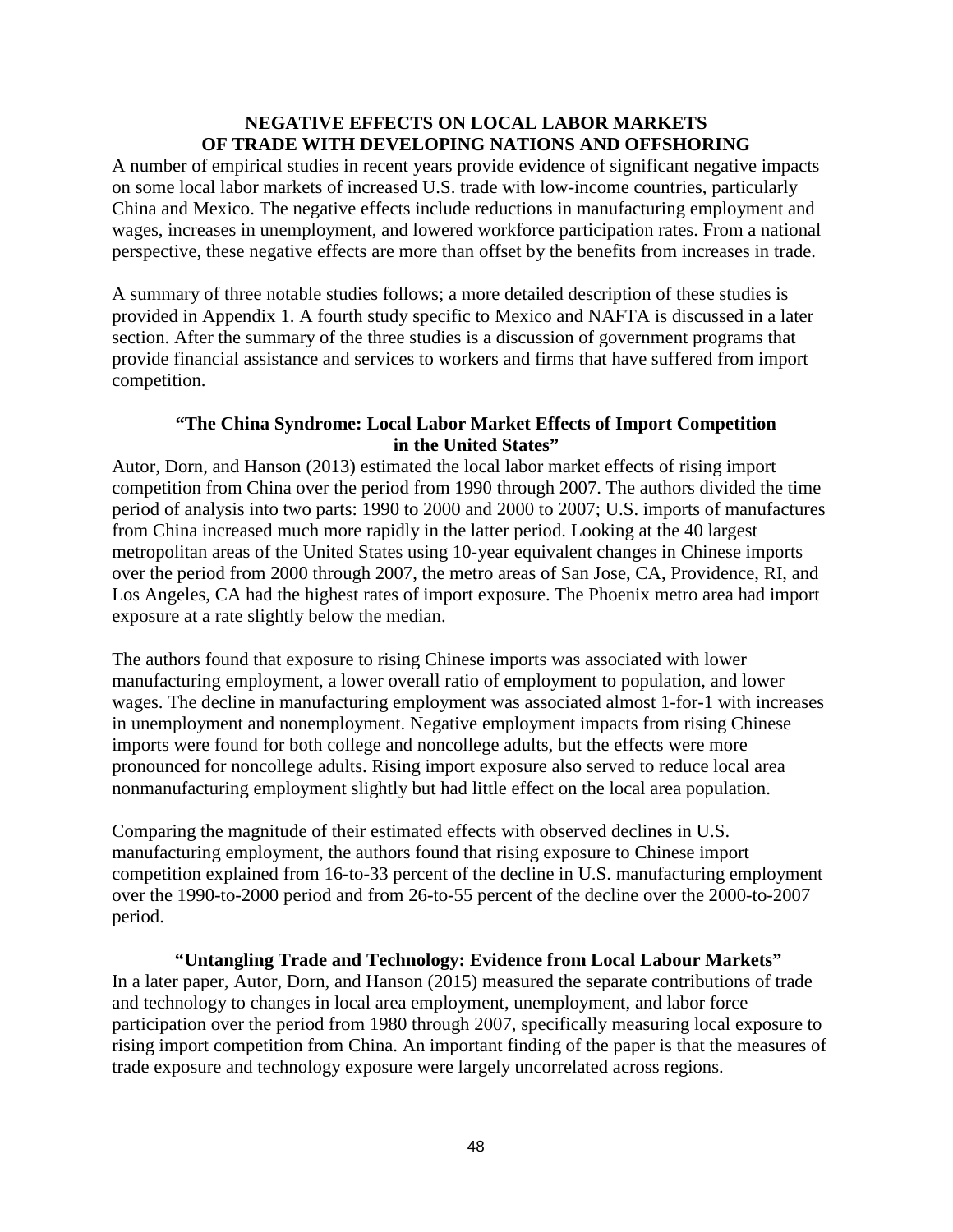The later findings on impacts from exposure to Chinese import competition were highly similar to those in the earlier paper. Over the 1990-to-2007 period, increased imports from China were found to have had a significant negative effect on local area ratios of employment to population. Employment declines were confined largely to the manufacturing sector, with negative but statistically insignificant employment impacts found outside of manufacturing. The reduction in employment was accounted for by reductions in labor-force participation rather than unemployment. Trade shocks had a disproportionately negative impact on the employment of workers without a college education. Trade shocks were equally as large for males and females and for younger and older workers. All occupations within manufacturing were negatively affected. Employment losses within manufacturing were divided equally between production workers and white-collar workers in managerial, professional, and clerical positions. However, increased trade exposure to imports from low-income countries did not explain the phenomenon of job polarization.

Looking at technological change, regions that were more specialized in routine-intensive occupations suffered employment losses in these occupations but experienced gains in employment in nonroutine abstract and manual-intensive occupations. These results match observed patterns of job polarization in the U.S. economy. The negative employment impacts observed for regions initially specialized in routine-intensive occupations were strongest among women and older workers.

Labor market impacts from increased trade with China began in the 1990s and accelerated during the 2000s. Impacts from technological change on manufacturing were strongest during the 1980s and then quickly decelerated. However, impacts from automation outside of manufacturing accelerated throughout the three decades.

## **"Estimating the Impact of Trade and Offshoring on American Workers Using the Current Population Surveys"**

Ebenstein, Harrison, McMillan, and Phillips (2014) estimated the effects of both trade and offshoring on the wages of American workers over the 1983-to-2002 period. A major finding of the authors was that exposure to trade and offshoring through industry of employment had an insignificant effect on wages while exposure through occupation was negative and highly significant. The authors concluded that globalization had small effects on industry wage differentials but significant effects on occupation wage differentials. The largest effects from exposure to globalization were felt by workers performing routine tasks. Much of the drop in wages brought on by globalization occurred through a reallocation of workers from higher-wage manufacturing jobs to lower-paying jobs in other sectors and other occupations. Export activity and offshoring to high-income countries, on the other hand, served to raise the wages of domestic workers.

### **Trade Adjustment Assistance and Active Labor Market Policies**

Trade adjustment assistance refers to government programs that provide financial assistance and services to workers and firms that have suffered from import competition. Workers who qualify for assistance may include not only those employed by firms who are in direct competition with imports, but also those employed by suppliers and downstream producers and in regions broadly affected by import competition. There are both efficiency and equity reasons for providing trade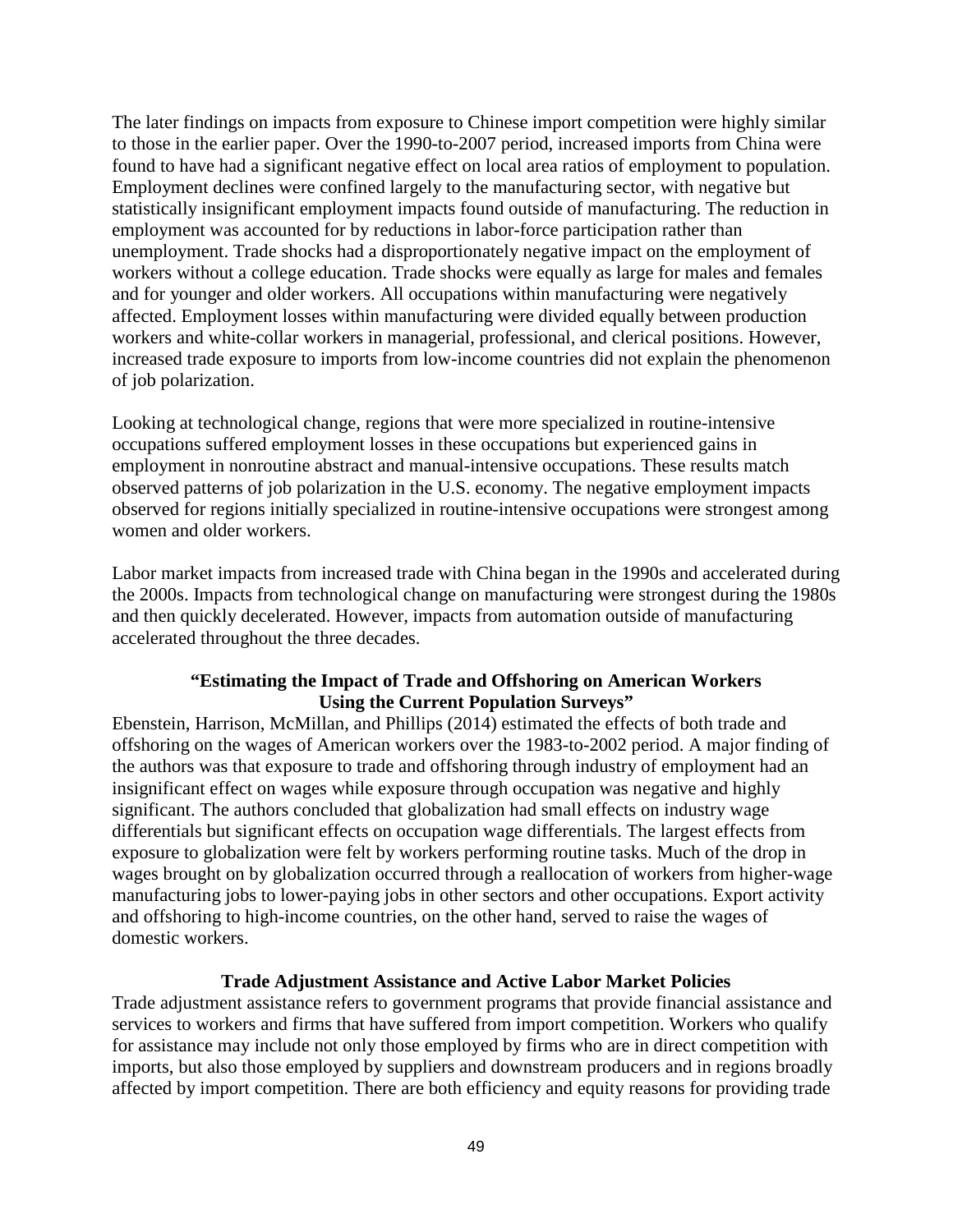adjustment assistance. To fully realize the gains from trade, economies must reallocate labor and other resources between sectors to maximize the value of national product at world prices. If immobilities and rigidities in labor markets inhibit workers from moving from sectors that are shrinking because of import competition to export and nontraded sectors that are expanding, programs that provide adjustment assistance may be efficiency enhancing. On equity grounds, trade adjustment assistance programs may provide at least partial compensation to those who suffer an economic loss because of international trade. There is also a political economy consideration that trade adjustment assistance programs, by helping to compensate the losers, may reduce political opposition to free trade.

The oldest and largest trade adjustment assistance program is in the United States. Trade adjustment assistance was proposed by President John F. Kennedy as part of a total package to open up free trade. His rationale was "When considerations of national policy make it desirable to avoid higher tariffs, those injured by that competition should not be required to bear the full brunt of the impact. Rather, the burden of economic adjustment should be borne in part by the federal government." The Trade Adjustment Assistance (TAA) Program was created by Congress in 1962; it has been revised several times, with the latest reauthorization in 2015. Three components of the program, each administered by a federal agency, address different affected parties: workers, companies, and farmers.

For companies, financial assistance to manufacturers and service firms affected by import competition is offered, including professional guidance, business recovery plan development, and cost sharing for outside consulting services. Farmers can receive payments if price declines for their commodity were at least partly caused by imports.

Workers who have lost their jobs or suffered a reduction of hours and/or wages as a result of increased imports or shifts in production to locations outside the United States are eligible for the TAA program. Trade does not need to be the primary reason for unemployment. The annual budget for worker assistance is about \$900 million. The TAA offers several services to workers:

- Trade readjustment allowance (TRA). This provision extends unemployment compensation for those who have exhausted their unemployment compensation for up to a total of 130 weeks, for those who are enrolled in a training program.
- Training and re-employment services. Training subsidies, case management services, and job search and relation assistance are offered. Ninety percent of job search and relocation expenses are reimbursable, up to \$1,250.
- Refundable health insurance tax credit. This covers 72.5 percent of the premium.
- Re-employment TAA. This is a wage insurance program for those 50 and older who have obtained new employment at a lower wage. A cash payment of 50 percent of the differential is available, up to a two-year maximum of \$10,000.

The program for workers has been criticized as not being very effective, a criticism borne out by various research projects over the years. The latest study by Mathematica Policy Research in 2012 found that employment rates for TAA participants were not any higher after four years than for similar individuals who did not participate in the program. Earnings of TAA participants were lower. Moreover, only a minority found employment in the occupation for which they were trained. A cost-benefit analysis was negative, both for participants and for society as a whole.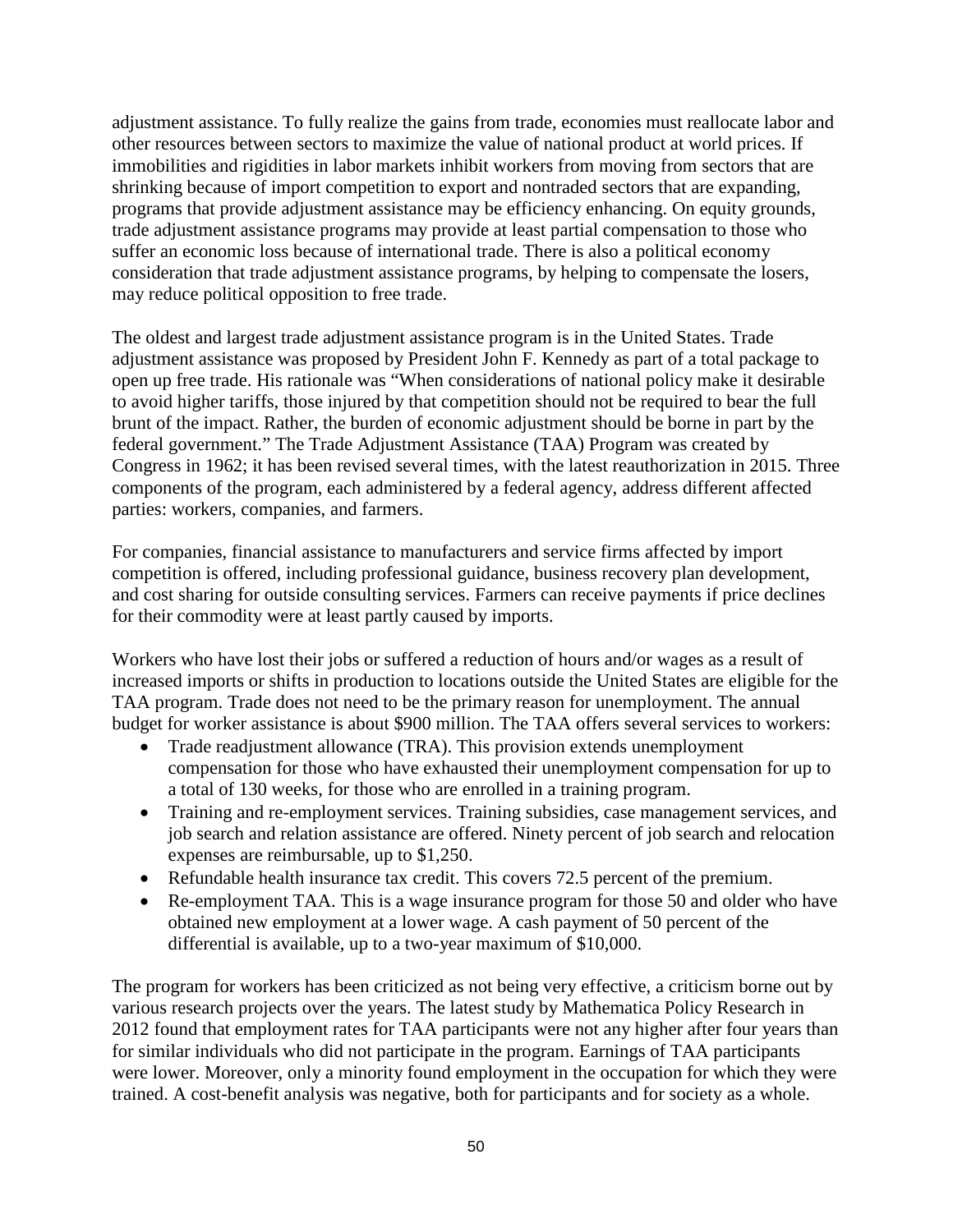A more recent trade adjustment assistance program is the European Globalisation Adjustment Fund (EGF), established in 2006 in the European Union (EU). The EGF supports workers who lose their jobs as a result of changing global trade patterns. As a rule, the EGF is used only when at least 500 workers have been laid off by a single company (including suppliers and downstream producers) or in a particular sector in a specific region. EU member nations first design their own labor market policies to provide unemployed workers with training and placement services. The nations then apply to the EGF for support of up to 65 percent of the total cost. The EGF has a maximum annual budget of 150 million euros for the period from 2014 through 2020.

In market economies, there are a myriad of changes, including the appearance of new companies, both domestic and foreign, and the introduction of new technologies and labor-saving machinery, which require ongoing adjustments in where people work and the skills they need to have. There are no significant and systematic differences between the re-employment experiences of workers who are laid off for trade-related reasons and those displaced for other reasons (Francois, et al., p. 231). These considerations provide a strong case for designing general rather than tradespecific policies to assist workers who suffer involuntary unemployment. General labor market assistance programs are much more common across advanced countries than are trade-specific programs, and they have substantially larger budgets.

What is referred to as active labor market policy are programs that provide training (both general and vocational), job search and placement assistance, wage subsidies, and direct public sector employment to help integrate unemployed and disadvantaged workers into the work force. These are referred to as "activation" programs when full participation is obligatory in order for the individual to receive benefits. For example, there may be requirements that individuals attend intensive interviews with employment counselors, apply for job vacancies, and accept work if suitable job offers are made.

Chart 24 shows public expenditures on active labor market programs made by 15 OECD countries in 2015. The figures are expressed as a percent of GDP. Not surprisingly, the more socialist northern European countries devote relatively large shares of their GDP to labor market adjustment assistance. Public expenditures on active labor market programs in 2015 were 2.05 percent of GDP in Denmark, 1.27 percent in Sweden, 0.77 percent in the Netherlands, and 0.63 percent in Germany. English-speaking countries with more market-oriented economies, including the United States, the United Kingdom, Australia, and Canada, devote relatively few resources to labor market adjustment assistance. The United States, in particular, spends only 0.10 percent of its GDP on active labor market programs.

There have been many studies in both the United States and Europe of the effectiveness of active labor market programs. A review by Heckman et al. (1999) concludes that these programs have at best a modest impact on a participant's labor market prospects and many programs do not pass a cost-benefit test. Heckman et al. speculate that the reasons the private and social gains from these programs are found to be small is that per capita expenditures are usually small compared to the needs of participants and that services are targeted to relatively unskilled and less able individuals. The return on training programs for these groups, for example, would be expected to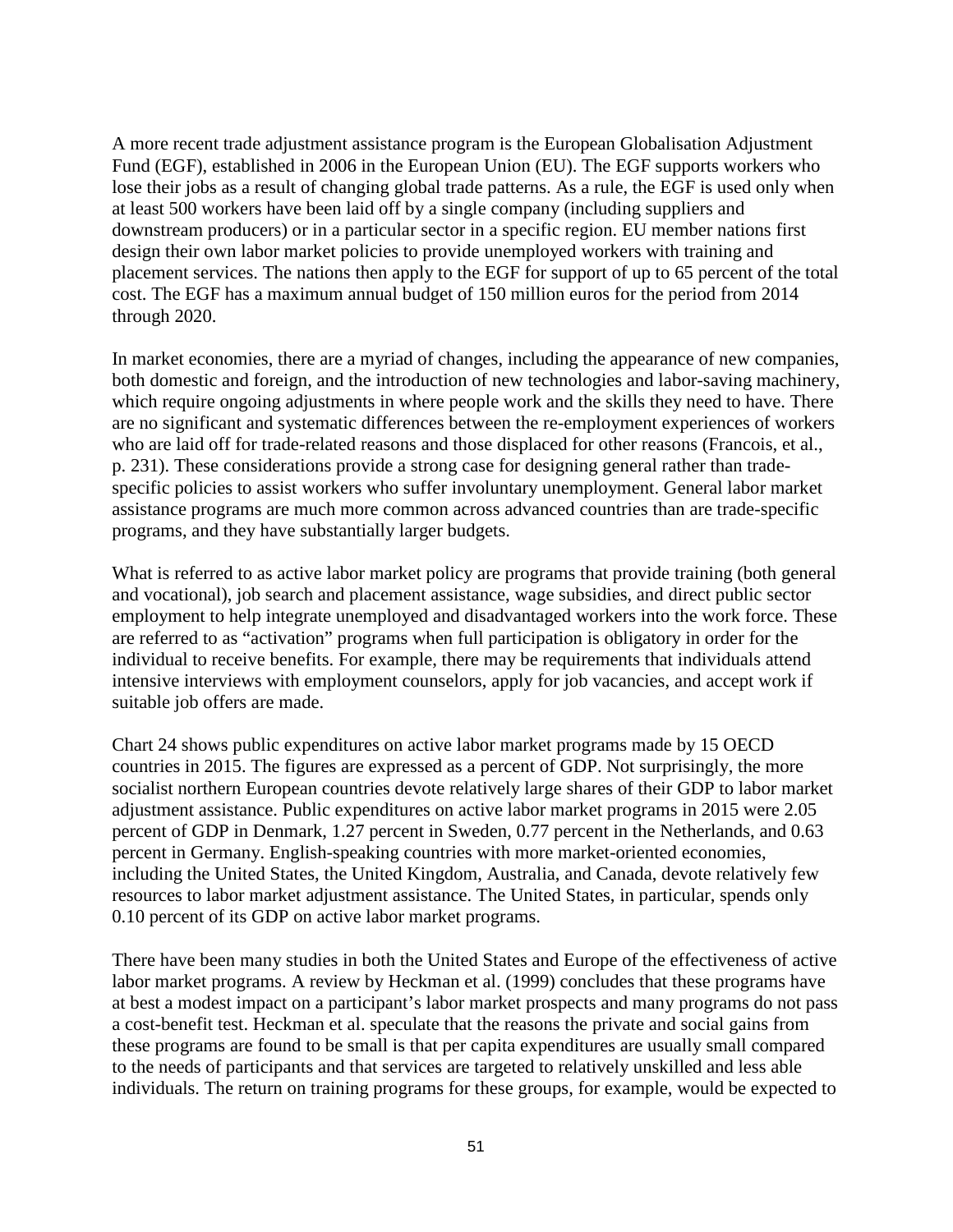be low. A meta-analysis of studies of European active labor market programs conducted by Kluve (2010) found that program effectiveness depends on the type of program. Training programs appear to have modestly positive effects. Wage subsidies and job placement services (with sanctions for less than full participation) can be effective in increasing the participant's future employment probabilities. Direct employment programs, on the other hand, frequently have a detrimental long-term employment effect.



Source: Organisation for Economic Co-operation and Development (OECD).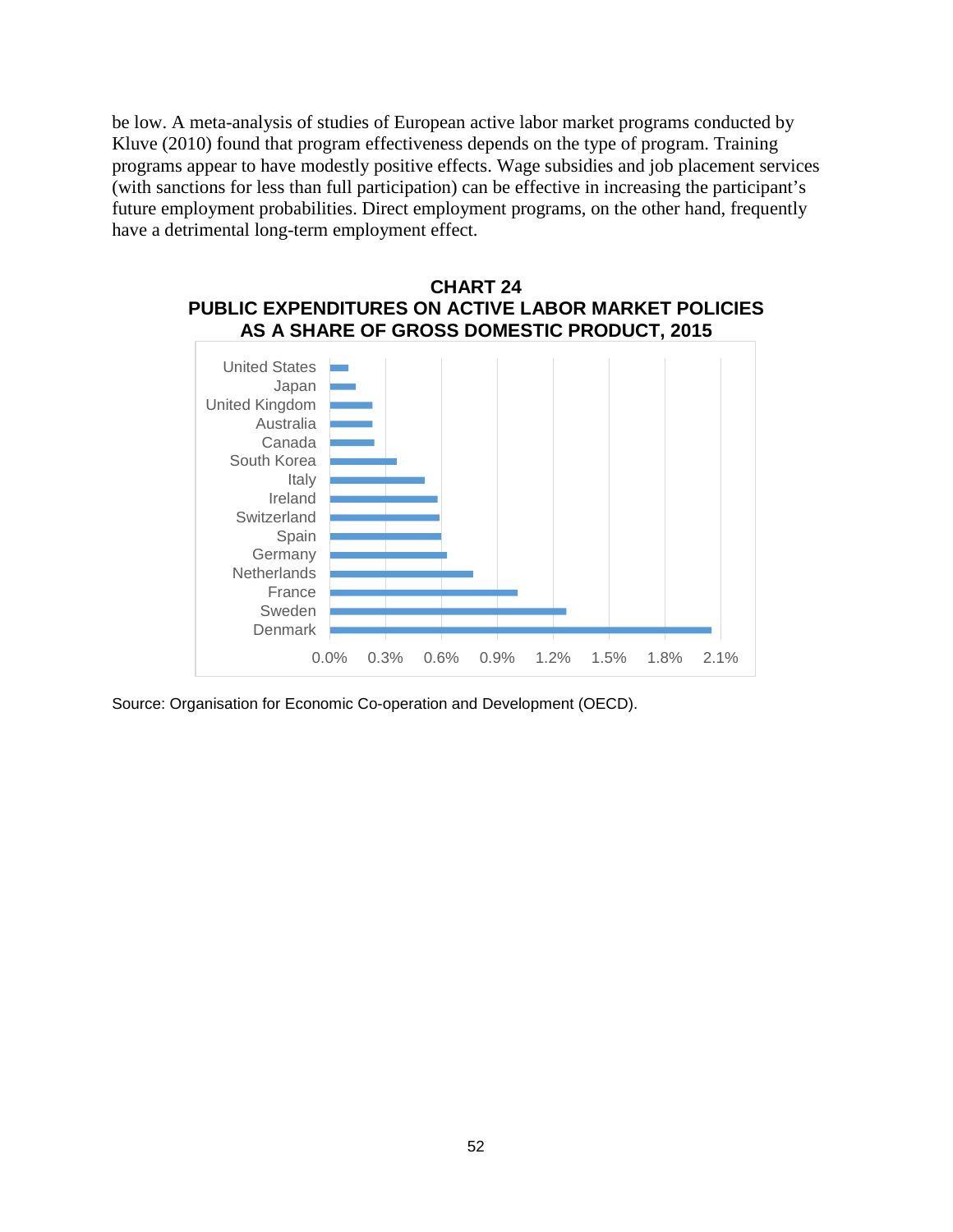### **THE NORTH AMERICAN FREE TRADE AGREEMENT**

Discussions between the United States, Mexico and Canada regarding free trade began in 1990. The North American Free Trade Agreement (NAFTA) was signed by the three nations in December 1992 and went into effect at the beginning of 1994. According to Wikipedia:

"The goal of NAFTA was to eliminate barriers to trade and investment between the U.S., Canada and Mexico. The implementation of NAFTA on January 1, 1994 brought the immediate elimination of tariffs on more than one-half of Mexico's exports to the U.S. and more than one-third of U.S. exports to Mexico. Within 10 years of the implementation of the agreement, all U.S.-Mexico tariffs would be eliminated except for some U.S. agricultural exports to Mexico that were to be phased out within 15 years. Most U.S.- Canada trade was already duty-free. NAFTA also sought to eliminate non-tariff trade barriers and to protect the intellectual property rights on traded products."

NAFTA was one of the earliest free trade agreements negotiated between the United States and one or more other countries. However, trade agreements now are in place with 20 countries, most of which became effective between 2004 and 2012. In the Western Hemisphere, in addition to Canada and Mexico, agreements are in place with each of the six Central American nations, with three South American nations, and with the Dominican Republic. A number of other trade agreements currently are being negotiated.

#### **Expectations**

At the time NAFTA went into effect, the Mexican economy was only one-tenth the size of the U.S. economy. Mexico accounted for less than 10 percent of U.S. exports and imports. Exports to Mexico represented only 0.6 percent of U.S. GDP. Additionally, while NAFTA would eliminate all tariff and nontariff trade barriers, the average U.S. tariff on imports from Mexico was only 4 percent (Hufbauer, et al. 2014, p. 10). In view of the factual context at the time of the agreement, it was never plausible that NAFTA would have dramatic effects on aggregate employment and wages in the United States.

A Congressional Budget Office (1993) report estimated that less than half a million U.S. workers might have to change jobs because of NAFTA, and these losses would be spread out over ten years. By comparison, nearly 20 million workers lost their jobs (and were not recalled) during the 1980s. Concerning wage effects, the CBO found from a survey of academic studies that NAFTA was expected to change U.S. real wages by no more than 1 percent. Altogether, the mainstream consensus from a large number of studies using a variety of models and methods of analysis was that the effects of NAFTA on the U.S. economy would be positive but small (Burfisher, et al. 2001, p.126).

Similarly, the effects of NAFTA on the Canadian economy were expected to be small, largely because the Canada-U.S. Free Trade Agreement had already gone into effect at the beginning of 1989. Increases in Canada's trade with Mexico were not expected to be large enough to have a significant effect on the Canadian economy.

In contrast, the consensus was that NAFTA could mean potentially much more for the Mexican economy. The United States accounted for more than 80 percent of Mexican exports. Exports to the U.S. represented 6 percent of Mexico's GDP. The average tariff rate on imports coming into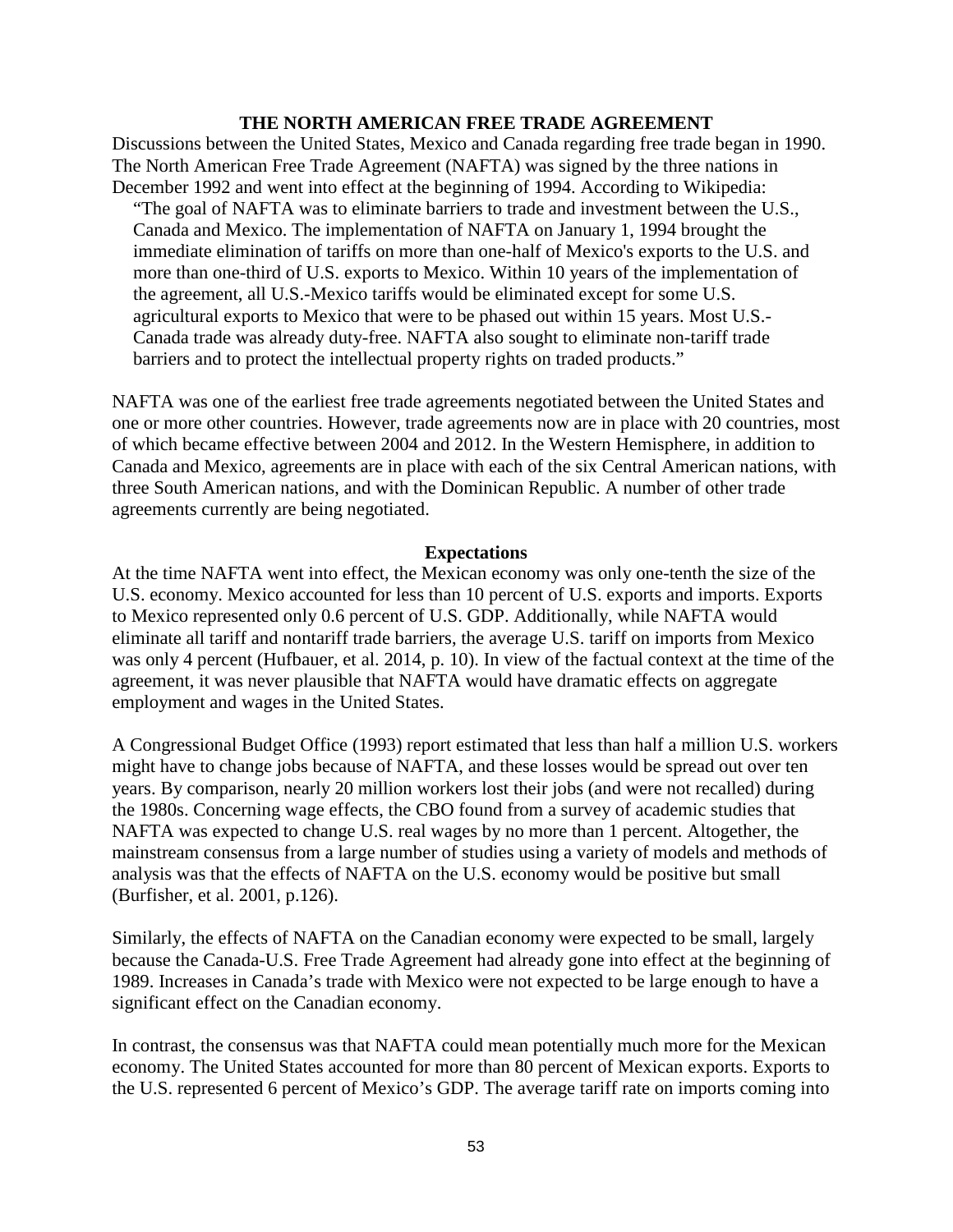Mexico had already been reduced in previous policy reforms from 25 percent in 1985 to around 10 percent in 1988 (Kose, et al. 2004, p. 11). However, NAFTA would eliminate some significant remaining trade barriers, and it would provide a measure of assurance that Mexican markets would remain open to North American producers.

## **Effects on Trade Flows**

Most studies conclude that NAFTA has had significant effects on trade and investment flows between the member countries. However, most of the gains in trade flows have been between the United States and Mexico. An increase in trade between Canada and the United States predated NAFTA, due to the 1988 Canada-U.S. Free Trade Agreement. Similarly, exports from Mexico to Canada began to increase before 1994; as a percentage of the GDP of either country, the flows are small today. Exports from Canada to Mexico remain quite small relative to GDP.

### **United States**

In 2016, U.S. merchandise exports to the world totaled \$1.45 trillion, according to the International Monetary Fund (IMF). The import value was substantially higher at \$2.19 trillion, leaving a merchandise trade deficit of \$737 billion. Exports were only 66.4 percent of the value of imports. Between 1993, the year before NAFTA took effect, and 2016, the export value expressed as a percentage of GDP rose from 6.8-to-7.8 percent but the import share increased more, from 8.8-to-11.8 percent. Thus the trade deficit enlarged from 2.0-to-3.9 percent of GDP.

Merchandise trade is divided into nearly 100 commodities. The U.S. Census Bureau provides trade values by commodity for 1992 through 2016. The figures are gross values, not value added, and are subject to the limitations discussed earlier. Table 11 provides for major commodities the values of United States trade with the world in 2016. Three commodities — machinery, electric machinery, and vehicles — by far had the highest total (imports plus exports) trade values in 2016 and also had the largest trade deficits. Mineral fuel and oil had the next-highest total trade value and also the next-greatest trade deficit. The aircraft and spacecraft commodity was the only one with a substantial trade surplus.

Measured as the share of the total trade value of all commodities in each year, the change in each commodity share between 1993 and 2016 also is shown in Table 11. Among the commodities with the greatest trade value in 2016, U.S. exports rose the most over these 23 years in the mineral fuel and oil, aircraft and spacecraft, and pharmaceutical products categories. A substantial decline as a share of the total occurred in the machinery category; a decrease in electrical machinery also occurred. In some categories, such as pharmaceutical products, the share of imports changed in the same direction as exports. In other categories, the change was in opposite directions. Exports of mineral fuel and oil rose while imports declined. The opposite relationship was present in the electric machinery category.

### **Mexico**

In 2016, merchandise exports from Mexico totaled \$372 billion, according to the IMF. The import value was higher at \$410 billion, leaving a merchandise trade deficit of \$37 billion. Exports were 90.9 percent of the value of imports. Between 1993 and 2016, the export value expressed as a percentage of Mexico's GDP rose substantially from 7.1-to-16.3 percent. The import share also increased considerably, from 9.9-to-18.0 percent. The trade deficit narrowed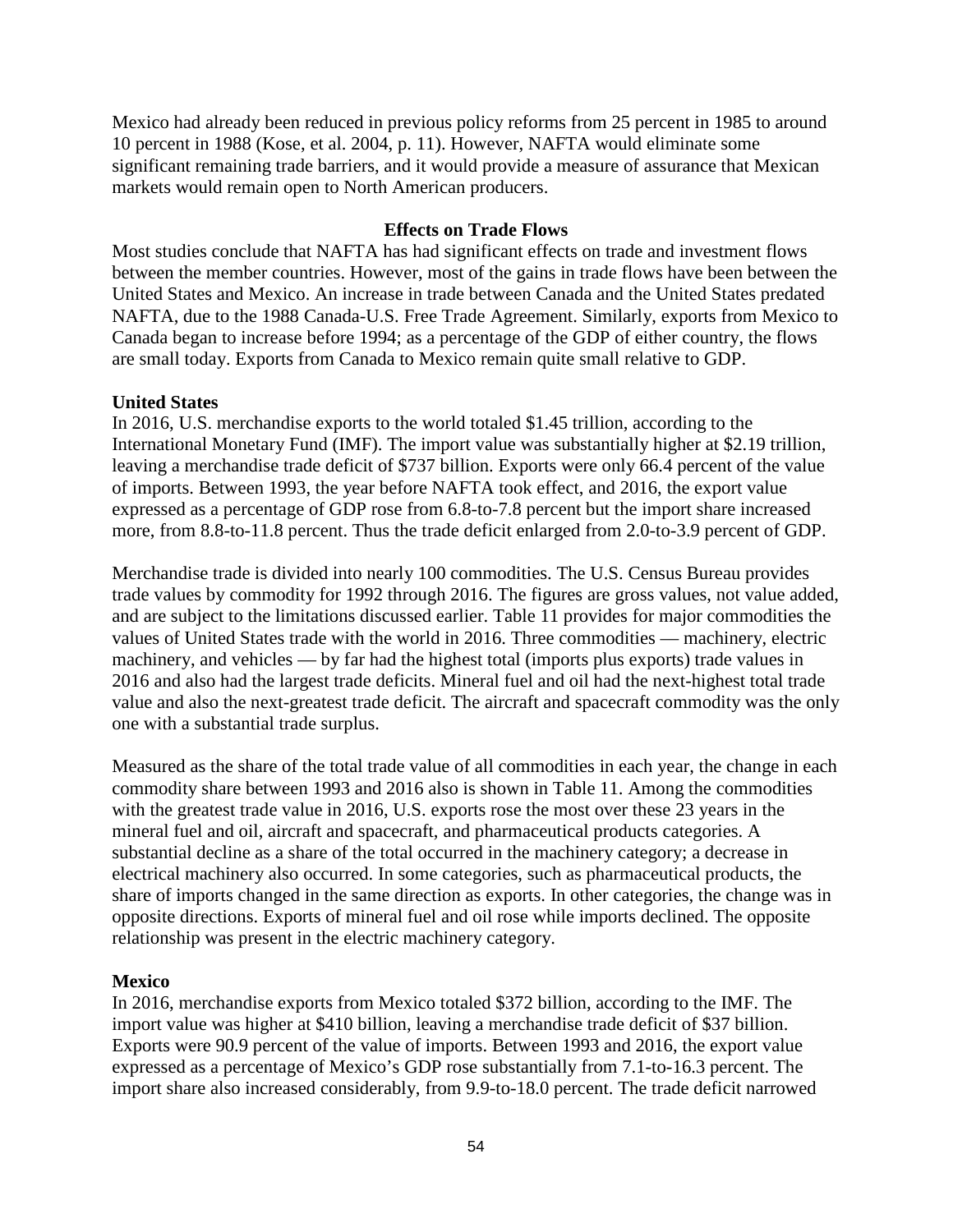# **TABLE 11 UNITED STATES MERCHANDISE TRADE WITH THE WORLD BY COMMODITY**

|                                                         | 2016 Value in Billions |                |           |            | 1993-to-2016 Change<br>in Share of Total |                |        |
|---------------------------------------------------------|------------------------|----------------|-----------|------------|------------------------------------------|----------------|--------|
| <b>Commodity (Number and Description)</b>               | <b>Exports</b>         | <b>Imports</b> | Total     | <b>Net</b> | <b>Exports</b>                           | <b>Imports</b> | Total  |
| TOTAL                                                   | \$1,451.0              | \$2,187.8      | \$3,638.8 | $$-736.8$  |                                          |                |        |
| Top 10 Based on Total Value:                            |                        |                |           |            |                                          |                |        |
| 84 Machinery                                            | 190.6                  | 308.9          | 499.5     | $-118.3$   | $-5.9$                                   | $-0.9$         | $-3.1$ |
| 85 Electric Machinery                                   | 167.1                  | 330.9          | 498.0     | $-163.8$   | $-1.9$                                   | 1.8            | 0.3    |
| 87 Vehicles (Except Railway Or Tramway)                 | 124.6                  | 280.7          | 405.3     | $-156.1$   | $-0.8$                                   | $-1.8$         | $-1.1$ |
| 27 Mineral Fuel, Oil                                    | 93.7                   | 153.9          | 247.6     | $-60.2$    | 4.3                                      | $-2.6$         | 0.5    |
| 88 Aircraft, Spacecraft                                 | 134.8                  | 30.9           | 165.7     | 103.9      | 2.5                                      | 0.3            | 0.9    |
| 90 Instruments                                          | 82.0                   | 79.7           | 161.7     | 2.3        | 0.8                                      | 0.6            | 0.6    |
| 30 Pharmaceutical Products                              | 47.0                   | 92.0           | 139.0     | $-45.1$    | 2.4                                      | 3.7            | 3.2    |
| 71 Precious Metals                                      | 57.8                   | 66.3           | 124.1     | $-8.5$     | 1.2                                      | 0.7            | 0.8    |
| 98 Special Classification Provisions                    | 40.1                   | 69.0           | 109.1     | $-28.8$    | $-0.4$                                   | 0.8            | 0.3    |
| 39 Plastics                                             | 58.6                   | 48.1           | 106.7     | 10.6       | 1.0                                      | 0.7            | 0.7    |
| Others With a Trade Imbalance of at Least \$25 Billion: |                        |                |           |            |                                          |                |        |
| 94 Furniture                                            | 11.0                   | 59.1           | 70.1      | $-48.1$    | $-0.1$                                   | 1.3            | 0.8    |
| 61 Apparel, Knitted                                     | 2.6                    | 44.0           | 46.6      | $-41.4$    | $-0.2$                                   | 0.2            | 0.1    |
| 62 Apparel, Not Knitted                                 | 2.3                    | 37.4           | 39.7      | $-35.0$    | $-0.4$                                   | $-1.7$         | $-1.1$ |
| 12 Oil Seeds                                            | 27.7                   | 2.3            | 30.0      | 25.4       | 0.7                                      | 0.0            | 0.2    |

Source: U.S. Department of Commerce, Census Bureau.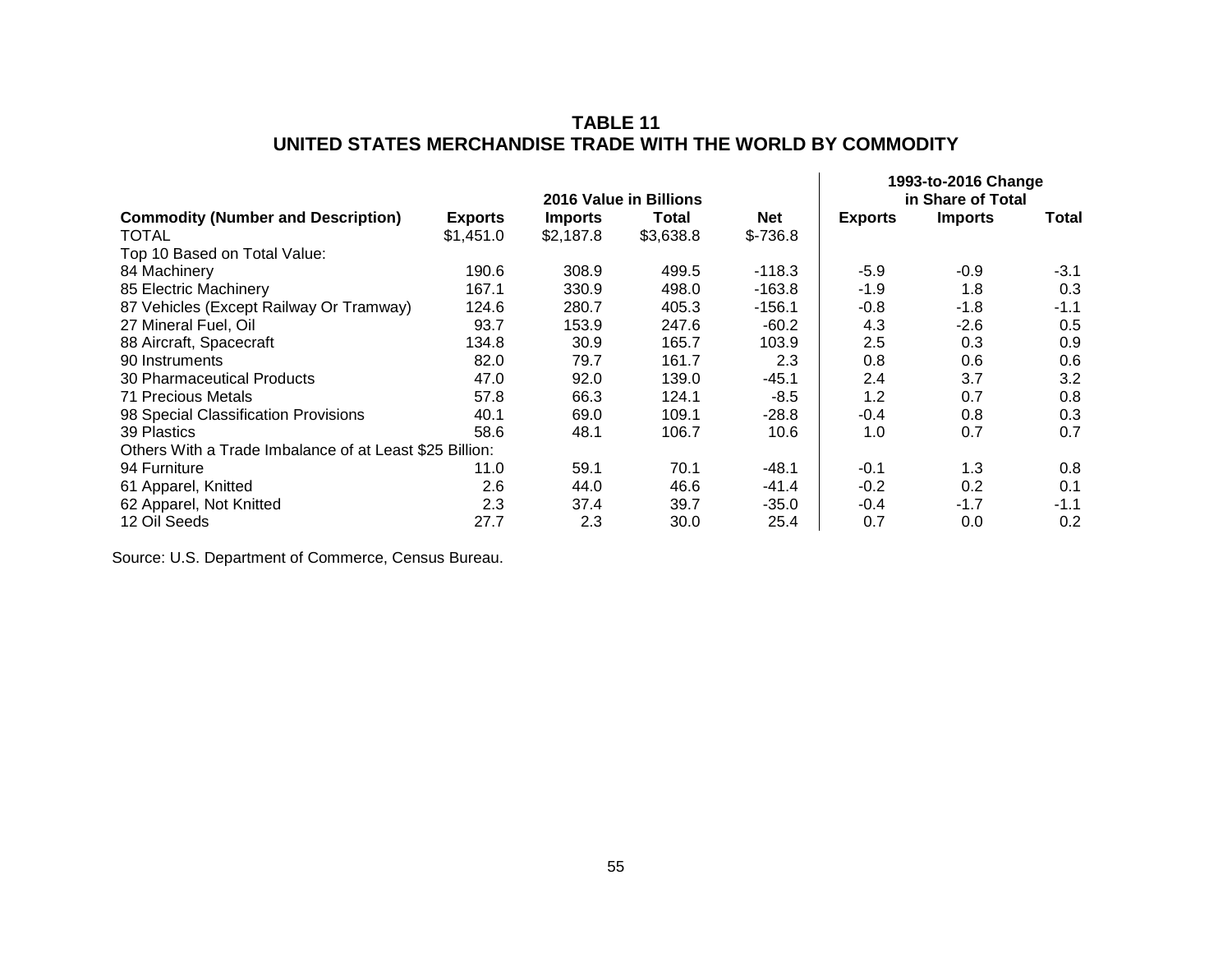from 2.8-to-1.6 percent of GDP. Trade accounts for a larger share of the Mexican economy than the U.S. economy.

## **Canada**

In 2016, merchandise exports from Canada totaled \$390 billion, according to the IMF. The import value was higher at \$427 billion, leaving a merchandise trade deficit of \$37 billion. Exports were 91.3 percent of the value of imports. Between 1993 and 2016, the export value expressed as a percentage of Canada's GDP rose from 23.0-to-24.4 percent. The import share increased a little more, from 24.2-to-26.7 percent. The trade deficit expanded from 1.2-to-2.3 percent of GDP. Trade accounts for a larger share of the Canadian economy than the Mexican economy and a much greater share relative to the United States.

## **Trade Between the United States and Mexico**

Bilateral trade data on services only extends back to 1999, so it is not possible to examine the effect of NAFTA on the trade of services with Mexico and Canada. The trade balances with Mexico from 1999 through 2016 are shown in Chart 25. A surplus in the trade of services offsets only a small portion of the deficit in the trade of goods. While the deficit in merchandise trade worsened from 2000 to 2007, it has since narrowed and is not much larger than in 2000.

The data on bilateral merchandise trade flows extend back to 1981, allowing a comparison of more than a decade of pre-NAFTA to more than two decades since then. Merchandise trade with Mexico, expressed as a percentage of U.S. GDP, is shown in Chart 26. U.S. merchandise exports to Mexico increased from 0.61 percent of GDP in 1993 to 1.24 percent in 2016. U.S. imports from Mexico grew even more rapidly, from 0.59 percent of GDP in 1993 to 1.58 percent in 2016. Thus, the U.S. trade balance with Mexico went from marginally positive in 1993 to -0.34 percent of GDP in 2016.

Expressed as a percentage of Mexican GDP, bilateral trade flows with the United States are much larger. Merchandise exports to the United States increased from 5.91 percent of GDP in 1993 to 13.27 percent in 2016. Imports from the United States advanced from 7.01 percent of GDP in 1993 to 8.35 percent in 2016. Thus, Mexico's trade balance with the United States went from -1.10 percent of GDP in 1993 to 4.92 percent of GDP in 2016.

The effects of NAFTA are made somewhat murky by the fact that Mexico undertook significant economic reforms during the mid-1980s, including unilateral reductions in trade barriers and a joining of the General Agreement on Tariffs and Trade (GATT) in 1986. Part of what was observed after 1994 may be a delayed response to previous policy changes rather than a NAFTA effect. As Hinojosa-Ojeda, et al. (2000) have noted, bilateral trade between the United States and Mexico began to grow rapidly in the late 1980s. The pattern of trade also began to change, with Mexico specializing in exports of manufactures based on the processing of intermediate inputs imported from the United States. In their view, NAFTA served to cement earlier trade reforms, but the period since NAFTA represents a continuation and maturation of trends in bilateral trade that had begun nearly a decade earlier.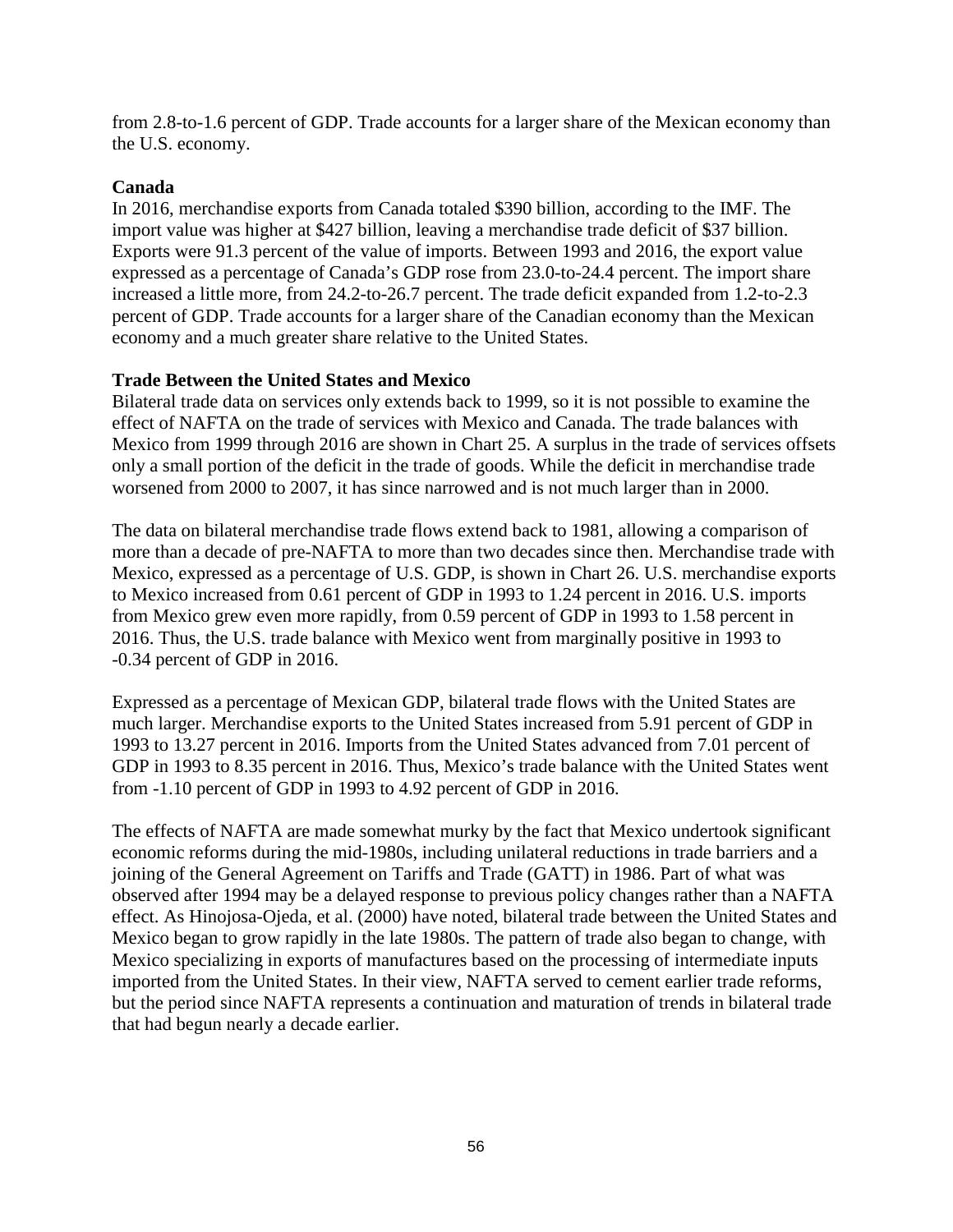

Source: U.S. Department of Commerce, Bureau of Economic Analysis.



Source: International Monetary Fund.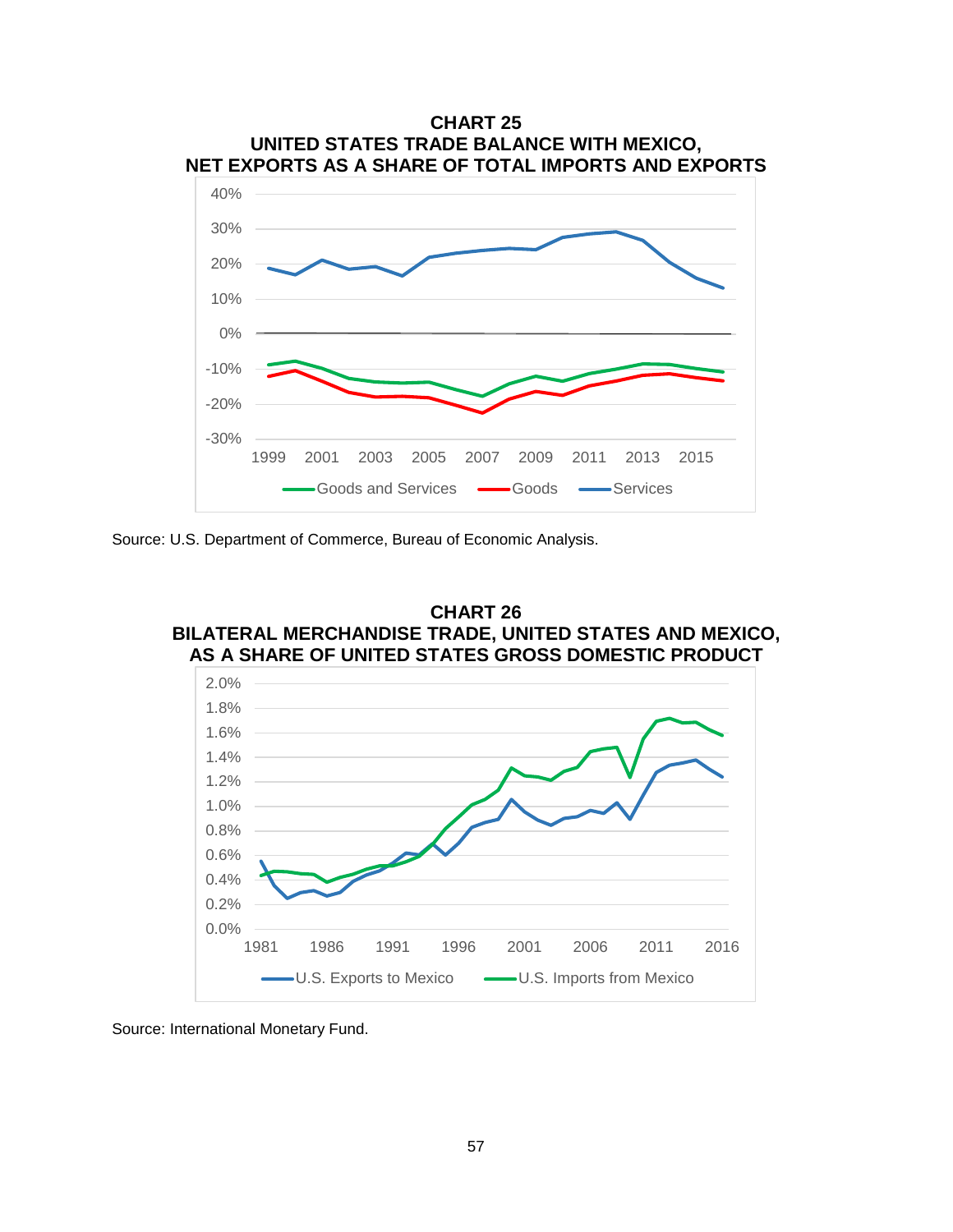The top four commodities of U.S. trade with Mexico in 2016 were the same as U.S. trade with the world, though the rank order was slightly different. Trade of plastics was relatively more important with Mexico. Three of the top 10 commodities of U.S. trade with the world — aircraft and spacecraft, pharmaceutical products, and precious metals — were not among the top 10 with Mexico, replaced by furniture, articles of iron and steel, and edible fruits and nuts.

Table 12 provides the values of bilateral trade by commodity between the United States and Mexico in 2016. The United States had a trade surplus in four of the top 10 commodities. The overall deficit resulted from the two machinery categories and especially the vehicles category. As discussed earlier, it is difficult to interpret these figures due to the integration of the manufacturing process between the two countries.

U.S. trade with Mexico as a share of U.S. trade with the world in 2016 also is shown in Table 12. Overall, 15.8 percent of U.S. exports were sent to Mexico. Among the leading commodities, the shares were highest for articles of iron and steel, plastics, and electric machinery. Mexico accounted for 13.4 percent of U.S. imports. The shares were highest in the edible fruits and nuts and vehicles categories.

Between 1993 and 2016, U.S. exports to Mexico as a share of the bilateral total increased in the mineral fuel and oil, machinery, and plastics categories, but decreased in the electric machinery category. The increase in mineral fuel and oil exports was associated with a decline in imports, but the direction of change in the other three categories was the same for exports and imports.

Relative to U.S. trade with the world, U.S. trade with Mexico increased substantially after 1993, for both imports and exports. Much of the increase occurred in the years immediately after NAFTA took effect, but additional gains have occurred since the end of the last recession. Among the leading commodities, the share of world exports going to Mexico particularly rose in the machinery, articles of iron and steel, and plastics categories. Imports from Mexico increased the most in the edible fruit and nuts, vehicles, and machinery categories.

The U.S. trade deficit with Mexico does not indicate that NAFTA was a bad trade deal for the United States. As discussed earlier, bilateral trade balances are a poor measure of the gains from international trade. Moreover, the trade figures are limited to merchandise trade and do not measure value added, combining trade in intermediate goods with trade in finished products.

### **Trade Between the United States and Canada**

The trade balances with Canada from 1999 through 2016 are shown in Chart 27. In recent years, a larger surplus in the trade of services combined with a somewhat smaller deficit in the trade of goods has resulted in overall balance in the trade with Canada. A small surplus occurred in 2016.

In contrast to the gains in merchandise trade between the United States and Mexico, no significant trend movement has occurred in the bilateral merchandise trade flows between the United States and Canada (see Chart 28). U.S. merchandise exports to Canada were 1.46 percent of U.S. GDP in 1993 and 1.43 percent in 2016. U.S. imports of goods from Canada were 1.65 percent of GDP in 1993 and 1.49 percent in 2016. Thus, the U.S. merchandise trade deficit with Canada narrowed from -0.19 percent of GDP in 1993 to -0.06 percent of GDP in 2016.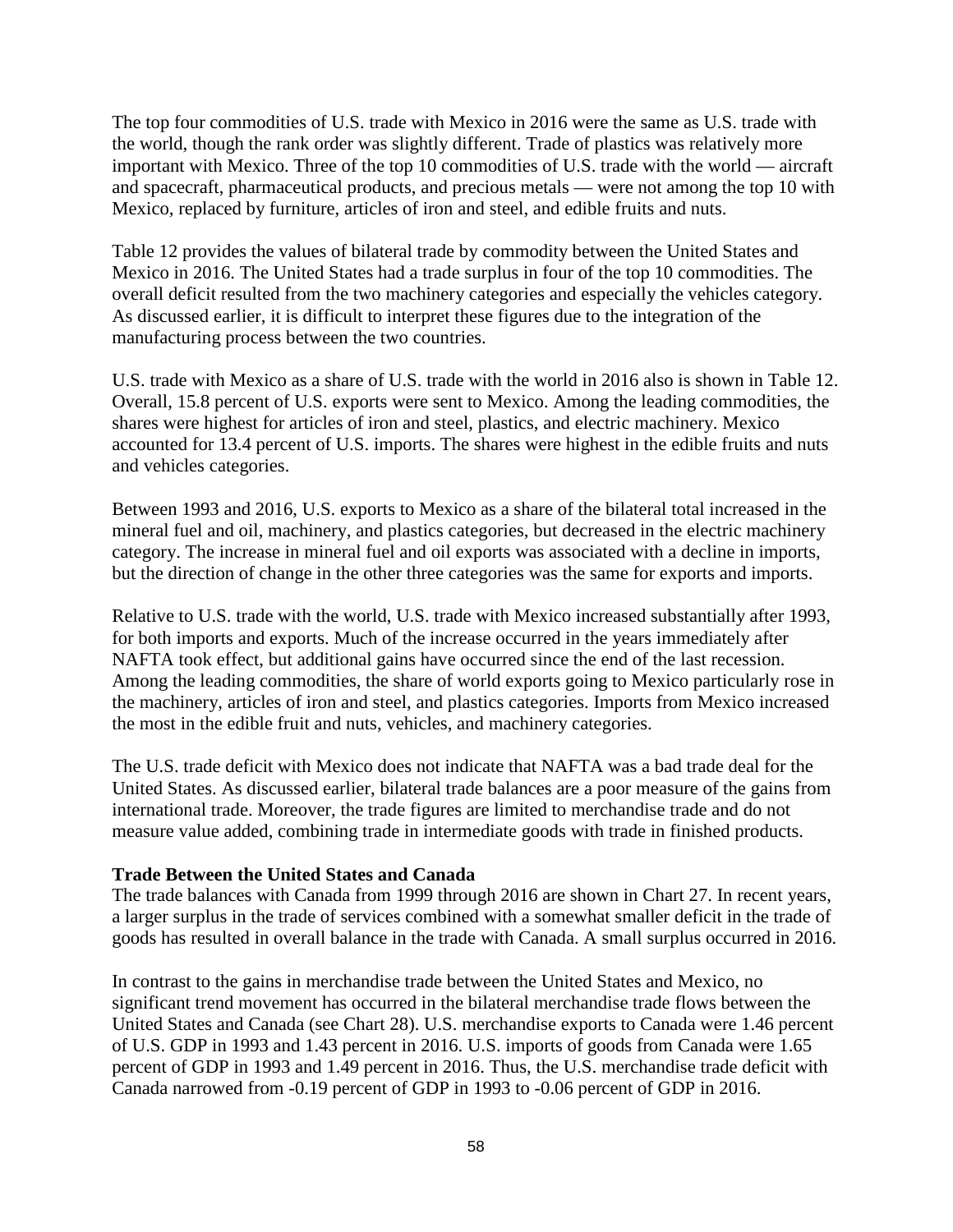# **TABLE 12 UNITED STATES MERCHANDISE TRADE WITH MEXICO BY COMMODITY**

|                                           | 2016 Value in Billions |                |         |            | 1993-to-2016 Change in Share |                |        |
|-------------------------------------------|------------------------|----------------|---------|------------|------------------------------|----------------|--------|
| <b>Commodity (Number and Description)</b> | <b>Exports</b>         | <b>Imports</b> | Total   | <b>Net</b> | <b>Exports</b>               | <b>Imports</b> | Total  |
| <b>TOTAL</b>                              | \$229.7                | \$294.1        | \$523.8 | $$-64.4$   |                              |                |        |
| Top 10 Based on Total Value:              |                        |                |         |            |                              |                |        |
| 85 Electric Machinery                     | 40.7                   | 61.8           | 102.5   | $-21.1$    | $-2.8$                       | $-6.7$         | $-4.5$ |
| 87 Vehicles (Except Railway Or Tramway)   | 21.4                   | 74.8           | 96.2    | $-53.4$    | $-1.9$                       | 10.2           | 5.2    |
| 84 Machinery                              | 41.7                   | 50.8           | 92.5    | $-9.1$     | 3.8                          | 8.2            | 5.9    |
| 27 Mineral Fuel, Oil                      | 19.2                   | 8.7            | 27.9    | 10.5       | 5.9                          | $-9.3$         | $-1.9$ |
| 39 Plastics                               | 16.2                   | 4.7            | 20.9    | 11.4       | 2.0                          | 0.7            | 0.9    |
| 90 Instruments                            | 7.1                    | 13.2           | 20.3    | $-6.2$     | $-1.2$                       | 1.1            | 0.0    |
| 94 Furniture                              | 2.4                    | 11.1           | 13.6    | $-8.7$     | $-1.0$                       | 1.2            | 0.3    |
| 98 Special Classification Provisions      | 6.8                    | 5.8            | 12.5    | 1.0        | $-1.1$                       | $-1.4$         | $-1.3$ |
| 73 Articles of Iron and Steel             | 5.0                    | 3.9            | 8.9     | 1.1        | 0.5                          | 0.1            | 0.2    |
| 08 Edible Fruit and Nuts                  | 0.8                    | 5.9            | 6.7     | $-5.2$     | 0.0                          | 0.9            | 0.6    |
| Share of World Value:                     |                        |                |         |            |                              |                |        |
| <b>TOTAL</b>                              | 15.8%                  | 13.4%          | 14.4%   |            | 6.9                          | 6.6            | 6.6    |
| 85 Electric Machinery                     | 24.3                   | 18.7           | 20.6    |            | 10.7                         | 4.4            | 6.6    |
| 87 Vehicles (Except Railway Or Tramway)   | 17.2                   | 26.7           | 23.7    |            | 6.4                          | 19.5           | 15.3   |
| 84 Machinery                              | 21.9                   | 16.4           | 18.5    |            | 15.1                         | 12.3           | 13.0   |
| 27 Mineral Fuel, Oil                      | 20.5                   | 5.6            | 11.3    |            | 10.0                         | $-3.1$         | 2.3    |
| 39 Plastics                               | 27.6                   | 9.9            | 19.6    |            | 12.5                         | 5.7            | 8.8    |
| 90 Instruments                            | 8.6                    | 16.6           | 12.5    |            | 0.7                          | 8.9            | 4.7    |
| 94 Furniture                              | 21.8                   | 18.9           | 19.3    |            | 0.4                          | 6.0            | 3.6    |
| 98 Special Classification Provisions      | 16.8                   | 8.4            | 11.5    |            | 5.4                          | $-1.4$         | 0.8    |
| 73 Articles of Iron and Steel             | 28.7                   | 12.4           | 18.2    |            | 13.5                         | 5.3            | 7.8    |
| 08 Edible Fruit and Nuts                  | 5.5                    | 38.9           | 22.9    |            | 1.4                          | 21.2           | 12.9   |

Source: U.S. Department of Commerce, Census Bureau.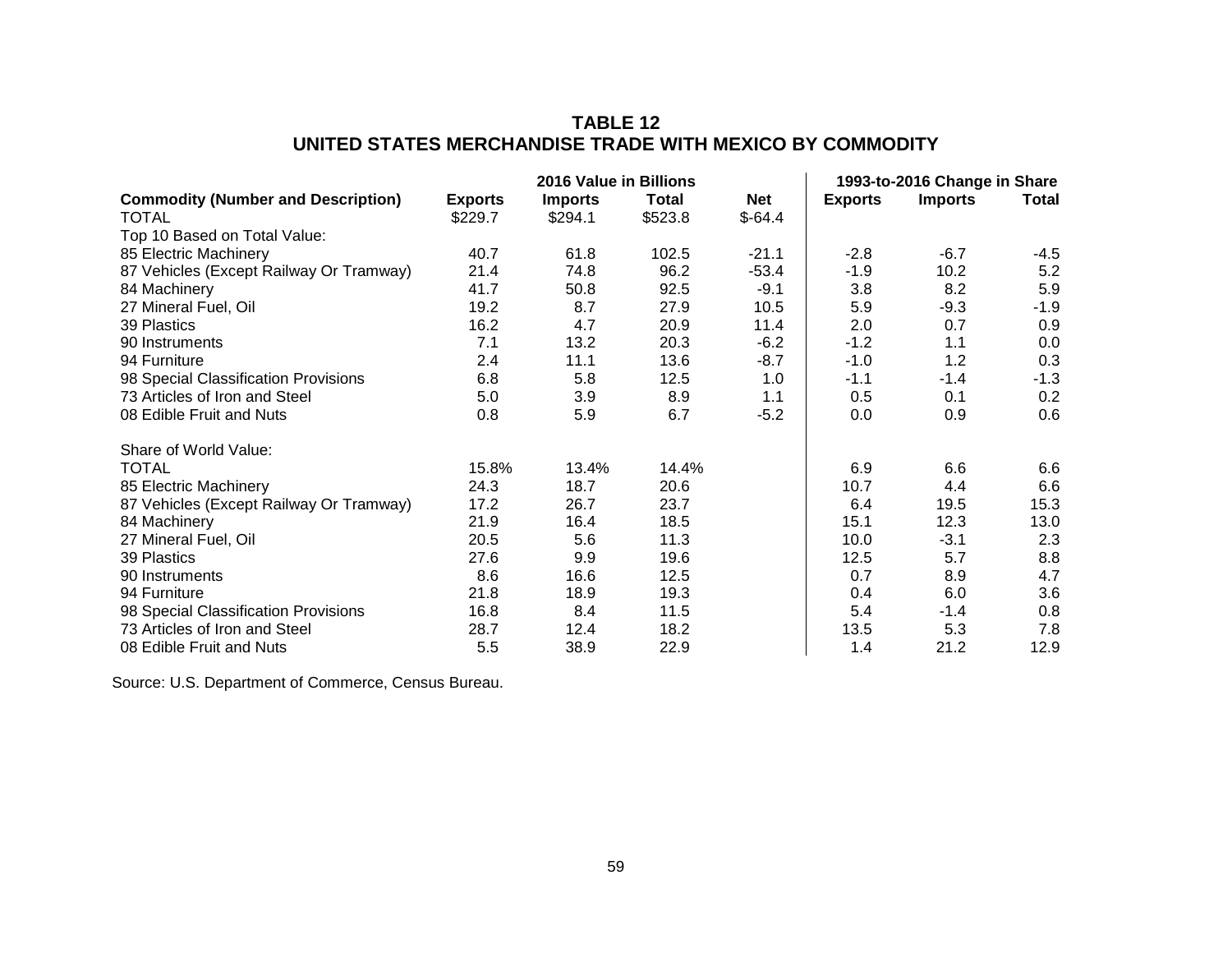

Source: U.S. Department of Commerce, Bureau of Economic Analysis.



Source: International Monetary Fund.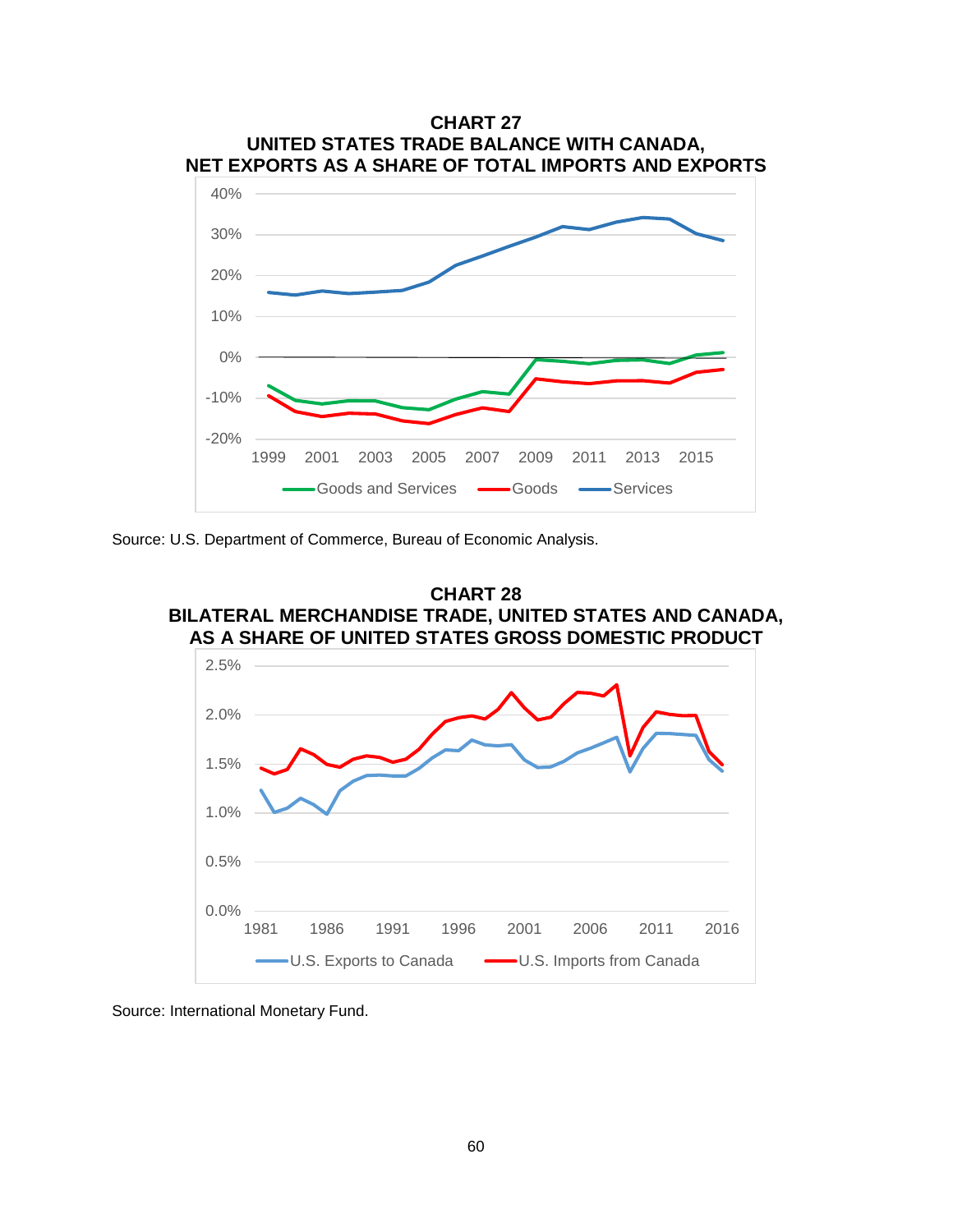Expressed as a percentage of Canadian GDP, bilateral merchandise trade flows with the United States are much larger. Merchandise exports to the United States were 18.67 percent of GDP in 1993 and 18.63 percent in 2016. Imports of goods from the United States were 15.75 percent of GDP in 1993 and 13.95 percent in 2016. Thus, Canada's merchandise trade balance with the United States went from 2.92 percent of GDP in 1993 to 4.68 percent of GDP in 2016.

Chart 29 shows how much more rapidly merchandise trade between the United States and Mexico has grown than trade between the United States and Canada. U.S.-Mexico bilateral merchandise trade in 2016 was 6.4 times what it was in 1993, compared to 2.6 times more for U.S.-Canada bilateral trade of goods. These figure for U.S. trade with the world was 3.4.

The top four commodities of U.S. trade with Canada in 2016 were the same as U.S. trade with the world, though the rank order was different. Vehicles and mineral fuel and oil were larger components of the total trade with Canada, while trade of machinery and especially electric machinery was of relatively lesser importance. Trade of plastics was relatively more important with Canada. Two of the top 10 commodities of U.S. trade with the world — pharmaceutical products and precious metals — were not among the top 10 with Canada, replaced by wood and articles of wood and paper and paperboard.

Table 13 provides the values of bilateral trade by commodity between the United States and Canada in 2016. The United States had a trade surplus in five of the top 10 commodities. The small overall deficit resulted primarily from the mineral fuel and oil category.



**CHART 29 UNITED STATES MERCHANDISE TRADE WITH NEIGHBORING COUNTRIES**

Source: International Monetary Fund.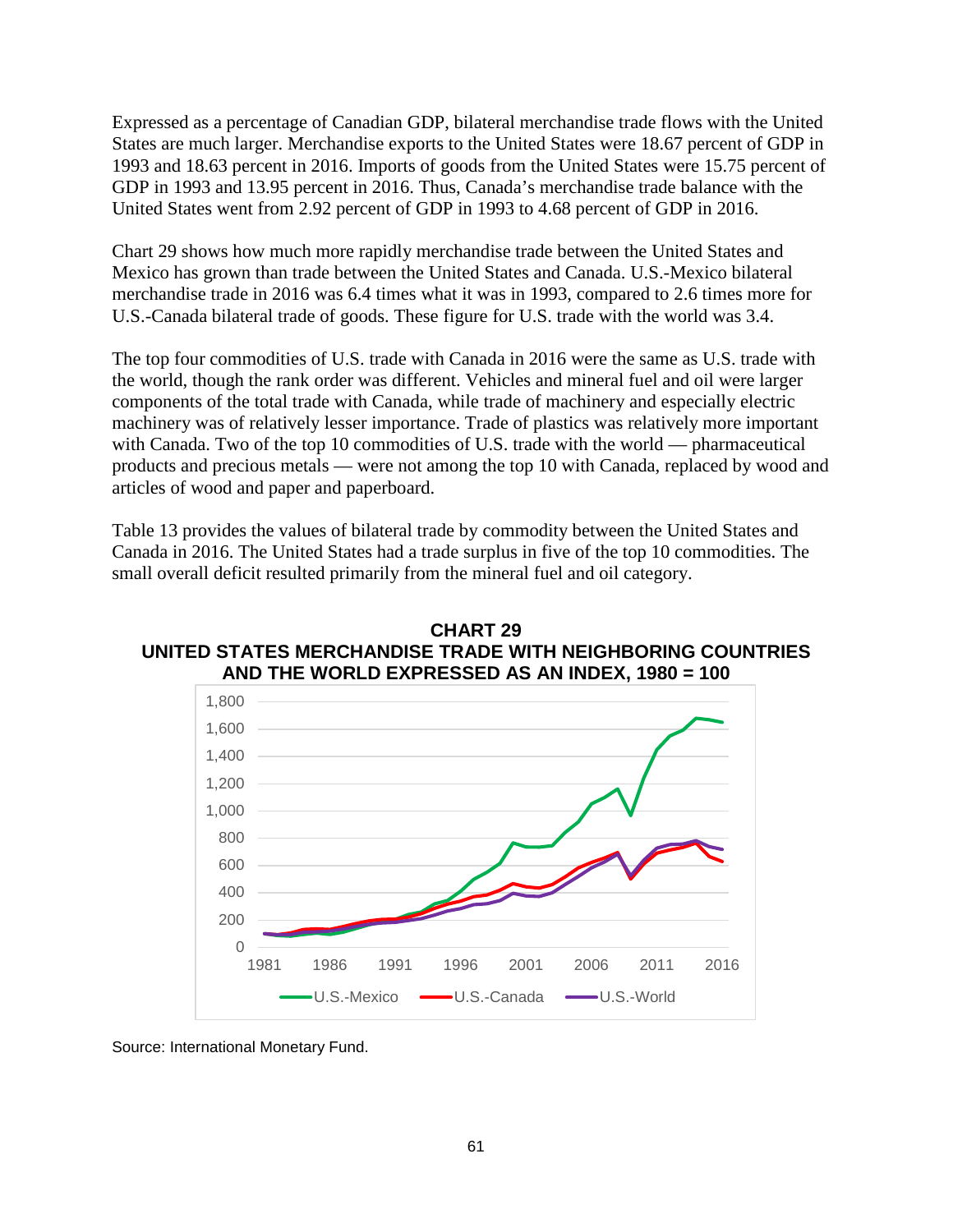U.S. merchandise trade with Canada as a share of U.S. merchandise trade with the world in 2016 also is shown in Table 13. Overall, 18.4 percent of U.S. exports of goods were sent to Canada. Among the leading commodities, the shares were highest for vehicles and paper and paperboard. Canada accounted for 12.7 percent of U.S. imports. The shares were highest in the wood and articles of wood, paper and paperboard, and mineral fuel and oil categories.

Between 1993 and 2016, U.S. exports to Canada increased as a share of the bilateral total in the mineral fuel and oil category, but dropped in the two machinery categories as well as in vehicles. The increase in mineral fuel and oil exports was associated with an increase in imports, and declines in machinery and vehicle exports also occurred in imports.

Relative to U.S. trade with the world, U.S. merchandise trade with Canada changed little in the years immediately after NAFTA took effect, but since then Canada's share has declined for both imports and exports. Among the leading commodities, the share of world exports going to Canada rose in the mineral fuel and oil category and the wood and articles of wood category. Imports from Canada climbed only in the mineral fuel and oil category.

## **Trade Between Mexico and Canada**

Trade values between Mexico and Canada are relatively small. Mexican merchandise exports to Canada were 0.21 percent of Mexican GDP in 1993 and 0.46 percent in 2016. Mexican imports of goods from Canada were 0.08 percent of GDP in 1993 and 0.25 percent in 2016. Thus, Mexico's merchandise trade surplus with Canada was 0.13 percent in 1993 and 0.21 percent of GDP in 2016.

Expressed as a percentage of Canadian GDP, bilateral merchandise trade flows with Mexico also are small. Merchandise exports to Mexico were 0.10 percent of GDP in 1993 and 0.36 percent in 2016. Imports of goods from the Mexico rose from 0.48 percent of GDP in 1993 to 1.66 percent in 2016. Thus, Canada's merchandise trade balance with Mexico went from -0.38 percent of GDP in 1993 to -1.30 percent in 2016.

### **Estimates of Trade of Intermediate and Finished Goods**

The OECD-WTO Trade in Value Added Database that was discussed earlier provides estimates of merchandise trade values divided into intermediate and finished goods. Estimates are available only for the 1995-to-2011 period. In 2011, finished goods accounted for only 40.7 percent of U.S. exports to the world and 41.0 percent of U.S. imports from the world. As a share of the sum of imports and exports, the deficit in finished goods of 13.5 percent was similar to the deficit in intermediate goods of 12.9 percent.

The split between finished and intermediate goods in bilateral trade with Canada and Mexico was considerably different from that of trade with the rest of the world. Finished goods made up lesser shares of U.S. imports from Canada (30.0 percent) and Mexico (38.3 percent) than from the rest of the world (43.4 percent). In contrast, the share of finished goods among U.S. exports to Canada (43.8 percent) and Mexico (47.4 percent) was higher than to the rest of the world (39.3 percent). In finished goods, the U.S. trade balance was positive with Canada and barely negative with Mexico (-2.3 percent of the sum of imports and exports, compared to -18.1 percent with the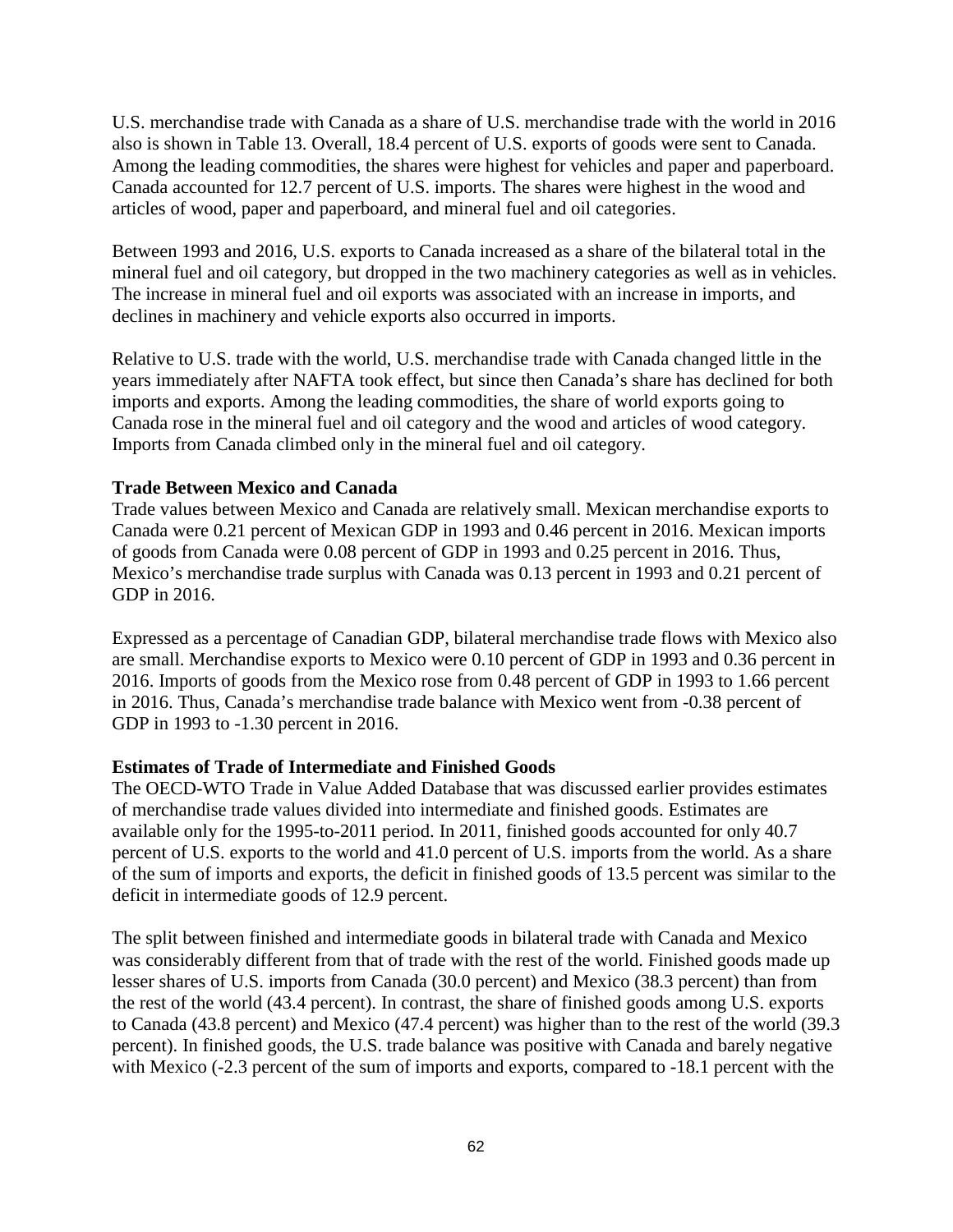# **TABLE 13 UNITED STATES MERCHANDISE TRADE WITH CANADA BY COMMODITY**

|                                           | 2016 Value in Billions |                |              | 1993-to-2016 Change in Share |                |                |         |
|-------------------------------------------|------------------------|----------------|--------------|------------------------------|----------------|----------------|---------|
| <b>Commodity (Number and Description)</b> | <b>Exports</b>         | <b>Imports</b> | <b>Total</b> | <b>Net</b>                   | <b>Exports</b> | <b>Imports</b> | Total   |
| <b>TOTAL</b>                              | \$266.8                | \$277.8        | \$544.6      | $$-11.0$                     |                |                |         |
| Top 10 Based on Total Value:              |                        |                |              |                              |                |                |         |
| 87 Vehicles (Except Railway Or Tramway)   | 48.4                   | 57.9           | 106.4        | $-9.5$                       | $-3.3$         | $-9.1$         | -6.4    |
| 27 Mineral Fuel, Oil                      | 16.8                   | 53.9           | 70.7         | $-37.1$                      | 5.0            | 8.6            | 6.7     |
| 84 Machinery                              | 40.2                   | 19.2           | 59.4         | 21.0                         | -4.5           | $-1.1$         | $-2.6$  |
| 85 Electric Machinery                     | 24.0                   | 7.3            | 31.4         | 16.7                         | $-3.5$         | $-1.9$         | $-2.5$  |
| 39 Plastics                               | 12.3                   | 10.4           | 22.8         | 1.9                          | 1.1            | 1.7            | 1.5     |
| 98 Special Classification Provisions      | 7.0                    | 15.3           | 22.3         | $-8.3$                       | $-0.6$         | 1.7            | 0.5     |
| 88 Aircraft, Spacecraft                   | 7.6                    | 6.1            | 13.7         | 1.5                          | 1.7            | 1.0            | 1.4     |
| 44 Wood And Articles Of Wood              | 2.1                    | 9.8            | 12.0         | $-7.7$                       | $-0.4$         | $-2.0$         | $-1.3$  |
| 90 Instruments                            | 8.3                    | 3.1            | 11.4         | 5.2                          | $-0.1$         | 0.3            | 0.2     |
| 48 Paper and Paperboard                   | 4.7                    | 5.9            | 10.6         | $-1.1$                       | $-0.0$         | $-3.5$         | $-1.9$  |
| Share of World Value:                     |                        |                |              |                              |                |                |         |
| <b>TOTAL</b>                              | 18.4%                  | 12.7%          | 15.0%        |                              | 3.2            | $-6.5$         | $-5.3$  |
| 87 Vehicles (Except Railway Or Tramway)   | 38.9                   | 20.6           | 26.3         |                              | $-10.6$        | $-18.7$        | $-16.5$ |
| 27 Mineral Fuel, Oil                      | 17.9                   | 35.0           | 28.5         |                              | 4.5            | 13.5           | 8.2     |
| 84 Machinery                              | 21.1                   | 6.2            | 11.9         |                              | $-1.1$         | $-3.9$         | $-4.3$  |
| 85 Electric Machinery                     | 14.4                   | 2.2            | 6.3          |                              | -5.6           | $-4.2$         | $-6.2$  |
| 39 Plastics                               | 21.0                   | 21.7           | 21.3         |                              | $-4.1$         | $-3.4$         | $-3.8$  |
| 98 Special Classification Provisions      | 17.5                   | 22.2           | 20.5         |                              | $-4.4$         | $-9.2$         | $-6.0$  |
| 88 Aircraft, Spacecraft                   | 5.6                    | 19.7           | 8.2          |                              | 2.0            | $-0.3$         | 1.9     |
| 44 Wood And Articles Of Wood              | 23.6                   | 52.9           | 43.3         |                              | 7.9            | $-20.2$        | $-3.2$  |
| 90 Instruments                            | 10.1                   | 3.9            | 7.0          |                              | -4.4           | $-1.1$         | $-3.3$  |
| 48 Paper and Paperboard                   | 31.9                   | 38.2           | 35.1         |                              | 4.6            | $-33.1$        | $-17.1$ |

Source: U.S. Department of Commerce, Census Bureau.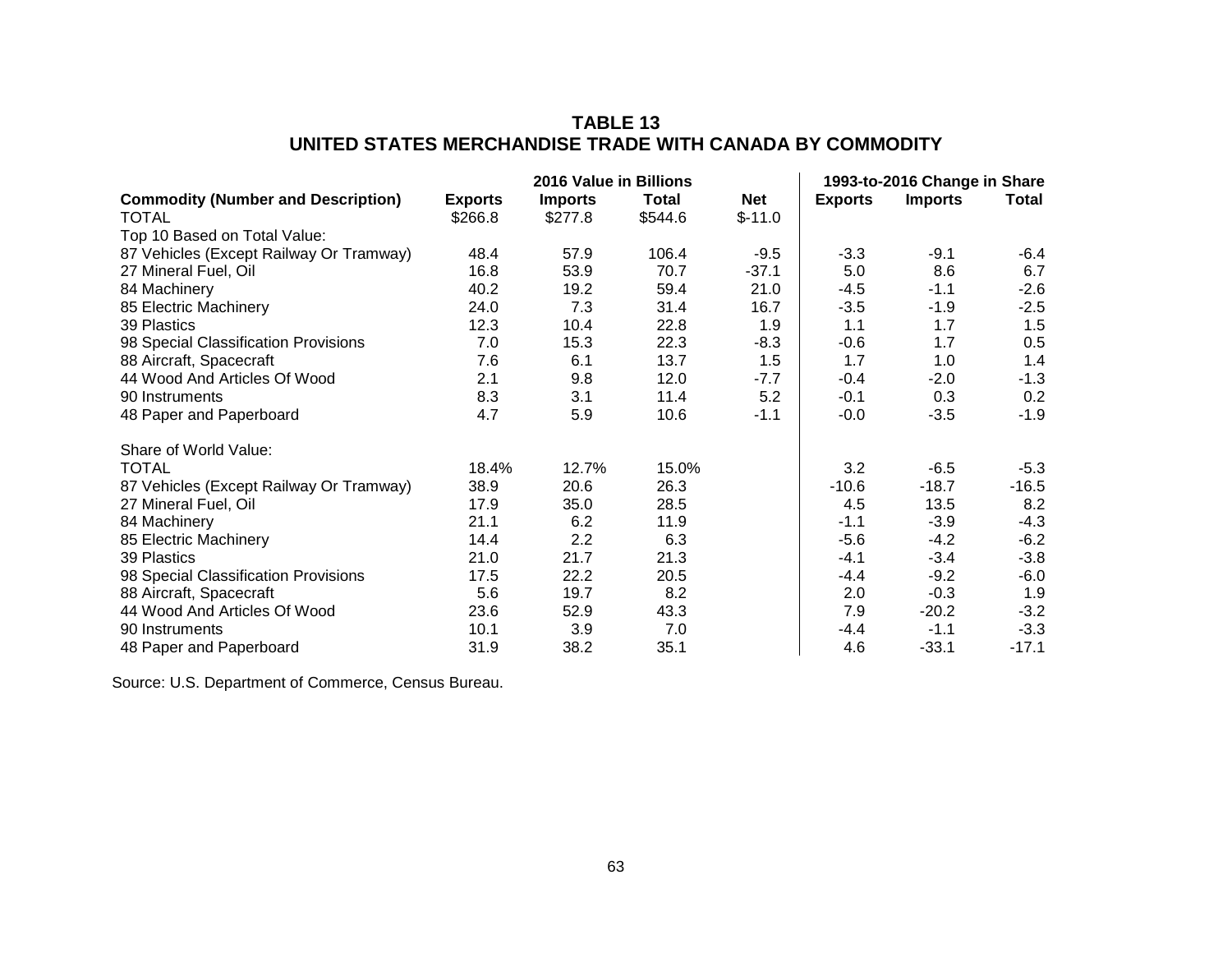balance of the world). In intermediate goods, the trade balance was substantially negative with both of its neighbors: -23.5 percent of the sum of imports and exports with Canada and -20.7 percent with Mexico versus -9.8 percent with the balance of the world.

Another way of examining the issue is to use the OECD-WTO's estimates of domestic versus foreign value added. For U.S. exports to the world in 2011, the U.S. domestic share was estimated to be 85.0 percent. The domestic share was lower for U.S. exports to Canada (82.0 percent) and Mexico (79.8 percent) than to the balance of the world (86.3 percent), a reflection of the high volume of trade in intermediates between the NAFTA countries. For U.S. imports from the world, the U.S. domestic value added was 4.6 percent of the total value. The domestic share was higher for U.S. imports from Canada (10.0 percent) and Mexico (11.7 percent) than to the balance of the world (2.7 percent), again a reflection of the high volume of trade in intermediates between the NAFTA countries.

### **Effects on Investment Flows**

NAFTA has also served to increase foreign direct investment (FDI). Since investment flows are volatile from year to year, a three-year moving average is displayed in Chart 30. There was a clear move upward in inward FDI in each country following the passage of NAFTA. The three countries with the largest FDI positions in Mexico are the United States (57 percent), Spain (12 percent), and the Netherlands (10 percent).



Note: The figures displayed are three-year moving averages expressed as of the third year (e.g. the 2016 value is the average of 2014, 2015 and 2016).

Source: Economist Intelligence Unit.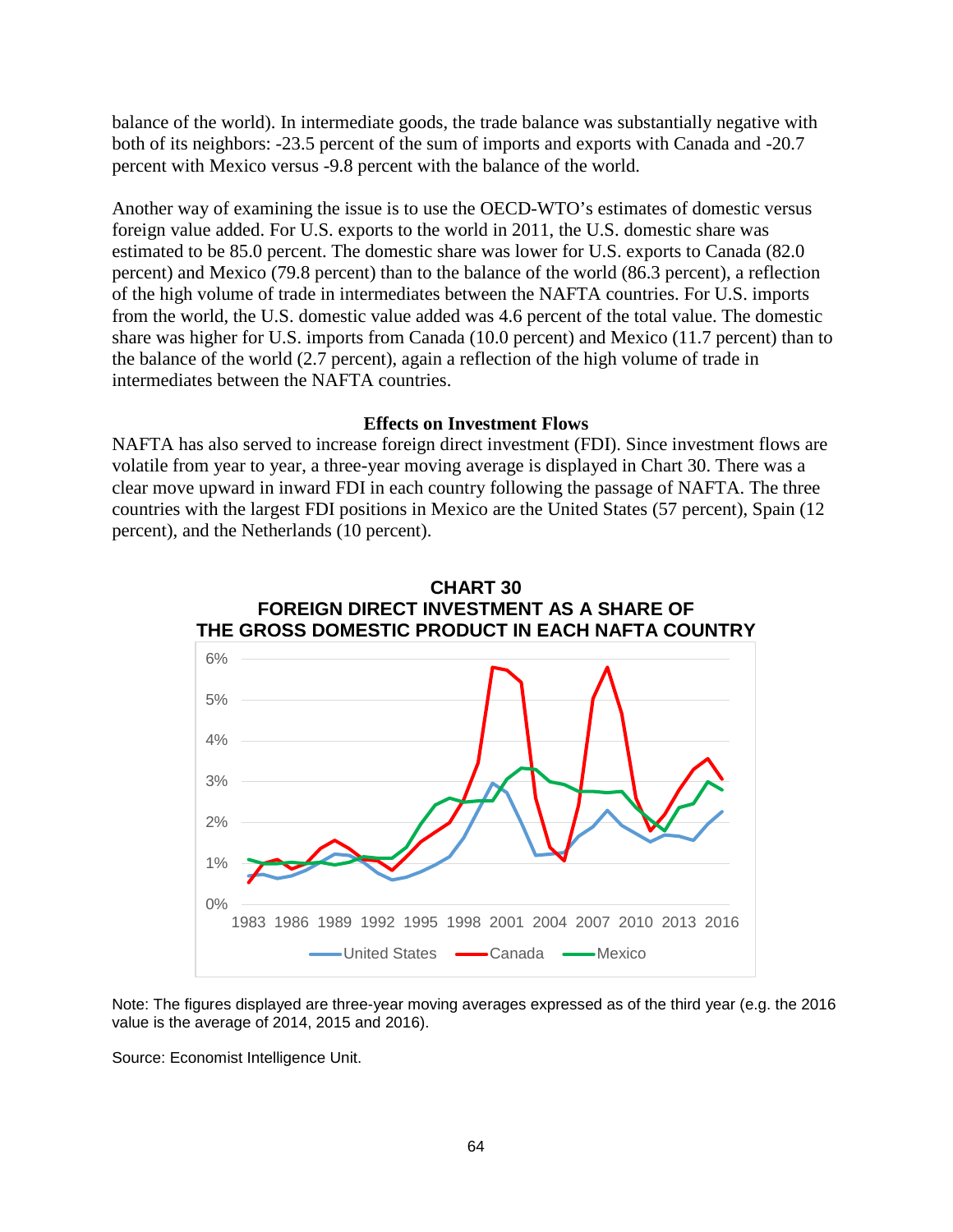#### **Effects on Income and Employment**

Not surprisingly, studies using models with post-NAFTA data that try to evaluate the agreement's impact on aggregate U.S. income and employment find small effects. Romalis (2007) produced a study of the welfare (real national income) effects of NAFTA, estimating an econometric trade model using worldwide data with 5,000 commodities. His estimated model suggests that NAFTA had substantial effects on trade volumes but almost no welfare effects. His analysis is notable in that it predicts that NAFTA has increased North American output in highly protected sectors by driving out imports from nonmember countries. This effect is known in international trade theory as "trade diversion." If trade diversion is sufficiently strong, preferential trading agreements such as NAFTA can conceivably reduce the welfare of member countries by inducing members to switch their sourcing of imports from low-cost nonmember countries to higher-cost member countries that have preferential tariff status.

Caliendo and Parro (2015) constructed a computable general equilibrium (CGE) model with explicit input-output sectoral linkages and trade in intermediate goods and used the model with estimated elasticities to evaluate the impact of NAFTA's tariff reductions. They found that U.S. intrabloc trade increased 41 percent but U.S. welfare rose only 0.1 percent. The effects were smaller in Canada, at 11 percent for intrabloc trade and -0.1 percent for welfare. In Mexico, intrabloc trade advanced 118 percent and welfare increased 1.3 percent. The estimated welfare impacts are even smaller if the model does not take into account input-output linkages and trade in intermediate goods.

Effects of NAFTA on U.S. aggregate employment are also likely to have been so small as to be overshadowed by other events. Hufbauer, et al. (2014, p. 12) offer a set of straightforward calculations that explain why these effects would be difficult to find in the data:

"Between 1994 and 2013, U.S. imports from Mexico expanded from \$48 billion to \$302 billion. In recent years (2009 through 2013), the expansion has averaged about \$27 billion annually. The direct and indirect U.S. labor equivalent of every billion dollars of imports is currently about 7,500 workers. What these numbers imply is that in recent years additional imports from Mexico displaced about 203,000 jobs annually…These are painful numbers for displaced workers. However, in the overall picture of involuntary job churn, the contribution of Mexican imports is small. From the beginning of 2009 to the end of 2011, about 13 million workers were "dislocated" (meaning victims of mass layoffs), indicating an annual dislocation of about 4 million workers…At most, 5 percent of dislocated workers can be traced to imports from Mexico."

Of course, when assessing the aggregate employment consequences of trade, it is misleading to focus simply on jobs lost because of imports. Trade also involves exporting, which creates jobs. Gains in real national income also support additional consumer spending which raises employment throughout the economy. Finally, it is worth repeating that a substantial portion of trade between the United States and Mexico is two-way trade involving intermediate goods. The integration of North American manufacturing made possible through this trade strengthens the competitiveness of U.S. firms in world markets.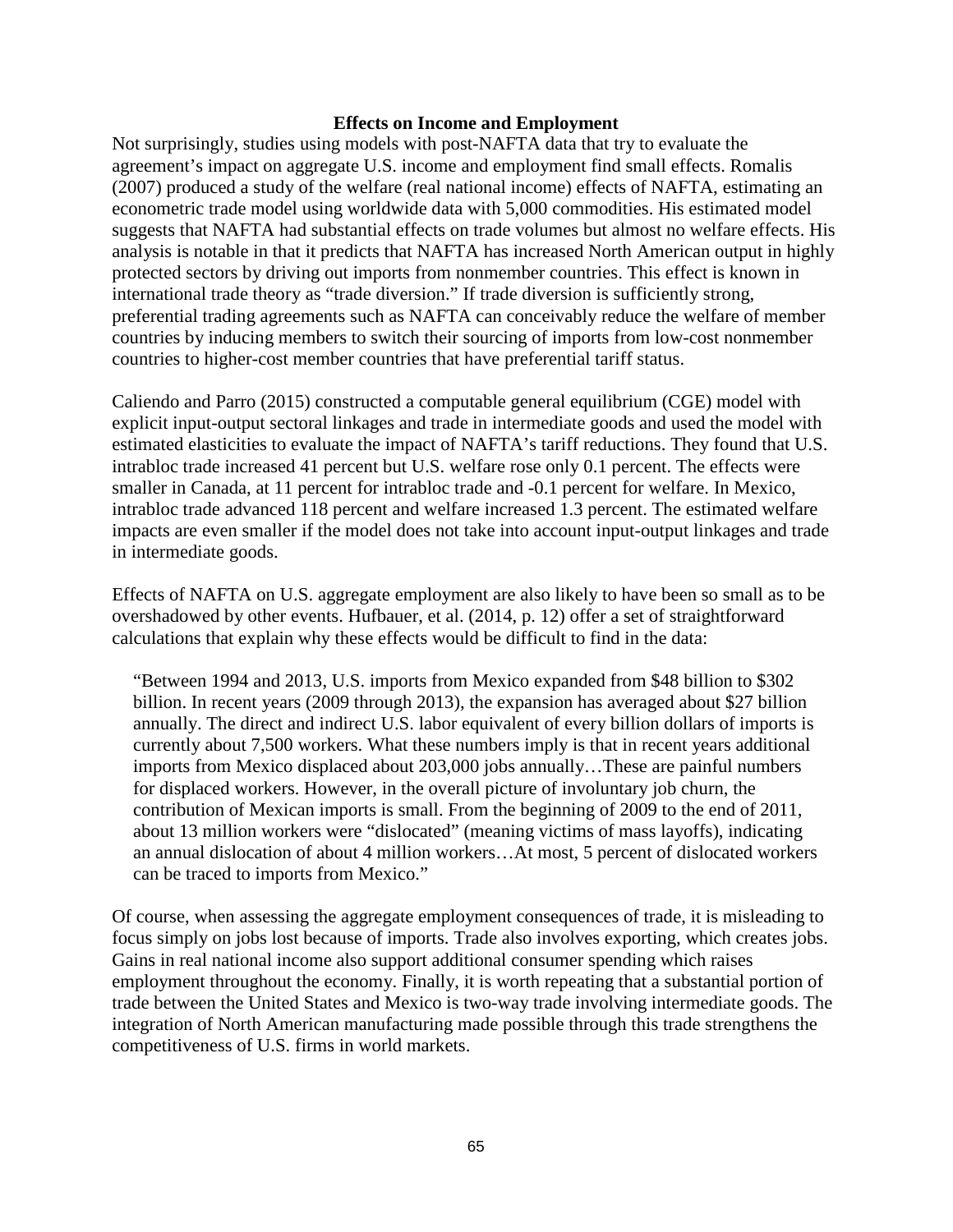While the impacts of NAFTA on the U.S. economy have almost certainly been small, impacts on individual industries and local communities may well be large. The next section addresses local economic impacts of NAFTA.

Mexico's participation in NAFTA was a final move in a series of economic reforms that began in the mid-1980s. Mexico took unilateral steps to liberalize its foreign trade and investment, privatize state-owned enterprises, and achieve fiscal balance. One would have expected these broad market-friendly reforms to have caused a surge in economic growth and that it would be difficult to sort out the partial contribution of NAFTA to that higher rate of growth.

Indeed, Mexico's exports to the United States and the world have grown rapidly, creating an employment and population boom in northern Mexican states. Mexico's receipts of inward foreign direct investment have moved up sharply since 1994. As noted in Kose, et al. (2004), studies using industry-level and firm-level data find that NAFTA has significantly raised total factor productivity in Mexico. Analyses based on CGE models suggest that the elimination of tariffs and trade barriers in NAFTA should have raised the steady-state level of Mexican GDP by 2 percent. An effect of similar magnitude is found in a CBO report using an econometric regression model. If impacts from inward flows of foreign direct investment are also considered, estimates of the effect of NAFTA on Mexican GDP rise to over 3 percent.

Despite these predicted gains, Mexico's growth experience since the mid-1980s has been lackluster, as noted by Hanson (2010). From 1985 through 2008, the average annual rate of growth in per capita real GDP in Mexico was 1.1 percent. In a comparison with 17 countries in Latin America, eastern Europe and eastern Asia, Mexico had the second-lowest growth rate, second only to Venezuela. Using more up-to-date data and a different set of comparison countries does not change the conclusion. Among 23 countries that had a similar per capita GDP to Mexico in 1990<sup>14</sup>, Mexico's gain ranked 18th. Mexico's increase in real per capita GDP between 1990 and 2016 was 33.7 percent, just half the rate of the world.

The position of economists is that Mexico has been helped by greater integration with world markets in general, and with the U.S. economy in particular, but that the country continues to struggle with deep structural problems. In the view of Hanson (2010), particularly problematic are underdeveloped financial markets and a lack of private credit for firms and households, stemming in part from weak legal protections for creditors; a relatively large and unproductive informal sector in which firms remain small to avoid government regulations and evade payroll taxes; monopoly power in key input markets including electricity and telecommunications; and a primary and secondary education system that produces relatively few graduates and in which those who do graduate come out with poor math and reading skills. In addition to these internal issues, Hanson believes that Mexico has had the misfortune of having to compete with China in a similar range of manufactured products. Each country has a comparative advantage in low-skill, labor-intensive export assembly. Hufbauer et al. (2014) believe that Mexico has also suffered greatly from economic and social chaos related to the drug cartels. Since intense conflict in the drug wars did not emerge until 2006, Hanson believes this is too late to explain the long previous period of sluggish growth in the Mexican economy.

l

<span id="page-68-0"></span><sup>&</sup>lt;sup>14</sup> The GDP figure are adjusted for purchasing power parity. The source of the data is the World Bank's World Development Indicators database.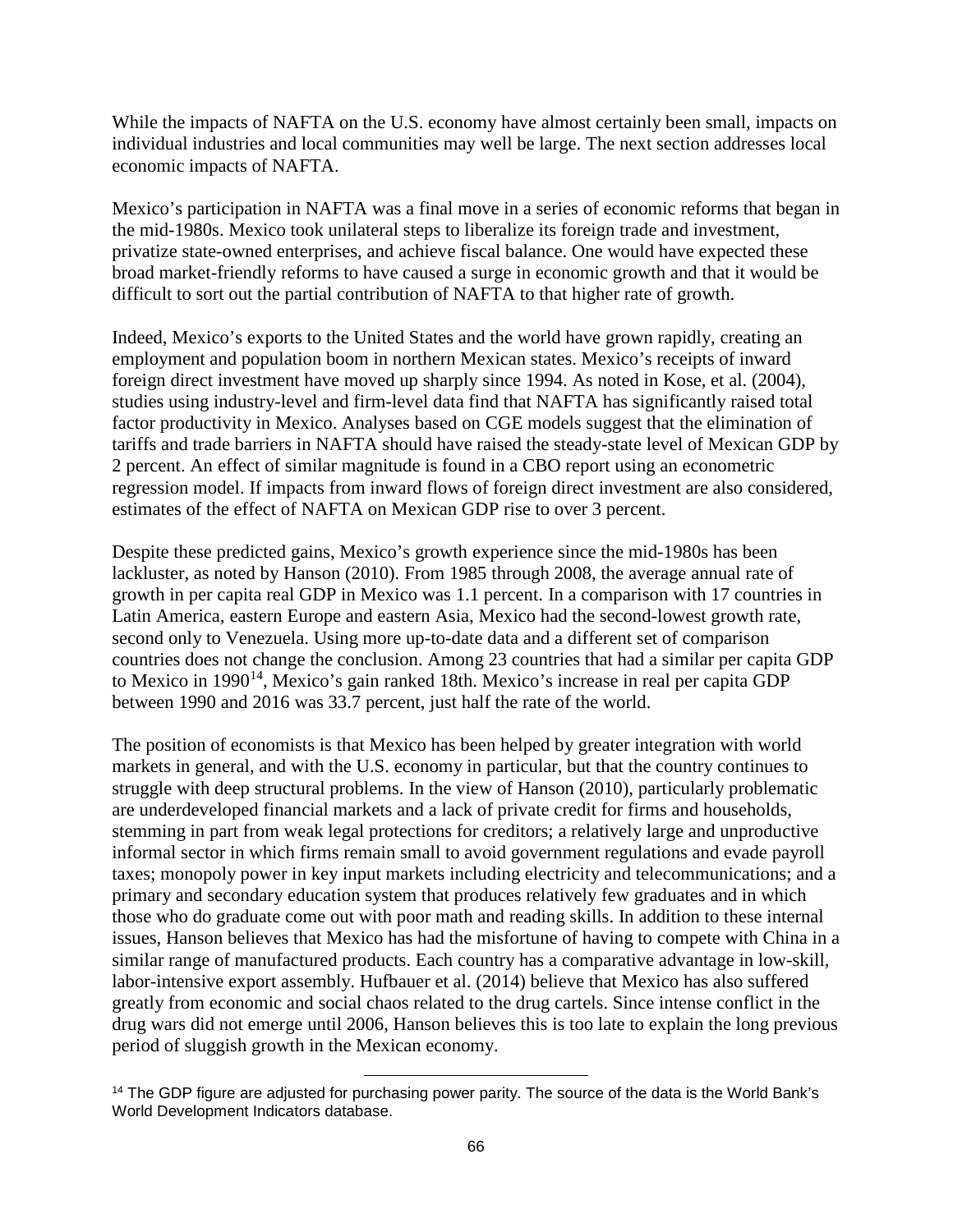### **LOCAL EFFECTS OF NAFTA**

Three papers that discussed local effects of increased U.S. trade with less-developed nations were discussed in an earlier section of the paper. A fourth paper specifically analyzed the effects from NAFTA.

## **"Looking for Local Labor-Market Effects of NAFTA"**

McLaren and Hakobyan (2016) estimated the effect of NAFTA tariff reductions on the wages of American workers. Conceptually, a worker could have been hurt by NAFTA either because of employment in an industry that faced reductions in tariff protection and/or because of living in a region where a large number of workers were employed in industries vulnerable to NAFTA tariff reductions.

The authors found that NAFTA had large negative effects on wages for a significant minority of American workers, especially high-school dropouts. Wages of those workers without a high school diploma who were employed in the most-protected industries fell 17 percentage points compared to the wages of similar workers in industries that were initially unprotected. NAFTAvulnerable locations also experienced significantly slower wage growth. For the most-vulnerable locations, wage growth over the 1990-to-2000 period for a high-school dropout was 8 percentage points slower than for a worker with similar characteristics living in an area with no initial protection. These local labor market impacts apply to workers who were not employed in tradable goods industries. These workers were nonetheless harmed by NAFTA presumably because of job competition from workers displaced from contracting tradable goods industries or because of local multiplier effects related to the effect of declining local incomes on the demand for nontraded services. Estimates of NAFTA-related wage impacts were small and statistically insignificant for college-educated workers.

The authors tested their results by incorporating growing import competition from China. Since this had little effect on the results, the authors concluded that trade with China and with NAFTA countries have had separate and distinguishable effects on U.S. wages.

### **Effects in Arizona**

Arizona, and other border states, have benefitted more from NAFTA than the nation as a while. Other than its border location, two factors contribute to Arizona's greater net positive effect:

- Since Arizona had limited manufacturing other than high-technology electronics and aircraft when NAFTA went into effect, the state was little affected by the shifting of production from the United States to Mexico.
- Maquila relationships were already in place when NAFTA took effect, putting the state in a position to benefit from the increase in trade between the United States and Mexico.

According to Griswold of the Cato Institute (2003), "About 25,000 mostly well-paying jobs in Arizona are directly tied to exports to Mexico and Canada, and thousands more jobs in transportation, banking, and finance are indirectly connected. NAFTA has stimulated the growth of tourism in the Southwest and created investment opportunities for small and medium-sized Arizona companies to reach new markets."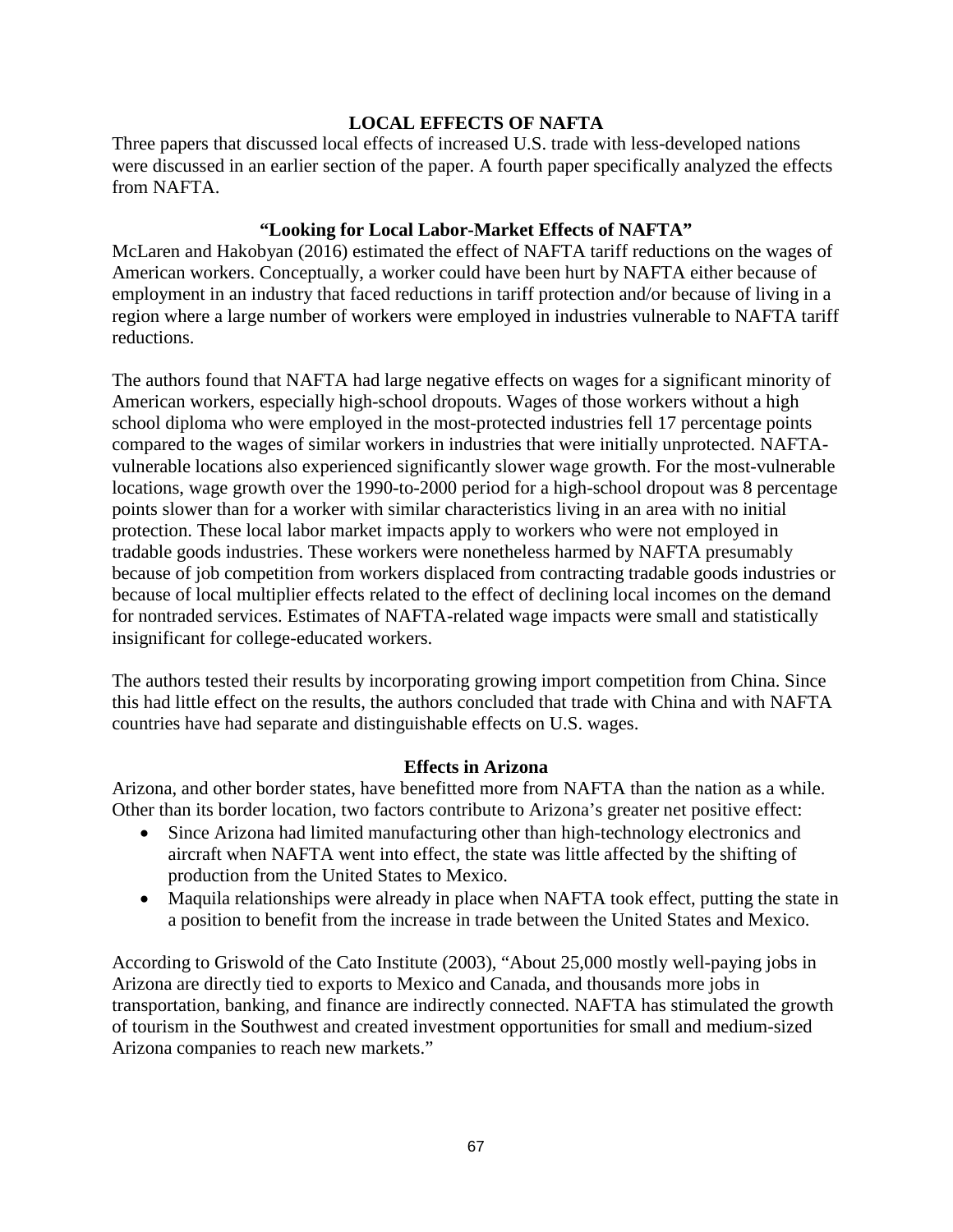More recently, U.S. Senator John McCain (2017) in a written statement said that "the facts clearly show that NAFTA has delivered enormous economic benefits to the citizens of my home state since it went into effect in 1994. In just two decades, Arizona's exports to Canada and Mexico have increased by \$5.7 billion, or 236 percent. Today, international trade supports more than one-in-five jobs in Arizona, which pay roughly 18 percent higher salaries. Imports to the state have also lowered the cost of raw materials, allowing Arizona companies to remain competitive and reducing costs for Arizona consumers. Free trade stimulates economic growth, creates higher paying jobs, reduces the cost of goods and services, and deepens our relationship with key allies around the world."

McCain went on to state that "The free flow of trade has been the foundation of U.S. economic policy for decades, and a major factor in our prosperity and greatness. We should not have to relearn the lessons of history. Retreating from NAFTA and other international trade agreements will harm our ability to compete in today's global economy, raise costs for consumers, threaten jobs, and undermine our relations with our closest neighbors."

U.S. Senator Jeff Flake compiled a list of stories from Arizonans regarding the positive impacts from NAFTA. Agriculture, distribution, and finance were among the industries represented. Business associations and economic development agencies also responded favorably.

In a submission to the *Arizona Republic*, Hamer (president and CEO of the Arizona Chamber of Commerce and Industry) and Molera (2017) discussed the positive effects of NAFTA, and trade more generally. This followed a positive endorsement of NAFTA by the editorial board of the Arizona Republic (2017).

In Studley and Hamer (2017), the CEOs of the Michigan and Arizona Chambers of Commerce note the importance of NAFTA to their states' economies. They suggest that "cutting off U.S. manufacturers' access to foreign markets and increasing the costs of everyday products here at home runs completely counter to the administration's stated goal of achieving 3 percent economic growth."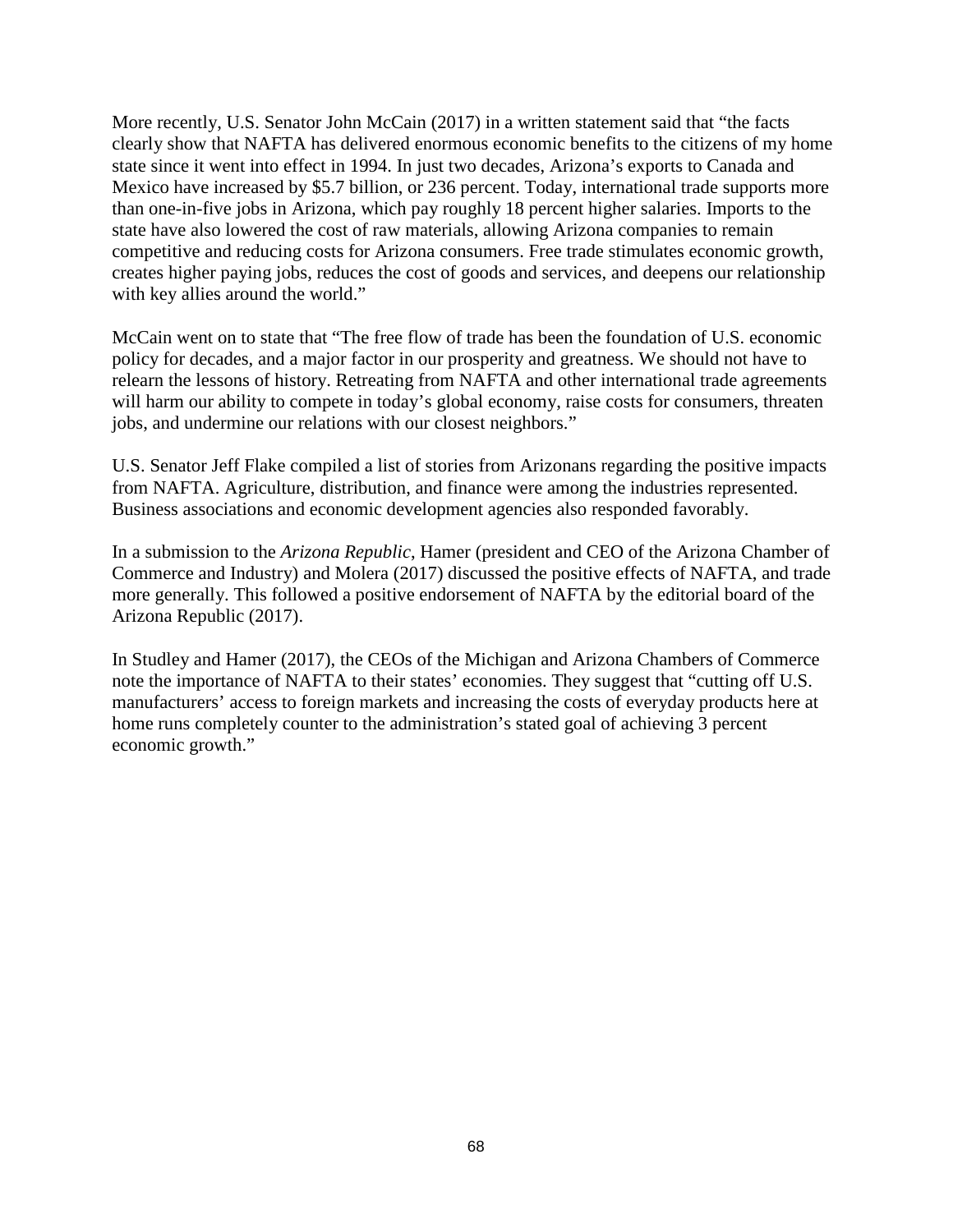#### **THE RENEGOTIATION OF NAFTA**

In the United States, Congress since the 1970s has granted the President "fast track authority" for brokering international trade agreements. Congress can approve or deny such an agreement, but cannot amend it. The law specifies a number of steps that must be undertaken at specific times, which are summarized below.

On May 18, 2017, the Trump Administration formally announced its intention to renegotiate NAFTA. On July 17, the Office of the U.S. Trade Representative released a report "Summary of Objectives for the NAFTA Renegotiation." This report acknowledges the advantages realized from NAFTA, including market access and increased trade, specifically citing agriculture. However, it also cites trade deficits, closing of U.S. factories, and the loss of jobs.

Discussions among the three NAFTA countries began on August 16. The talks are being held in a number of rounds, with the location rotating among the three countries. The talks are expected to last through the first quarter of 2018.

In the July 17 report, the objectives of the United States were grouped into 22 categories. While the objectives were generally described as being vague, more clarity was provided in the fourth round of talks that took place in October. At the end of that round, Robert Lighthizer, the U.S. Trade Representative, indicated that the United States had two broad objectives:

"First, we wanted to update a 23-year-old agreement to reflect our modern economy. Obvious areas for modernization included intellectual property, digital trade, anticorruption, technical standards, financial services, and others.

Our President has been clear about our second objective. NAFTA has resulted in a huge trade deficit for the United States and has cost us tens of thousands of manufacturing jobs. The agreement has become very lopsided and needs to be rebalanced. We of course have a five-hundred billion dollar trade deficit. So for us, trade deficits do matter. And we intend to reduce them."

The first broad objective focuses on developments that have occurred since the original NAFTA was implemented. It includes the passing of rules to govern the trade of services, such as telecommunications, financial advice, and digital goods (such as e-books). Another basic objective is to move regulations on the treatment of workers and the environment from side agreements to the main agreement. While the first broad objective generally is not controversial, progress among the three countries during the first four rounds of talks was slow.

The second broad objective was not specified in detail by the United States until October. Agreement among the three nations on this broad objective will be much more difficult to attain.

Moreover, it is unclear whether attaining the second broad objective would be beneficial on net to the United States. For example, 83 percent of the total trade deficit with Mexico in 2016 was in the vehicles category. Automotive manufacturing is integrated across the three NAFTA countries; the official bilateral trade deficits are highly misleading. Disrupting this manufacturing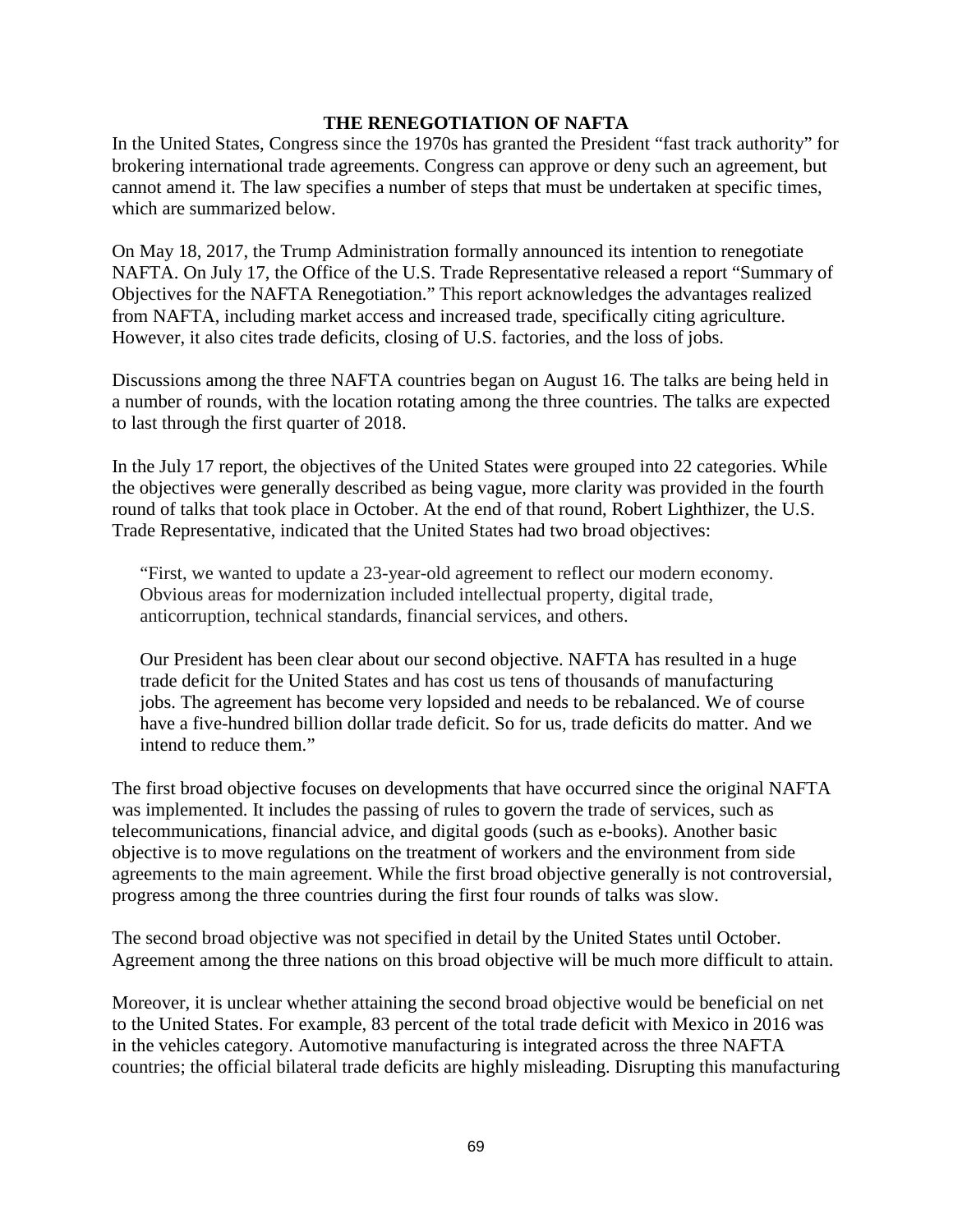process could end up raising the cost of U.S. auto manufacturers, who then could lose market share to automotive companies based in other countries, such as Japan and Korea.

Further, the focus on Mexico as being a major component of the U.S. trade deficit is misguided. As seen in Table 6, the merchandise trade deficit with Mexico as a percentage of total merchandise trade with Mexico is relatively small. Mexico accounted for only 9 percent of the total merchandise trade deficit of the United States in 2016, about the same share as Japan. Trade with China was responsible for 46 percent of the deficit.

Prior to the fifth round of talks in November, the United States released an updated version of "Summary of Objectives for the NAFTA Renegotiation." Trade in goods is the first item listed. Within that category, the first objective is to "improve the U.S. trade balance and reduce the trade deficit with the NAFTA countries."

During the fifth round of talks, further progress was made on technical details related to updating the agreement. However, progress was nil on the contentious items. According to Robert Lighthizer:

"While we have made progress on some of our efforts to modernize NAFTA, I remain concerned about the lack of headway. Thus far, we have seen no evidence that Canada or Mexico are willing to seriously engage on provisions that will lead to a rebalanced agreement. Absent rebalancing, we will not reach a satisfactory result."

Canada's foreign minister Chrystia Freeland indicated that the United States put forward "extreme proposals" that "we simply cannot agree to." She further stated that "some of the proposals that we have heard would not only be harmful for Canada but would be harmful to the U.S. as well."

Among the many disagreements are proposals by the United States that would substantially affect North American automakers, that would add a sunset clause, and that would scrap a dispute resolution mechanism. In addition, the United States has recently placed tariffs on certain goods exported by Canada and Mexico to the United States.

The sixth round of talks are scheduled for late January; a seventh round is planned.

# **Legal Process If a New Agreement Is Reached**

If these discussions result in an agreement among the three nations, U.S. law specifies that 180 days must pass before the President can sign the new agreement. During this time, the Administration must send a report to Congress on the potential changes to U.S. trade law, provide details to the U.S. International Trade Commission (ITC, an independent, quasijudicial federal agency with broad investigative responsibilities on matters of trade), and post the text of the new agreement on the website of the U.S. Trade Representative.

After the President signs the agreement, another lengthy period of at least 105 days must pass before the bill covering the trade agreement is introduced in Congress. During this period, a public description of the changes to U.S. law necessary to bring the United States into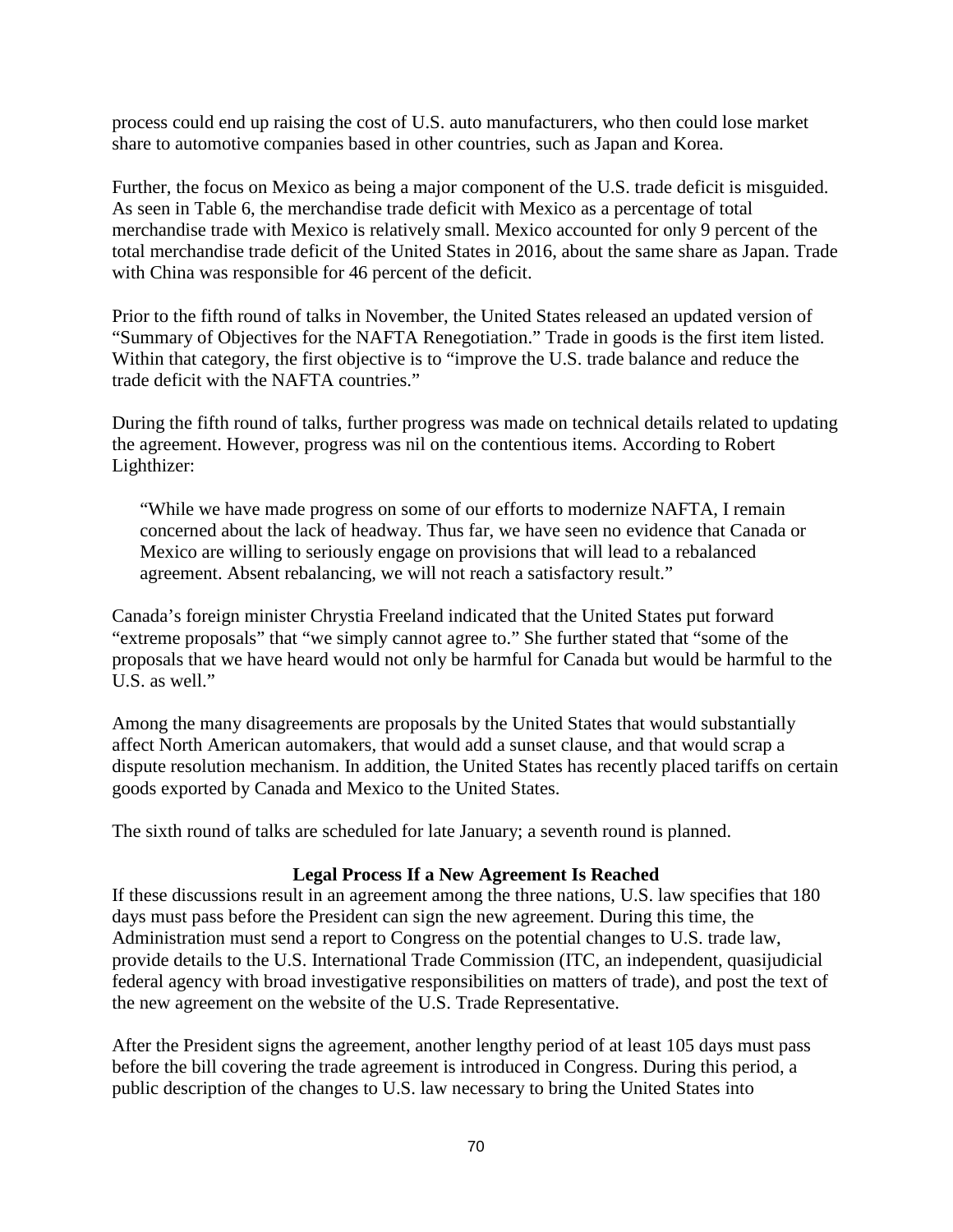compliance with the trade agreement must be published, the ITC must publish a report on the economic impacts, Congress must be provided with the final legal text of the agreement, and the Administration must submit a review of impacts on employment and the environment as well as plans for implementation and enforcement.

Once the bill is introduced into Congress, it must first go to the House Ways and Means Committee, which has 45 legislative working days (not calendar days) to vote. Assuming the bill passes out of the committee, the full House of Representatives has another 15 legislative days to vote. Assuming the full House approves the bill, it next goes to the Senate Finance Committee, which has 15 legislative days to hold a vote. If it passes, the bill goes to the full Senate, which has another 15 legislative days to vote. If the bill passes Congress, the Administration must tell Congress that measures necessary to comply with the agreement have been taken 30 days before formally entering the agreement.

During this lengthy period, Canada and Mexico each will follow their own rules in order for the agreement to be ratified. The upcoming presidential election in Mexico on 1 July 2018 and U.S. congressional elections in November 2018 could cause delays.

# **Effects if NAFTA is Terminated**

If an agreement is not reached between the three countries and the United States pulls out of NAFTA, each country would be negatively affected economically and unintended consequences could result. Campoy (2017) summarizes four categories of negative effects for the United States:

- Higher tariffs. According to Campoy, "NAFTA essentially reduced tariffs between the three countries to zero. Without it, tariffs would revert to levels under the World Trade Organization. That's an average 7.5% tariff on American goods coming into Mexico, and as much as 150% for certain products such as meat and poultry. Mexican products, in turn, would have to pay an average 3.5% to enter the US."
- Broken supply chains. Many manufacturers, including the automotive industry, have a supply chain that spans the three nations.
- Higher prices for goods imported from Mexico.
- Damaged relations between the countries that could extend beyond trade.

An unintended consequence could be an increase in immigration to the United States from Mexico due to the negative economic effects in Mexico of ending NAFTA.

Higher tariffs and broken supply chains would increase costs and raise prices for U.S. consumers. The price of U.S. goods in Mexico also would increase, which could cause demand to decline and in turn have a negative effect on U.S. employment.

A November 2017 report by BMO Capital Markets — see Porter (2017) — analyzed the effects of a termination in NAFTA. It assumed that the earlier Canada-U.S. Free Trade Agreement would not be revived and that the three NAFTA countries would revert to WTO-level tariffs. The conclusion is that the termination would be a clear net negative for Canada, with its GDP 1 percent smaller after five years. The magnitude of the negative effect would be less on the United States at 0.2 percent of GDP after five years. The consumer, in all three countries, would be the largest net loser, due to higher prices.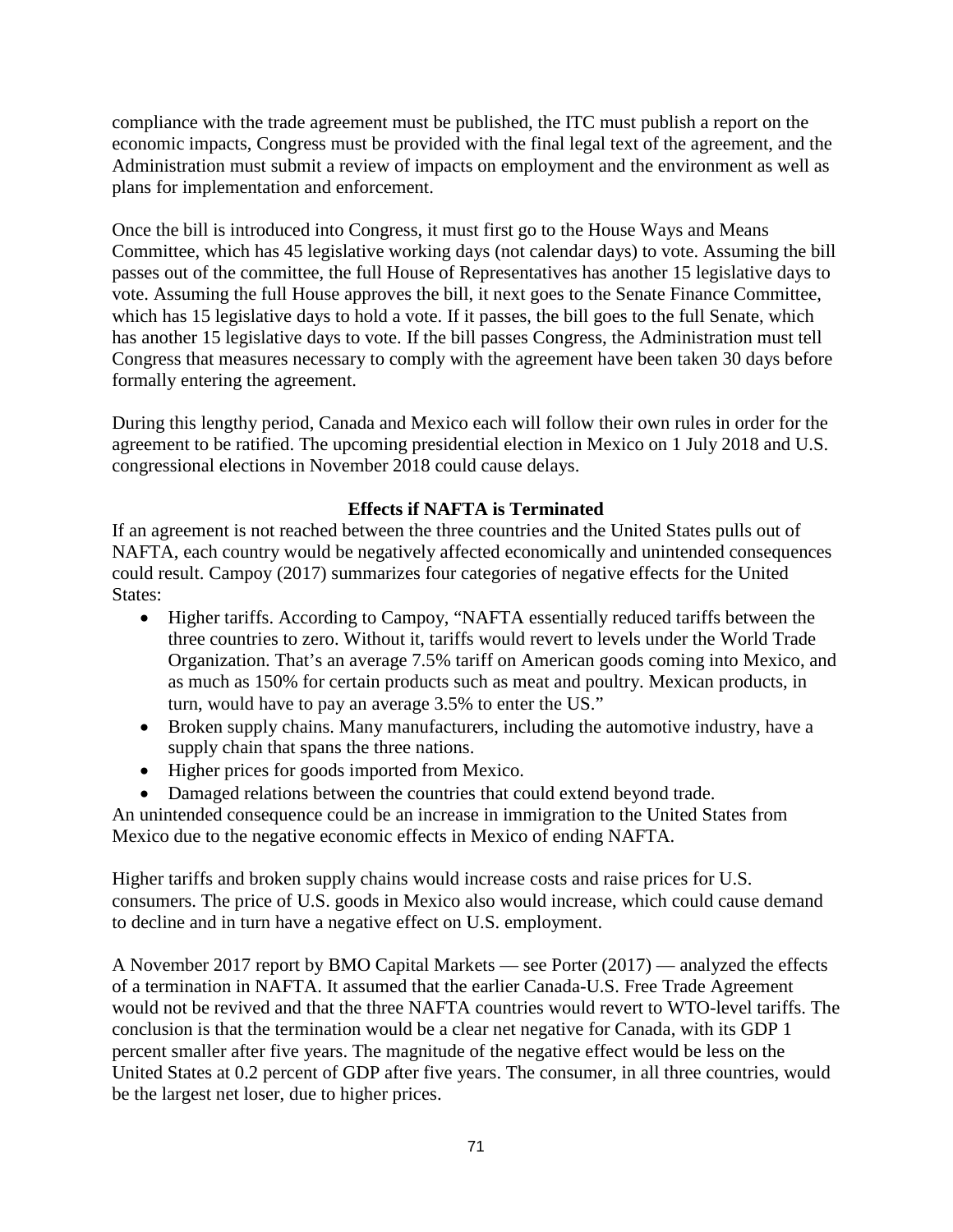Regarding the U.S. merchandise trade deficit, Porter notes that "positive or negative balances are not necessarily reflections of the success of trading relationships. Rather, they depend on a myriad of factors, including: a country's stage of development, attractiveness to foreign investors, fiscal and monetary policies, currency level, and the domestic savings rate. None of these are primarily influenced by features of trade agreements." The report concludes that "it is deeply unfortunate that we are even considering this possibility" (the termination of NAFTA).

From a tariff standpoint, three effects in each of the three countries are cited:

- Foreign-imposed tariffs would reduce demand in domestic industries that export intensively within the NAFTA bloc.
- Domestically imposed tariffs would raise costs for domestic industries that import intensively from within the NAFTA bloc.
- Domestically imposed tariffs would spur import substitution. Thus, the trade balance with other countries could worsen.

The report by BMO Capital Markets includes estimates of the effects by U.S. state if NAFTA is terminated. The states are evaluated based on the amount of vulnerable exports expressed as a share of GDP, which is dependent on two measures:

- The value of goods exported to Canada and Mexico as a share of each state's GDP.
- The share of the exports to Canada and Mexico that are vulnerable. Vulnerability is estimated by industry. Exports with moderate-to-high vulnerability include textiles, clothing and leather; transportation equipment; computers and electronics; agriculture; and electrical equipment and appliances.

In 15 states, the vulnerable exports are at least 1.0 percent of GDP. Five of these states are in the South, four are in the Great Lakes region, and three are along the border with Mexico (Arizona, New Mexico, and Texas). Only two states on the border with Canada are among the 15 most vulnerable. Michigan is the most vulnerable state, followed by Texas. Arizona ranks ninth — its value of exports to Canada and Mexico as a share of GDP ranks 10th and the share of these exports that are vulnerable rank tied for 14th.

A second report released in November 2017, by the U.S. Chamber of Commerce, also estimates the effects of a termination of NAFTA by U.S. state (Murphy, 2017). For each state, the number of jobs at risk (the number of jobs supported by trade with Canada and Mexico), the value of exports to the NAFTA countries, and the share of total exports that go to other NAFTA countries are provided. This report lists the 12 states predicted to be most affected, but the ranking is not based on any of these measures and the report does not specify on what basis the ranking is made.

The correlation of the most-affected states is not particularly high between the two studies, with only six states among the top 12 in each study. This includes Michigan as the most vulnerable in each study; Arizona ranks ninth in both studies.

Using the figure for jobs supported by trade with NAFTA countries from the U.S. Chamber of Commerce report, the percentage of total employment in each state was calculated. This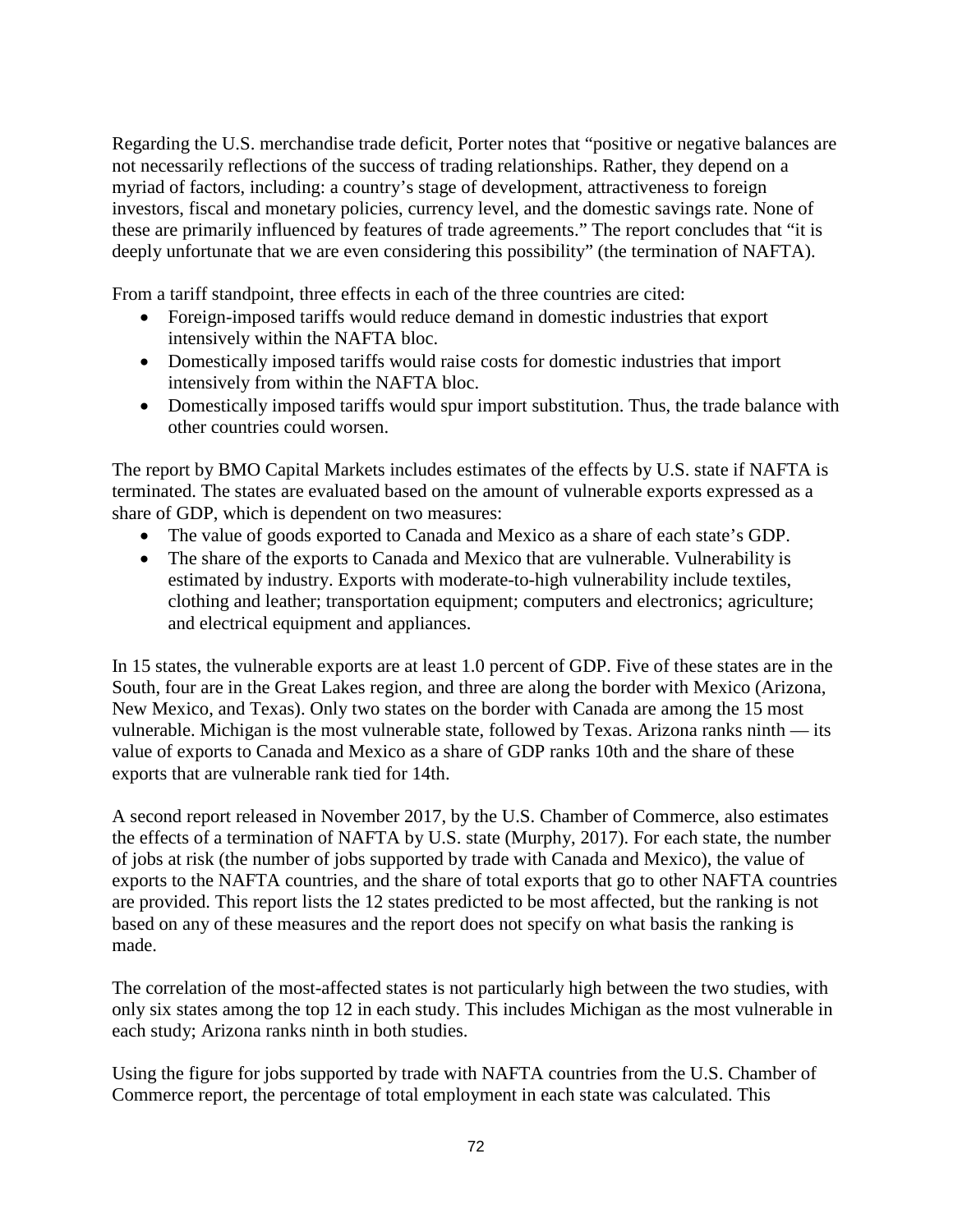percentage does not vary much by state, with 31 states having a share between 6.8-and-7.0 percent and 46 states with a share between 6.1-and-7.0 percent. In contrast, the share of vulnerable exports from the BMO Capital Markets study ranges from 0.0-to-4.7 percent.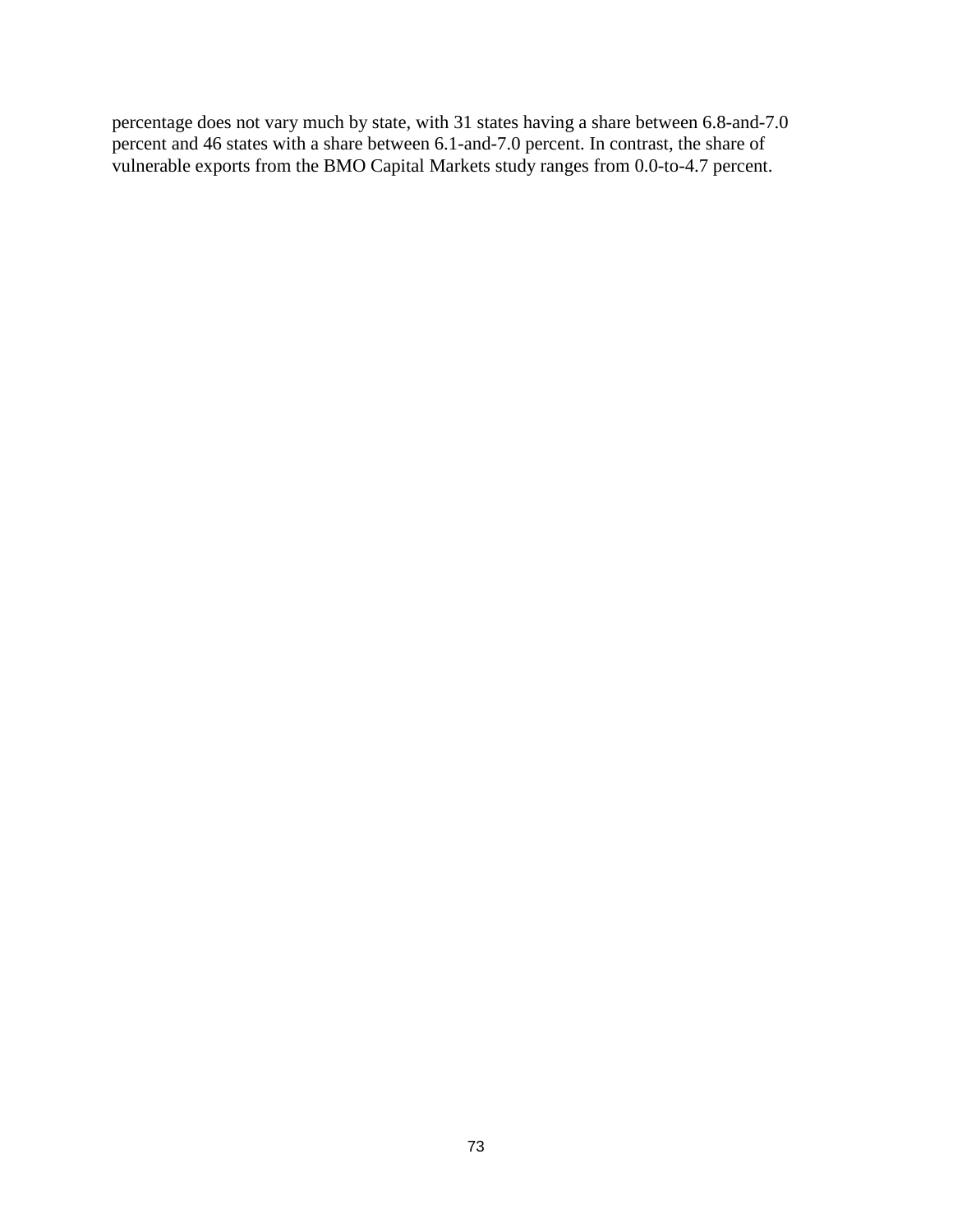# **REFERENCES**

Acemoglu, Daron and David H. Autor, 2011, "Skills, Tasks and Technologies: Implications for Employment and Earnings," *Handbook of Labor Economics*, Vol. 4b, Chap. 12, pages 1043- 1171, [http://www.sciencedirect.com/science/handbooks/15734463/4/part/PB.](http://www.sciencedirect.com/science/handbooks/15734463/4/part/PB)

Autor, David H., 2014, "Skills, Education, and the Rise of Earnings Inequality Among the 'Other 99 Percent'," *Science*, Vol. 344, No. 6186, pages 843-851, [http://science.sciencemag.org/content/344/6186.](http://science.sciencemag.org/content/344/6186)

Autor, David H., 2017, presentation made at "Trade, Jobs, and Inequality," a panel discussion sponsored by The Graduate Center of the City University of New York, April, [http://www.bradford-delong.com/2017/04/trade-jobs-and-inequality-cuny.html.](http://www.bradford-delong.com/2017/04/trade-jobs-and-inequality-cuny.html)

Autor, David H., David Dorn, and Gordon H. Hanson, 2013, "The China Syndrome: Local Labor Market Effects of Import Competition in the United States," *American Economic Review*, Vol. 103, No. 6, pages 2121-2168, [https://www.aeaweb.org/issues/317.](https://www.aeaweb.org/issues/317)

Autor, David H., David Dorn, and Gordon H. Hanson, 2015, "Untangling Trade and Technology: Evidence from Local Labour Markets," *Economic Journal*, Vol. 125 (May), pages 621-646, [http://onlinelibrary.wiley.com/doi/10.1111/ecoj.2015.125.issue-584/issuetoc.](http://onlinelibrary.wiley.com/doi/10.1111/ecoj.2015.125.issue-584/issuetoc)

Autor, David H., Frank Levy, and Richard J. Murnane, 2003, "The Skill Content of Recent Technological Change: An Empirical Exploration," *Quarterly Journal of Economics*, Vol. 118, No. 4, pages 1279-1333, [https://academic.oup.com/qje/issue/118/4?browseBy=volume.](https://academic.oup.com/qje/issue/118/4?browseBy=volume)

Autor, David H., Lawrence F. Katz, and Melissa S. Kearney, 2006, "The Polarization of the U.S. Labor Market," *AEA Papers and Proceedings*, Vol. 96, No. 2, pages 189-194, [https://economics.mit.edu/faculty/dautor/published.](https://economics.mit.edu/faculty/dautor/published)

Autor, David H., Lawrence F. Katz, and Melissa S. Kearney, 2008, "Trends in U.S. Wage Inequality: Revising the Revisionists," *The Review of Economics and Statistics*, Vol. 90, No. 2, pages 300-323, [http://www.mitpressjournals.org/toc/rest/90/2.](http://www.mitpressjournals.org/toc/rest/90/2)

Baily, Martin N. and Barry P. Bosworth, 2014, "U.S. Manufacturing: Understanding Its Past and Its Potential Future," *Journal of Economic Perspectives*, Vol. 28, No. 1, pages 3-26, [https://www.aeaweb.org/issues/328.](https://www.aeaweb.org/issues/328)

Bakija, Jon, Adam Cole, and Bradley T. Heim, 2012, "Jobs and Income Growth of Top Earners and the Causes of Changing Income Inequality: Evidence from U.S. Tax Return Data," Office of Tax Analysis, U.S. Department of the Treasury, April, [http://web.williams.edu/Economics/wp/BakijaColeHeimJobsIncomeGrowthTopEarners.pdf.](http://web.williams.edu/Economics/wp/BakijaColeHeimJobsIncomeGrowthTopEarners.pdf)

Bernanke, Ben, "The Global Saving Glut and the United States Current Account Deficit," text of March 10, 2005 speech,

[https://www.federalreserve.gov/boarddocs/speeches/2005/200503102/default.htm.](https://www.federalreserve.gov/boarddocs/speeches/2005/200503102/default.htm)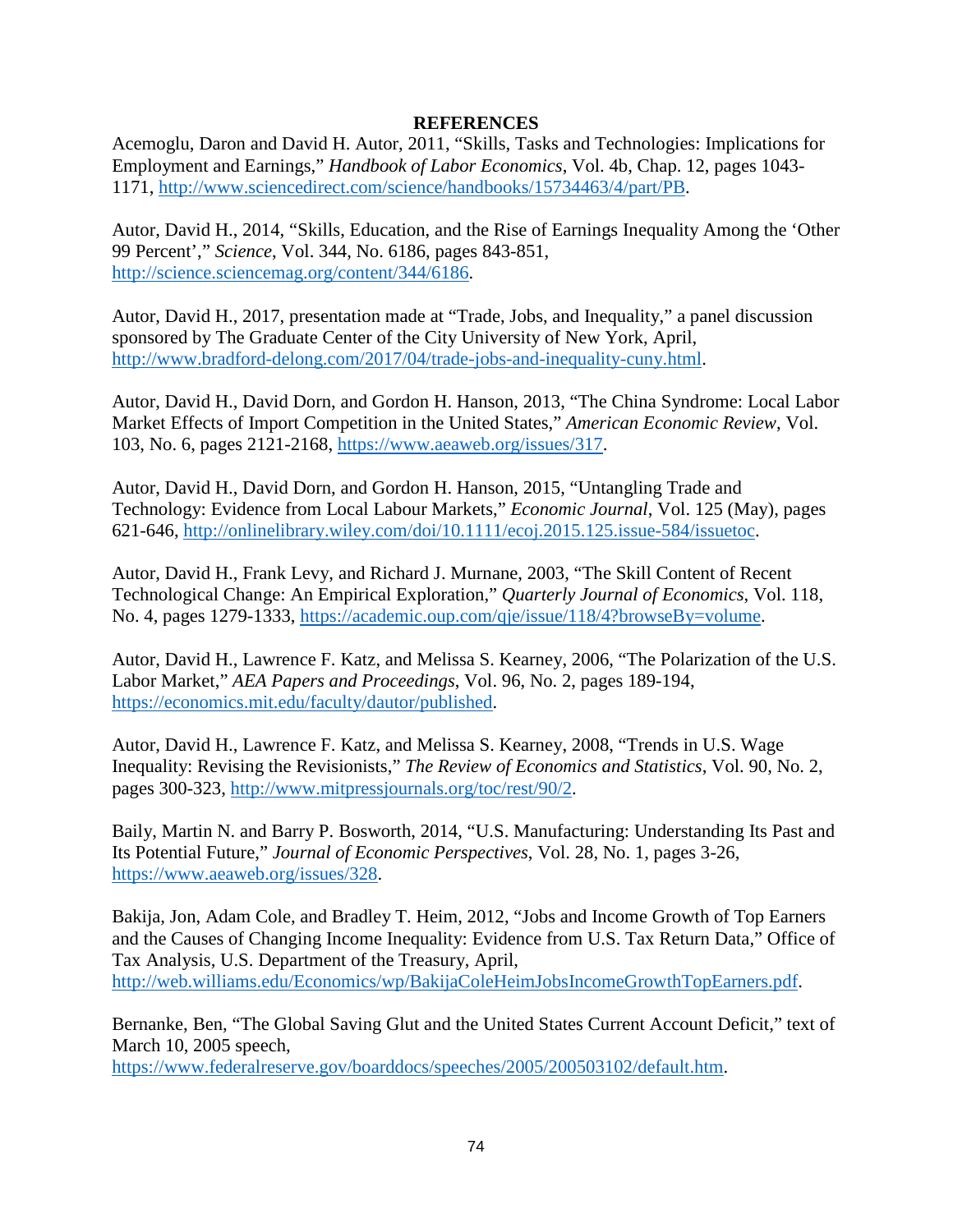Braun, Steven, John Coglianese, Jason Furman, Betsey Stevenson, and Jim Stock, 2014, "Understanding the Decline in the Labor Force Participation Rate in the United States," *VOX CEPR's Policy Portal*, August 18, [http://voxeu.org/article/decline-labour-force-participation-us.](http://voxeu.org/article/decline-labour-force-participation-us) Burfisher, Mary E., Sherman Robinson, and Karen Thierfelder, 2001, "The Impact of NAFTA on the United States," *Journal of Economic Perspectives*, Vol. 15, No. 1, pages 125-144, [https://www.aeaweb.org/issues/132.](https://www.aeaweb.org/issues/132)

Caliendo, Lorenzo and Fernando Parro, 2015, "Estimates of the Trade and Welfare Effects of NAFTA," *The Review of Economic Studies*, Vol. 82, No. 1, pages 1-44, [https://academic.oup.com/restud/issue/82/1.](https://academic.oup.com/restud/issue/82/1)

Campoy, Ana, 2017, "What Would Happen If Trump Did Pull the US Out of NAFTA?" *Quartz*, April 27, [https://qz.com/969953/what-would-happen-if-trump-pulls-out-of-nafta/.](https://qz.com/969953/what-would-happen-if-trump-pulls-out-of-nafta/)

Council of Economic Advisors, 2016, "The Long-Term Decline in Prime-Age Male Labor Force Participation, June,

[https://obamawhitehouse.archives.gov/sites/default/files/page/files/20160620\\_cea\\_primeage\\_mal](https://obamawhitehouse.archives.gov/sites/default/files/page/files/20160620_cea_primeage_male_lfp.pdf) [e\\_lfp.pdf.](https://obamawhitehouse.archives.gov/sites/default/files/page/files/20160620_cea_primeage_male_lfp.pdf)

Dedrick, Jason, Kenneth Kraemer, and Greg Linden, 2008, "Who Profits from Innovation in Global Value Chains? A Study of the iPod and Notebook PCs," paper presented at the Sloan Industry Studies Annual Conference, Boston, MA, in May, [http://web.mit.edu/is08/pdf/Dedrick\\_Kraemer\\_Linden.pdf.](http://web.mit.edu/is08/pdf/Dedrick_Kraemer_Linden.pdf)

Ebenstein, Avraham, Ann Harrison, Margaret McMillan, and Shannon Phillips, 2014, "Estimating the Impact of Trade and Offshoring on American Workers Using the Current Population Surveys," *The Review of Economics and Statistics*, Vol. 96, No. 4, pages 581-595, [http://www.mitpressjournals.org/toc/rest/96/4.](http://www.mitpressjournals.org/toc/rest/96/4)

Editorial Board, 2017, "Fix NAFTA, Don't Kill It," *Arizona Republic*, March 8, [http://www.azcentral.com/story/opinion/editorial/2017/03/08/nafta-trade-arizona-fix/98921546/.](http://www.azcentral.com/story/opinion/editorial/2017/03/08/nafta-trade-arizona-fix/98921546/)

Feenstra, Robert C., 2008, "Offshoring in the Global Economy," *The Ohlin Lectures, 2008*, presented at the Stockholm School of Economics on September 17-18, [https://mitpress.mit.edu/books/series/ohlin-lectures.](https://mitpress.mit.edu/books/series/ohlin-lectures)

Francois, Joseph, Marion Jansen, and Ralf Peters, 2011, "Trade Adjustment Costs and Assistance: The Labour Market Dynamics," in *Trade and Employment: From Myths to Facts* (M. Jansen, R. Peters, and J.M. Salazar-Xirinachs, eds), co-sponsored by the International Labour Organization and the European Union, pages 213-252, [http://www.ilo.org/wcmsp5/groups/public/%40ed\\_emp/documents/publication/wcms\\_162297.pd](http://www.ilo.org/wcmsp5/groups/public/%40ed_emp/documents/publication/wcms_162297.pdf) [f.](http://www.ilo.org/wcmsp5/groups/public/%40ed_emp/documents/publication/wcms_162297.pdf)

Goldberg, Pinelopi K. and Nina Pavcnik, 2007, "Distributional Effects of Globalization in Developing Countries," *Journal of Economic Literature*, Vol. 45, No. 1, pages 39-82, [https://www.aeaweb.org/issues/68.](https://www.aeaweb.org/issues/68)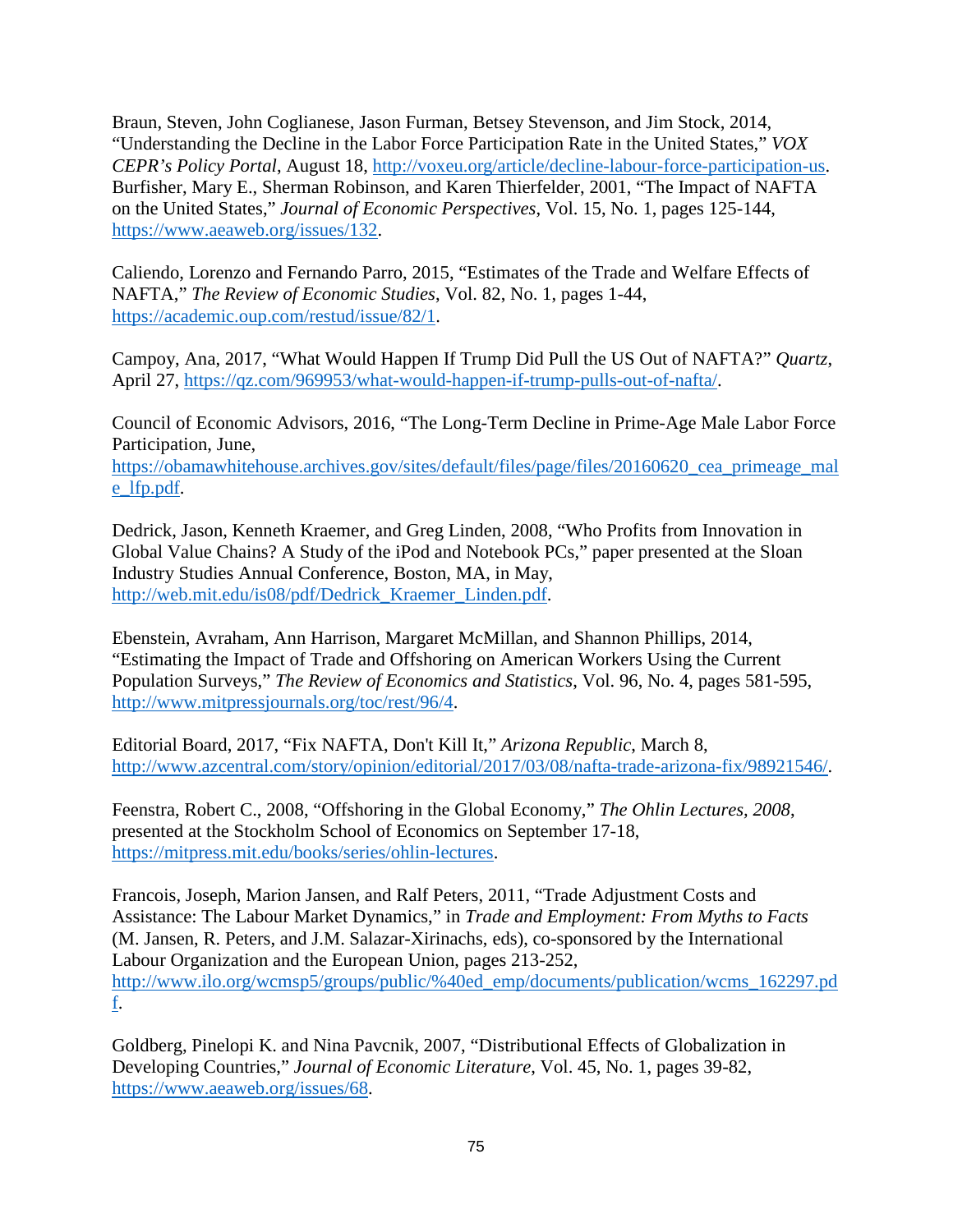Griswold, Daniel, 2003, "NAFTA Benefits Arizona," CATO Institute Commentary, July 2, [https://www.cato.org/commentary/nafta-benefits-arizona.](https://www.cato.org/commentary/nafta-benefits-arizona)

Hakobyan, Shushanik and John McLaren, 2016, "Looking for Local Labor Market Effects of NAFTA," *The Review of Economics and Statistics*, Vol. 98, No. 4, pages 728-741, [http://www.mitpressjournals.org/toc/rest/98/4.](http://www.mitpressjournals.org/toc/rest/98/4)

Hamer, Glenn and Jaime Molera, "Don't Dismantle Trade with Mexico and Canada. Modernize It," *Arizona Republic*, April 29, [http://www.azcentral.com/story/opinion/op-ed/2017/04/29/nafta](http://www.azcentral.com/story/opinion/op-ed/2017/04/29/nafta-trade-mexico-and-canada/100859712/)[trade-mexico-and-canada/100859712/.](http://www.azcentral.com/story/opinion/op-ed/2017/04/29/nafta-trade-mexico-and-canada/100859712/)

Hanson, Gordon H., 2010, "Why Isn't Mexico Rich?" *Journal of Economic Literature*, Vol. 48, No. 4, pages 987-1004, [https://www.aeaweb.org/issues/182.](https://www.aeaweb.org/issues/182)

Heckman, James J., Robert J. Lalonde, and Jeffrey A. Smith, 1999, "The Economics and Econometrics of Active Labor Market Programs," Chapter 31 in *Handbook of Labor Economics* (Orley Ashenfelter and David Card, eds.), Vol. 3A, pages 1865-2097, [https://www.sciencedirect.com/science/handbooks/15734463/3/part/PA.](https://www.sciencedirect.com/science/handbooks/15734463/3/part/PA)

Hinojosa-Ojeda, Raul, David Runsten, Fernando De Paolis, and Nabil Kamel, 2000, "The U.S. Employment Impacts of North American Integration After NAFTA: A Partial Equilibrium Approach," unpublished manuscript, North American Integration and Development Center, School of Public Policy and Social Research, UCLA, January, [http://dspace.africaportal.org/jspui/bitstream/123456789/679/4/The%20US%20Employment%20](http://dspace.africaportal.org/jspui/bitstream/123456789/679/4/The%20US%20Employment%20Impacts%20of%20North%20American%20Integration%20After%20NAFTA%20A%20Partial%20Equilibrium%20Approach) [Impacts%20of%20North%20American%20Integration%20After%20NAFTA%20A%20Partial%](http://dspace.africaportal.org/jspui/bitstream/123456789/679/4/The%20US%20Employment%20Impacts%20of%20North%20American%20Integration%20After%20NAFTA%20A%20Partial%20Equilibrium%20Approach) [20Equilibrium%20Approach.](http://dspace.africaportal.org/jspui/bitstream/123456789/679/4/The%20US%20Employment%20Impacts%20of%20North%20American%20Integration%20After%20NAFTA%20A%20Partial%20Equilibrium%20Approach)

Hufbauer, Gary Clyde and Jeffrey J. Schott, 2005, *NAFTA Revisited: Achievements and Challenges*, Washington, D.C.: Peterson Institute for International Economics, October, [https://piie.com/bookstore/nafta-revisited-achievements-and-challenges.](https://piie.com/bookstore/nafta-revisited-achievements-and-challenges)

Hufbauer, Gary Clyde, Cathleen Cimino, and Tyler Moran, 2014, "NAFTA at 20: Misleading Charges and Positive Achievements," Policy Brief No. 14-13, Washington, D.C.: Peterson Institute for International Economics, [https://piie.com/publications/policy-briefs/nafta-20](https://piie.com/publications/policy-briefs/nafta-20-misleading-charges-and-positive-achievements) [misleading-charges-and-positive-achievements.](https://piie.com/publications/policy-briefs/nafta-20-misleading-charges-and-positive-achievements)

Katz, Lawrence F. and David H. Autor, 1999, "Changes in the Wage Structure and Earnings Inequality," *Handbook of Labor Economics*, Vol. 3a, Chap. 26, pages 1463-1555, [http://www.sciencedirect.com/science/handbooks/15734463/3/part/PA.](http://www.sciencedirect.com/science/handbooks/15734463/3/part/PA)

Kluve, Jochen, 2010, "The Effectiveness of European Active Labor Market Programs," *Labour Economics*, Vol. 17, No. 6, pages 904-918, [https://www.sciencedirect.com/science/journal/09275371/17/6.](https://www.sciencedirect.com/science/journal/09275371/17/6)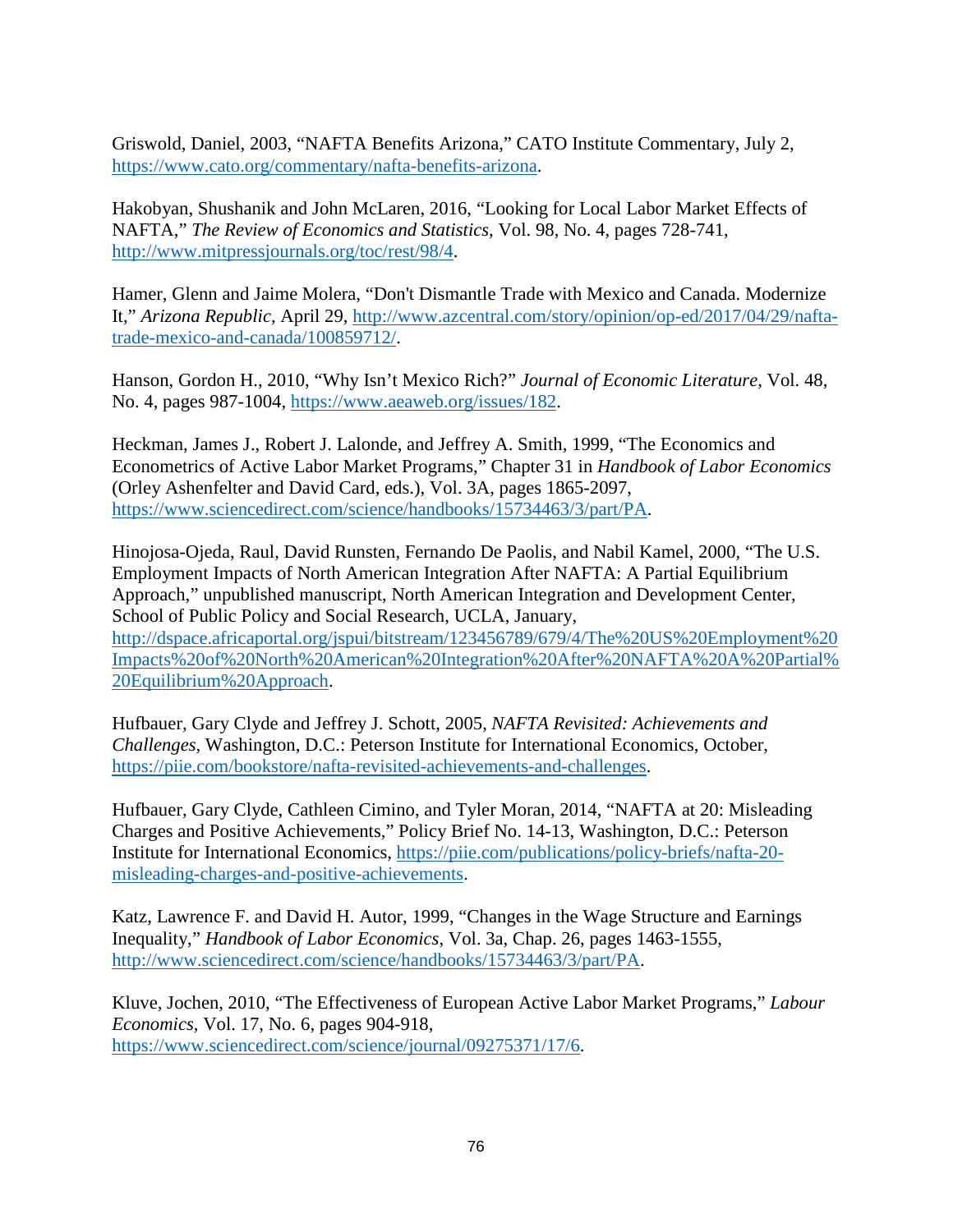Koopman, Robert, Zhi Wang, and Shang-Jin Wei, 2008, "How Much of Chinese Exports is Really Made in China? Assessing Domestic Value-Added When Processing Trade is Pervasive," NBER Working Paper No. 14109, Cambridge, MA: National Bureau of Economic Research, [http://www.nber.org/papers/w14109.](http://www.nber.org/papers/w14109)

Koopman, Robert, William Powers, Zhi Wang, and Shang-Jin Wei, 2010, "Give Credit Where Credit is Due: Tracing Value Added in Global Production Chains," NBER Working Paper No. 16426, Cambridge, MA: National Bureau of Economic Research, [http://www.nber.org/papers/w16426.](http://www.nber.org/papers/w16426)

Kose, M. Ayhan, Christopher M. Towe, and Guy M. Meredith, 2004, "How Has NAFTA Affected the Mexican Economy? Review and Evidence," IMF Working Paper WP/04/59, Washington: International Monetary Fund, [http://www.imf.org/en/Publications/WP/Issues/2016/12/30/How-Has-Nafta-Affected-the-](http://www.imf.org/en/Publications/WP/Issues/2016/12/30/How-Has-Nafta-Affected-the-Mexican-Economy-Review-and-Evidence-17284)[Mexican-Economy-Review-and-Evidence-17284.](http://www.imf.org/en/Publications/WP/Issues/2016/12/30/How-Has-Nafta-Affected-the-Mexican-Economy-Review-and-Evidence-17284)

Krugman, Paul R., 1995, *Peddling Prosperity: Economic Sense and Nonsense in an Age of Diminished Expectations*, W.W. Norton and Company, [http://www.krugmanonline.com/books/peddling-prosperity.php.](http://www.krugmanonline.com/books/peddling-prosperity.php)

Krugman, Paul R., 2008, "Trade and Wages, Reconsidered," *Brookings Papers on Economic Activity*, Spring, pages 103-37, [https://www.brookings.edu/bpea-articles/trade-and-wages](https://www.brookings.edu/bpea-articles/trade-and-wages-reconsidered/)[reconsidered/.](https://www.brookings.edu/bpea-articles/trade-and-wages-reconsidered/)

Mann, Katherine, 2017, "Better, But Not Good Enough," *OECD Economic Outlook* presentation made in Paris, June 7, [www.oecd.org/eco/economicoutlook.htm.](http://www.oecd.org/eco/economicoutlook.htm)

McCain, John, 2017 "Statement by Senator John McCain On President Trump's Commitment To Renegotiate NAFTA," January 26, [https://www.mccain.senate.gov/public/index.cfm/2017/1/statement-by-senator-john-mccain-on](https://www.mccain.senate.gov/public/index.cfm/2017/1/statement-by-senator-john-mccain-on-president-trump-s-commitment-to-renegotiate-nafta)[president-trump-s-commitment-to-renegotiate-nafta.](https://www.mccain.senate.gov/public/index.cfm/2017/1/statement-by-senator-john-mccain-on-president-trump-s-commitment-to-renegotiate-nafta)

Murphy, John G., 2017, "Which States Would Be Hit Hardest by Withdrawing From NAFTA?" U.S. Chamber of Commerce, November, [https://www.uschamber.com/above-the-fold/which](https://www.uschamber.com/above-the-fold/which-states-would-be-hit-hardest-withdrawing-nafta)[states-would-be-hit-hardest-withdrawing-nafta.](https://www.uschamber.com/above-the-fold/which-states-would-be-hit-hardest-withdrawing-nafta)

Office of the United States Trade Representative, 2017, "Summary of Objectives for the NAFTA Renegotiation," July 17,

[https://ustr.gov/sites/default/files/files/Press/Releases/NAFTAObjectives.pdf.](https://ustr.gov/sites/default/files/files/Press/Releases/NAFTAObjectives.pdf)

Office of the United States Trade Representative, 2017, "Closing Statement of USTR Robert Lighthizer at the Fourth Round of NAFTA Renegotiations," October, [https://ustr.gov/about](https://ustr.gov/about-us/policy-offices/press-office/press-releases/2017/october/closing-statement-ustr-robert)[us/policy-offices/press-office/press-releases/2017/october/closing-statement-ustr-robert.](https://ustr.gov/about-us/policy-offices/press-office/press-releases/2017/october/closing-statement-ustr-robert)

Organisation for Economic Co-operation and Development, 2002, "Intra-Industry and Intrafirm Trade and the Internationalisation of Production," *OECD Economic Outlook*, Vol. 71, pages 159-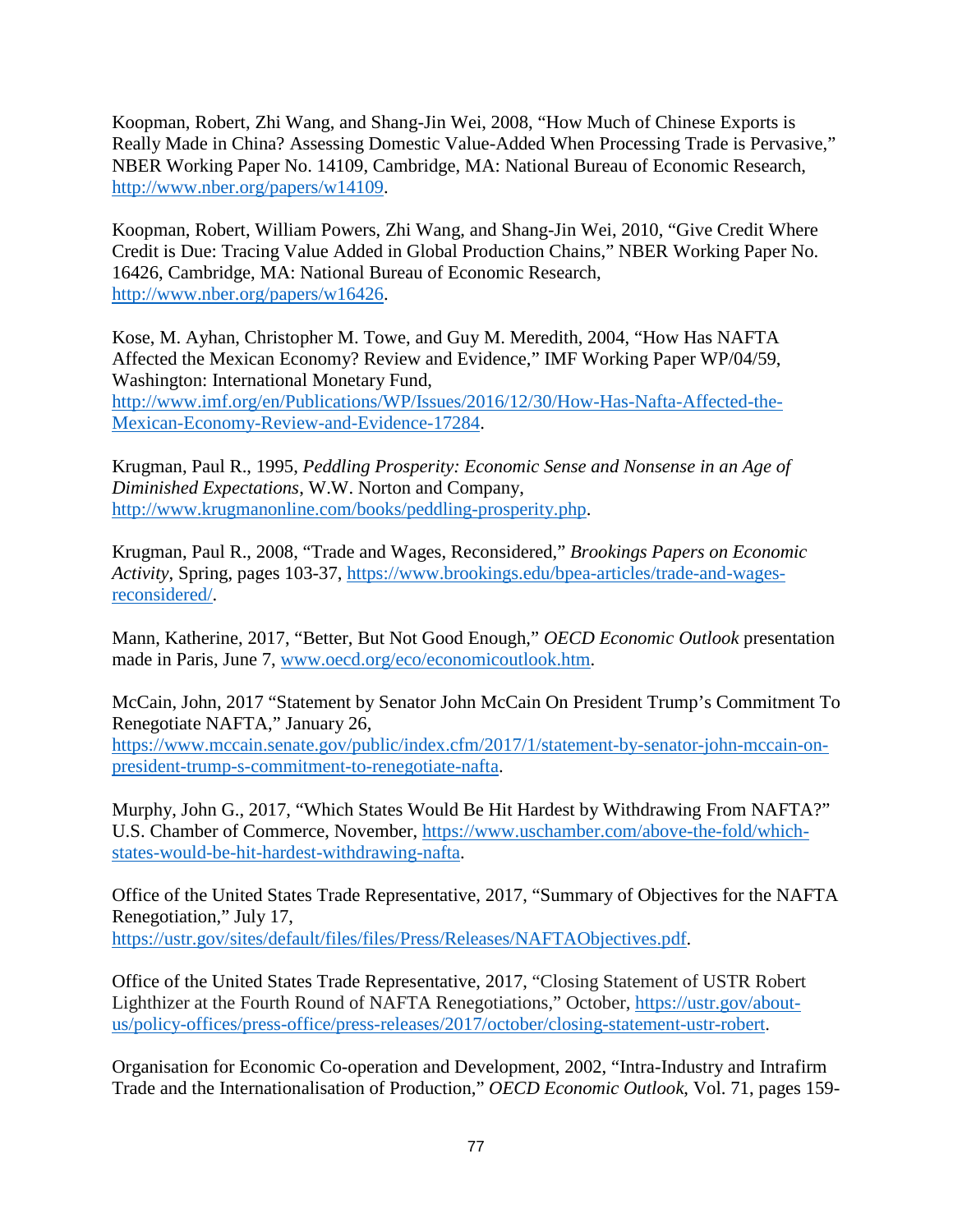170, [http://www.oecd-ilibrary.org/economics/oecd-economic-outlook-volume-2002-issue-](http://www.oecd-ilibrary.org/economics/oecd-economic-outlook-volume-2002-issue-1_eco_outlook-v2002-1-en;jsessionid=5dqpcaml6e19t.x-oecd-live-02)[1\\_eco\\_outlook-v2002-1-en;jsessionid=5dqpcaml6e19t.x-oecd-live-02.](http://www.oecd-ilibrary.org/economics/oecd-economic-outlook-volume-2002-issue-1_eco_outlook-v2002-1-en;jsessionid=5dqpcaml6e19t.x-oecd-live-02)

Organisation for Economic Co-operation and Development, OECD-WTO Trade in Value Added Database, [http://www.oecd-ilibrary.org/trade/data/oecd-wto-statistics-on-trade-in-value](http://www.oecd-ilibrary.org/trade/data/oecd-wto-statistics-on-trade-in-value-added_data-00648-en)[added\\_data-00648-en.](http://www.oecd-ilibrary.org/trade/data/oecd-wto-statistics-on-trade-in-value-added_data-00648-en)

Paris School of Economics, *World Wealth and Income Database*, [http://wid.world/.](http://wid.world/)

Porter, Douglas, 2017, "The Day After NAFTA: Economic Impact Analysis," BMO Capital Markets, November,

[https://economics.bmocapitalmarkets.com/economics/reports/20171127/BMO%20Economics%2](https://economics.bmocapitalmarkets.com/economics/reports/20171127/BMO%20Economics%20Special%20Report%20-%20The%20Day%20After%20NAFTA.pdf) [0Special%20Report%20-%20The%20Day%20After%20NAFTA.pdf.](https://economics.bmocapitalmarkets.com/economics/reports/20171127/BMO%20Economics%20Special%20Report%20-%20The%20Day%20After%20NAFTA.pdf)

Reinsdorf, Marshall B., 2010, "Terms of Trade Effects: Theory and Measurement," *The Review of Income and Wealth*, Vol. 56, No. S1, pages S177-S205, [http://onlinelibrary.wiley.com/doi/10.1111/roiw.2010.56.issue-s1/issuetoc.](http://onlinelibrary.wiley.com/doi/10.1111/roiw.2010.56.issue-s1/issuetoc)

Romalis, John, "NAFTA's and CUSFTA's Impact on International Trade," 2007, *Review of Economics and Statistics*, Vol. 89, No. 3, pages 416-435, [http://www.mitpressjournals.org/toc/rest/89/3.](http://www.mitpressjournals.org/toc/rest/89/3)

Rosen, Sherwin, 1981, "The Economics of Superstars," *American Economic Review*, Vol. 71, No.5, pages 845-858, [http://home.uchicago.edu/~vlima/courses/econ201/Superstars.pdf.](http://home.uchicago.edu/%7Evlima/courses/econ201/Superstars.pdf)

Saez, Emmanuel, 2016, "Striking it Richer: The Evolution of Top Incomes in the United States," UC Berkeley, June 30, [https://eml.berkeley.edu/~saez/.](https://eml.berkeley.edu/%7Esaez/)

Studley, Richard K. and Glenn Hamer, 2017, "For Border States Michigan and Arizona, NAFTA Is Essential," *RealClear Politics*, November 15, https://www.realclearpolitics.com/articles/2017/11/15/for border states michigan and arizona nafta is essential 135551.html.

U.S. Congressional Budget Office, 1993, *A Budgetary and Economic Analysis of the North American Free Trade Agreement*, Washington, D.C., July, [https://www.cbo.gov/publication/20868.](https://www.cbo.gov/publication/20868)

Wilson, Christopher, 2016, "A Regional Manufacturing Platform," working paper related to *Growing Together: Economic Ties between the United States and Mexico*, sponsored by the Mexico Institute at the Wilson Center, [https://www.wilsoncenter.org/article/growing-together](https://www.wilsoncenter.org/article/growing-together-economic-ties-between-the-united-states-and-mexico)[economic-ties-between-the-united-states-and-mexico.](https://www.wilsoncenter.org/article/growing-together-economic-ties-between-the-united-states-and-mexico)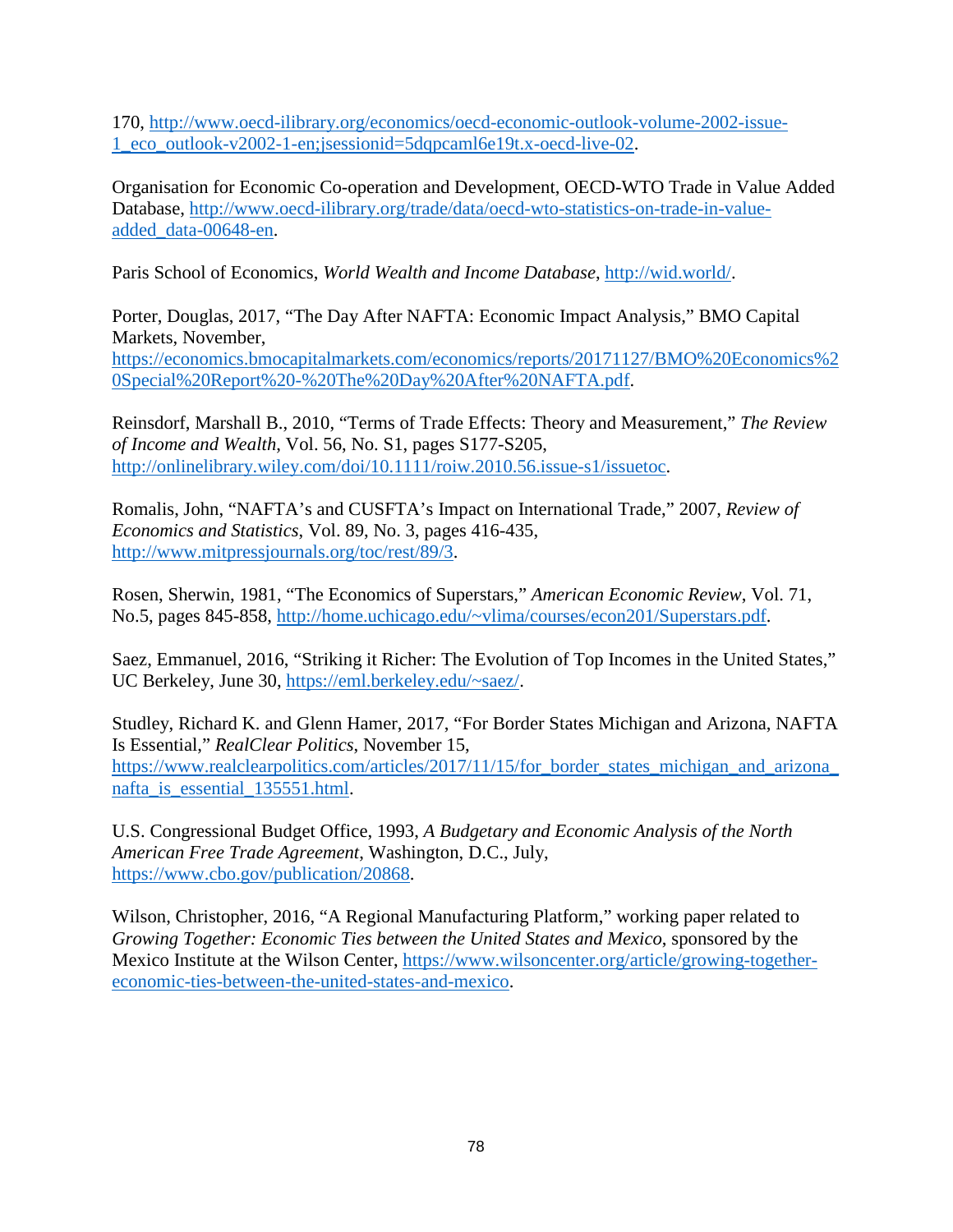### **APPENDIX 1: REVIEW OF SELECTED ECONOMETRIC STUDIES**

#### **Autor, Dorn, and Hanson (2013), "The China Syndrome: Local Labor Market Effects of Import Competition in the United States"**

The authors estimate the local labor market effects of rising import competition from China over the period from 1990 through 2007, identifying these effects by taking advantage of crosssection variation in the representation of import-competing industries in local area economies. Units of observation consist of 722 "commuting zones" (CZs), combinations of counties in both metropolitan and nonmetropolitan areas. Local labor market exposure to import competition is measured by the change in Chinese imports divided by the total number of workers in the local region, where national imports are apportioned to regions according to a region's initial share of national employment in a given manufacturing industry. Differences in industry employment structure are based on county-level employment data for 397 individual manufacturing industries. Variation in the overall share of manufacturing in total local area employment explains only one-quarter of the variation in the authors' measure of import exposure by local labor markets. The main source of variation in exposure is variation within the manufacturing sector in the mix of industries depending on their individual import exposure.

The authors break up the time period of analysis into two parts: 1990 to 2000 and 2000 to 2007. U.S. imports of manufactures from China increased much more rapidly in the latter period. Using ten-year equivalent changes, the value for the measure of import exposure for the median CZ was \$2,110 per worker for the 2000-to-2007 period as compared with \$890 for the 1990-to-2000 period. Looking at the 40 largest CZs using ten-year equivalent changes in Chinese imports over the 2000-to-2007 period, the three CZs with the highest rates of import exposure were San Jose, CA at \$7,320 per worker, Providence, RI at \$4,990 per worker, and Los Angeles, CA at \$3,590 per worker. The Phoenix metro area CZ had import exposure at a rate of \$1,900 per worker, slightly below the median in the distribution of all CZs.

The authors relate exposure to rising imports to changes in CZ employment levels, wages, unemployment rates, and labor-force participation rates. They find that exposure to rising Chinese imports is associated with lower manufacturing employment, a lower overall ratio of employment to population, and lower wages. Based on their econometric findings, if two CZs are compared — one at the 25th percentile of measured exposure and the other at the 75th percentile — using the growth in Chinese imports over the 2000-to-2007 period, the more exposed CZ would be expected to experience a 4.5 percent greater decline in the number of manufacturing employees, a 0.8 percent lower employment-to-population ratio, and a 0.8 percent larger decline in average weekly earnings. Rising import exposure serves to reduce local area nonmanufacturing employment slightly and has little effect on the local area population. Thus, the decline in manufacturing employment is associated almost 1-for-1 with increases in unemployment and nonemployment. Negative employment impacts from rising Chinese imports are found for both college and noncollege adults, but the effects are more pronounced for noncollege adults.

Comparing the magnitude of their estimated effects with observed declines in U.S. manufacturing employment, the authors find that rising exposure to Chinese import competition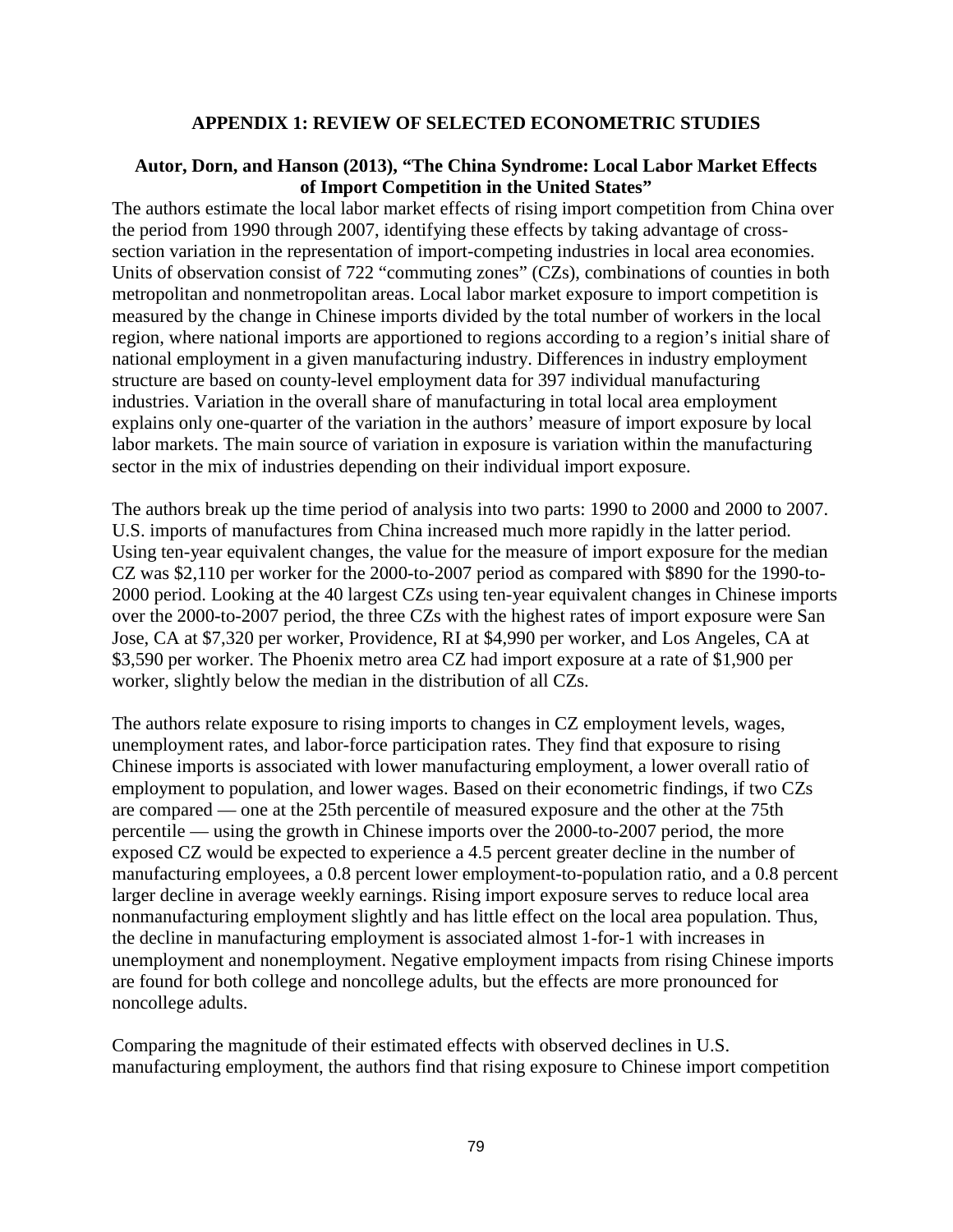can explain from 16-to-33 percent of the decline in U.S. manufacturing employment over the 1990-to-2000 period and from 26-to-55 percent of the decline over the 2000-to-2007 period.

The authors repeat their analysis using measures of exposure to import competition from other low-income regions, including Mexico and Central America. In an ordinary least squares (OLS) regression that considers imports from Mexico and Central America separately from China, the authors find a positive relationship between exposure to imports from Mexico and Central America and U.S. manufacturing employment. This finding would be consistent with known complementarities between Mexican and U.S. manufacturing production. In a two-stage least squares (2SLS) estimation, however, the coefficient on imports from Mexico and Central America becomes negative and significant. The authors suspect that this flip in sign arises because of a high correlation between predicted CZ-level exposure to imports from Mexico and Chinese imports.

# **Autor, Dorn, and Hanson (2015), "Untangling Trade and Technology: Evidence from Local Labour Markets"**

This paper uses county-level data to measure the separate contributions of trade and technology to changes in local area employment, unemployment, and labor force participation. Much of the data and methodology are similar to that used in Autor, et al. (2013). Units of observation are 722 commuting zones in U.S. metropolitan and non-metropolitan areas. Variables to be explained are local area decadal changes in employment-related labor market variables over the 1980-to-2007 period. Trade as an explanatory variable refers specifically to local exposure to rising import competition from China, measured in the same way as in the earlier paper.

The role of technology as a determinant of changes in local labor markets is assessed by measuring for each commuting zone the degree to which the CZ was historically specialized in routine, codifiable job activities that are well suited to computerized automation. Following previous work by Autor and Dorn, individual occupations are rated as either routine or nonroutine. Examples of routine-intensive occupations are blue-collar occupations characterized by repetitive production activities and white-collar occupations such as bookkeeping and clerical work. Data on occupations by industry are used to measure the routine-intensity of work by industry. Commuting zones are then scored based on historical shares of industry employment, with high scores reflecting the fact that a large fraction of employment at the beginning of a decade was in routine-intensive occupations.

An important finding of the paper is that the measures of trade exposure and technology exposure are largely uncorrelated across commuting zones. CZs with high employment shares in routine-intensive occupations include both regions with large capital-intensive manufacturing operations, such as the Great Lakes and the Southeast, and regions with a large share of workers in white-collar office and clerical occupations, as found in New York, Chicago, Dallas, and other CZs with important finance and banking sectors. Trade-exposed CZs, on the other hand, tend to be regions specialized in labor-intensive manufacturing. The population-weighted correlation between the measures of trade exposure and technology exposure is -0.02 for the 1990-to-2000 period and 0.01 for the 2000-to-2007 period. Because the two measures are uncorrelated, it is possible to identify separately the effects of trade and technology on local labor markets. It also means that the findings of Autor, et al. (2013), which only used a trade exposure variable,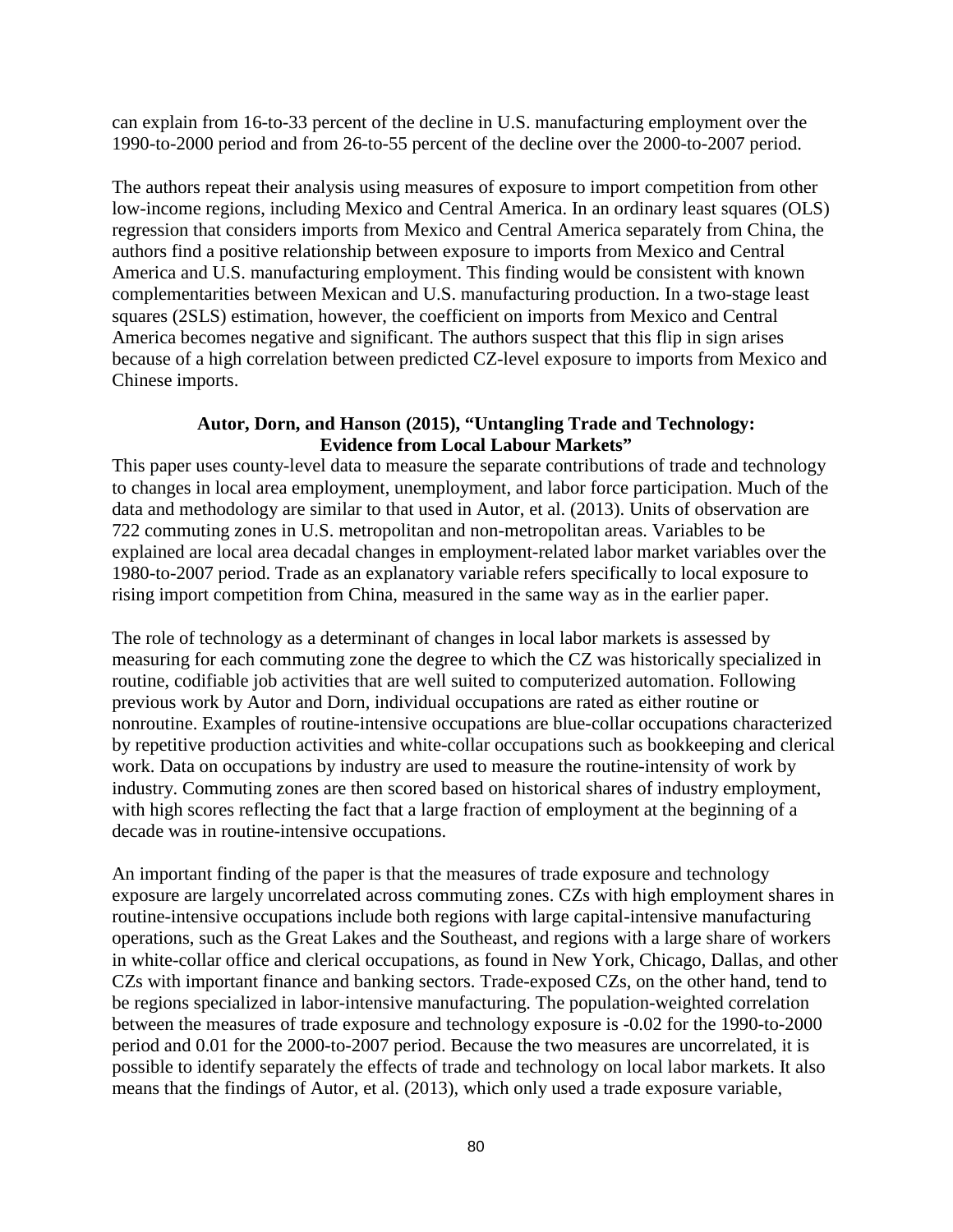continue to stand — that the significant impacts found for trade are not picking up effects from an omitted technology variable.

The findings in Autor, et al. (2015) on impacts from exposure to Chinese import competition are highly similar to those in Autor, et al. (2013). Over the 1990-to-2007 period, increased imports from China are found to have had a significant negative effect on local area ratios of employment to population. Employment declines are confined largely to the manufacturing sector, with negative but statistically insignificant employment impacts found outside of manufacturing. As in the earlier paper, the reduction in employment is accounted for by reductions in labor-force participation rather than unemployment. Looking at individual groups within the manufacturing sector, trade shocks have had a disproportionately negative impact on the employment of noncollege workers. On the other hand, trade shocks are equally as large for males and females and for younger and older workers. Looking at impacts by occupational group, all occupations within manufacturing are negatively affected. Employment losses within manufacturing are divided equally between production workers and white-collar workers in managerial, professional and clerical positions. Increased trade exposure to imports from low-income countries does not explain the phenomenon of job polarization.

Analysis of the local labor market impacts of technological change are carried out for the 1980 to-2007 period. The authors find that CZs more specialized in routine-intensive occupations suffer employment losses in these occupations but experience gains in employment in nonroutine abstract and manual-intensive occupations. These results match observed patterns of job polarization in the U.S. economy. Looking at individual demographic groups, the negative employment impacts observed for CZs initially specialized in routine-intensive occupations are strongest among women and older workers.

The authors are able to do their analysis by decade and speak to the timing of trade and technology impacts. Labor market impacts from increased trade with China begin in the 1990s and accelerate during the 2000s. Impacts from technological change on manufacturing are strongest during the 1980s and then quickly decelerate. However, impacts from automation outside of manufacturing accelerate throughout the three decades.

# **Ebenstein, Harrison, McMillan, and Phillips (2014), "Estimating the Impact of Trade and Offshoring on American Workers Using the Current Population Surveys"**

This paper estimates the effects of both trade and offshoring on the wages of American workers using observations on individual workers from the Current Population Survey. The sample used is from the Current Population Survey Merged Outgoing Rotation Groups for the 1983-to-2002 period, which provides data with consistent industrial and occupational classifications for over 3.4 million workers. Log wages are regressed on personal characteristics such as education, age, and sex and on lagged measures of exposure to international trade and offshoring.

The analysis is done once using industry-based measures of exposure to globalization and then again using occupation-based measures. Exposure to international trade at the industry level is measured using separate variables for imports and exports expressed as a percentage of domestic industry production. Exposure to offshoring is measured using industry-level information on foreign affiliate employment as a percentage of total employment of U.S. multinational firms,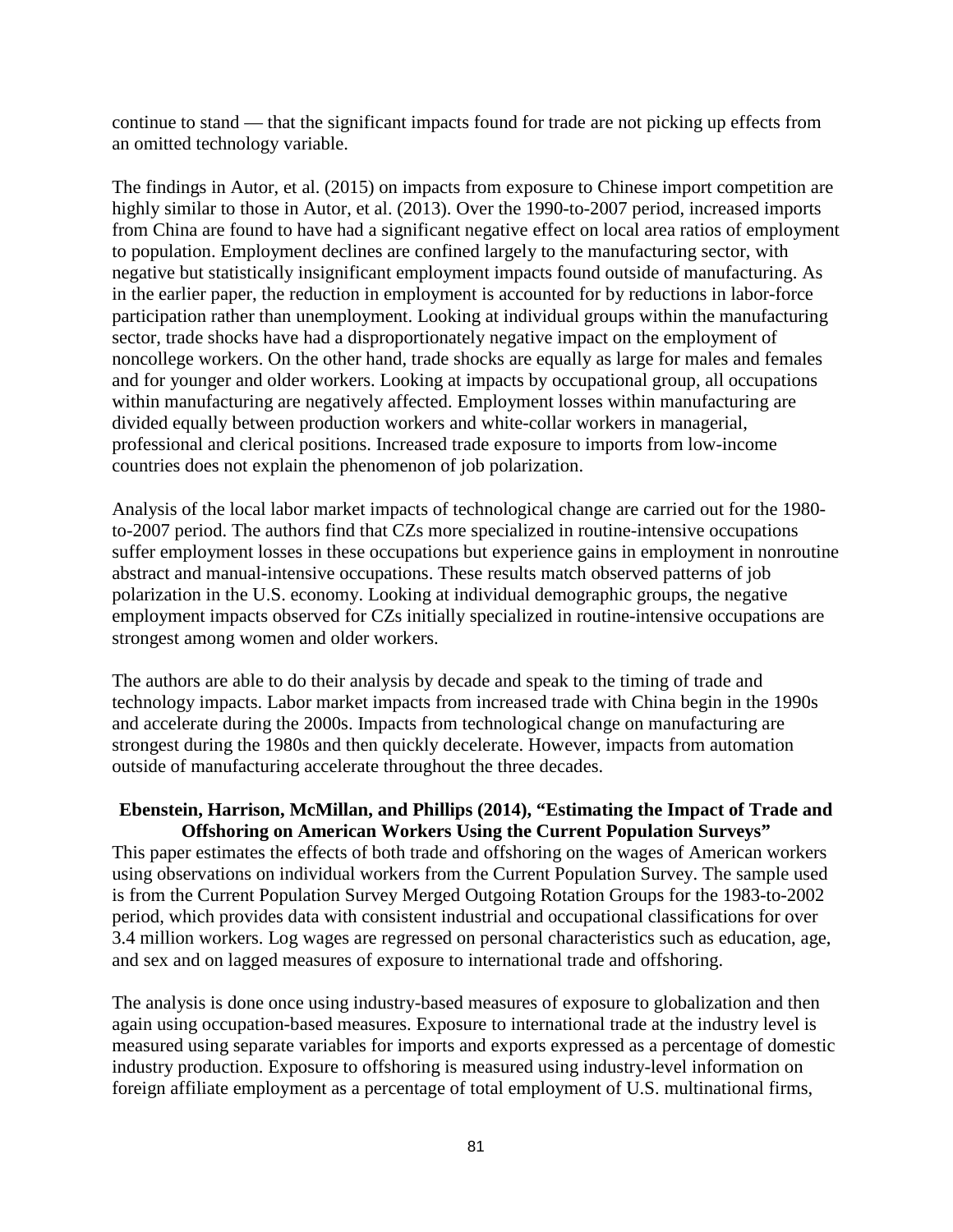with separate measures for foreign affiliate employment in low-income versus high-income countries. In the occupation-based analysis, occupation-specific measures of exposure to trade and offshoring are created by taking a weighted average of industry-level measures with weights being the percentage of national employment in an occupation occurring in a given industry.

As always, a potential concern in the analysis is that impacts from globalization may be confused with impacts from technological change. Imports from, and the offshoring of activities to, lowincome countries are likely to prove most threatening to domestic workers who perform routine tasks. Yet these are precisely the kind of tasks most vulnerable to computerized automation. To control for the effects of labor-saving technological change, the authors include in their regressions the price of investment goods and computer use rates by industry and occupation.

A major finding of the authors is that exposure to trade and offshoring through industry of employment has an insignificant effect on wages while exposure through occupation is negative and highly significant. The authors conclude that globalization has had small effects on wage differentials by industry but significant effects on wage differentials by occupation. The largest effects from exposure to globalization are felt by workers performing routine tasks. The regression estimates indicate that a 10 percent increase in occupational exposure to imports is associated with a 3 percent decline in real wages for workers who perform routine tasks. Offshoring to low-income countries also has significant wage effects. Each 10 percent increase in occupational exposure to overseas employment in low-income countries leads to a 0.7 percent decline in the real wages of domestic workers performing routine tasks. Export activity and offshoring to high-income countries, on the other hand, serve to raise the wages of domestic workers. For routine workers, a 10 percent increase in export shares is associated with a 6.7 percent increase in wages. A 10 percent increase in affiliate employment in high-income countries is associated with a 0.5 percent increase in wages.

Using a panel sample from the CPS, the authors find that much of the drop in wages brought on by globalization has occurred through a reallocation of workers from high-wage manufacturing jobs to lower-paying jobs in other sectors and other occupations. For workers changing occupations, trade has led to a real wage loss of 12-to-17 percentage points.

**McLaren and Hakobyan (2016), "Looking for Local Labor-Market Effects of NAFTA"** The authors estimate the effect of NAFTA tariff reductions on the wages of American workers using more than 10 million observations on individual workers from Integrated Public Use Microdata Series (IPUMS) samples of the 1990 and 2000 decennial census. Wages are explained using personal characteristics of workers (level of education, age, and sex) and reductions in U.S. tariffs on imports from Mexico, as provided for in the free-trade agreement. Tariff reductions are allowed to affect wages through two channels: the industry in which the individual is employed and the geographic area (the "conspuma" — a collection of neighboring counties that make up Consistent Public-Use Microdata Areas) where the worker resides. A worker may be hurt by NAFTA either because he works in an industry that is set to face reductions in tariff protection and/or because he lives in a conspuma where a large number of workers are employed in industries vulnerable to NAFTA tariff reductions.